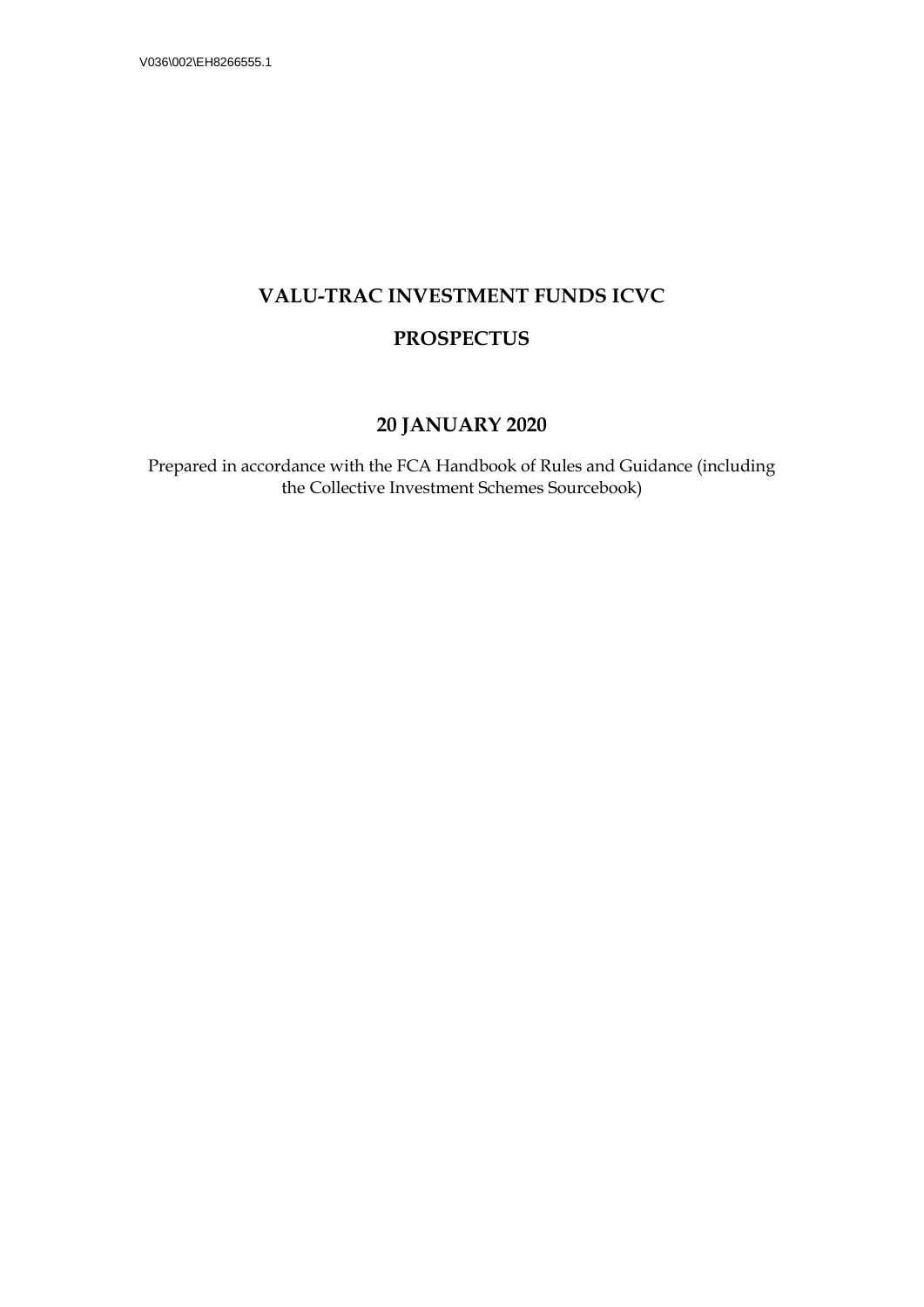## **TABLE OF CONTENTS**

| 1.    |                                                              |  |
|-------|--------------------------------------------------------------|--|
| 1.1.  |                                                              |  |
| 1.2.  |                                                              |  |
| 1.3.  |                                                              |  |
| 1.4.  |                                                              |  |
| 1.5.  |                                                              |  |
| 1.6.  |                                                              |  |
| 1.7.  | Currency management transactions and Share Class hedging  12 |  |
| 1.8.  |                                                              |  |
| 1.9.  |                                                              |  |
| 1.10. |                                                              |  |
| 2.    |                                                              |  |
| 2.1.  |                                                              |  |
| 2.2.  |                                                              |  |
| 2.3.  |                                                              |  |
| 2.4.  |                                                              |  |
| 2.5.  |                                                              |  |
| 2.6.  |                                                              |  |
| 2.7.  |                                                              |  |
| 3.    |                                                              |  |
| 3.1.  |                                                              |  |
| 3.2.  |                                                              |  |
| 3.3.  |                                                              |  |
| 4.    |                                                              |  |
| 4.1.  |                                                              |  |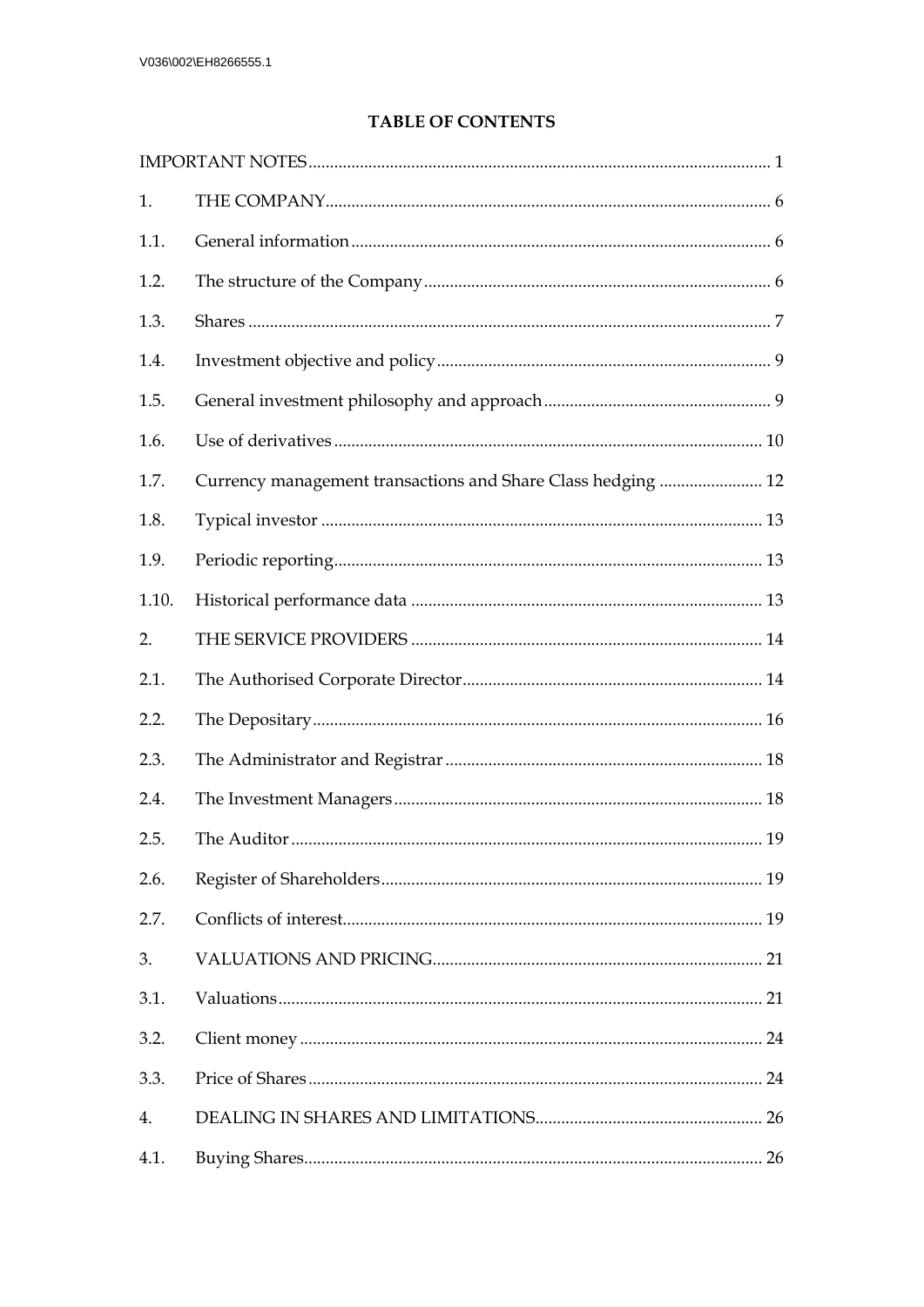| 4.2. |                                             |  |
|------|---------------------------------------------|--|
| 4.3. |                                             |  |
| 4.4. |                                             |  |
| 4.5. |                                             |  |
| 5.   |                                             |  |
| 5.1. |                                             |  |
| 5.2. |                                             |  |
| 5.3. |                                             |  |
| 5.4. |                                             |  |
| 5.5. |                                             |  |
| 5.6. |                                             |  |
| 6.   | DETERMINATION AND DISTRIBUTION OF INCOME 40 |  |
| 6.1. |                                             |  |
| 6.2. |                                             |  |
| 6.3. |                                             |  |
| 6.4. |                                             |  |
| 7.   |                                             |  |
| 7.1. |                                             |  |
| 7.2. |                                             |  |
| 7.3. |                                             |  |
| 7.4. |                                             |  |
| 7.5. |                                             |  |
| 8.   |                                             |  |
| 9.   |                                             |  |
| 9.1. |                                             |  |
| 9.2. |                                             |  |
| 9.3. |                                             |  |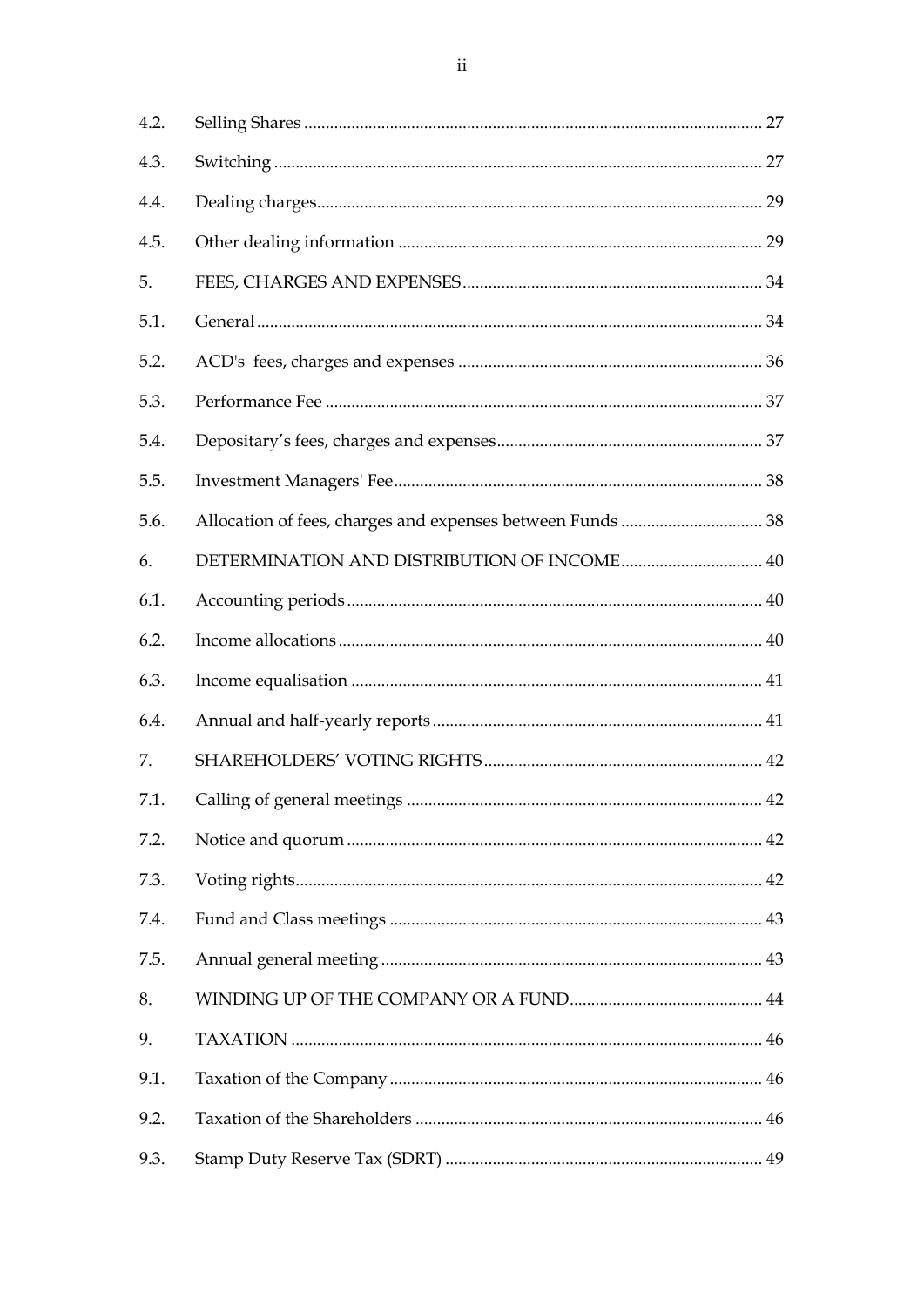| 10.   |    |  |
|-------|----|--|
| 10.1. |    |  |
| 10.2. |    |  |
| 10.3. |    |  |
| 10.4. |    |  |
| 10.5. |    |  |
| 11.   |    |  |
| 11.1. |    |  |
| 11.2. |    |  |
| 11.3. |    |  |
| 11.4. |    |  |
| 11.5. |    |  |
| 11.6. |    |  |
| 11.7. |    |  |
| 12.   |    |  |
| 12.1. |    |  |
| 12.2. |    |  |
| 12.3. | 55 |  |
| 12.4. |    |  |
| 12.5. |    |  |
| 12.6. |    |  |
| 12.7. |    |  |
| 12.8. |    |  |
| 12.9. |    |  |
|       |    |  |
|       |    |  |
|       |    |  |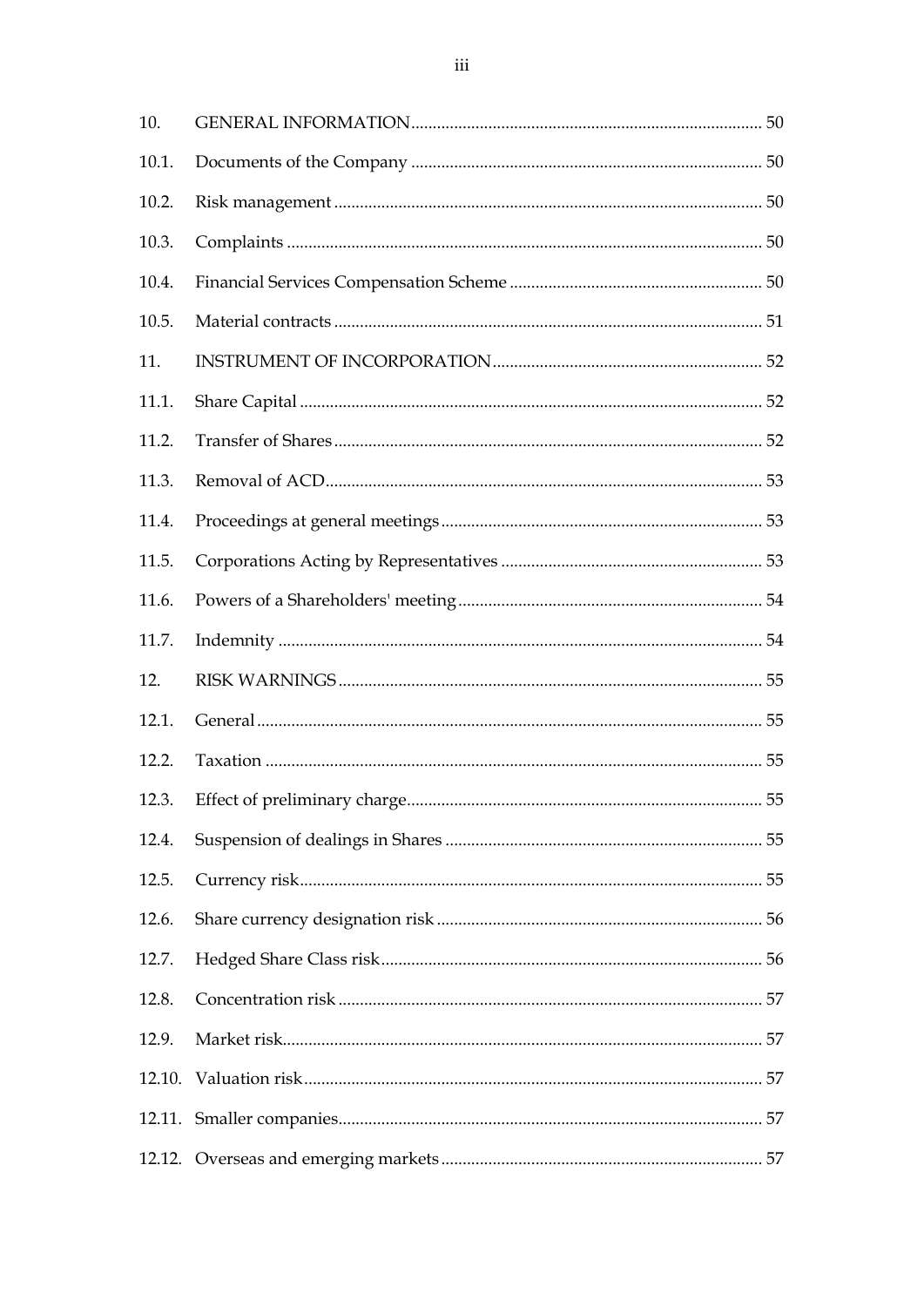|  | 12.15. Particular risks of exchange traded derivative transactions  60                                                                                          |  |
|--|-----------------------------------------------------------------------------------------------------------------------------------------------------------------|--|
|  |                                                                                                                                                                 |  |
|  |                                                                                                                                                                 |  |
|  |                                                                                                                                                                 |  |
|  |                                                                                                                                                                 |  |
|  |                                                                                                                                                                 |  |
|  |                                                                                                                                                                 |  |
|  | 12.22. Risks associated with investment in other collective investment schemes 62                                                                               |  |
|  |                                                                                                                                                                 |  |
|  |                                                                                                                                                                 |  |
|  | 12.25. Risks associated with the UK leaving the European Union ("Brexit") 63                                                                                    |  |
|  |                                                                                                                                                                 |  |
|  |                                                                                                                                                                 |  |
|  |                                                                                                                                                                 |  |
|  |                                                                                                                                                                 |  |
|  | APENDIX D: Investment Managers; Directors of the ACD; and details of other Funds<br>of which the ACD is authorised corporate director or investment manager 102 |  |
|  | APPENDIX E: List of Issuers of Government and Public Securities in which the<br>Company May Invest up to 100% of the Scheme Property of Each Fund 107           |  |
|  |                                                                                                                                                                 |  |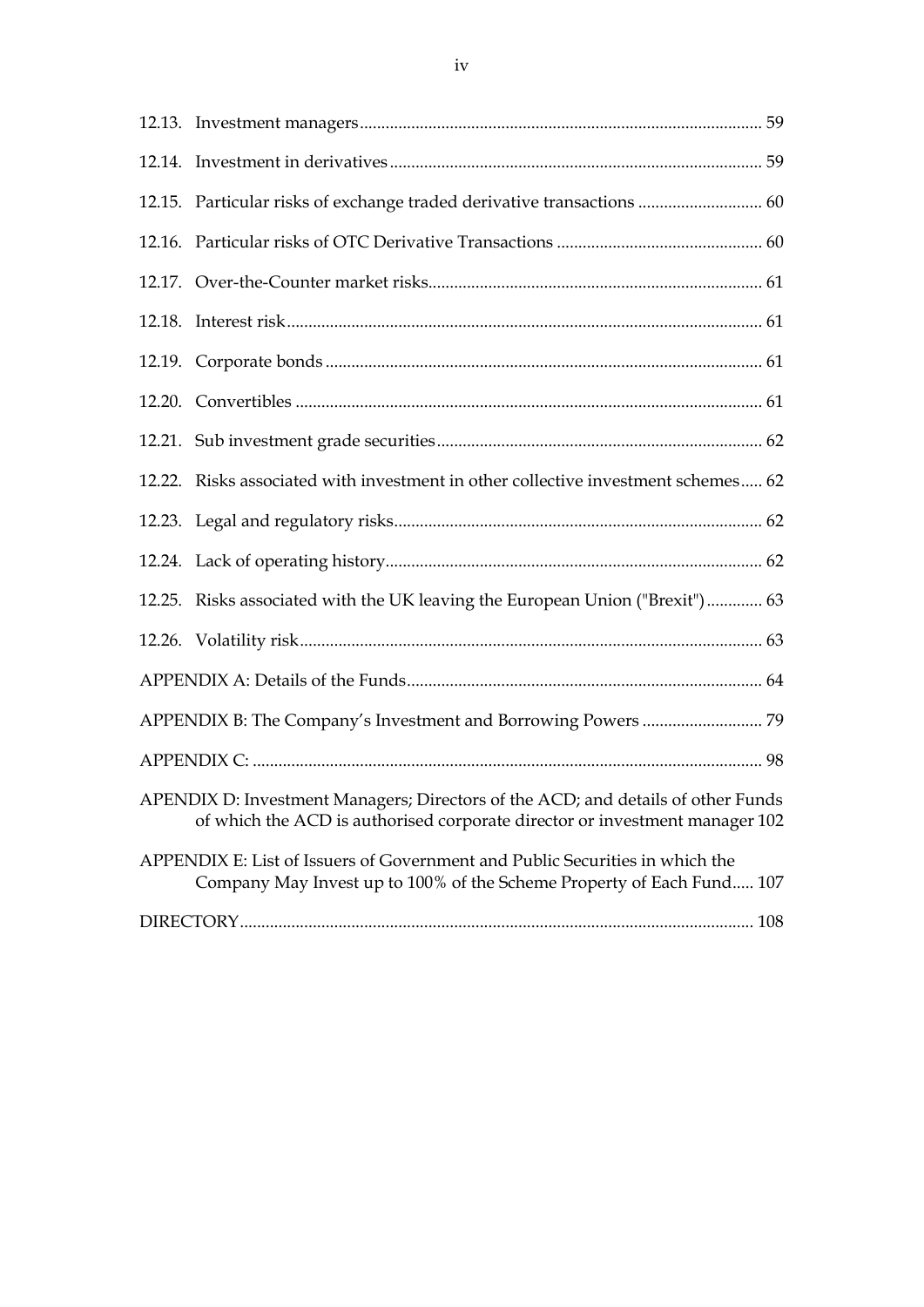## <span id="page-5-0"></span>**IMPORTANT NOTES**

#### **If you are in any doubt about the contents of this Prospectus, you should consult your financial adviser or contact Valu-Trac Investment Management Limited on 01343 880 344.**

Valu-Trac Investment Management Limited, the authorised corporate director of the Company, is the person responsible for the information contained in this Prospectus. To the best of its knowledge and belief (having taken all reasonable care to ensure that such is the case) the information contained herein does not contain any untrue or misleading statement or omit any matters required by the Collective Investment Schemes Sourcebook to be included in it. Valu-Trac Investment Management Limited accepts responsibility accordingly.

This document constitutes the Prospectus for Valu-Trac Investment Funds ICVC, which has been prepared in accordance with the Collective Investment Schemes Sourcebook.

The Company is an investment company with variable capital incorporated with limited liability and registered in Scotland under registered number IC000953. It is a UCITS scheme as defined in COLL, and also an umbrella company for the purposes of the OEIC Regulations.

Copies of this Prospectus have been sent to the FCA and the Depositary.

No person has been authorised by the Company to give any information or to make any representations in connection with the offering of Shares other than those contained in the Prospectus and, if given or made, such information or representations must not be relied on as having been made by the Company. The delivery of this Prospectus (whether or not accompanied by any reports) or the issue of Shares shall not, under any circumstances, create any implication that the affairs of the Company have not changed since the date hereof.

The distribution of this Prospectus and the offering of Shares in certain jurisdictions may be restricted. Persons into whose possession this Prospectus comes are required by the Company to inform themselves about and to observe any such restrictions. This Prospectus does not constitute an offer or solicitation by anyone in any jurisdiction in which such offer or solicitation is not authorised or to any person to whom it is unlawful to make such offer or solicitation.

Distribution of this Prospectus in certain jurisdictions will require that this Prospectus be translated into the official languages of those jurisdictions. Where such translation is required, the translated version of this Prospectus shall only contain the same information and shall only have the same meaning as in this Prospectus.

Shares in the Company are not listed on any investment exchange.

Potential investors should not treat the contents of this Prospectus as advice relating to legal, taxation, investment or any other matters and are recommended to consult their own professional advisers concerning the acquisition, holding or disposal of Shares.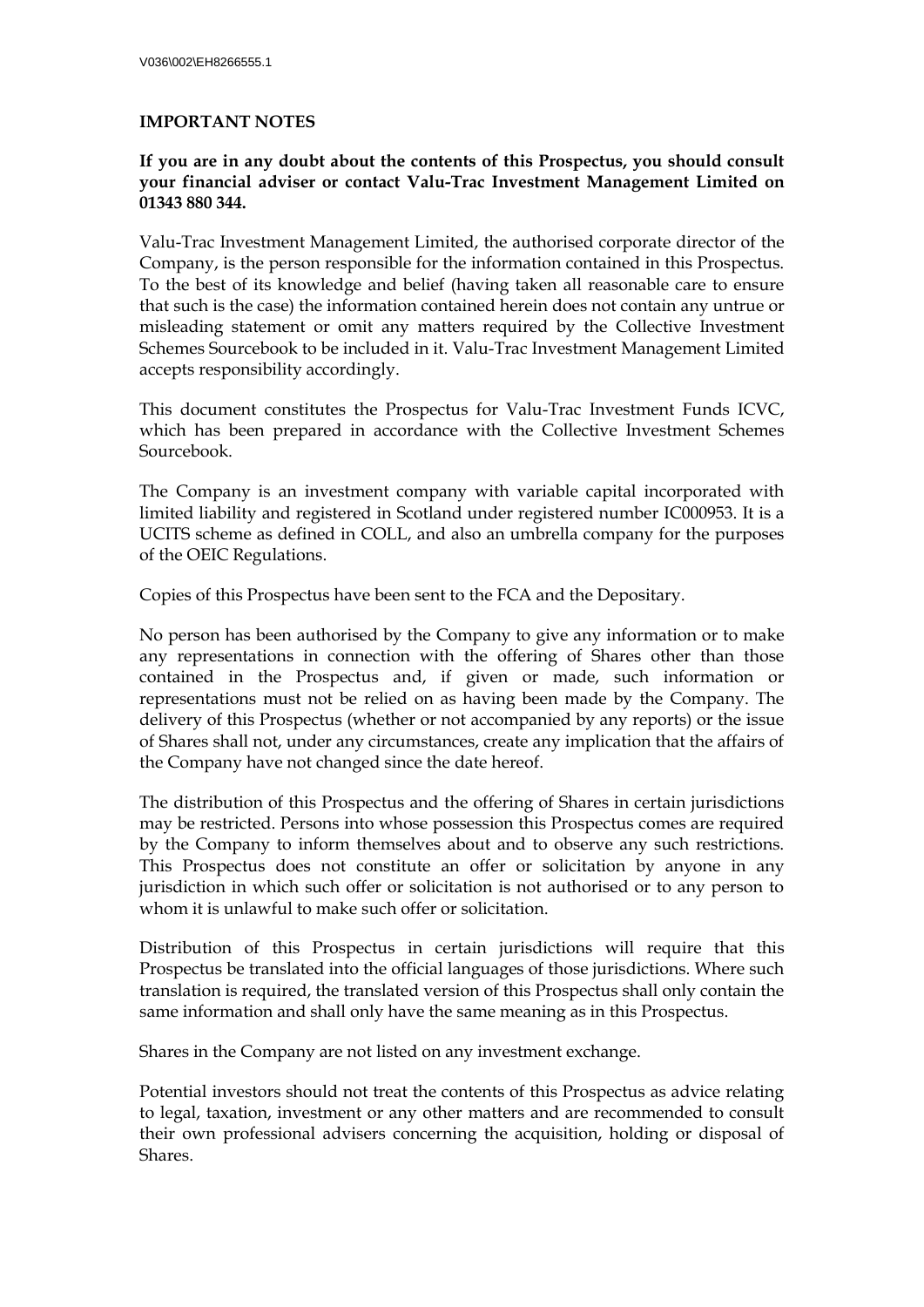The provisions of the Instrument of Incorporation are binding on each of the Company's Shareholders (who are taken to have notice of them). A summary of such provisions is included in this Prospectus and a copy of the Instrument of Incorporation is available on request.

This Prospectus is based on information, law and practice at the date hereof. The Company cannot be bound by an out-of-date Prospectus when it has issued a new Prospectus, and investors should check with the ACD that this is the most recently published Prospectus. A copy of the most recently published Prospectus may also be found on the ACD's website at [www.valu-trac.com.](http://www.valu-trac.com/)

Except for the information about itself as Depositary contained in paragraphs 2.2 and 5.4 of this Prospectus, the Depositary is not a person responsible for the information contained in this Prospectus and accordingly does not accept any relevant responsibility under the COLL Sourcebook or otherwise.

The ACD shall not divulge any confidential information concerning investors unless required to do so by law or regulation or as set out in this Prospectus or the ACD's Privacy Policy (available at www.valu-trac.com or otherwise on request). Shareholders and potential investors acknowledge that their personal data as well as confidential information contained in the application form and arising from the business relationship with the ACD may be stored, modified, processed or used in any other way by the ACD, its agents, delegates, sub-delegates and certain third parties in any country in which the ACD conducts business or has a service provider (even in countries that do not provide the same statutory protection towards investors' personal data deemed equivalent to those prevailing in the European Union) for the purpose of administering and developing the business relationship with the investor. Subject to applicable law, investors may have rights in respect of their personal data, including a right to access and rectification of their personal data and, in some circumstances, a right to object to the processing of their personal data. Further details are set out in the ACD's Privacy Policy.

**Target market for MiFID II purposes:** The Target Market for MiFID II purposes for the Company is set out in Appendix A.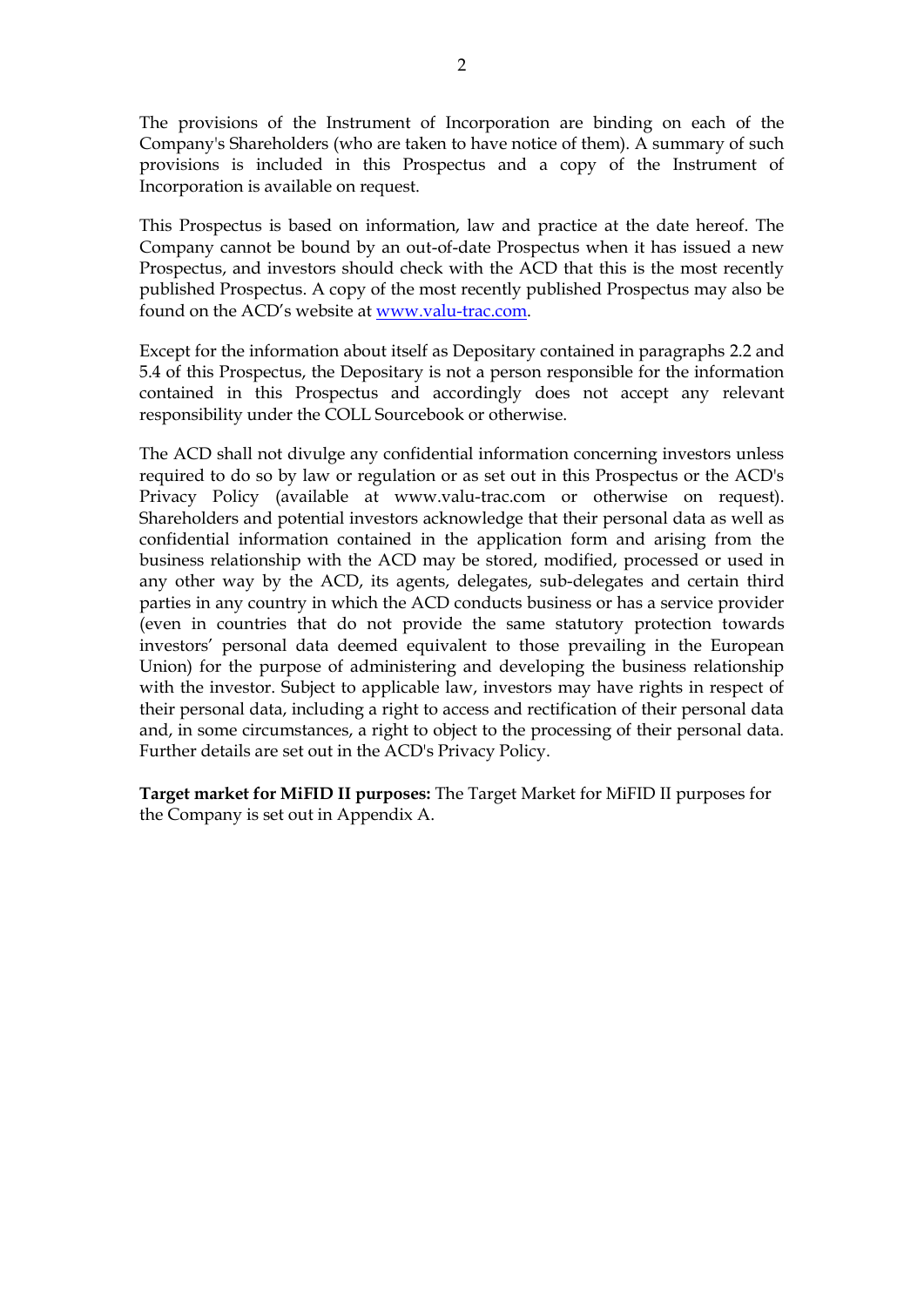#### DEFINITIONS

Words and expressions defined in the FCA Handbook shall have the same meaning when used in this Prospectus unless the context otherwise requires. In addition, the following terms shall have the following meaning.

| <b>ACD</b>                      | Valu-Trac Investment Management Limited, or such other entity<br>as is appointed to act as the authorised corporate director of the<br>Company from time to time.                                                                           |
|---------------------------------|---------------------------------------------------------------------------------------------------------------------------------------------------------------------------------------------------------------------------------------------|
| Act                             | the Financial Services and Markets Act 2000 or any amendment,<br>substitution or re-enactment.                                                                                                                                              |
| Administrator                   | Valu-Trac Investment Management Limited, or such other entity<br>as is appointed to act as the administrator of the Company from<br>time to time.                                                                                           |
| Auditor                         | FKF Accounting Ltd, or such other firm as is appointed to act as<br>the auditors of the Company from time to time.                                                                                                                          |
| <b>Base Currency</b>            | unless otherwise specified in the case of a Fund, Sterling.                                                                                                                                                                                 |
| bps                             | basis points (one basis point being 0.01%).                                                                                                                                                                                                 |
| <b>Business Day</b>             | a day (other than a Saturday or Sunday) on which banks are open<br>for normal business in London and on which the London Stock<br>Exchange is open for the normal full duration of its trading<br>hours.                                    |
| Class or Classes                | in relation to Shares, means a particular class or classes of Share<br>relating to a single Fund.                                                                                                                                           |
| <b>Class Currency</b>           | the currency in which the Shares of a Class are designated.                                                                                                                                                                                 |
| <b>COLL</b>                     | refers to the Collective Investment Schemes Sourcebook (or, as<br>the context requires, the relevant chapter or rule in the Collective<br>Investment Schemes Sourcebook) forming part of the FCA<br>Handbook, as amended from time to time. |
| Company                         | Valu-Trac Investment Funds ICVC.                                                                                                                                                                                                            |
| <b>Dealing Day</b>              | any Business Day in the United Kingdom, excluding public and<br>bank holidays, and any other day at the ACD's discretion.                                                                                                                   |
| Depositary                      | NatWest Trustee and Depositary Services Limited, or such other<br>entity as is appointed to act as the depositary of the Company<br>from time to time.                                                                                      |
| Director or<br><b>Directors</b> | the directors of the Company from time to time (including the<br>ACD).                                                                                                                                                                      |
| $\epsilon$ or Euro              | the single currency of participating member states of the                                                                                                                                                                                   |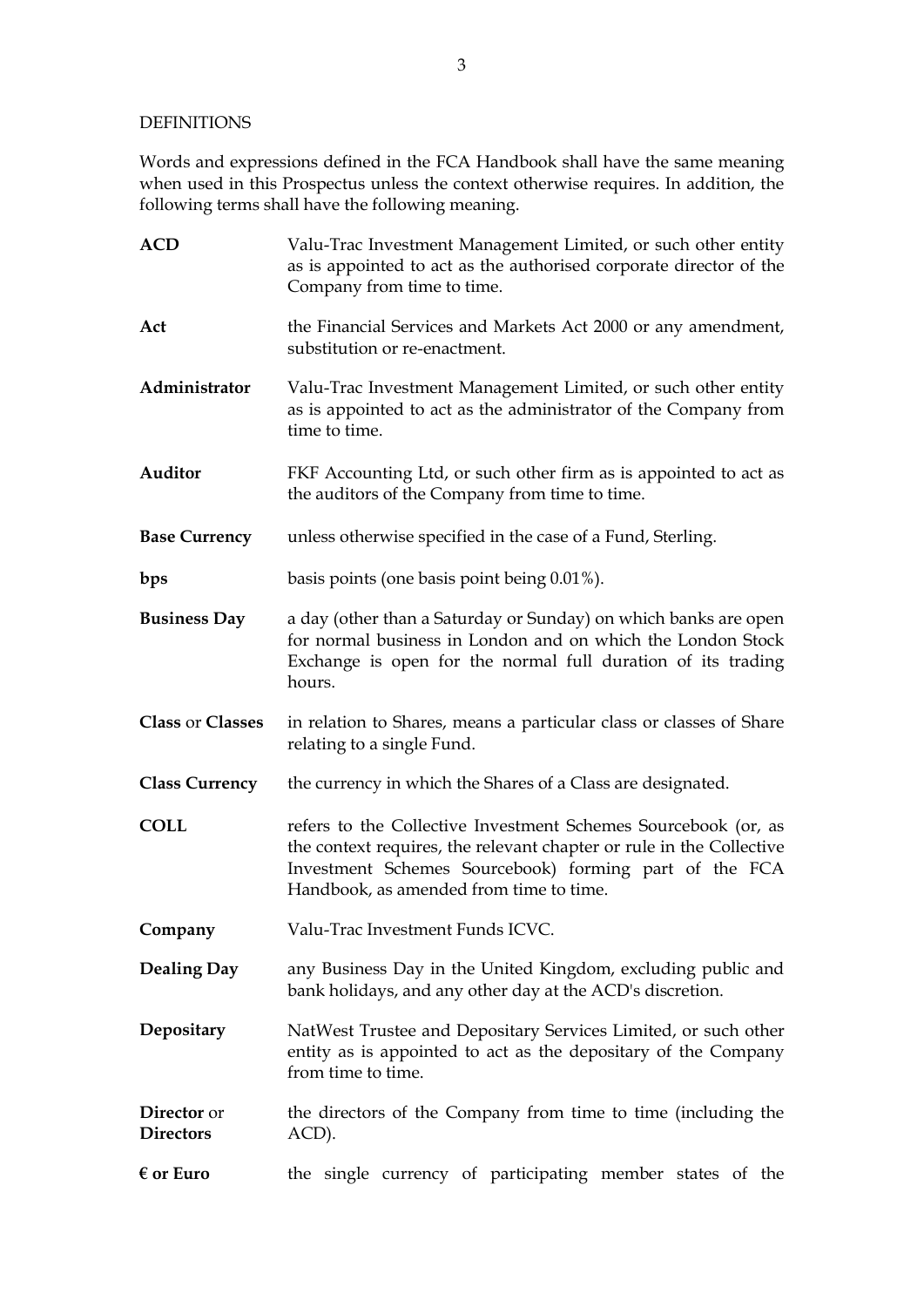|                                      | European Economic and Monetary Union introduced on 1<br>January 1999.                                                                                                                                                                                                                                        |
|--------------------------------------|--------------------------------------------------------------------------------------------------------------------------------------------------------------------------------------------------------------------------------------------------------------------------------------------------------------|
| <b>FCA</b>                           | Financial Conduct Authority (or<br>the<br>any<br>successor<br>or<br>replacement regulator).                                                                                                                                                                                                                  |
| <b>FCA Handbook</b><br>and FCA Rules | the FCA Handbook of Rules and Guidance.                                                                                                                                                                                                                                                                      |
| Fund or Funds                        | a sub-fund of the Company (being part of the Scheme Property of<br>the Company which is pooled separately) to which specific assets<br>and liabilities of the Company may be allocated and which is<br>invested in accordance with the investment objective applicable<br>to such sub-fund.                  |
| <b>Hedged Classes</b>                | a Class which is denominated in a currency other than the Base<br>Currency of the Fund, and in respect of which the ACD employs<br>techniques and instruments with a view to hedging against<br>fluctuations between the Class Currency of the relevant Class and<br>the Base Currency of the relevant Fund. |
| <b>ICVC</b>                          | investment company with variable capital.                                                                                                                                                                                                                                                                    |
| <b>Initial Offer</b><br>Period       | means in respect of a newly-established Fund, a period described<br>under the heading 'Initial Offer Period' in the 'Important Notes'<br>section of this prospectus.                                                                                                                                         |
| Investment<br><b>Manager</b>         | any investment manager retained by the ACD pursuant to the<br>FCA Rules in respect of the Company from time to time.                                                                                                                                                                                         |
| Instrument of<br>Incorporation       | the instrument of incorporation of the Company, as amended<br>from time to time, registered by the Company in accordance with<br>the OEIC Regulations and COLL.                                                                                                                                              |
| <b>Net Asset Value</b><br>or NAV     | the value of the Scheme Property of the Company (or of any<br>Fund, as the context requires) less the liabilities of the Company<br>(or of the Fund, as the context requires) as calculated in<br>accordance with the Instrument of Incorporation.                                                           |
| <b>OEIC</b><br><b>Regulations</b>    | the Open-Ended Investment Companies Regulations 2001 as<br>amended or re-enacted from time to time.                                                                                                                                                                                                          |
| Price                                | the price per Share, being the Net Asset Value per Share<br>(including the application of any dilution levy where applicable).                                                                                                                                                                               |
| <b>Register</b>                      | the register of Shareholders of the Company.                                                                                                                                                                                                                                                                 |
| Registrar                            | Valu-Trac Investment Management Limited, or such other entity<br>as is appointed to act as the registrar of the Company from time<br>to time.                                                                                                                                                                |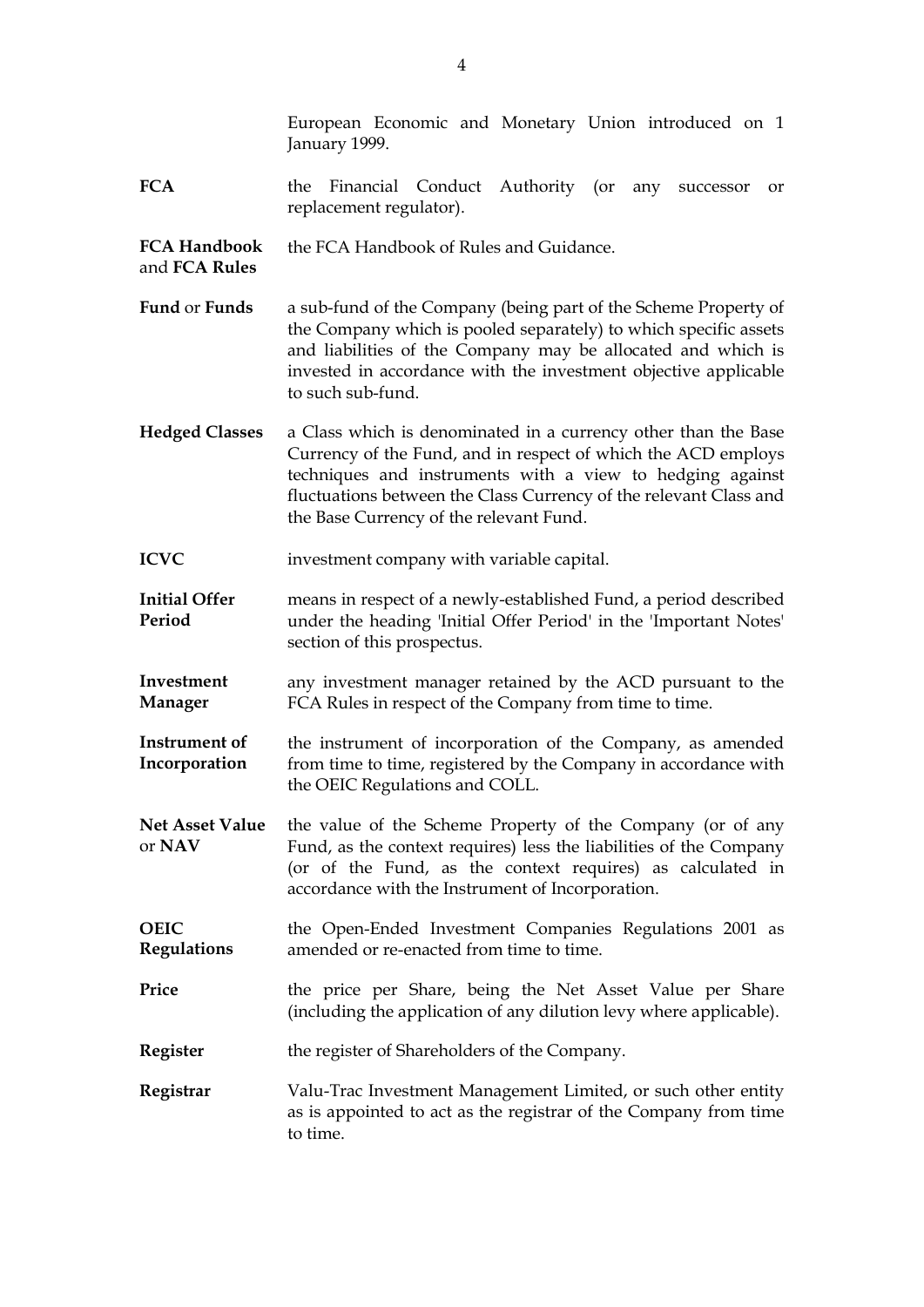**Regulations** the OEIC Regulations and the FCA Handbook (including COLL).

**Scheme Property** the property of the Company or (as the context requires) of a particular Fund to be given for safekeeping to the Depositary in accordance with COLL.

- **Share or Shares** a share or shares in the Company (including larger denomination shares and smaller denomination shares).
- **Shareholder(s)** holder(s) of registered Shares in the Company.

**£ or Sterling** the lawful currency of the United Kingdom.

- **switch** the exchange of Shares of a particular Class for Shares in another Class within the same Fund or for Shares of any Class within a different Fund.
- **UCITS Directive** Directive 2009/65/EC of the European Parliament and of the Council of 13 July 2009 on the co-ordination of laws, regulations and administrative provisions relating to undertakings for collective investment in transferable securities (UCITS) (as amended from time to time).
- **UCITS Scheme** a fund authorised by the FCA which complies with the conditions necessary for it to enjoy the rights conferred by the UCITS Directive.
- **US or United**  the United States of America, its territories and possessions **States** including the States and the District of Columbia.
- US\$ or US the lawful currency of the United States of America.
- **Valuation Point** the point, whether on a periodic basis or for a particular valuation, at which the ACD carries out a valuation of the Scheme Property for the Company or a Fund (as the case may be) for the purpose of determining the Price at which Shares of a Class may be issued, cancelled, sold or redeemed.
- **Yen** the lawful currency of Japan.

**Dollars**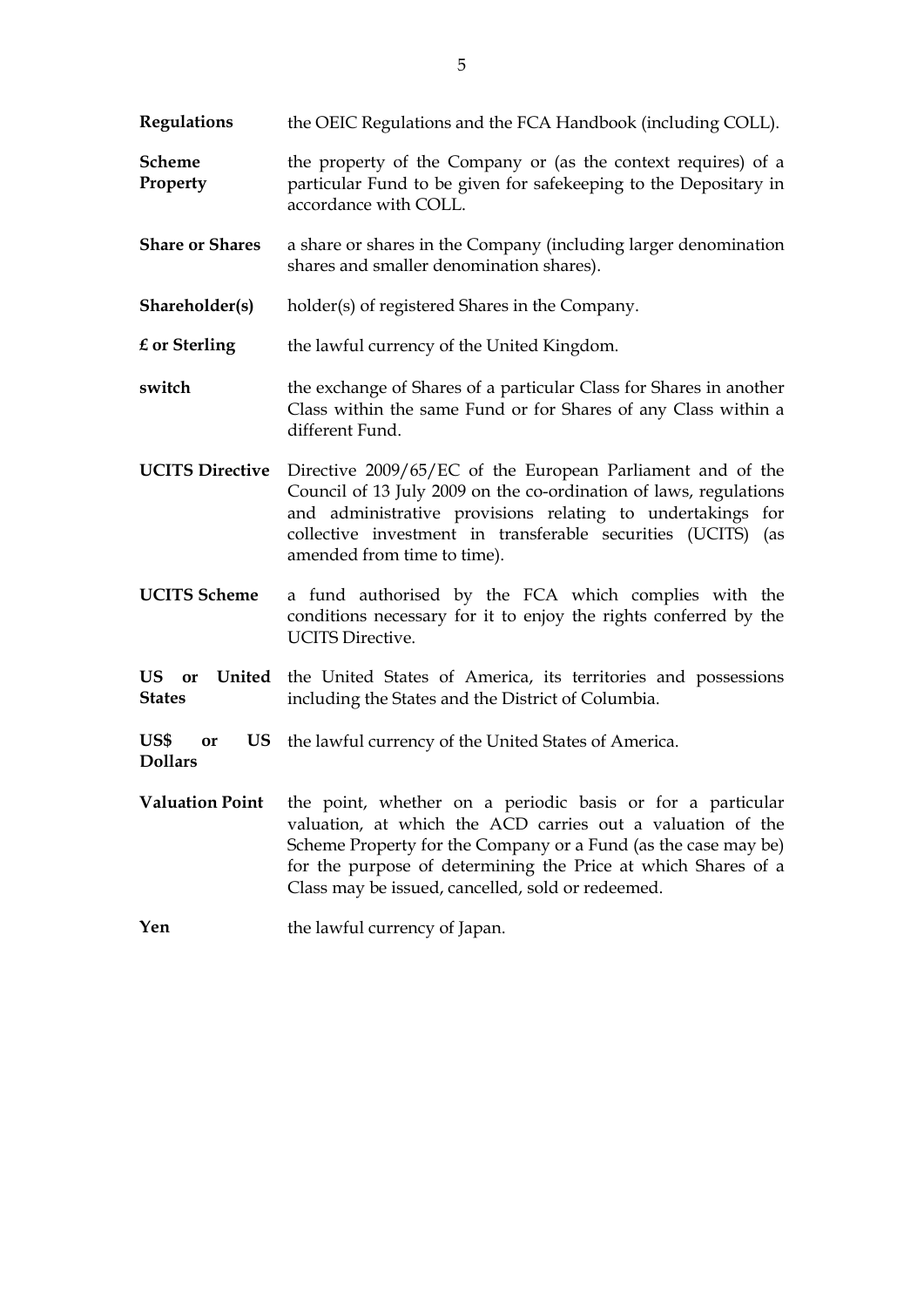### <span id="page-10-0"></span>**1. THE COMPANY**

#### <span id="page-10-1"></span>**1.1. General information**

The Company is an open-ended investment company with variable capital, incorporated in Scotland under the OEIC Regulations, and is an umbrella company as defined in the OEIC Regulations. It is governed by the Regulations and its Instrument of Incorporation. The registered number of the Company is IC000953.

The Company is a collective investment scheme as defined in the Act. It is authorised and regulated by the FCA. The Company is a UCITS scheme for the purposes of the FCA Rules and Shareholders are entitled to switch rights in one Fund for rights in another in accordance with the Instrument of Incorporation.

The Company was authorised by the FCA on 26 June 2012 (PRN: 581955) and its Instrument of Incorporation was registered with the Registrar of Companies on the same date. The Company has an unlimited duration.

The object of the Company is to invest the Scheme Property in transferable securities, money market instruments, deposits, units in collective investment schemes, derivative instruments and forward transactions in accordance with the FCA Rules applicable to the Company and each Fund according to the type of authorisation of the Company with the aim of spreading investment risk and giving its shareholders the benefit of the results of the management of that property.

The Shareholders are not liable for the debts of the Company.

The address of the head office of the Company is Orton, Moray IV32 7QE. This is also the address where notices, or other documents, can be served on the Company.

The maximum size of the Company's issued share capital is £100 billion. The minimum size of the Company's issued share capital is £1,000.

Shares in the Company have no par value. The share capital of the Company at all times equals the Net Asset Value of the Company.

The base currency of the Company and of each Fund is pounds Sterling.

The sole director of the Company is Valu-Trac Investment Management Limited, which acts as the authorised corporate director.

#### <span id="page-10-2"></span>**1.2. The structure of the Company**

The Company is structured as an umbrella company, in that different Funds may be established from time to time by the ACD with the approval of the FCA and the agreement of the Depositary. On the introduction of any new Fund, a revised prospectus will be prepared, setting out the details of such Fund.

Each Fund would be a UCITS Scheme if it were a standalone fund directly authorised by the FCA.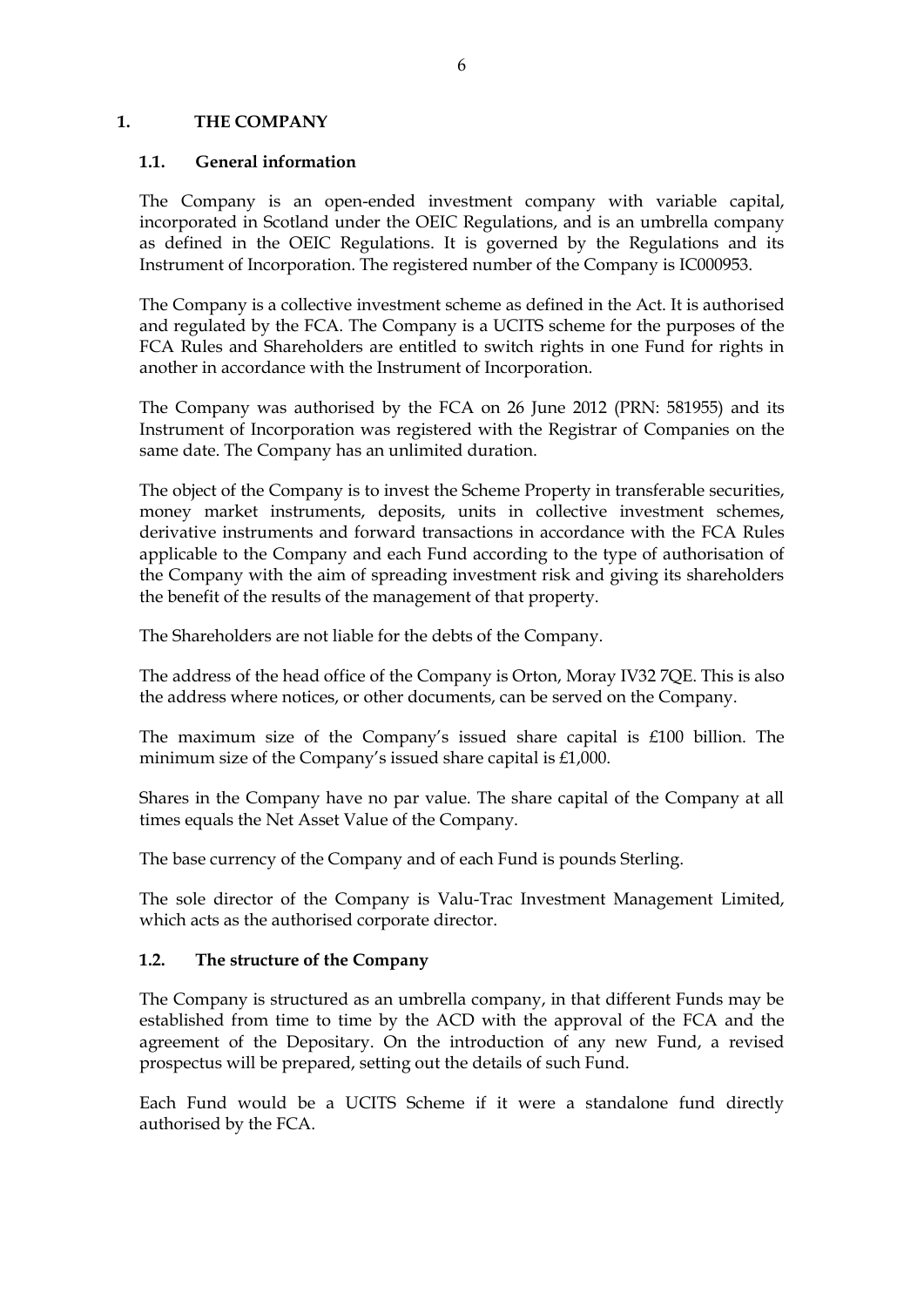The assets of each Fund will be treated as separate from those of every other Fund and will be invested in accordance with the investment objective and investment policy applicable to that Fund. Investment of the assets of each of the Funds must comply with COLL and the investment objective and policy of the relevant Fund. Details of the Funds, including their investment objectives and policies, are set out in Appendix A.

The eligible securities markets and eligible derivatives markets on which the Funds may invest are set out in Appendix C.

The Funds are segregated portfolios of assets and, accordingly, the assets of a Fund belong exclusively to that Fund and shall not be used to discharge directly or indirectly the liabilities of, or claims against, any other person or body, including the Company, or any other Fund, and shall not be available for any such purpose. While the provisions of the OEIC Regulations provide for segregated liability between subfunds, the concept of segregated liability is relatively new. Accordingly, where claims are brought by local creditors in foreign courts or under foreign law contracts, it is not yet known how those foreign courts will react to regulations 11A and 11B of the OEIC Regulations.

Each Fund will be charged with the liabilities, expenses, costs and charges of the Company attributable to that Fund, and within each Fund charges will be allocated between Classes in accordance with the terms of issue of Shares of those Classes. Unless Appendix A stipulates otherwise in respect of a Fund, the liabilities, expenses, costs and charges of the Company attributable to that Fund (including any fee payable to the ACD), will be charged against the income of such Fund. Where charges are made to the income of a Fund, but insufficient income is available to meet those charges, the ACD and Depositary have agreed that all or part of the charges may be treated as a capital expense of the Fund. For VT Castlebay UK Equity Fund, Valu-Trac Equity Income Fund A and VT Protean Capital ELDeR Fund, 100% of the periodic charges will be taken from Capital. **Any charge against the capital of a Fund may result in capital erosion or constrain capital growth**.

Any assets, liabilities, expenses, costs or charges not attributable to a particular Fund may be allocated by the ACD in a manner which it believes is fair to the Shareholders of the Company generally, but they will normally be allocated to all Funds pro rata to the Net Asset Value of the relevant Funds.

## <span id="page-11-0"></span>**1.3. Shares**

Shares of different Classes may from time to time be issued in respect of a Fund, and the ACD may from time to time create additional Classes in respect of a Fund. The differences between Classes may be the minimum subscription, the minimum holding, the charges to be borne and/or the Class Currency, as detailed in Appendix A. In most cases either net or gross income Shares or net or gross accumulation Shares are offered. Shares may be further classified as Class A, Class B, Class C or Class D shares. The Classes currently available in each Fund are set out in Appendix A.

Further Classes of Shares may be established from time to time by the ACD with the approval of the FCA, the agreement of the Depositary and in accordance with the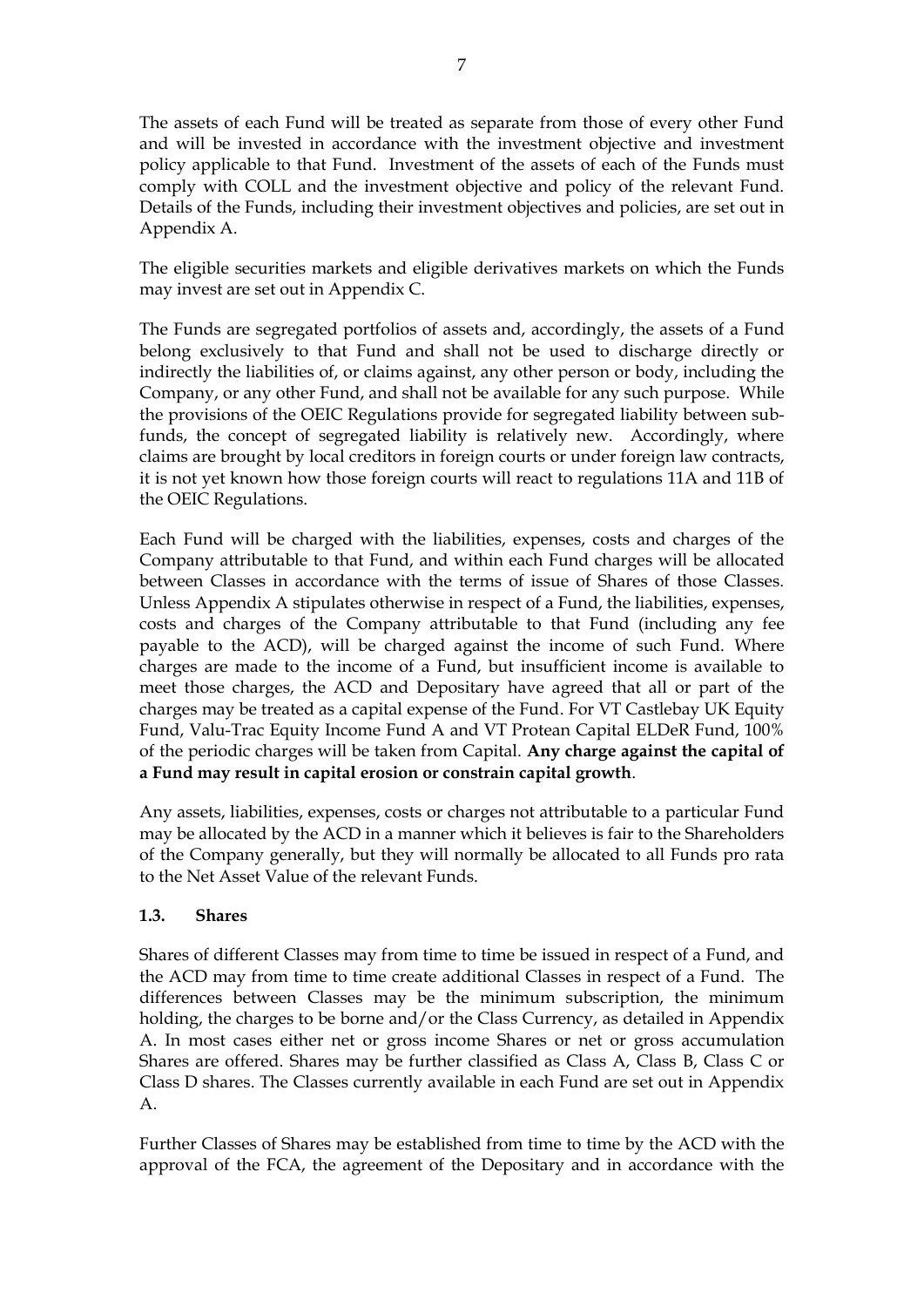Instrument of Incorporation. On the introduction of any new Class, a revised prospectus will be prepared, setting out the details of each Class.

Where a Fund has different Classes, each Class may attract different fees, charges and expenses and so monies may be deducted from Classes in unequal proportions. In these circumstances the proportionate interests of the Classes within a Fund will be adjusted in accordance with the terms of issue of Shares of those Classes. Also, each Class may have its own investment minima or other features, such as (in the case of the second or further Class of Shares in a Fund) restricted access, at the discretion of the ACD.

Shareholders are entitled (subject to certain restrictions) to switch all or part of their Shares in a Class or a Fund for Shares in another Class within the same Fund or for Shares within a different Fund. Details of this switching facility and the restrictions are set out in Section 3 of this Prospectus.

#### **Classes of Shares**

#### *Hedged Classes*

Where available for any Fund (in relation to which, see Appendix A), Hedged Classes allow the ACD to use currency hedging transactions to reduce the effect of exchange rate fluctuations between the Class Currency of the Hedged Class and the Base Currency of the relevant Fund. It is intended to hedge between 98% to 102% against currency fluctuations. A 100% hedge may not be a perfect hedge and there can be no assurance that the currency hedging employed will fully eliminate the currency exposure to the Class Currency.

#### *Income Shares and accumulation Shares*

Holders of net or gross income Shares are entitled to be paid the income attributed to such Shares of the appropriate Class on the interim and annual income allocation dates applying to the relevant Fund.

Holders of net or gross accumulation Shares are not paid the income attributable to such Shares, but that income is automatically transferred to (and retained as part of) the capital assets of the relevant Fund at the end of the relevant distribution period and is reflected in the price of the Shares.

#### *Net Shares and gross Shares*

Net Shares are Shares in respect of which income allocated to them is distributed periodically to the Shareholders (in the case of net income Shares) or added periodically to capital (in the case of net accumulation Shares) in accordance with relevant tax law, net of any tax deducted or accounted for by the relevant Fund.

Gross Shares are Shares in respect of which income allocated to them is distributed periodically to the Shareholders (in the case of gross income Shares) or added periodically to capital (in the case of gross accumulation Shares) in accordance with relevant tax law, without any tax being deducted or accounted for by the relevant Fund.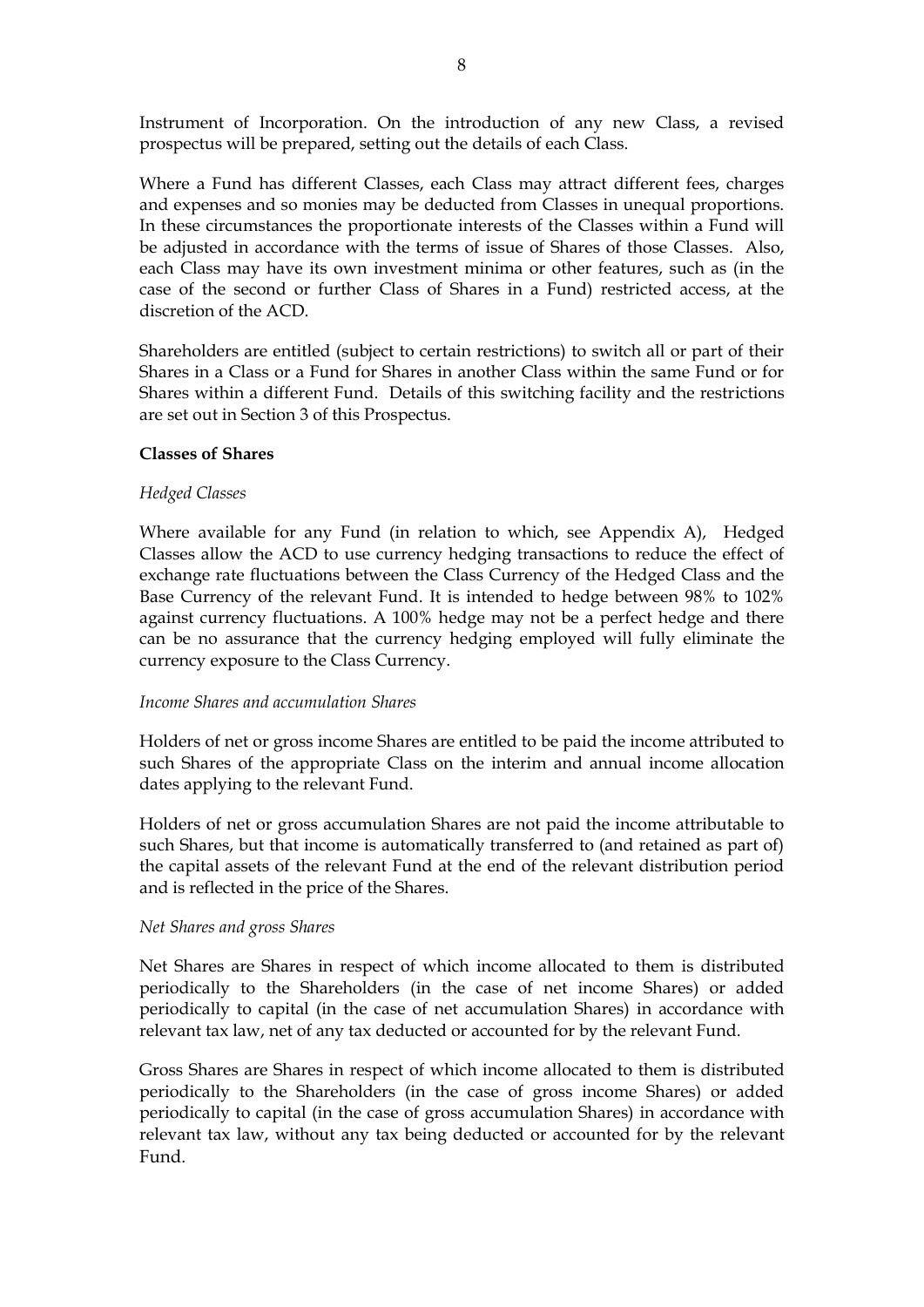Gross Shares are available only to investors who qualify for the gross payment of interest distributions or accumulations. These include companies, trustees of authorised unit trusts, OEICs, certain pension funds, charities and persons who are not ordinarily resident in the UK. For a complete list, please refer to sections 933-937 of the Income Tax Act 2007*.* No UK corporation tax accrual needs to be provided within the price of gross income and gross accumulation Shares.

## **Larger and smaller denomination Shares**

Shares will be issued in larger and smaller denominations. There are 1,000 smaller denomination Shares to each larger Share. Smaller denomination Shares represent what, in other terms, might be called fractions of a larger Share and have proportionate rights.

If a Shareholder, at any time, has title to more than 1,000 of the smaller denomination Shares of any one Class, then sufficient smaller denomination Shares of that Class will be consolidated into larger denomination Shares of the same Class, in a ratio of 1,000 smaller denomination Shares to one larger denomination Share, so that he has title to less than 1,000 smaller denomination Shares of that Class.

The ACD may at any time for the purpose of effecting a transaction with a Shareholder in Shares, substitute that Shareholder's entitlement to one or more larger denomination Shares into an entitlement to smaller denomination Shares of the same Class, in a ratio of one larger denomination Share to 1,000 smaller denomination Shares

## **Registered Shares**

All Shares are in registered form. Certificates will not be issued in respect of Shares. Ownership of Shares will be evidenced by an entry in the Company's register of Shareholders. No bearer Shares may be issued by the Company.

## <span id="page-13-0"></span>**1.4. Investment objective and policy**

Investment of the assets of each of the Funds must comply with COLL and the investment objectives and policy of the relevant Funds as set out in Appendix A. The eligible securities markets and eligible derivatives markets on which the Funds may invest are set out in Appendix C. A detailed statement of the general investment and borrowing restrictions applicable to the Funds is set out in Appendix B of this Prospectus.

It is not intended that any Fund will have an interest in any immovable property.

## <span id="page-13-1"></span>**1.5. General investment philosophy and approach**

This Section 1.5 will apply only to the Valu-Trac Equity Income Fund A only (and does not apply to the VT Castlebay UK Equity Fund, VT Protean Capital ELDeR Fund or VT Protean Capital PROCSI CoRE Fund).

Valu-Trac™ is the registered name given to a valuation-based discipline, used by the ACD, for measuring the "Intrinsic Value" of investments worldwide.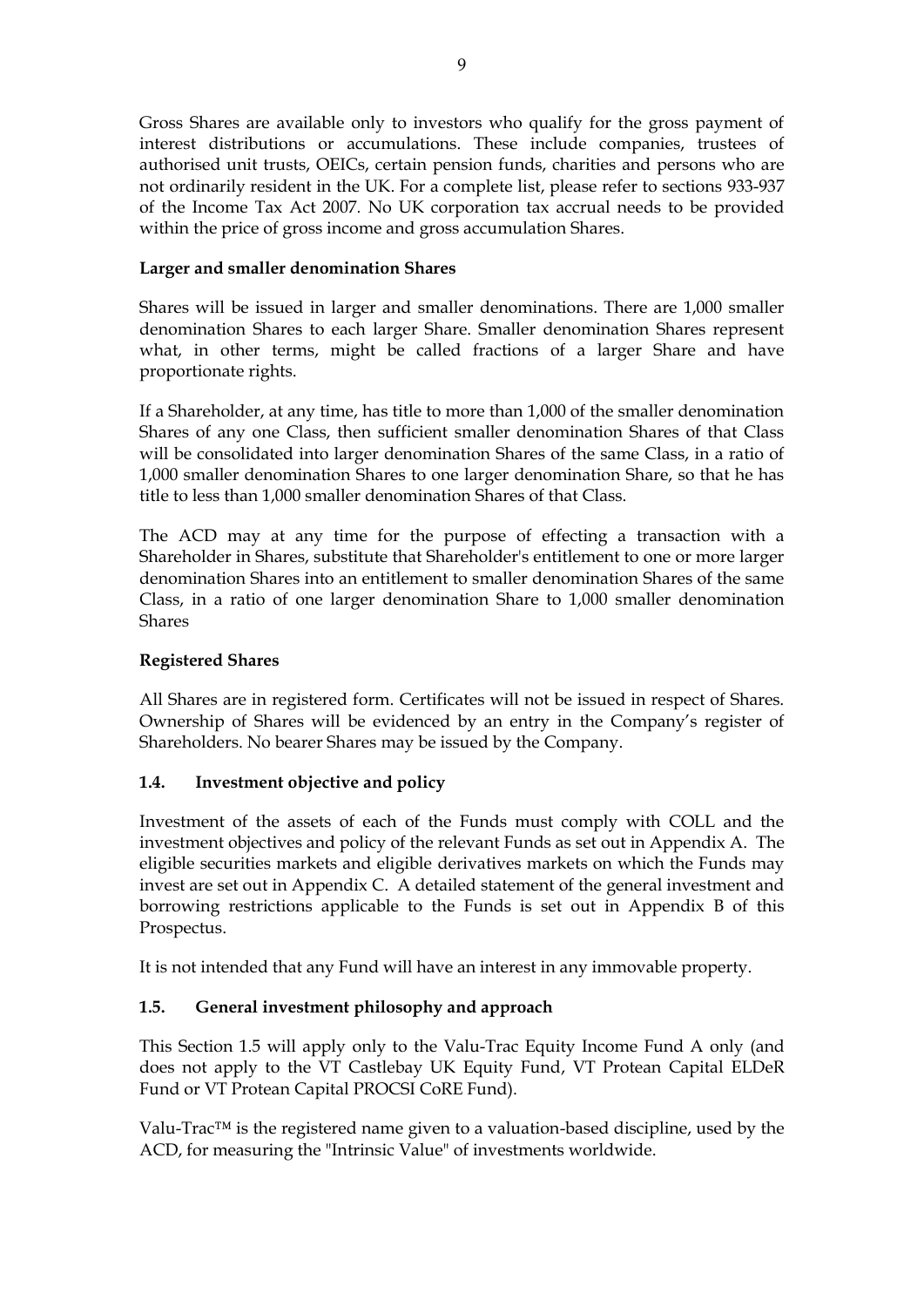Valu-Trac's philosophy is that all assets have an underlying "Intrinsic Value" and that these Intrinsic Values can be calculated on an objective and globally consistent basis. These Intrinsic Values provide the fundamental framework for analysing and determining systematic portfolio allocations to bond and equity markets, individual stocks, currencies and commodities. In seeking to avoid the "value trap" of investing in "cheap" assets which forever stay cheap, Valu-Trac's allocation process combines fundamental Intrinsic Values with behavioural measurements such as overbought/oversold signals, price and value momentum and moving averages of price.

Under Valu-Trac's general investment philosophy and approach, the primary purpose of investing in income producing assets such as equities and bonds is to receive an income stream. "Intrinsic Value" is a measure of the income producing potential of the asset in question and is calculated using discounted cash flows and expressed as an annualised real yield. Intrinsic Value yield for equities is calculated by taking a proxy for a potentially distributable income stream, consisting of the dividend plus part of the retained cash earnings after adjusting for provisions for depreciation and capital expenditure, which are then projected forward using an objective growth rate, discounted back to the net present value and then converted to an annualised rate of return. Intrinsic Value for bonds is equivalent to the gross redemption yield discounted by inflation.

The Intrinsic Values of assets such as gold and commodities, which produce no income, are determined in relation to the world monetary base as represented by the consolidated balance sheets of the world's central banks. Valu-Trac's belief is that changes to the world monetary base are the principal cause of changes to the gold price, whereby monetary inflation effectively debases "fiat" money and in turn boosts the value of gold when priced in "fiat" money. The Intrinsic Value of gold can therefore be derived from its content within central banks' reserves. Other commodities can in turn be valued with reference to their historical price in gold, thus establishing a core monetary value for them, around which the price fluctuates according to supply and demand. Of the current Funds, none will have exposure to gold and other commodities. In accordance with the investment restrictions that apply under the UCITS Directive, this exposure is attained through investment in securities which provide an exposure to indices based on derivatives on commodities which satisfy the criteria explained in section 20 of Appendix B.

Valu-Trac's allocation process consists of generating allocations initially based on the underlying Intrinsic Values. These are then adjusted according to behavioural measurements, which consist of (i) "leading" measurements which are based on reversion to trend levels of value and which act as shorter term overbought/oversold signals, and (ii) "lagging" measurements such as momentum and moving averages of price. These behavioural measurements help with timing and position sizing, with the aim of preventing some of the pitfalls often associated with a pure valuation driven process.

## <span id="page-14-0"></span>**1.6. Use of derivatives**

Unless otherwise stated in Appendix A in respect of a Fund, each Fund may utilise derivatives for the purpose of meeting its investment objectives and for efficient portfolio management purposes (i.e. the Fund may utilise derivatives that are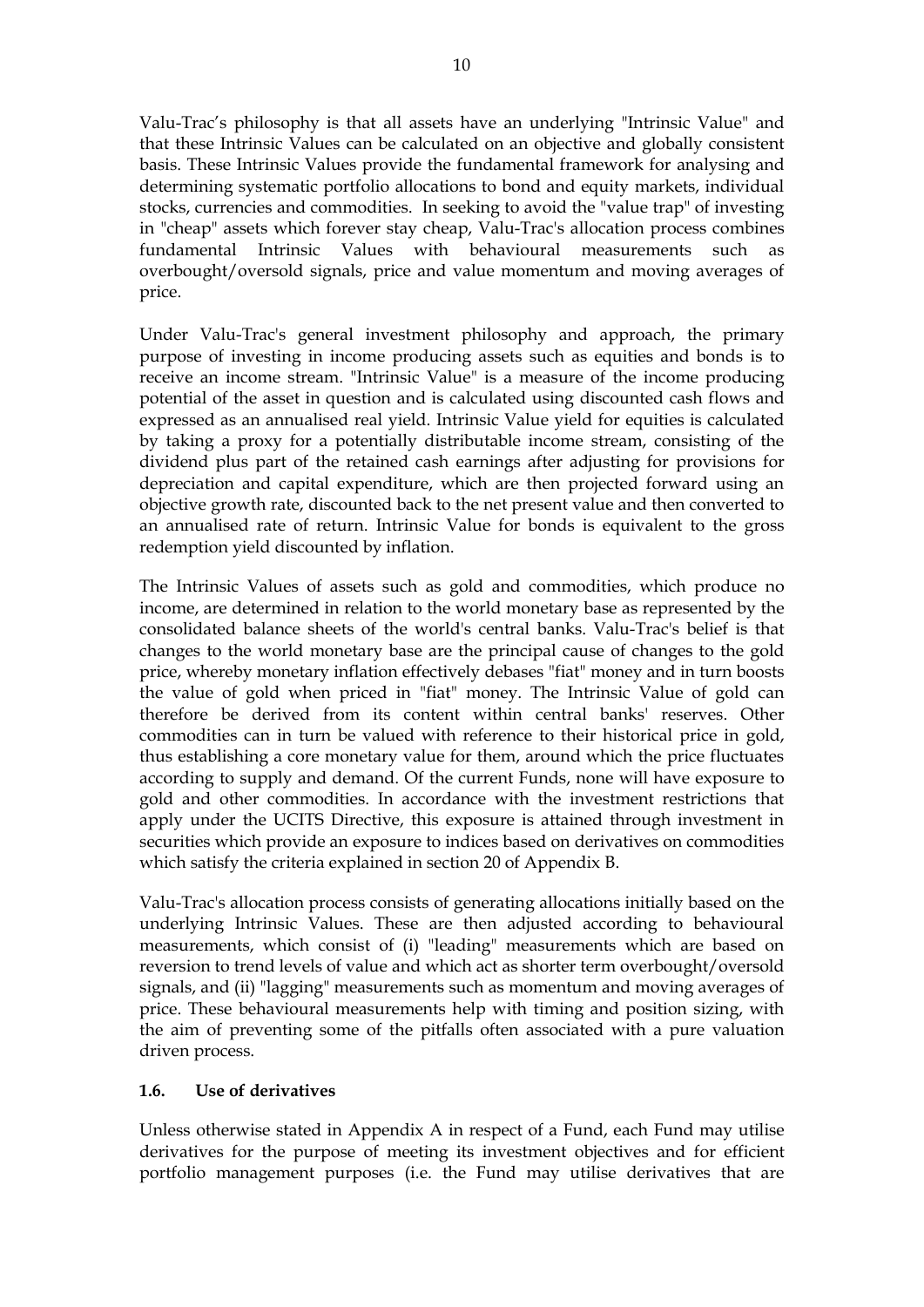economically appropriate in that they are realised in a cost effective way and that are entered into with the aim of reducing risks or costs to the Fund or of generating additional capital or income for the Fund with a risk level which is consistent with the risk profile of the Fund and the risk diversification rules laid down in COLL), including for hedging against market movements, currency exchange or interest rate risks, subject to the general restrictions detailed in Appendix B of this Prospectus. The Company may use various types of derivatives for these purposes, including, without limitation, forwards, futures, options, swaps (including but not limited to interest rates swaps) and contracts for differences.

A forward contract is an agreement between two parties to buy or sell an asset (which can be of any kind) at a pre-agreed future point in time. Transactions in futures involve the obligation to make, or to take, delivery of the underlying asset of the contract at a future date, or in some cases to settle the position with cash. Contracts for differences are futures or options contracts which are settled through cash payments, rather than the physical delivery of the underlying assets or securities. Interest rate swaps enable the Company to switch floating-rate liabilities for fixed-rate liabilities or vice versa. These liabilities may be in either the same or in a different currency than the one for which they are being exchanged.

**The ACD employs a risk management process in respect of the Company which enables it accurately to measure, monitor and manage the various risks associated with derivatives and a statement of this risk management process has been submitted to the FCA**.

As a Fund may enter into derivatives using only a fraction or none of the assets that would be needed to purchase the relevant securities directly, the remainder of the Fund's assets may be invested in other types of securities. The ACD may therefore seek to achieve greater returns by purchasing derivatives and investing a Fund's remaining assets in other types of securities.

Derivatives may also be used by a Fund for hedging purposes to the extent permitted by its investment policy. Hedging is a technique by which a Fund will seek to minimise an exposure created from an underlying position by counteracting such exposure by means of acquiring an offsetting position. The positions taken for hedging purposes will be structured with the intention of not materially exceeding the value of the assets that they seek to offset. While the ACD (or its agents) may (to the extent permitted by the investment policy of the relevant Fund) attempt to hedge exposure to assets held, there can be no guarantee that they will be successful in doing so.

The cost and related liabilities and/or benefits of any use of derivatives conducted in respect of a Fund will be for the account of that Fund and, consequently, for the account of holders of all Share Classes of that Fund. Accordingly, such costs and related liabilities and/or benefits will be reflected in the Net Asset Value per Share of all Share Classes of that Fund.

To the extent that a Fund uses derivatives, there may be a risk that the volatility of that Fund's Net Asset Value may increase and investors should refer to the "*Risk Warnings*" section of this Prospectus (section 12) for further information in relation to the risks associated with the use of derivatives.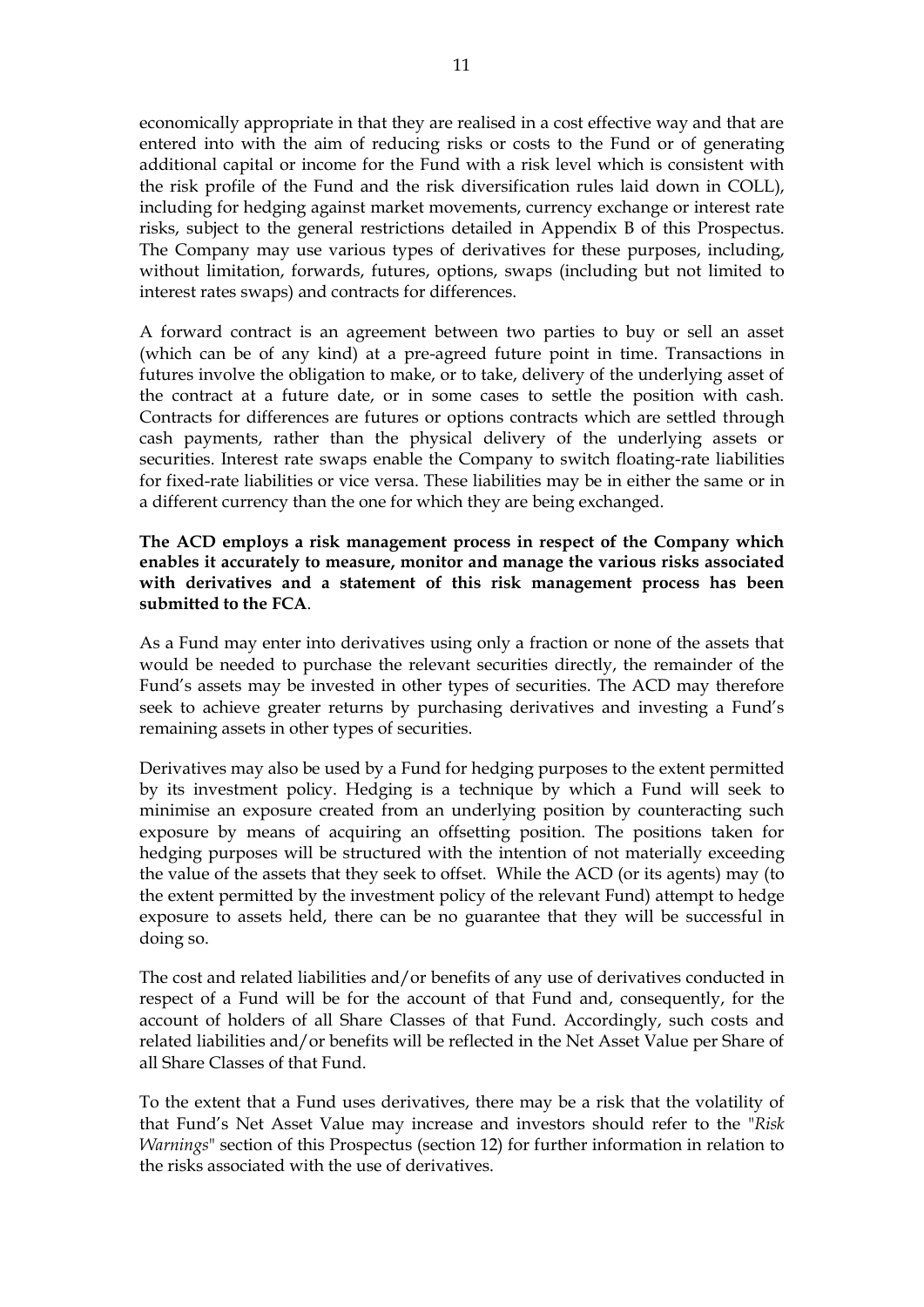#### <span id="page-16-0"></span>**1.7. Currency management transactions and Share Class hedging**

Several of the Funds are permitted to invest in securities denominated in a currency other than its Base Currency and may purchase currencies to meet settlement requirements. Subject to the restrictions imposed on the use of derivatives described in Appendix B, each of these Funds may enter into various currency transactions (i.e. forward foreign currency contracts (including non-deliverable currency forwards), currency swaps or foreign currency futures) for the purposes of currency hedging ("Currency Hedging"). Where stated in Appendix A, a Fund may also enter into currency transactions for active management of currency exposure ("Active Currency Management").

The objective of Currency Hedging is to protect investors from adverse movements of the underlying currency exposure of the investments in the Fund against either the Base Currency of the relevant Fund or against the relevant Class Currency or with regard to any index which is expected to correspond to the assets of the relevant Fund, in accordance with the Fund objectives as set out in Appendix A. Where Currency Hedging is being implemented with respect to an index, the exposure of the Fund or Share Class to currencies represented in that index can be increased as well as reduced as part of risk management of currency exposure against the index. The ACD may also employ techniques and instruments to hedge against fluctuations between the Class Currency of a Hedged Class and the Base Currency of the relevant Fund. There can be no guarantee that Currency Hedging implemented by the ACD will be successful. **In this context, foreign exchange hedging will not be used for speculative purposes. However, where stated in Appendix A, a Fund may also enter into Active Currency Management transactions with a view to enhancing the total return to investors in the Fund as a whole.** It should be noted that share class hedging will be done on a total return basis.

The objective of Active Currency Management is to enhance the return with regard to any index which is expected to correspond to the assets of the relevant Fund, in accordance with the Fund objectives as set out in Appendix A, or to enhance the total return in absolute terms. Active Currency Management transactions can be implemented through a currency overlay which might include positions in currency pairs which are independent from the currencies of the underlying investments or the Base Currency or the Class Currency.

Forward foreign currency contracts are agreements to exchange one currency for another - for example, to exchange a certain amount of Sterling for a certain amount of Euro - at a future date. The date (which may be any agreed-upon fixed number of days in the future), the amount of currency to be exchanged and the price at which the exchange will take place are negotiated and fixed for the term of the contract at the time that the contract is entered into. Currency futures are similar except that they are generally traded on a recognised exchange and have pre-determined terms such as expiry dates.

Investors should be aware that currency management transactions may substantially limit the opportunities for profit or might result in actual losses. In such circumstances, investors may be exposed to fluctuations in the Net Asset Value per Share reflecting the gains or losses on, and the costs of, the relevant financial instruments.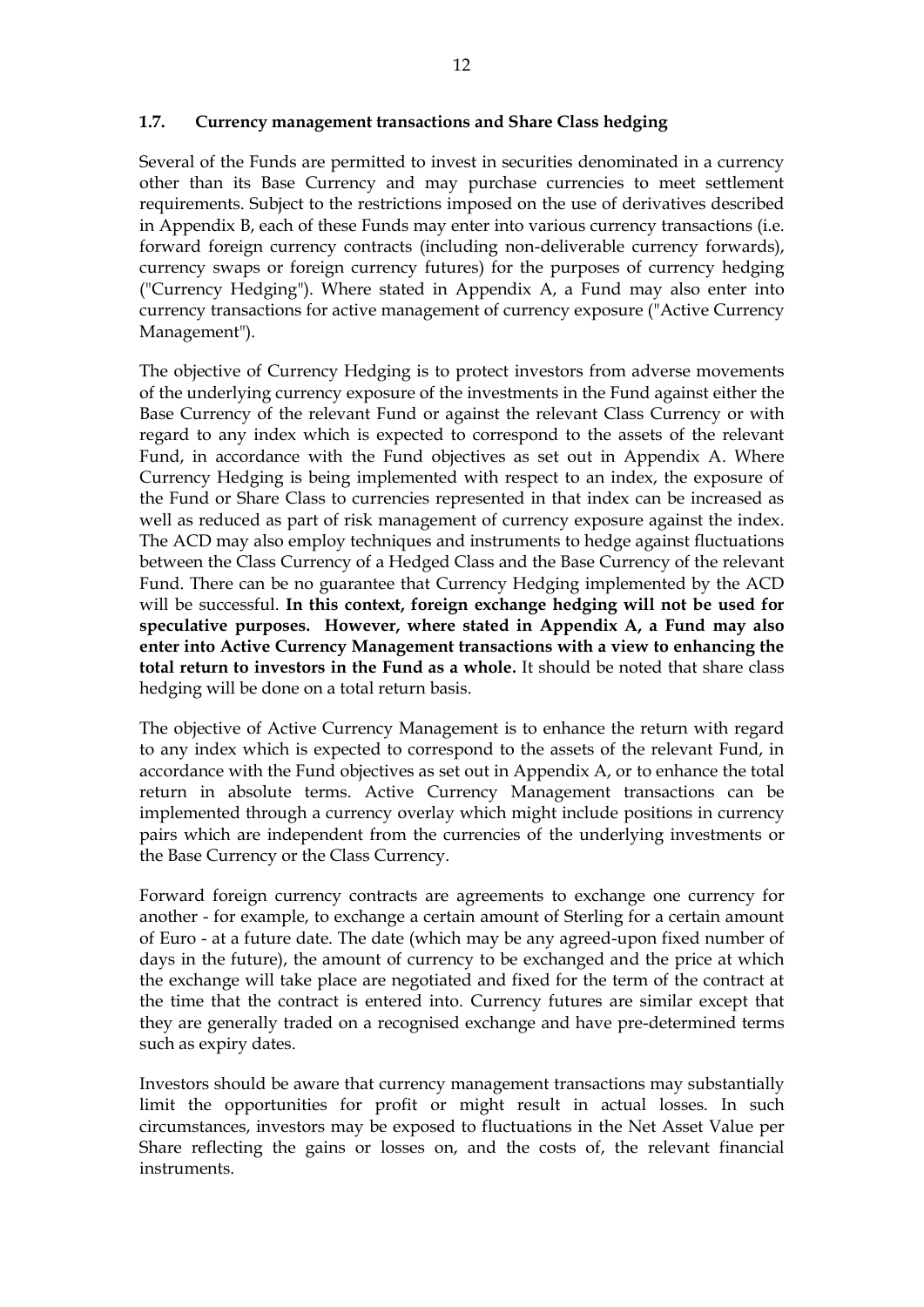The cost and related liabilities and/or benefits of any Currency Hedging conducted at the Share Class level will be for the account of the relevant Share Class. Accordingly, such costs and related liabilities and/or benefits will be reflected in the Net Asset Value per Share of the relevant Share Class.

The cost and related liabilities and/or benefits of any currency management transactions conducted at the Fund level will be for the account of the Fund and consequently for the account of all Share Classes of that Fund. Accordingly, such costs and related liabilities and/or benefits will be reflected in the Net Asset Value per Share of all Share Classes.

Investors should refer to the paragraph under the heading "*Share Currency Designation Risk*" and "*Hedged Share Class Risk"* in the "*Risk Warnings*" section for a description of the risks associated with currency transactions.

## <span id="page-17-0"></span>**1.8. Typical investor**

A typical investor in the Company will be a sophisticated, professional or institutional investor who understands the risks involved in investing in Shares and the associated risks which are set out in Section 12 of this Prospectus and who has at least a five year investment horizon. VT Castlebay UK Equity Fund, VT Protean Capital ELDeR Fund and VT Protean Capital PROCSI CoRE Fund may also be available to retail investors. Further target market information for MiFID II is set out in Appendix A.

## <span id="page-17-1"></span>**1.9. Periodic reporting**

The ACD or Investment Manager will send a monthly statement to each person who holds Shares or has held Shares since the previous statement. Where Shares are jointly held, statements may be sent to the first named Shareholder only at the discretion of the ACD. The statement will describe current holding(s) of Shares at the date of the statement and any transactions in Shares since the date of the last statement. Individual statements will also be issued at any time on request by the registered Shareholder.

## <span id="page-17-2"></span>**1.10. Historical performance data**

As none of the Funds have been launched for a full year no historical performance data in relation to either of these Funds is available. Historical Performance Data, when available, will be set out in Appendix A.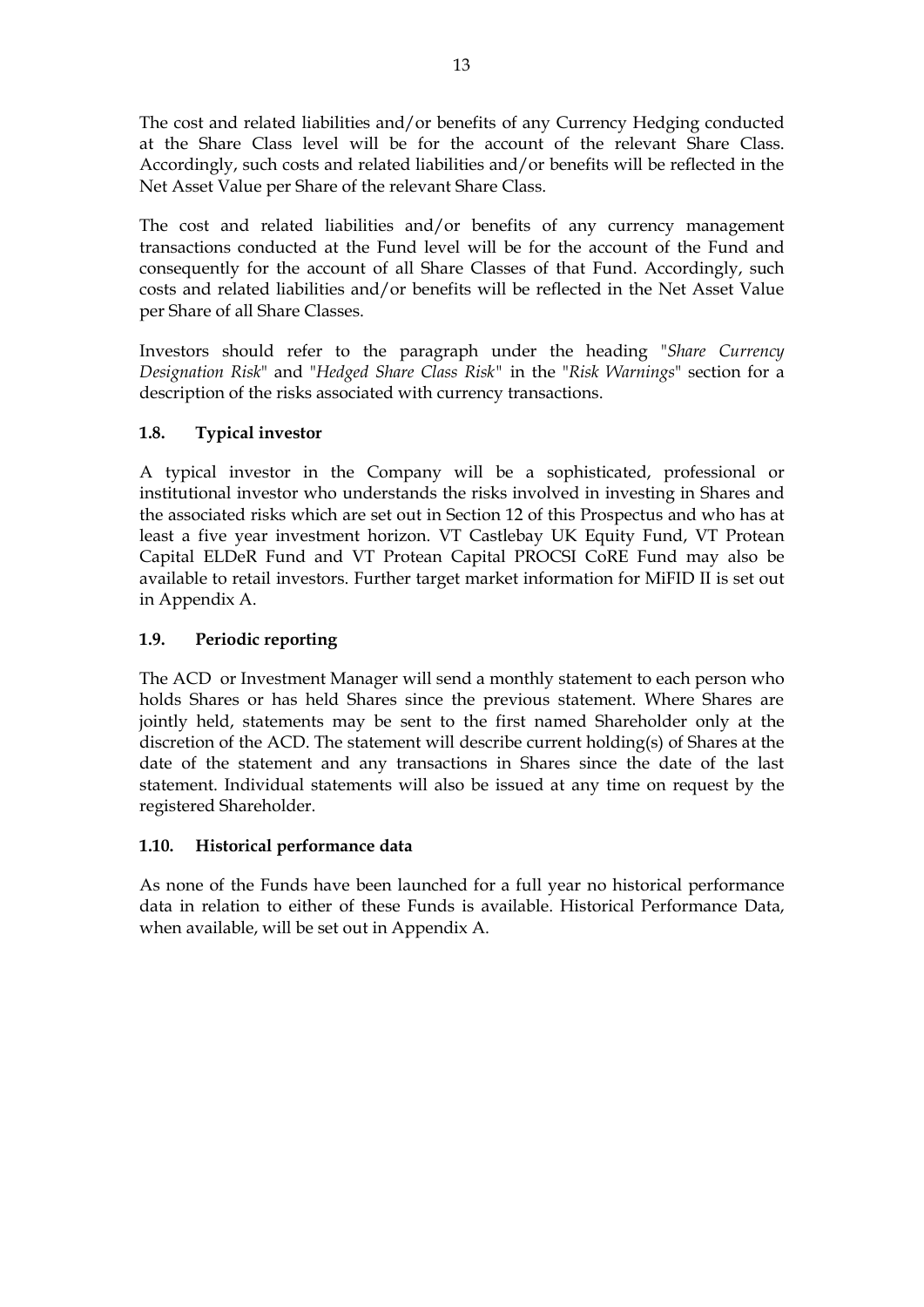### <span id="page-18-0"></span>**2. THE SERVICE PROVIDERS**

#### <span id="page-18-1"></span>**2.1. The Authorised Corporate Director**

The Authorised Corporate Director of the Company is Valu-Trac Investment Management Limited which is a private company limited by shares incorporated in England and Wales under the Companies Acts. The ACD was incorporated on 3rd October 1989. The ultimate holding company of the Manager is Valu-Trac Limited, a company incorporated in Bermuda.

The ACD is responsible for managing and administering the affairs of the Company in compliance with COLL. The ACD is authorised and regulated by the Financial Conduct Authority of 12 Endeavour Square, London, E20 1JN.

The ACD's registered office is at:

Level 13 Broadgate Tower

20 Primrose Street

London

EC2A 2EW

and its head office is at:

**Orton** Moray IV32 7QE

The ACD has an issued and paid up share capital of £1,673, 295 ordinary shares of £1 each issued and paid up.

The ACD also acts as investment manager and/or authorised corporate director of the funds set out in Appendix D.

The directors of the ACD and their significant business activities not connected with the business of the ACD are as set out in Appendix D.

Valu-Trac Investment Management Limited also produces, distributes and approves marketing material for the Funds.

## **Terms of appointment**

The ACD was appointed from the effective date of the authorisation order made by the FCA in respect of the Company pursuant to an agreement between the Company and the ACD (the "**ACD Agreement**").

The ACD Agreement provides that the appointment of the ACD may be terminated upon 6 months' written notice by the Company or at any time by notice in writing by the ACD provided that such notice shall not take effect until the appointment of a successor authorised corporate director. In certain circumstances the ACD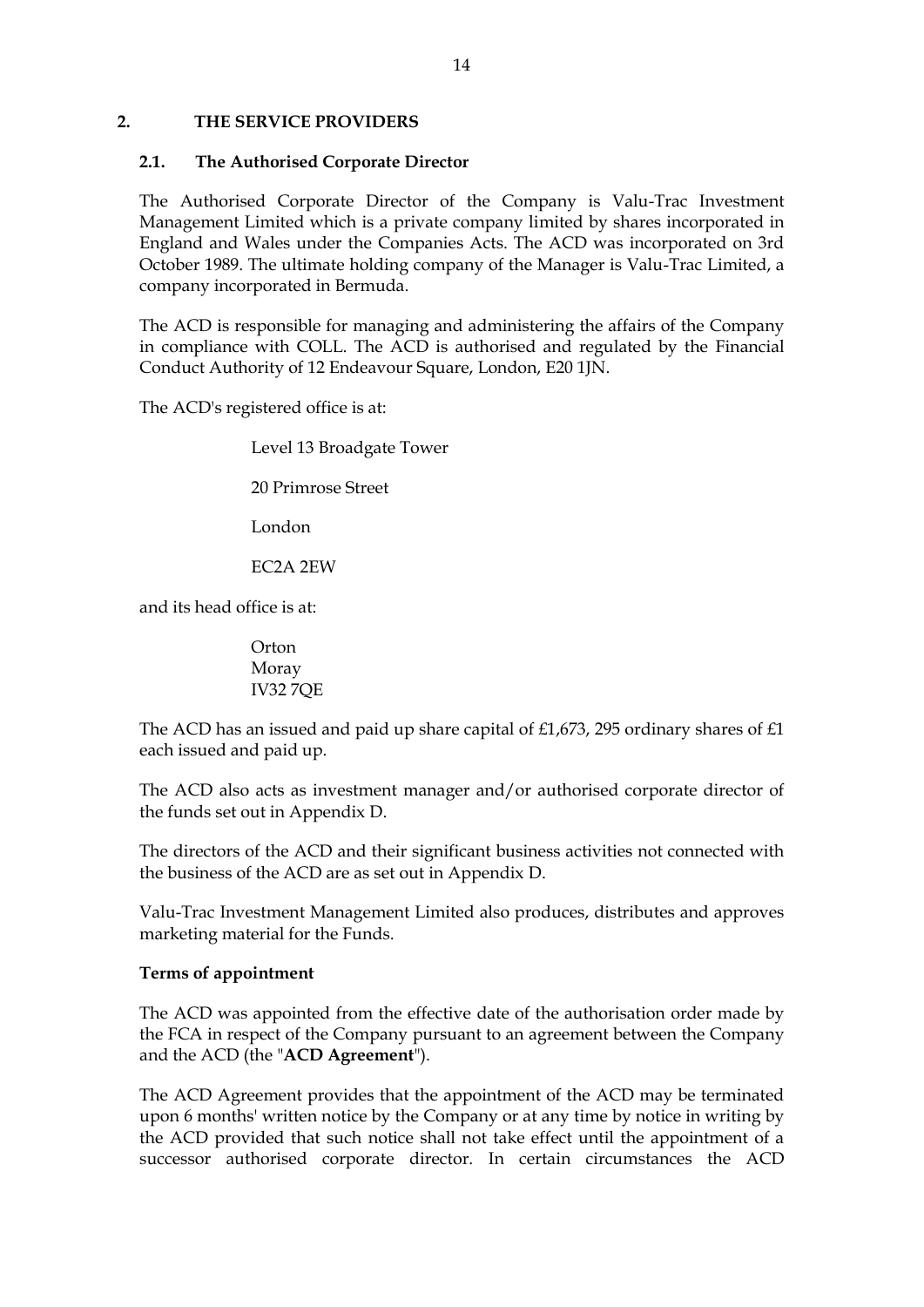Agreement may be terminated forthwith by notice in writing by the the Depositary or the Company to the ACD. Termination cannot take effect until the change of ACD.

The ACD is entitled to its pro rata fees and expenses to the date of termination and any additional expenses necessarily realised in settling or realising any outstanding obligations. The ACD Agreement provides indemnities to the ACD other than for matters arising by reason of (among other things) its fraud, negligence, bad faith, breach of duty, breach of contract or breach of trust in the performance of its duties and obligations.

Under the ACD Agreement, the ACD is entitled to delegate all of its functions to third parties, including without limitation, its investment management, administration and registrar functions. It has therefore delegated to the Investment Managers the function of managing and acting as the investment adviser for the investment and reinvestment of the assets of certain of the Fund (as further explained in paragraph 2.4 below). In accordance with COLL, the ACD may terminate these delegation arrangements at any time with immediate effect where it is in the interests of the Shareholders to do so.

The ACD may not deal as principal with applications to purchase and redeem shares and will not operate a box. Accordingly, the ACD will deal with applications to purchase and redeem shares only as agent of the Company and will account to the Company for any profit it makes on the issue or re-issue of shares or the cancellation of shares which it has redeemed.

The fees, charges and other consideration to which the ACD is entitled under the ACD Agreement are set out in Section 5.2.

## **Remuneration Policy**

- 2.1.1. FCA Rules require that the ACD applies remuneration policies and practices that are consistent with, and promote, effective risk management for certain categories of staff (namely those whose activities have a material impact on the risk profile of the ACD or the UCITS funds that it manages ("Code Staff"). The ACD, taking account of the principle of proportionality, has in place a remuneration policy (the "Remuneration Policy") which is reviewed at least annually.
- 2.1.2. The ACD considers the Remuneration Policy to be appropriate to the size, internal operations, nature, scale and complexity of the Funds and in line with the risk profile, risk appetite and the strategy of the Funds.
- 2.1.3. The Remuneration Policy will apply to the fixed and variable (if any) remuneration received by the Code Staff.
- 2.1.4. In respect of any investment management delegates, the ACD requires that:(i) the entities to which such activities have been delegated are subject to regulatory requirements on remuneration that are equally as effective as those applicable under the European Securities and Market's Authority's ("ESMA's") Guidelines on Sound Remuneration Policies under the UCITS Directive and AIFMD / Article 14 of the UCITS Directive; or (ii) appropriate contractual arrangements are put in place with entities to which such activities have been delegated in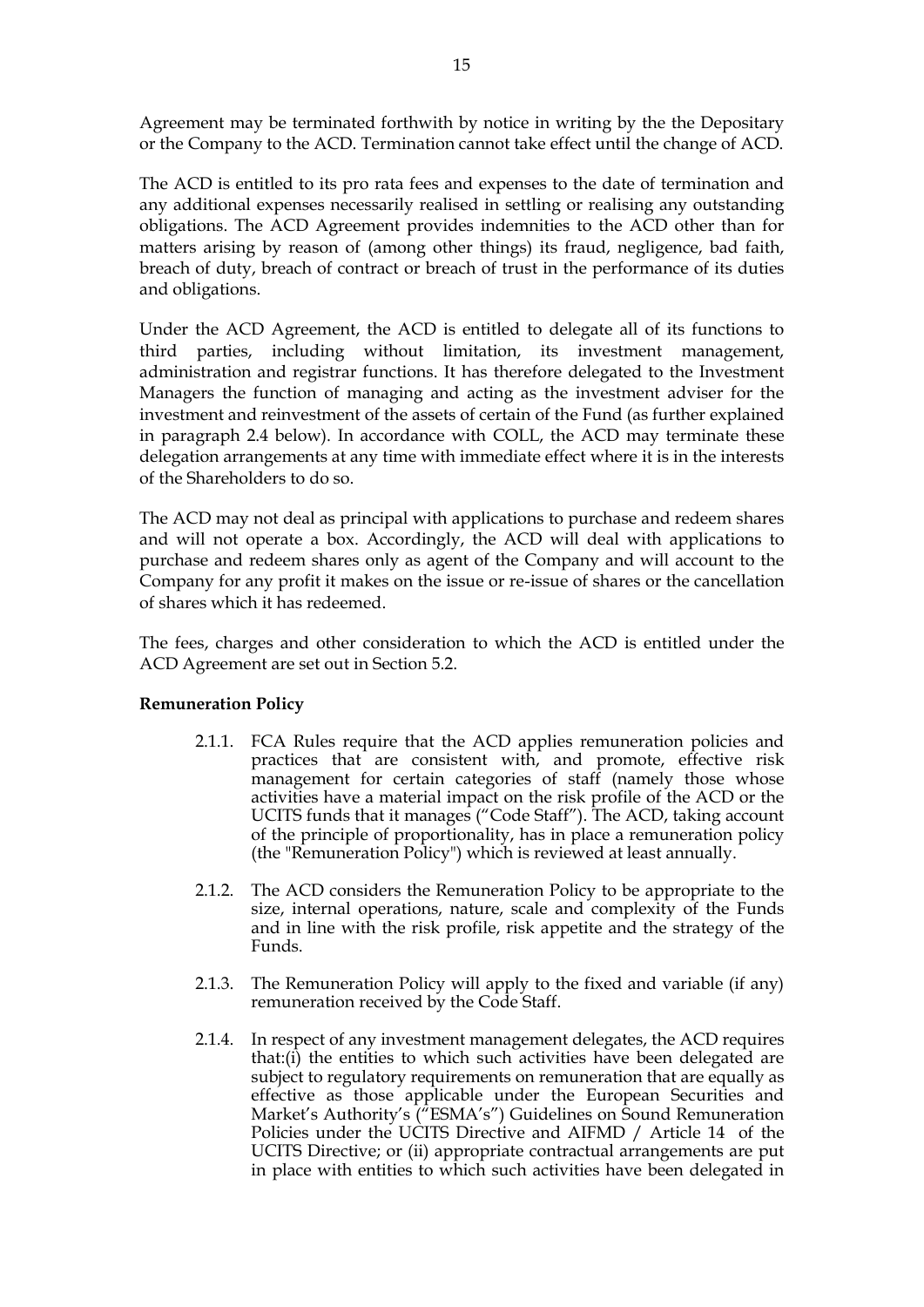order to ensure that there is no circumvention of the remuneration rules set out in the ESMA Guidelines or the FCA Handbook.

- 2.1.5. The ACD's remuneration policy requires, amongst other items, that the remuneration practices within the ACD :
	- (a) are consistent with and promote sound and effective risk management;
	- (b) do not encourage risk taking and are consistent with the risk profiles of the funds which the ACD manages; and
	- (c) do not impair the ACD's ability to comply with its duty to act in the best interests of the funds which it manages.
- 2.1.6. Details of the Remuneration Policy, including a description of how remuneration and benefits are calculated, and the identities of persons responsible for awarding the remuneration and benefits, will be made available on the ACD's website (www.valu-trac.com) and a paper copy will be made available free of charge from the ACD upon request.

### <span id="page-20-0"></span>**2.2. The Depositary**

*The Depositary*

2.2.1. NatWest Trustee and Depositary Services Limited is the Depositary of the Company.

The Depositary is incorporated in England as a private limited company. Its registered and head office is at 250 Bishopsgate, London EC2M 4AA. The ultimate holding company of the Depositary is The Royal Bank of Scotland Group plc, which is incorporated in Scotland. The principal business activity of the Depositary is the provision of trustee and depositary services. The Depositary is authorised and regulated by the FCA. It is authorised to carry on investment business in the United Kingdom by virtue of its authorisation and regulation by the regulator. *Duties of the Depositary*

2.2.2. The Depositary is responsible for the safekeeping of scheme property, monitoring the cash flows of the Company, and must ensure that certain processes carried out by the ACD are performed in accordance with the applicable rules and scheme documents.

#### *Conflicts of interest*

- 2.2.3. The Depositary may act as the depositary of other open-ended investment companies and as trustee or custodian of other collective investment schemes.
- 2.2.4. It is possible that the Depositary and/or its delegates and subdelegates may in the course of its or their business be involved in other financial and professional activities which may on occasion have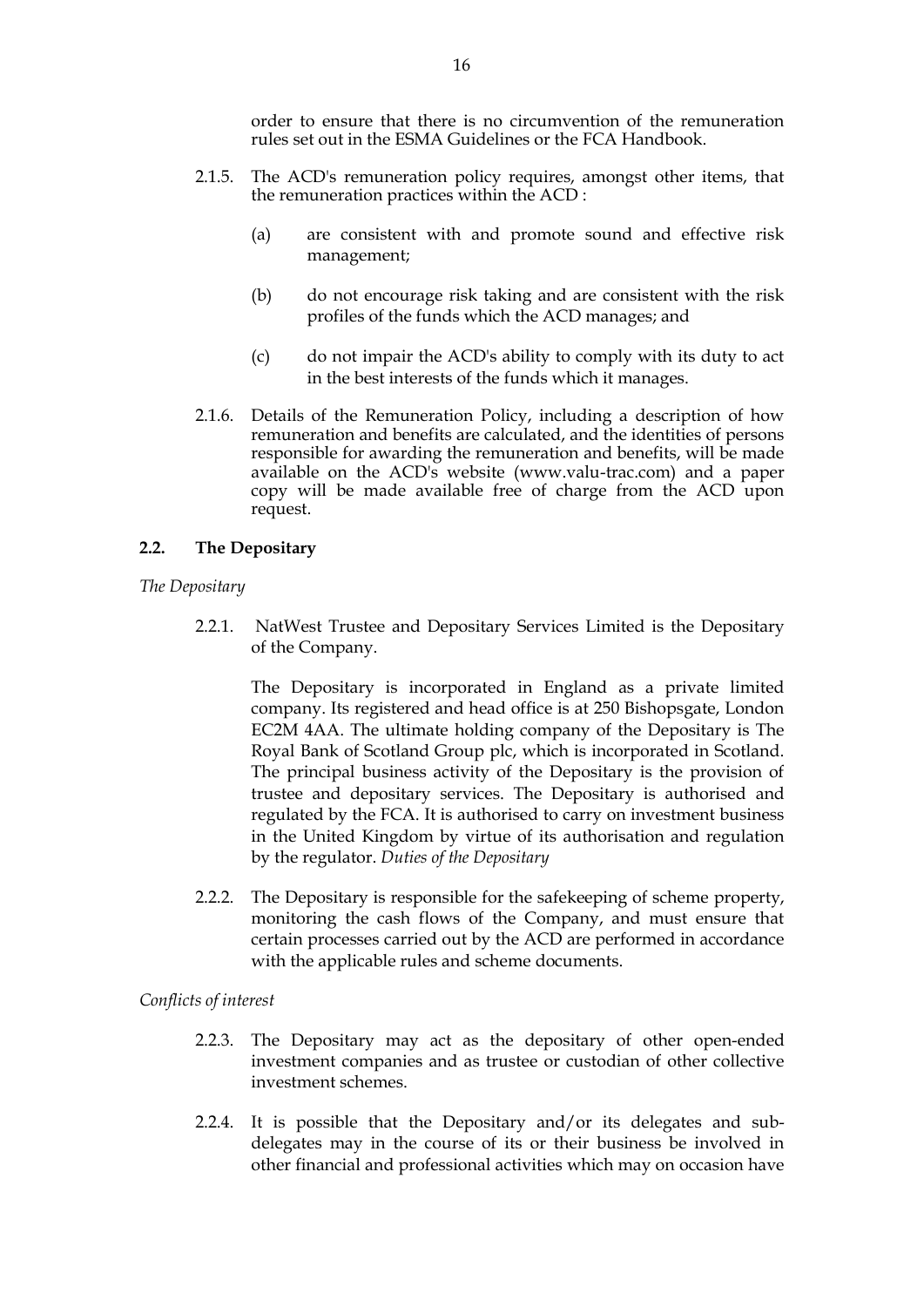potential conflicts of interest with the UCITS or a particular Fund and/or other funds managed by the ACD or other funds for which the Depositary acts as the depositary, trustee or custodian. The Depositary will, however, have regard in such event to its obligations under the Depositary Agreement and the Regulations and, in particular, will use reasonable endeavours to ensure that the performance of its duties will not be impaired by any such involvement it may have and that any conflicts which may arise will be resolved fairly and in the best interests of Shareholders collectively so far as practicable, having regard to its obligations to other clients.

Nevertheless, as the Depositary operates independently from the Company, Shareholders, the ACD and its associated suppliers and the Custodian, the Depositary does not anticipate any conflicts of interest with any of the aforementioned parties.

Up to date information regarding (i) the Depositary's name, (ii) the description of its duties and any conflicts of interest that may arise between the Company, the shareholders or the ACD and the depositary, and (iii) the description of any safekeeping functions delegated by the Depositary, the description of any conflicts of interest that may arise from such delegation, and the list showing the identity of each delegate and sub-delegate, will be made available to Shareholders on request.

#### *Delegation of safekeeping functions*

- 2.2.5. The Depositary is permitted to delegate (and authorise its delegate to sub-delegate) the safekeeping of Scheme Property.
- 2.2.6. The Depositary has delegated safekeeping of the Scheme Property to RBC Investor Services Trust (UK Branch) Riverbank House, 2 Swan Lake, London EC4R 3AF("the Custodian"). In turn, the Custodian has delegated the custody of assets in certain markets in which the Company may invest to various sub-delegates ("Sub-custodians"). A list of Sub-custodians is given in Appendix C Part II. Investors should note that the list of Sub-custodian is updated only at each Prospectus review. An updated list of Sub-custodians is maintained by the ACD at www.valu-trac.com.

#### *Updated information*

2.2.7. Up-to-date information regarding the Depositary, its duties, its conflicts of interest, the delegation of its safekeeping functions and a list showing the identity of each delegate and sub-delegate will be made available to unitholders on request.

#### *Terms of appointment*

2.2.8. The Depositary was appointed under a depositary agreement between the ACD, the Company and the Depositary (the "Depositary Agreement").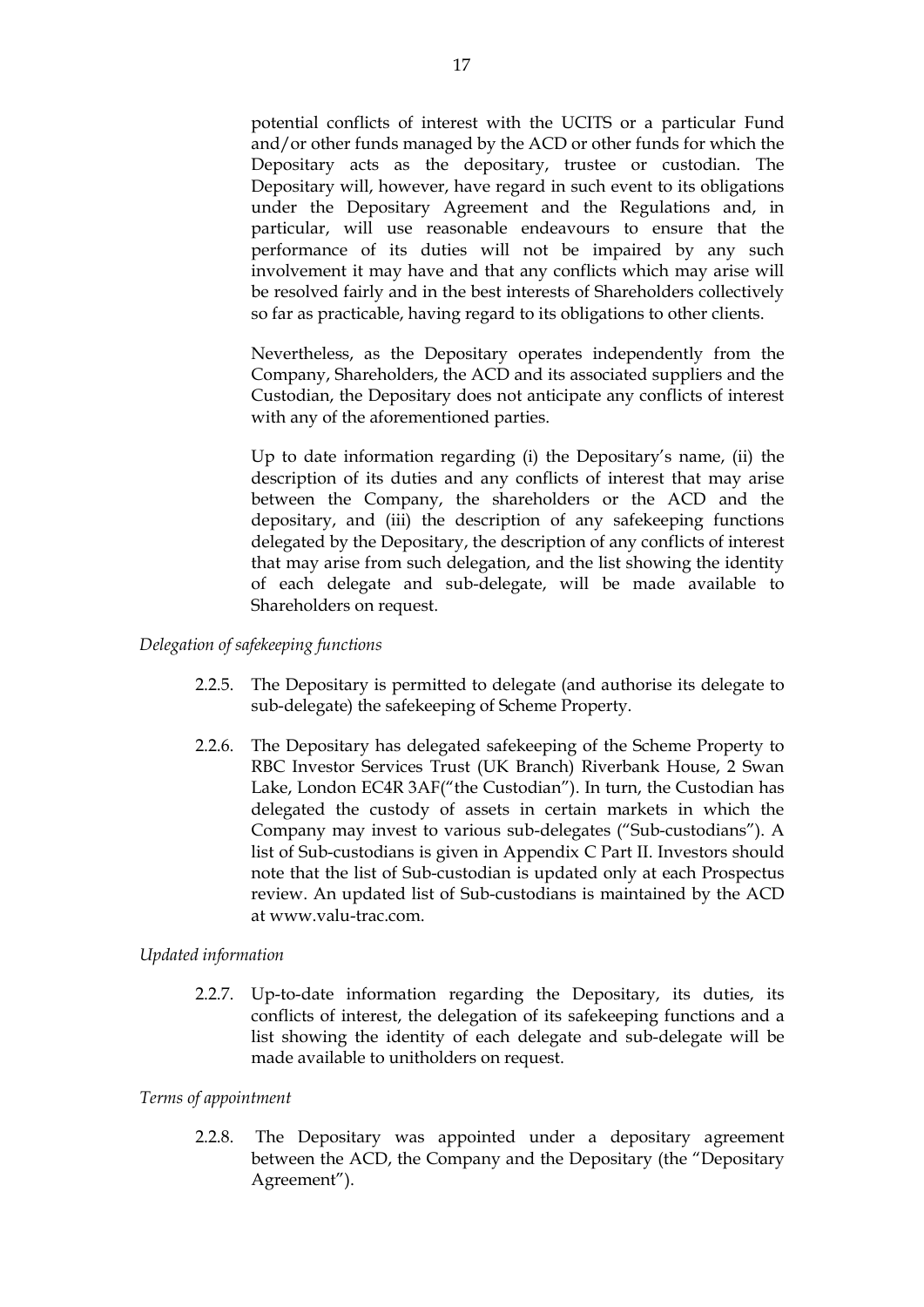- 2.2.9. Under the Depositary Agreement, the Depositary is free to render similar services to others and the Depositary, the Company and the ACD are subject to a duty not to disclose confidential information.
- 2.2.10. The powers, duties, rights and obligations of the Depositary, the Company and the ACD under the Depositary Agreement shall, to the extent of any conflict, be overridden by the FCA Rules.
- 2.2.11. Under the Depositary Agreement the Depositary will be liable to the Company for any loss of financial instruments held in custody or for any liabilities incurred by the Company as a result of the Depositary's negligent or intentional failure to fulfil its obligations.
- 2.2.12. However, the Depositary Agreement excludes the Depositary from any liability except in the case of fraud, wilful default, negligence or failure to exercise due care and diligence in the performance or nonperformance of its obligations.
- 2.2.13. It also provides that the Company will indemnify the Depositary for any loss suffered in the performance or non-performance of its obligations except in the case of fraud, wilful default, negligence or failure to exercise due care and diligence on its part.
- 2.2.14. The Depositary Agreement may be terminated on 90 days' notice by the Company or the Depositary or earlier on certain breaches or the insolvency of a party. However, termination of the Depositary Agreement will not take effect, nor may the Depositary retire voluntarily, until the appointment of a new Depositary.
- 2.2.15. Details of the fees payable to the Depositary are given in paragraph [5.4.](#page-41-1)

#### <span id="page-22-0"></span>**2.3. The Administrator and Registrar**

The ACD also acts as the Administrator and the Registrar to the Company under the terms of the ACD Agreement.

#### <span id="page-22-1"></span>**2.4. The Investment Managers**

The ACD has appointed the Investment Manager(s) listed in Appendix D to provide investment management services to the ACD. The Investment Managers are authorised and regulated by the FCA.

The principal activity of the Investment Managers is the provision of investment management and advisory services.

The terms of the Investment Management Agreement between the ACD and the Investment Managers include the provision of investment advice to attain the investment objectives of the relevant Funds, the purchase and sale of investments and on the exercise of voting rights relating to such investments. The Investment Managers have authority to make decisions on behalf of the ACD on a discretionary basis in respect of day to day investment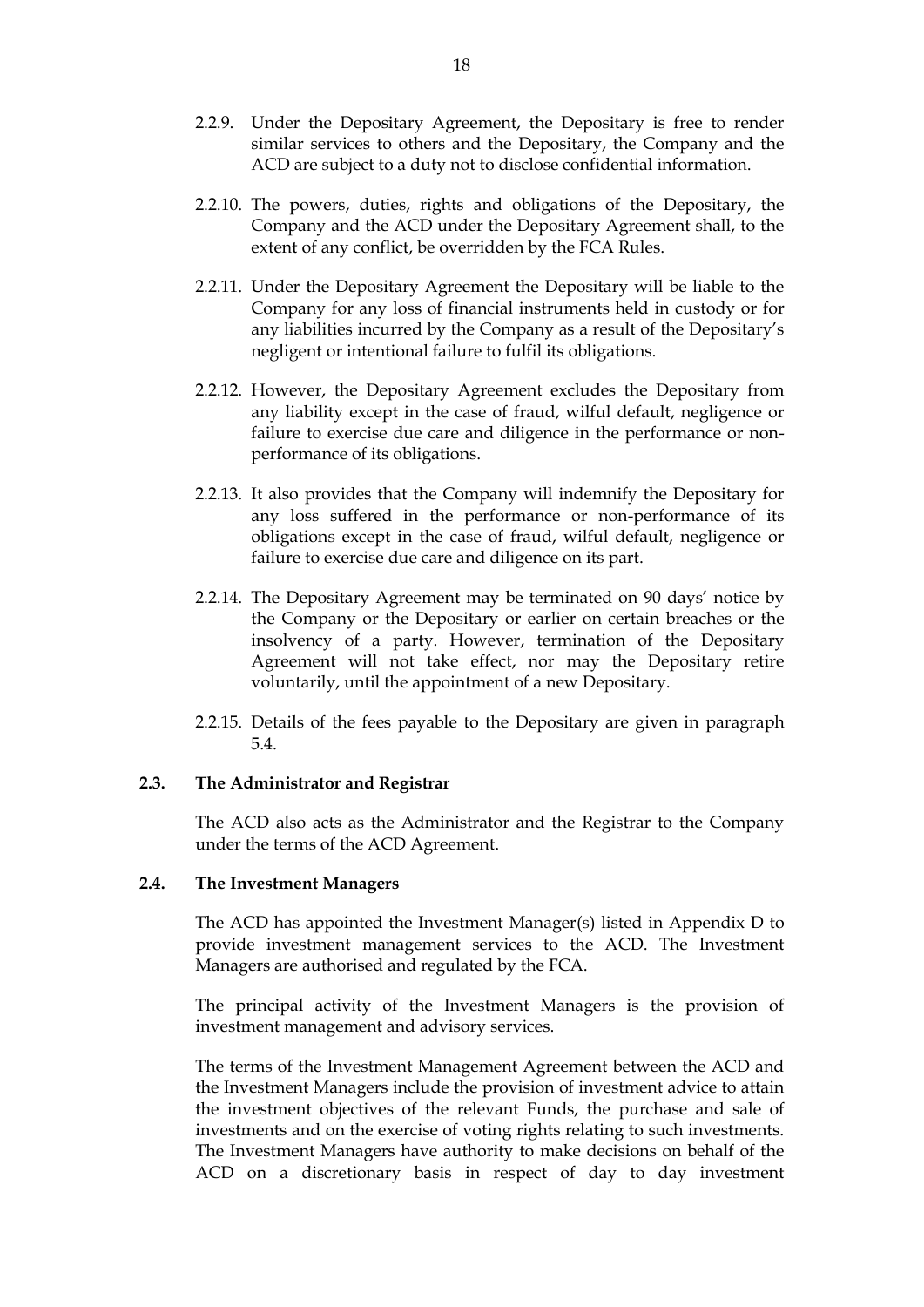management of the relevant Scheme Property including authority to place purchase orders and sale orders. Subject to the agreement of the ACD, the Investment Manager may appoint sub-investment advisers to discharge some or all of these duties. The Agreement may be terminated by either party on not less than six months' written notice or earlier upon the happening of certain specified events.

The Investment Managers will receive a fee paid by the ACD out of its remuneration received each month from the Funds as explained in Section 6 below.

## <span id="page-23-0"></span>**2.5. The Auditor**

The auditor to the Company is FKF Accounting Limited, 4th Floor, Metropolitan House, 31-33 High Street, Inverness, IV1 1HT.

## <span id="page-23-1"></span>**2.6. Register of Shareholders**

The Register of Shareholders is maintained by the ACD at its office at Orton, Moray IV32 7QE and may be inspected at that address during normal business hours by any Shareholder or any Shareholder's duly authorised agent.

## <span id="page-23-2"></span>**2.7. Conflicts of interest**

The ACD, the Investment Managers and the Depositary are or may be involved in other financial, investment and professional activities which may, on occasion, cause conflicts of interest with the management of the Company.

In particular, subject to compliance with COLL, the ACD and/or the Investment Managers and any other companies within the ACD/Investment Manager's group may, from time to time, act as investment managers or advisers to other funds or sub-funds, which follow similar investment objectives to those of the Company. In addition, the Company may enter into transactions at arm's length with any companies in the same group as the ACD. It is therefore possible that the ACD may in the course of its business have potential conflicts of interest with the Company. Each of the ACD and Investment Manager will, however, have regard in such event to their obligations under the ACD Agreement and Investment Management Agreement respectively and, in particular, to their obligation to act in the best interests of the Funds so far as practicable, having regard to their obligations to other clients when undertaking any investment where potential conflicts of interest may arise.

The Depositary may, from time to time, act as depositary of other companies or funds.

At the request of the ACD, the Depositary or any associate of the Depositary may (subject to COLL) hold money on deposit from, lend money to, or engage in stock lending transactions in relation to the Company, so long as the services concerned are provided on arm's length terms.

COLL contains provisions on conflict of interest governing any transaction concerning the Company which is carried out by or with any "affected person", which means the Company, an associate of the Company, the ACD, an associate of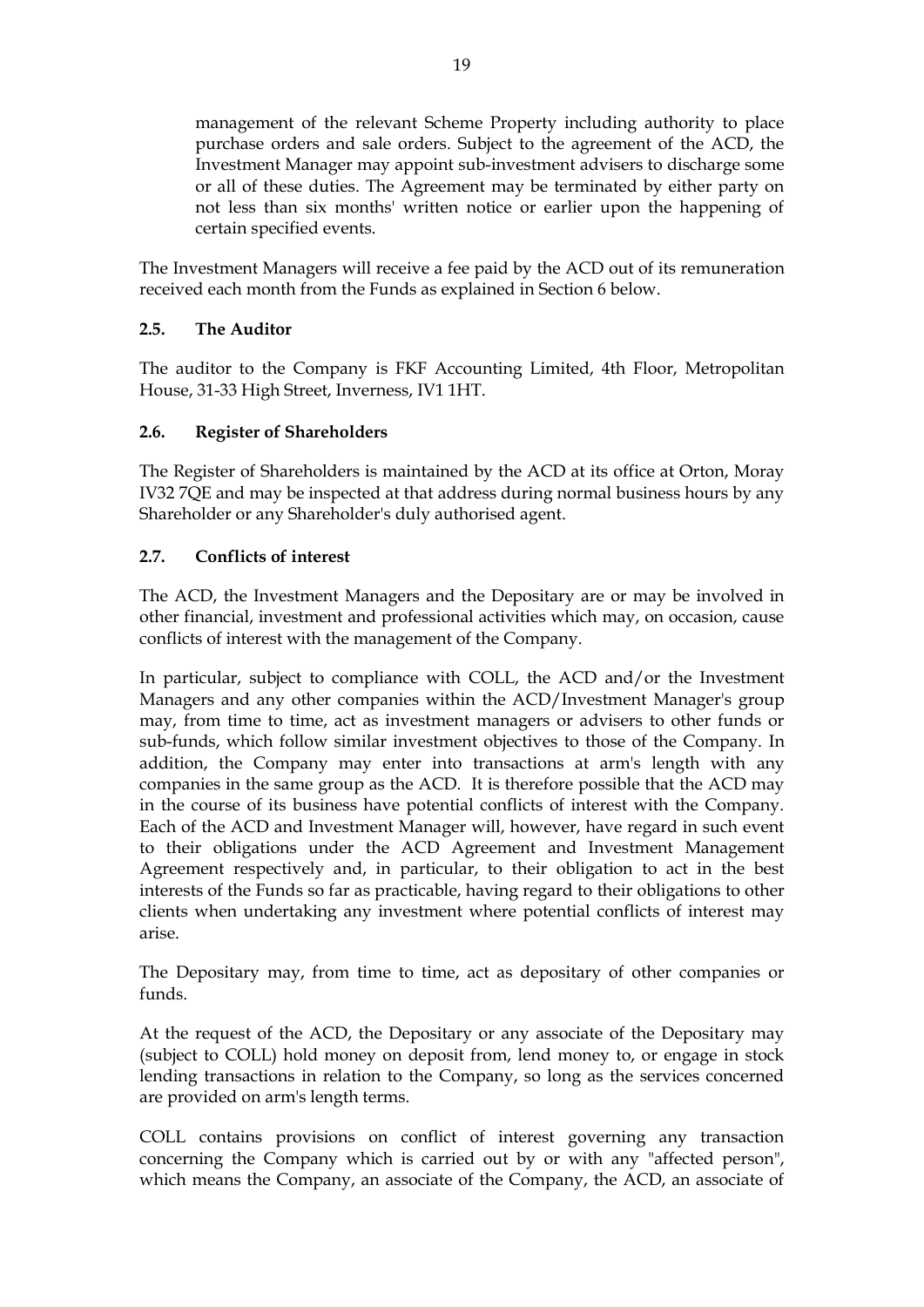the ACD, the Depositary, an associate of the Depositary, any Investment Manager and any associate of any Investment Manager.

These provisions, among other things, enable an affected person: (a) to sell or deal in the sale of property to the Company or the Depositary for the account of the Company; (b) vest property in the Company or the Depositary against the issue of Shares in the Company; (c) purchase property from the Company (or the Depositary) acting for the account of the Company; (d) enter into a stock lending transaction in relation to the Company; or (e) provide services for the Company. Any such transactions with or for the Company are subject to best execution on exchange, or independent valuation or arm's length requirements as set out in COLL. An affected person carrying out such transaction is not liable to account to the Depositary, the ACD, any other affected person, or to the holders of Shares or any of them for any benefits or profits thereby made or derived.

Investment of the property of the Company may be made on arm's length terms through a member of an investment exchange (acting as principal) who is an affected person in relation to the ACD. Neither the ACD nor any such affected person will be liable to account to the Company or to the Shareholders for any profit made or derived out of such dealings.

The ACD is entitled at its own discretion to determine the terms of its appointment as such, and consequently amend the terms of the ACD Agreement referred to in paragraph 2.1 above. The Depositary, the ACD, or any investment manager or any associate of any of them will not be liable to account to the Company or any other person, including the Shareholders or any of them, for any profit or benefit made or derived from or in connection with:

- (a) their acting as agent for the Company in the sale or purchase of property to or from the Funds; or
- (b) their part in any transaction or the supply of services permitted by COLL; or
- (c) their dealing in property equivalent to any owned by (or dealt in for the account of) the Company.

Investors should note that the Depositary may from time to time provide the Company with a lending facility in accordance with the Regulations.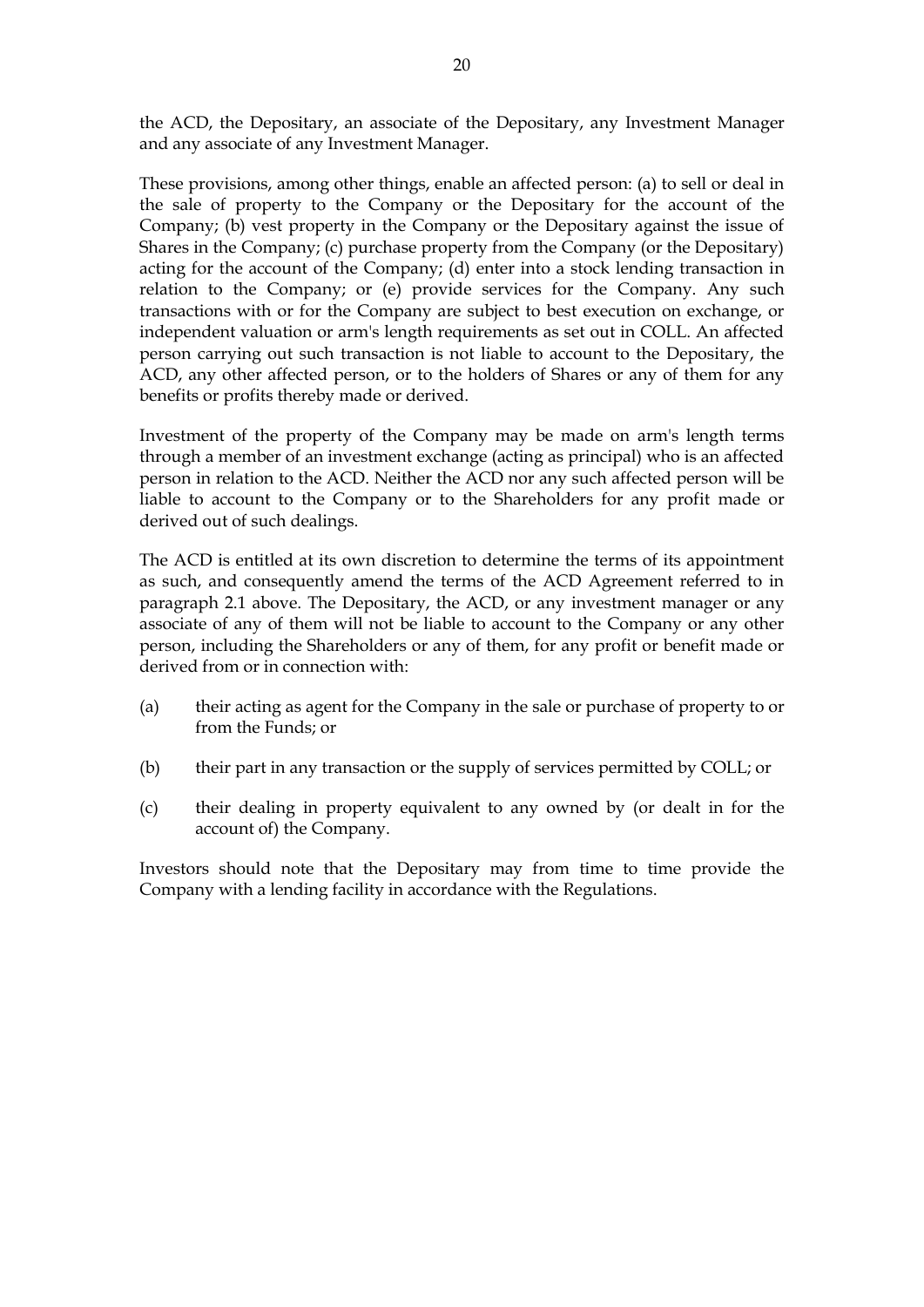#### <span id="page-25-0"></span>**3. VALUATIONS AND PRICING**

#### <span id="page-25-1"></span>**3.1. Valuations**

The price of a Share in the Company is calculated by reference to the Net Asset Value (or the relevant proportion of the Net Asset Value) of the Fund to which it related. The Net Asset Value per Share of a Fund is currently calculated at 12 noon (London time)(this being a Valuation Point) on each Dealing Day.

The ACD may at any time during a Business Day carry out an additional valuation if it considers it desirable to do so. The ACD shall inform the Depositary of any decision to carry out any such additional valuation. Valuations may be carried out for effecting a scheme of amalgamation or reconstruction which do not create a Valuation Point for the purposes of dealings. Where permitted and subject to the Regulations, the ACD may, in certain circumstances (for example where a significant event has occurred since the closure of a market) substitute a price with a more appropriate price which in its opinion reflects a fair and reasonable price for that investment.

The ACD will, upon completion of each valuation, notify the Depositary of the price of Shares, of each Class of each Fund and the amount of any dilution levy applicable in respect of any purchase or redemption of Shares.

A request for dealing in Shares must be received by the Valuation Point on a particular Dealing Day in order to be processed on that Dealing Day. A dealing request received after this time will be held over and processed on the next Dealing Day, using the Net Asset Value per Share calculated as at the Valuation Point on that next Dealing Day.

The value of the Scheme Property of the Company or Fund (as the case may be) shall be the value of its assets less the value of its liabilities determined in accordance with the following provisions.

- 1. All the Scheme Property (including receivables) is to be included, subject to the following provisions.
- 2. Property which is not cash (or other assets dealt with in paragraphs 3 and 4 below) shall be valued as follows and the prices used shall (subject as follows) be the most recent prices which it is practicable to obtain:
	- (a) units or shares in a collective investment scheme:
		- (i) if a single price for buying and selling units or shares is quoted, at that price; or
		- (ii) if separate buying and selling prices are quoted, at the average of the two prices provided the buying price has been reduced by any initial charge included therein and the selling price has been increased by any exit or redemption charge attributable thereto; or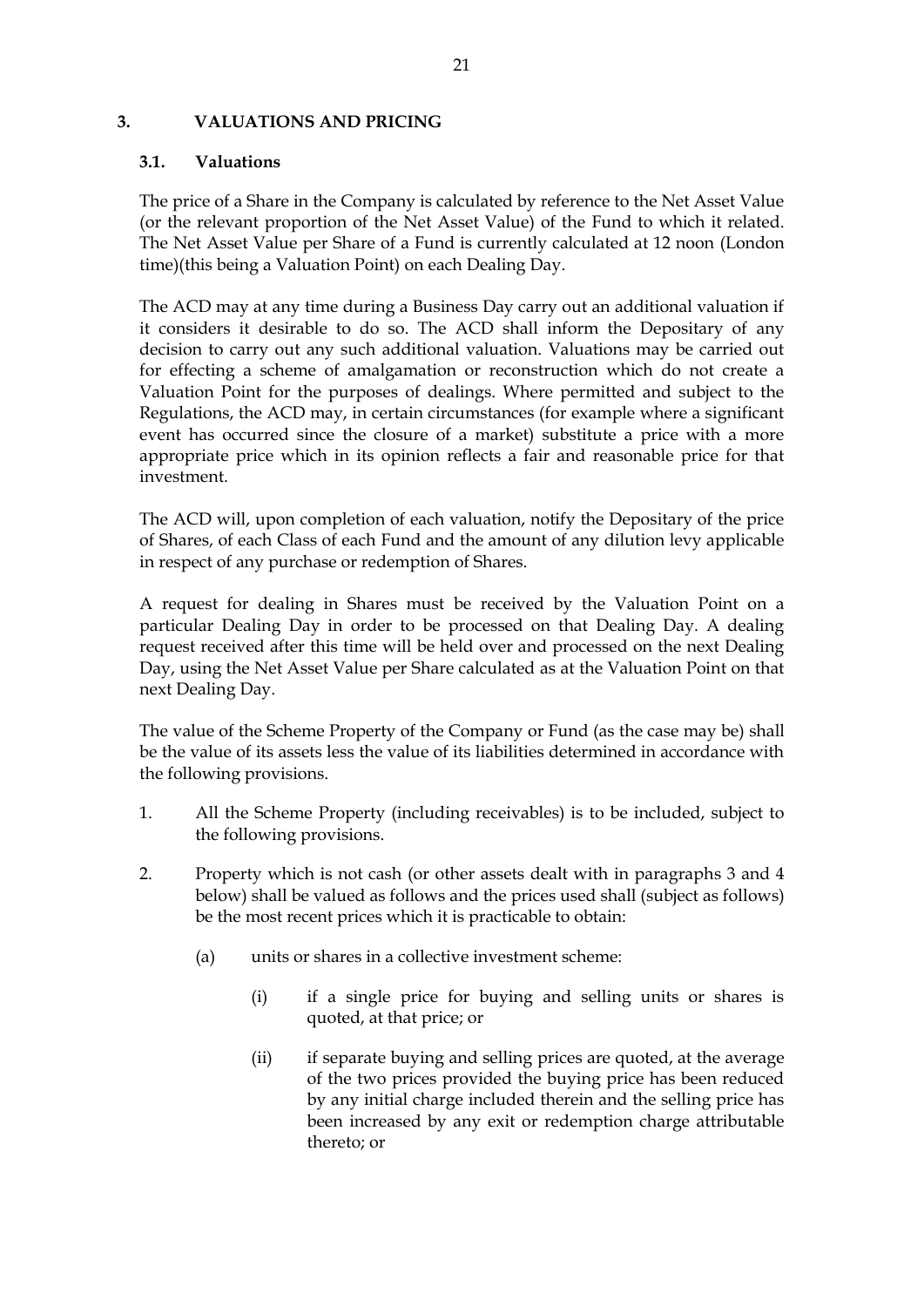- (iii) if, in the opinion of the ACD, the price obtained is unreliable or no recent traded price is available or if no recent price exists, at a value which, in the opinion of the ACD, is fair and reasonable;
- (b) exchange-traded derivative contracts:
	- (i) if a single price for buying and selling the exchange-traded derivative contact is quoted, at that price; or
	- (ii) if separate buying and selling prices are quoted, at the average of the two prices;
- (c) over-the-counter derivative contracts shall be valued in accordance with the method of valuation as shall have been agreed between the ACD and the Depositary;
- (d) any other investment:
	- (i) if a single price for buying and selling the security is quoted, at that price; or
	- (ii) if separate buying and selling prices are quoted, at the average of the two prices; or
	- (iii) if, in the opinion of the ACD, the price obtained is unreliable or no recent traded price is available or if the most recent price available does not reflect the ACD's best estimate of the value, at a value which, in the opinion of the ACD, is fair and reasonable; and
- (e) property other than that described in (a), (b), (c) and (d) above shall be valued at a value which, in the opinion of the ACD, represents a fair and reasonable mid-market price.
- 3. Cash and amounts held in current, deposit and margin accounts and in other time-related deposits shall be valued at their nominal values.
- 4. In determining the value of the Scheme Property, all instructions given to issue or cancel shares shall be assumed (unless the contrary is shown) to have been carried out and any cash payment made or received and all consequential action required by the Regulations or the Instrument of Incorporation shall be assumed (unless the contrary has been shown) to have been taken.
- 5. Subject to paragraphs 6 and 7 below, agreements for the unconditional sale or purchase of property which are in existence but uncompleted shall be assumed to have been completed and all consequential action required to have been taken. Such unconditional agreements need not be taken into account if made shortly before the valuation takes place and, in the opinion of the ACD, their omission shall not materially affect the final net asset amount.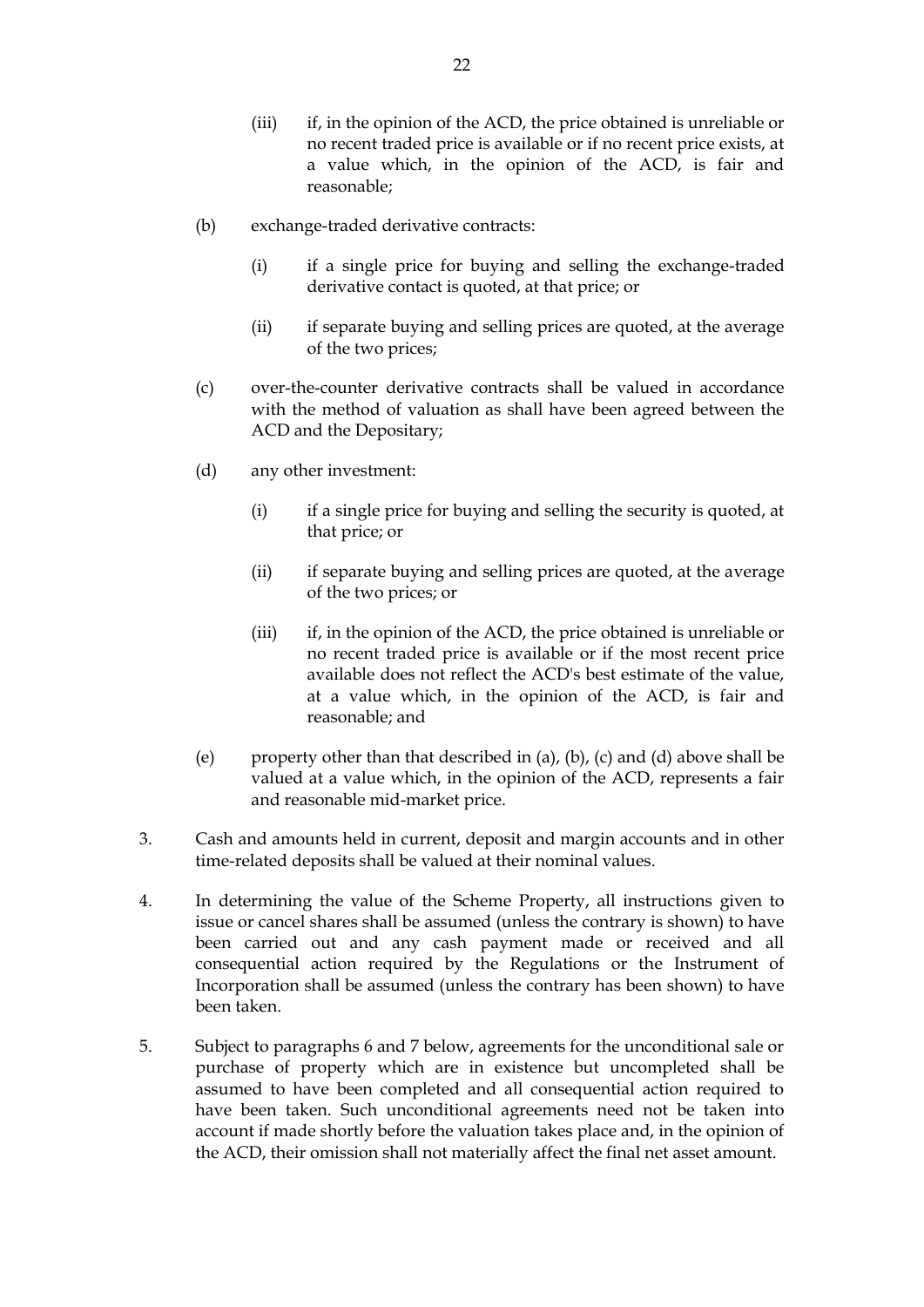- 6. Futures or contracts for difference which are not yet due to be performed and unexpired and unexercised written or purchased options shall not be included under paragraph 5.
- 7. All agreements are to be included under paragraph 5 which are, or ought reasonably to have been, known to the person valuing the property assuming that all other persons in the ACD's employment take all reasonable steps to inform it immediately of the making of any agreement.
- 8. An estimated amount for anticipated tax liabilities (on unrealised capital gains where the liabilities have accrued and are payable out of the property of the Fund; on realised capital gains in respect of previously completed and current accounting periods; and on income where liabilities have accrued) including (as applicable and without limitation) capital gains tax, income tax, corporation tax, value added tax, stamp duty and stamp duty reserve tax shall be deducted.
- 9. An estimated amount for any liabilities payable out of the Scheme Property and any tax thereon treating periodic items as accruing from day to day shall be deducted.
- 10. The principal amount of any outstanding borrowings whenever payable and any accrued but unpaid interest on borrowings shall be deducted.
- 11. The total amount of any cost relating to the authorisation and incorporation of the Company or Fund and of its initial offer or issue of Shares shall be deducted.
- 12. An estimated amount for accrued claims for tax of whatever nature which may be recoverable shall be added.
- 13. Any other credits or amounts due to be paid into the Scheme Property shall be added.
- 14. A sum representing any interest or any income accrued due or deemed to have accrued but not received and any stamp duty reserve tax provision anticipated to be received shall be added.
- 15. Currencies or values in currencies other than the base currency or (as the case may be) the designated currency of a Fund shall be converted at the relevant Valuation Point at a rate of exchange that is not likely to result in any material prejudice to the interests of Shareholders or potential Shareholders.
- 16. Any assets, liabilities, expenses, costs or charges not attributable to one Fund only, and allocated in accordance with the FCA Rules, may be reallocated by the ACD provided that such reallocation shall be done in a manner which is fair to the Shareholders of the Company generally.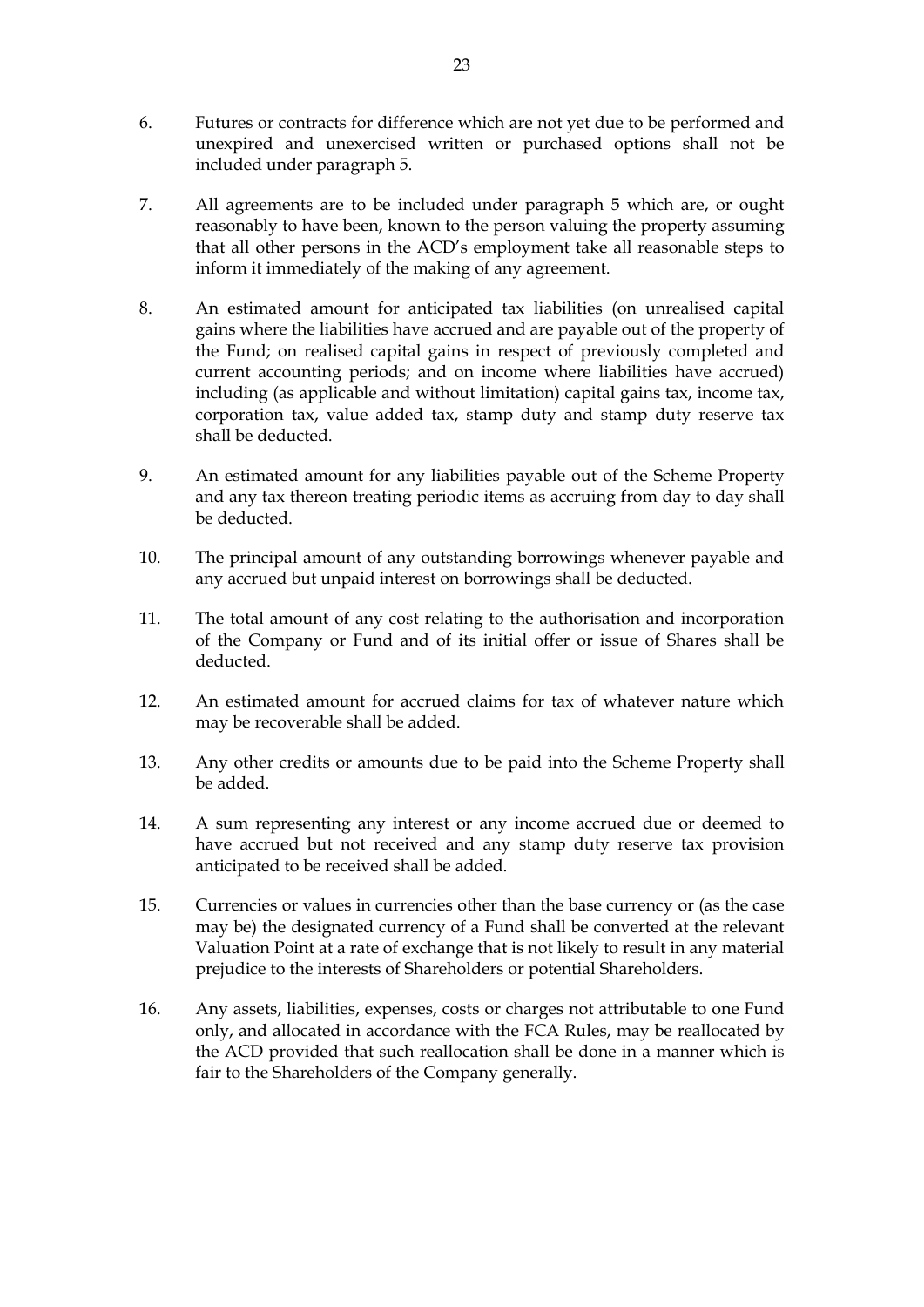## <span id="page-28-0"></span>**3.2. Client money**

The ACD will make use of the revised 'delivery versus payment' (DvP) exemption as set out in the FCA Rules, which provides for a one business day window during which money held for the purposes of settling a transaction in Shares is not treated as 'client money'. Specifically, under the DvP exemption, money received by the ACD from an investor, or money due to be paid to an investor by the ACD, need not be treated as client money if: (i) the ACD receives the money from an investor for the subscription of Shares in the Company within one business day of receipt of money from the investor; or (ii) the ACD holds the money in the course of redeeming Shares provided that the proceeds of that redemption are paid to an investor within one business day of receipt from the Depositary.

The ACD will protect investor money in a client money account if it does not pass the investor's money onto the Depositary by the close of the business day following receipt. Similarly when Shareholders sell shares in the ICVC, the ACD will protect their money in a client money account if it does not pass their money to them by the close of the business day following receipt from the Depositary.

## <span id="page-28-1"></span>**3.3. Price of Shares**

## **Price per Share**

Shares are "single priced". This means that (subject to any preliminary charge, any switching charge, any redemption charge, any SDRT provision and/or any dilution levy (see section 4 of this Prospectus)) the price of a Share of the relevant class for both buying and selling purposes will be the same and determined by reference to a particular Valuation Point. The price of a Share is calculated at or about the Valuation Point on each Dealing Day (to at least four significant figures) by:

- (i) taking the value of the Scheme Property attributable to the relevant Fund and therefore all Shares (of the relevant Class) in issue (on the basis of the units of entitlement in the Scheme Property of the Company attributable to that Class at the most recent valuation of the Company); and
- (ii) dividing the result by the number of Shares (of the relevant Class) in issue immediately before the valuation concerned.

## **Pricing Basis**

The Company deals on a forward pricing basis only. A forward price is the price calculated at the next Valuation Point after the sale or redemption is agreed.

## **Publication of Prices**

The prices of all Shares are published on the ACD's website [\(www.valu-trac.com\)](http://www.valu-trac.com/). The prices of Shares may also be obtained by calling 01343 880 344 during the ACD's normal business hours.

As the ACD deals on a forward pricing basis, the price that appears in these sources will not necessarily be the same as the one at which investors can currently deal. The ACD may also, at its sole discretion, decide to publish certain Share prices in other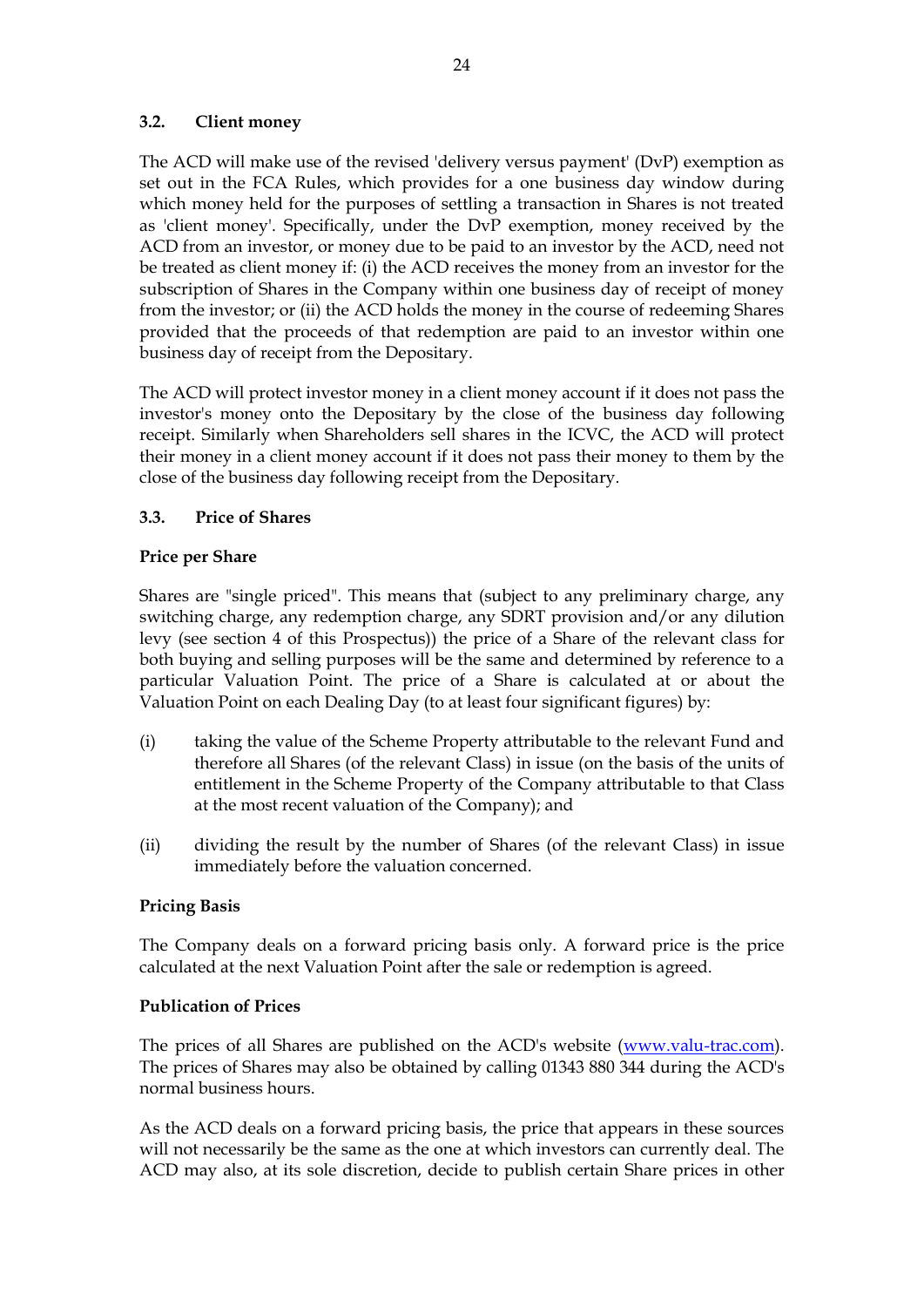third party websites or publications but the ACD does not accept responsibility for the accuracy of the prices published in, or for the non-publication of prices by, these sources for reasons beyond the control of the ACD.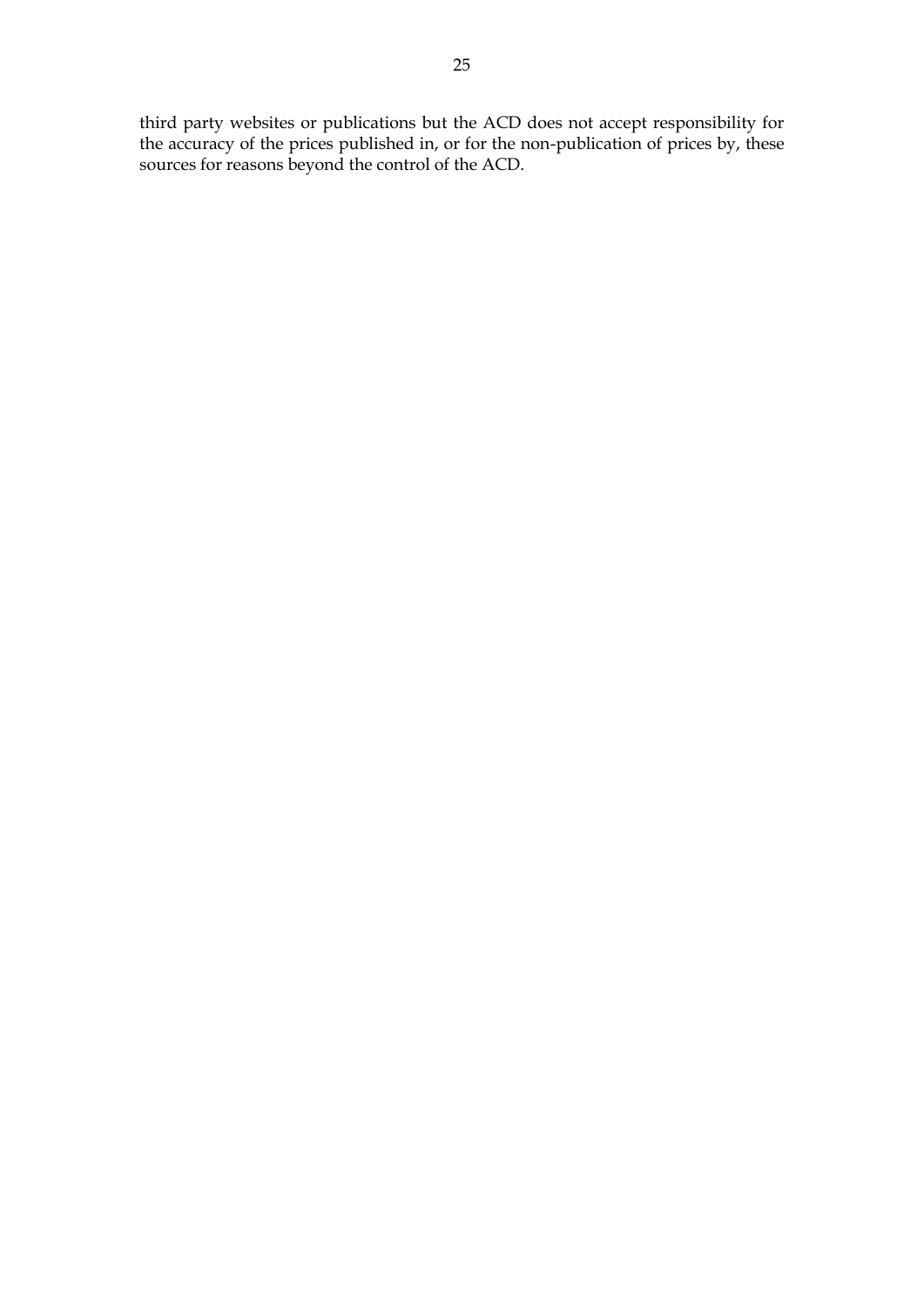#### <span id="page-30-0"></span>**4. DEALING IN SHARES AND LIMITATIONS**

The dealing office of the ACD is normally open from 8.30 a.m. to 5.30 p.m. (London time) on each Business Day to receive requests for the purchase, sale and switching of Shares.

Requests to deal in Shares may be made by sending clear written instructions (or an application form) to the ACD or by telephoning 01343 880 344 (or such other number as published from time to time). The initial purchase must, at the discretion of the ACD, be accompanied by an application form. In addition, the ACD may from time to time make arrangements to allow Shares to be bought or sold on-line or through other communication media (electronic or otherwise).

Any preliminary charge, redemption charge, switching charge, dilution levy and/or Stamp Duty Reserve Tax (SDRT) provision is payable, as appropriate, in addition to the Price. Details of SDRT liabilities (if any) arising in relation to the redemption and transfer of Shares are set out in Section 9.3. Details of the charges applicable to any Class of Shares are provided in Appendix A.

#### <span id="page-30-1"></span>**4.1. Buying Shares**

Shares can be bought by sending a completed application form to the ACD at Orton, Moray IV32 7QE or by electronic means acceptable to the ACD. Application forms can be obtained from the ACD at the above address or by telephoning the ACD on 01343 880 344. In accordance with HM Revenue & Customs requirements, investors wishing to purchase gross Shares must complete a Declaration of Eligibility and Undertaking, which may be obtained from the ACD using the above contact details.

Subject to its obligations under COLL, the ACD has the right to reject, on reasonable grounds, any application for Shares in whole or part, and in this event the ACD will return any money sent, or the balance of such monies, by electronic transfer at the risk of the applicant.

Any subscription monies remaining after a whole number of Shares have been issued will not be returned to the applicant. Instead, smaller denomination Shares will be issued in such circumstances. A smaller denomination Share is equivalent to one thousandth of a larger denomination Share.

Remittances should be in the Class Currency of the relevant Share Class.

Subject to the prior receipt from the applicant of cleared funds, a contract note giving details of the Shares purchased and the price used will be issued by the end of the Business Day following the Valuation Point by reference to which the purchase price is determined, together with, where appropriate, a notice of the applicant's right to cancel.

Share certificates will not be issued in respect of Shares. Ownership of Shares will be evidenced by an entry on the Company's Register of Shareholders. Statements in respect of periodic distributions of income will show the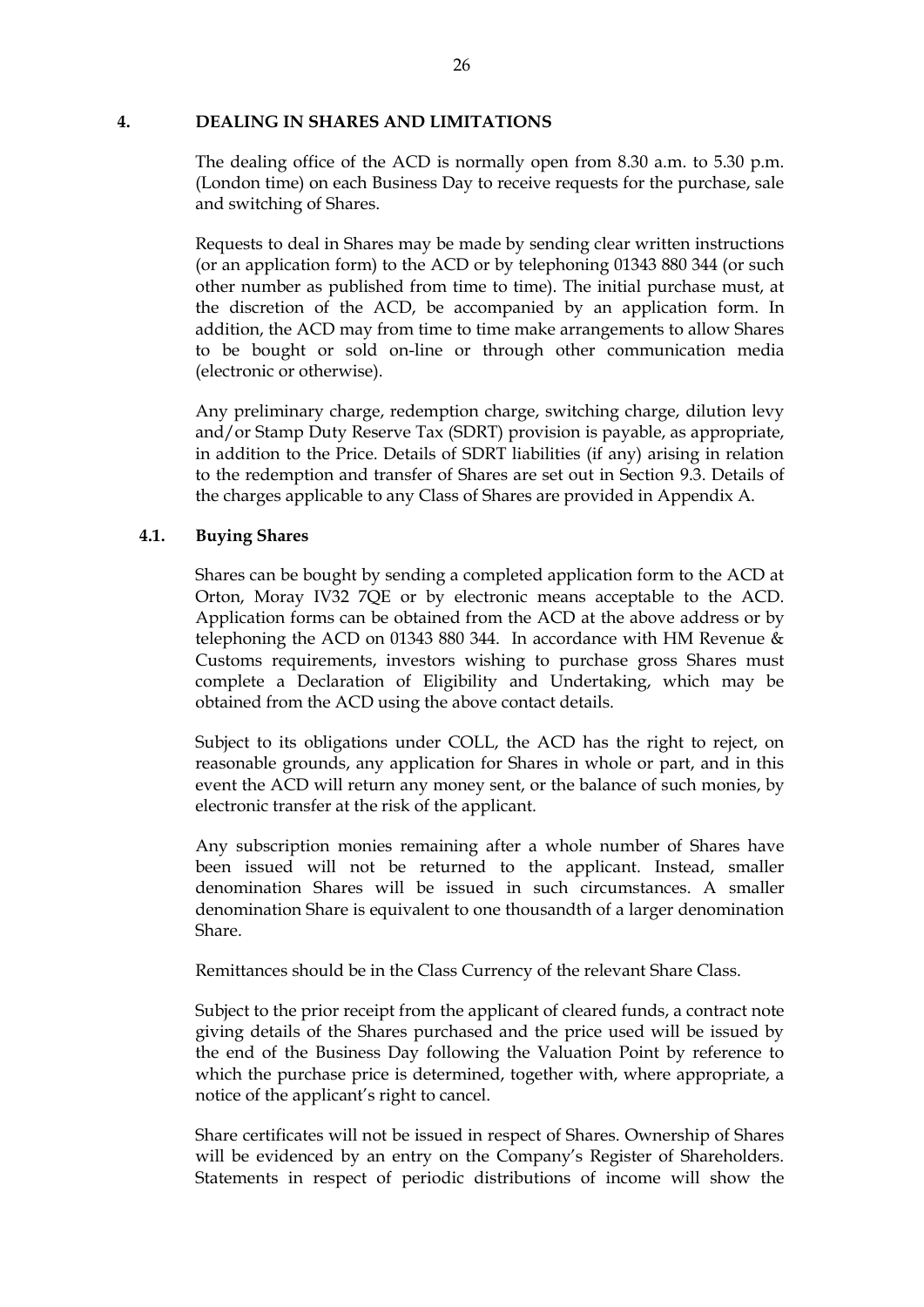number of Shares held by the recipient. Individual statements of a Shareholder's Shares will also be issued at any time on request by the registered holder.

The minimum subscription, holding and redemption requirements in relation to each Share Class are set out in Appendix A. However, the ACD may, by special arrangement and at its discretion, agree on an individual basis a lower amount in relation to the minimum transaction sizes.

### <span id="page-31-0"></span>**4.2. Selling Shares**

Every Shareholder has the right to require that the Company redeem his Shares on any Dealing Day unless the value of Shares which a Shareholder wishes to redeem will mean that the Shareholder will hold Shares with a value less than the required minimum (as set out in Appendix A), in which case the Shareholder may be required to redeem his entire holding. The ACD also reserves the right to refuse a redemption request if the value of the Shares to be redeemed is less than the minimum redemption amount set out in Appendix A or on any other reasonable grounds.

Requests to redeem Shares may be made to the ACD in writing to the ACD at Orton, Moray IV32 7QE or by electronic means acceptable to the ACD. Any request initially made by telephone will require to be made formally in writing.

A contract note giving details of the number and price of Shares sold will be sent to the selling Shareholder (the first-named, in the case of joint Shareholders) together (if sufficient written instructions have not already been given) with a form of renunciation for completion and execution by the Shareholder (and, in the case of a joint holding, by all the joint holders) no later than the end of the Business Day following the Valuation Point by reference to which the redemption Price is determined. Any relevant transaction will be settled at the time the redemption Price is determined, unless the ACD decides otherwise.

The ACD will instruct its bank to transfer the redemption monies to any relevant Shareholder within four Business Days of the later of (a) the Valuation Point following receipt by the ACD of the request to redeem and (b) completion of appropriate anti-money laundering verification procedures where the ACD considers this to be necessary.

## <span id="page-31-1"></span>**4.3. Switching**

A holder of Shares in a Fund may at any time switch all or some of his Shares in a Class or a Fund ("Old Shares") for Shares in another Class within the same Fund or for Shares in a Class within a different Fund ("New Shares"). The number of New Shares issued will be determined by reference to the respective prices of New Shares and Old Shares at the Valuation Point applicable at the time the Old Shares are repurchased and the New Shares are issued.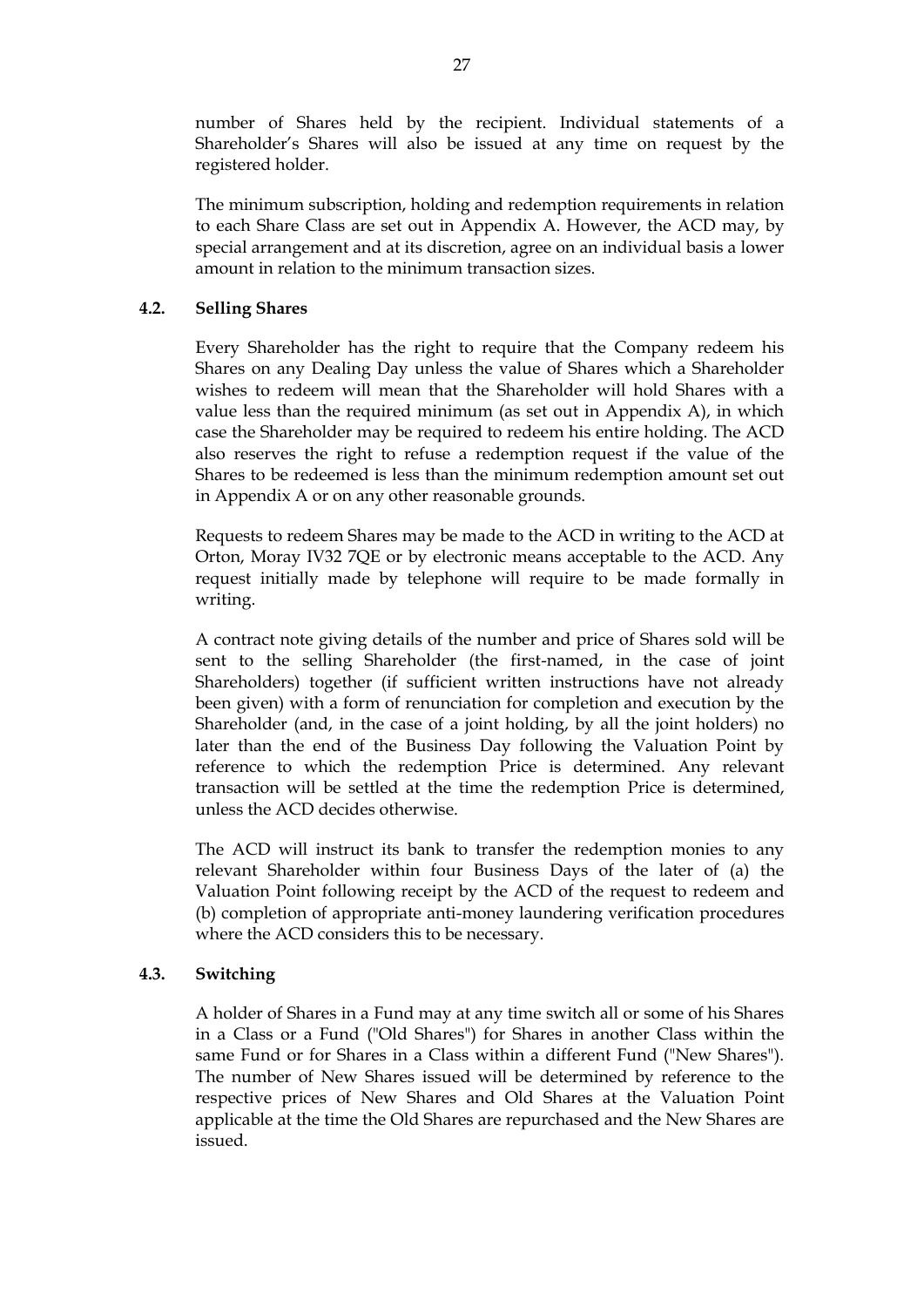Switching may be effected by instructing the ACD in writing at Orton, Moray IV32 7QE or by electronic means acceptable to the ACD. The relevant Shareholder may be required to complete a switching form (which, in the case of joint Shareholders must be signed by all the joint holders). Switching forms may be obtained from the ACD by telephoning 01343 880 344. A switching Shareholder must be eligible to hold the Shares into which the switch is to be made. In accordance with HM Revenue & Customs requirements, investors wishing to purchase gross Shares must complete a Declaration of Eligibility and Undertaking, which may be obtained from the ACD using the above contact details.

Telephone switching instructions may be given but Shareholders are required to provide written instructions to the ACD (which, in the case of joint Shareholders, must be signed by all the joint Shareholders) before switching is effected.

Unless otherwise stated in Appendix A in respect of a Fund, there is no charge on any switch of Shares and no preliminary charge is payable in respect of the issue of New Shares as part of a switch.

If the switch would result in the Shareholder holding a number of Old Shares or New Shares of a value which is less than the minimum holding in the Fund concerned, the ACD may, if it thinks fit, convert the whole of the applicant's holding of Old Shares to New Shares or refuse to effect any switch of the Old Shares. No switch will be made during any period when the right of Shareholders to require the redemption of their Shares is suspended. The general provisions on selling Shares shall apply equally to a switch. To be dealt with on a particular Dealing Day (and at the Prices prevailing at that time), a duly completed switching form must be received by the ACD by 12 noon (London Time) on that Dealing Day, or at such other time or date as may be approved by the ACD. Switching requests received after this cut-off time will be held over until the next day which is a Dealing Day in the relevant Fund or Funds.

The ACD may adjust the number of New Shares to be issued to reflect the imposition of any charges or levies in respect of the issue or sale of the New Shares or repurchase or cancellation of the Old Shares as may be permitted pursuant to COLL.

**Please note that under UK tax law a switch of Shares in one Fund for Shares in any other Fund is treated as a redemption of the Old Shares and a purchase of New Shares and will, for persons subject to taxation, be a realisation of the Old Shares for the purposes of capital gains taxation, which may give rise to a liability to tax, depending upon the Shareholder's circumstances. A conversion of Shares in one Class for Shares in another Class in relation to the same Fund will not normally be treated as a realisation for UK tax purposes.** 

**A Shareholder who switches Shares in one Fund for Shares in any other Fund (or who switches between Classes of Shares) will not be given a right by law to withdraw from or cancel the transaction.**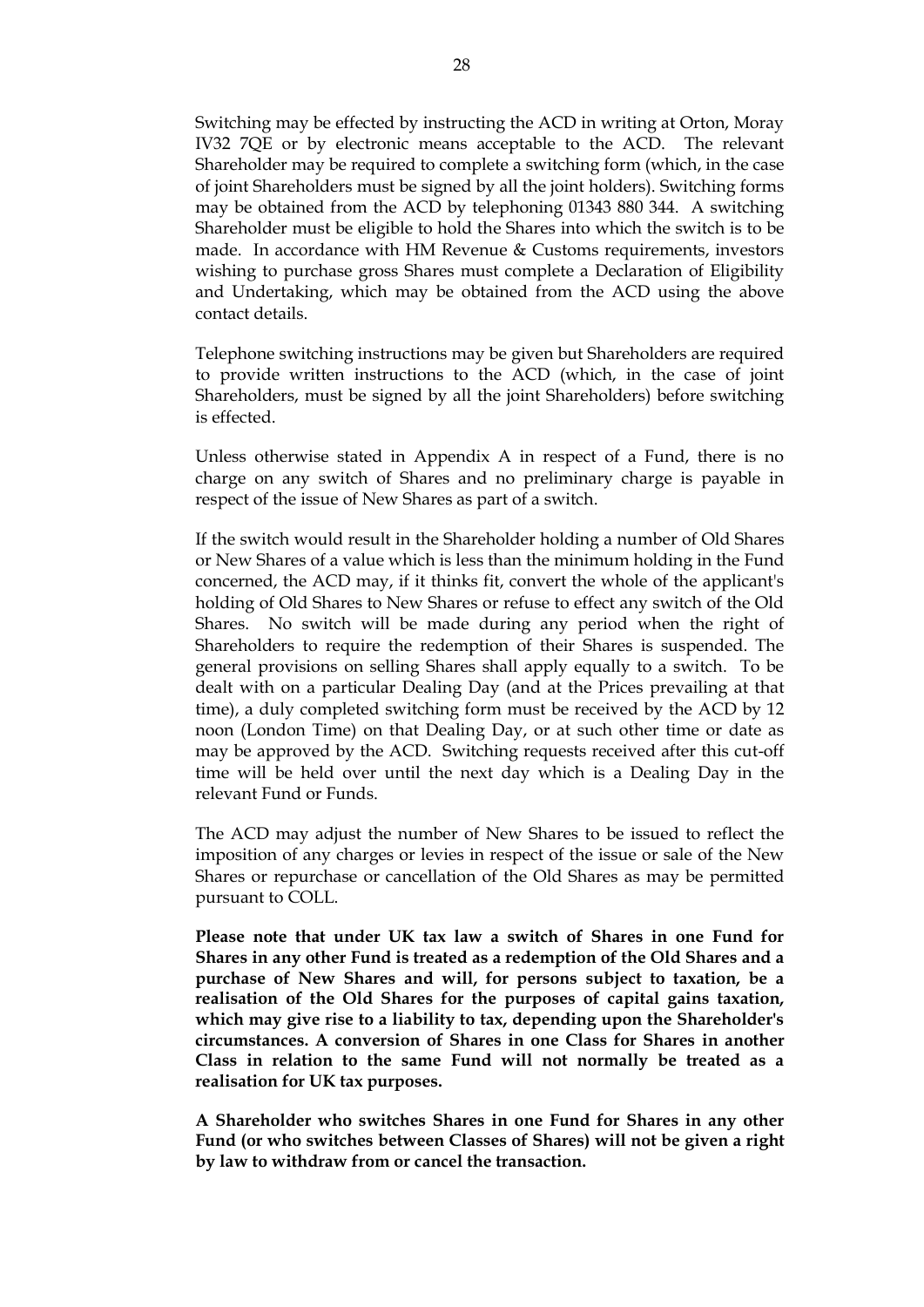#### <span id="page-33-0"></span>**4.4. Dealing charges**

#### **Preliminary charge**

The ACD may impose a preliminary charge on the sale or issue of Shares. Details of the current preliminary charge (if any) payable in respect of each Class of Shares are set out in Appendix A.

## **Switching charge**

The Instrument of Incorporation authorises the ACD to impose a switching charge on the switching of Shares in a Class or a Fund for Shares in another Class within the same Fund or for Shares within a different Fund.

Unless otherwise stated in Appendix A in respect of a Fund, there is currently no switching charge on any switch of Shares and no preliminary charge is payable in respect of Shares that are acquired as part of a switch.

## <span id="page-33-1"></span>**4.5. Other dealing information**

## **Dilution levy and large deals**

The basis on which the Company's investments are valued for the purpose of calculating the issue and redemption price of Shares as stipulated in the FCA Rules and the Instrument of Incorporation is summarised in section 3. The actual cash flows from purchasing or selling the Company's investments may be higher or lower than the mid-market value used in calculating the Share price: for example, due to dealing charges, or through dealing at prices other than the mid-market price. Under certain circumstances (for example, large volumes of deals) this may have an adverse effect on the Shareholders' interest in the Company. In order to prevent this effect, called "dilution", the ACD has the power to charge a "dilution levy" on the sale and/or redemption of Shares. If charged, the dilution levy will be paid into the relevant Fund and will become part of the relevant Fund.

The dilution levy (if any) for each Fund will be calculated by reference to the estimated costs of dealing in the underlying investments of that Fund, including any dealing spreads, commission and transfer taxes.

The need to charge a dilution levy will depend on the volume of sales or redemptions. The ACD may charge a discretionary dilution levy on the sale and redemption of Shares if, in its opinion, the existing Shareholders (for sales) or remaining Shareholders (for redemptions) might otherwise be adversely affected. In particular, the dilution levy may be charged in the following circumstances:

(a) where a Fund is in continual decline;

(b) on a Fund experiencing large levels of net sales or redemptions relative to its size;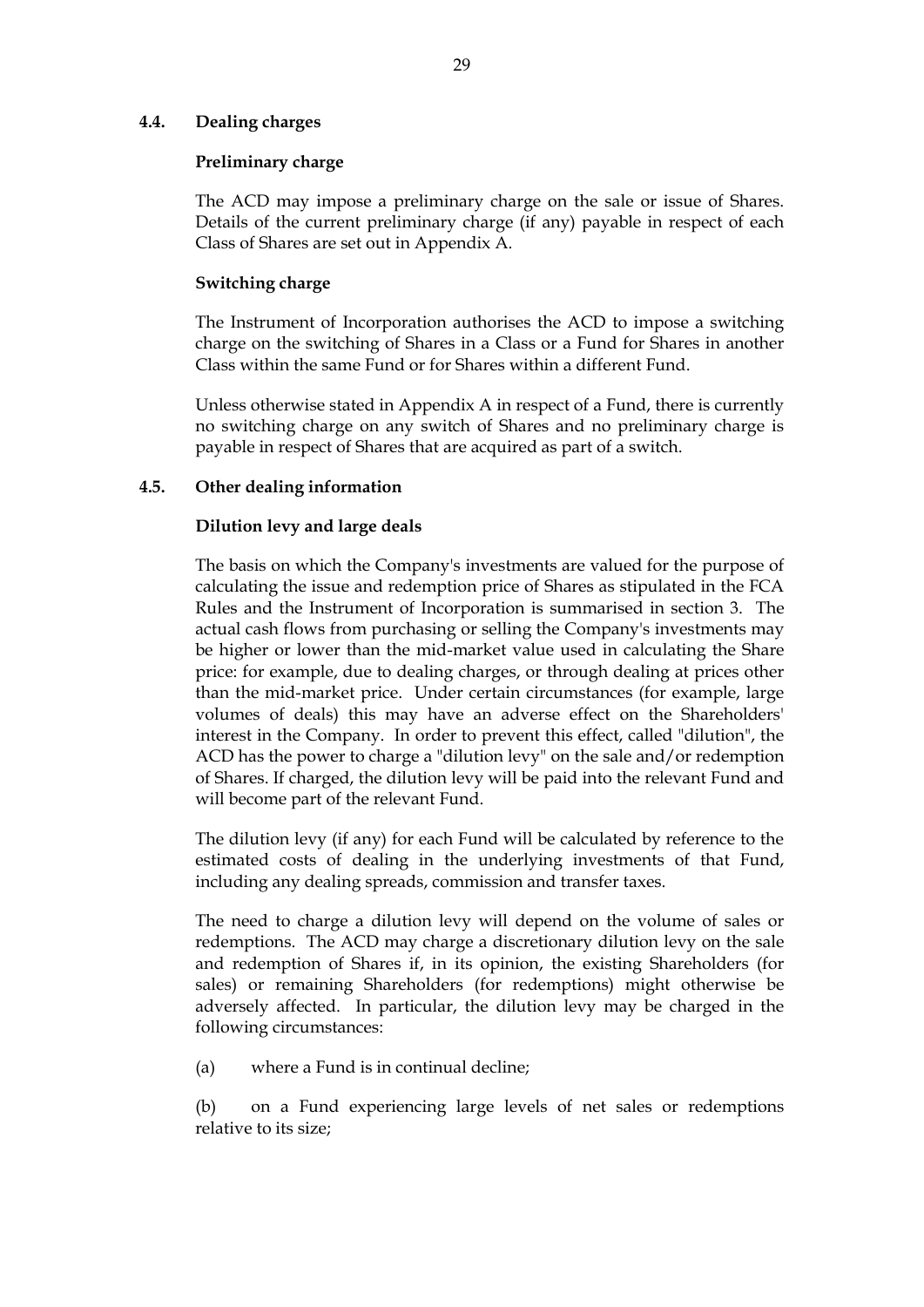(c) on "large deals" (for these purposes, a large deal is defined as 10% of the size of the Fund); or

(d) in any other case where the ACD is of the opinion that the interests of remaining Shareholders require the imposition of a dilution levy.

The ACD may alter its dilution policy either by Shareholder consent pursuant to the passing of a resolution to that effect at a properly convened meeting of Shareholders and by amending this Prospectus or by giving Shareholders notice and amending this Prospectus 60 days before the change to the dilution policy is to take effect.

It is not possible to predict accurately whether dilution would occur at any point in time. The level of dilution is not fixed and may change from time to time to reflect the underlying market conditions and the composition of the portfolio. If a dilution levy is required then, based on future projections, the estimated rate or amount of such levy will be 0.5%.

However, the ACD does not expect to charge a dilution levy frequently. The ACD will charge no dilution levy on the purchase of shares for any new Fund within the first twelve months of its launch. In addition, the ACD will charge no dilution levy on the purchase of Shares in any Funds where the value of Shares purchased is less than £15,000.

On the occasions that the dilution levy is not applied, there may be an adverse impact on the total assets of the relevant Fund which may otherwise constrain the future growth of that Fund. It should be noted that, as dilution is directly related to the inflows and outflows of monies from the Company, it is not possible to predict accurately the exact amount of such a charge in advance on a particular transaction.

#### **SDRT Provision**

Details of Stamp Duty Reserve Tax liabilities (if any) arising in relation to the redemption and transfer of shares are set out in Section 9.3.

#### **Money laundering**

Under legislation to prevent money laundering in the United Kingdom, persons conducting investment business are responsible for compliance with money laundering regulations. Investors may be asked to provide proof of identity when buying, acquiring, redeeming or switching Shares, and, in certain circumstances, it may be necessary for the ACD to re-verify an investor's identity and obtain any missing or additional information for this purpose. Until satisfactory proof of identity is provided, the ACD reserves the right to refuse to issue Shares, to register a transfer of Shares, to pay the proceeds of sale of Shares or to switch Shares. The ACD will not be liable for any share price movements occurring during delays while money laundering checks are carried out.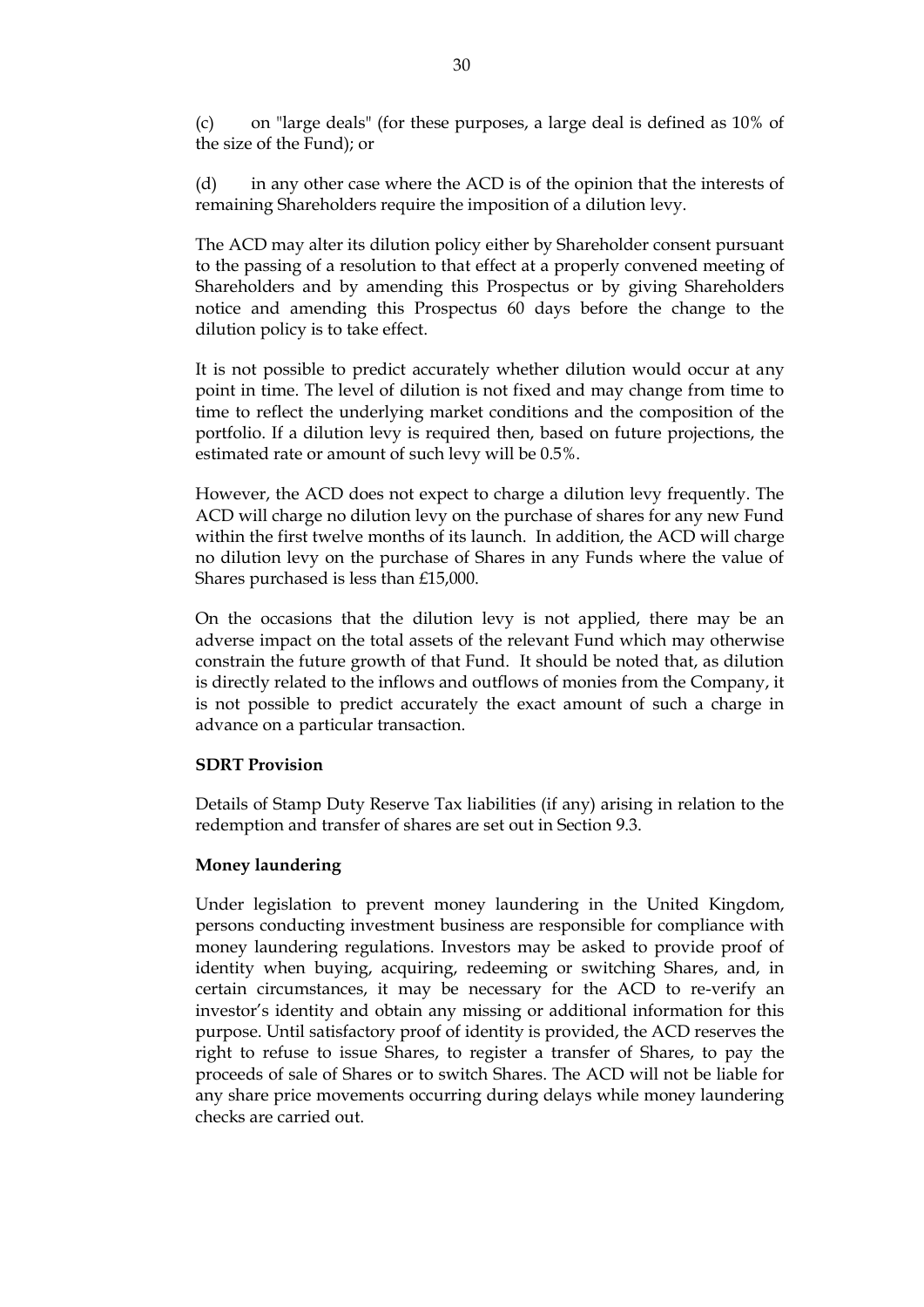#### **Restrictions and compulsory transfer and redemption**

The ACD may from time to time take such action and impose such restrictions as it thinks necessary for the purpose of ensuring that no Shares are acquired or held by any person in circumstances ("relevant circumstances"):

(a) which constitute a breach of the law or governmental regulation (or any interpretation of a law or regulation by a competent authority) of any country or territory; or

(b) which would (or would if other shares were acquired or held in like circumstances) result in the Company incurring any liability to taxation or suffering any other adverse consequence (including a requirement to register under any securities or investment or similar laws or governmental regulation of any country or territory),

and, in this connection, the ACD may, inter alia, reject at its discretion any application for the subscription for or sale, transfer or exchange of Shares.

If it comes to the notice of the ACD that any Shares ("affected Shares") have been acquired or are being held in each case whether beneficially or otherwise in any of the relevant circumstances referred to in the previous paragraph or if it reasonably believes this to be the case the ACD may give notice to the holder of the affected Shares requiring the holder to transfer such Shares to a person who is qualified or entitled to own the same or to give a request in writing for the redemption or cancellation of such Shares in accordance with the FCA Rules. If any person upon whom such a notice is served pursuant to this section does not within thirty days after the date of such notice transfer his shares to a person qualified to hold the same, or establish to the satisfaction of the ACD (whose judgement shall be final and binding) that he and any person on whose behalf he holds the affected Shares are qualified and entitled to hold the Shares, he shall be deemed upon the expiration of that thirty day period to have given a request in writing for the redemption or cancellation (at the discretion of the ACD) of the affected Shares pursuant to the FCA Rules.

A person who becomes aware that he has acquired or holds Shares whether beneficially or otherwise ("affected Shares") in any of the relevant circumstances referred to above shall forthwith, unless he has already received a notice pursuant to the previous paragraph either transfer or procure the transfer of all the affected Shares to a person qualified to own the same or give a request in writing or procure that a request is so given for the redemption or cancellation of all the affected Shares pursuant to the FCA Rules.

#### **Restrictions applying to US Persons**

The Shares have not been and will not be registered in the United States of America under any applicable legislation and, subject to certain exceptions, may not be offered or sold in the United States of America, its territories and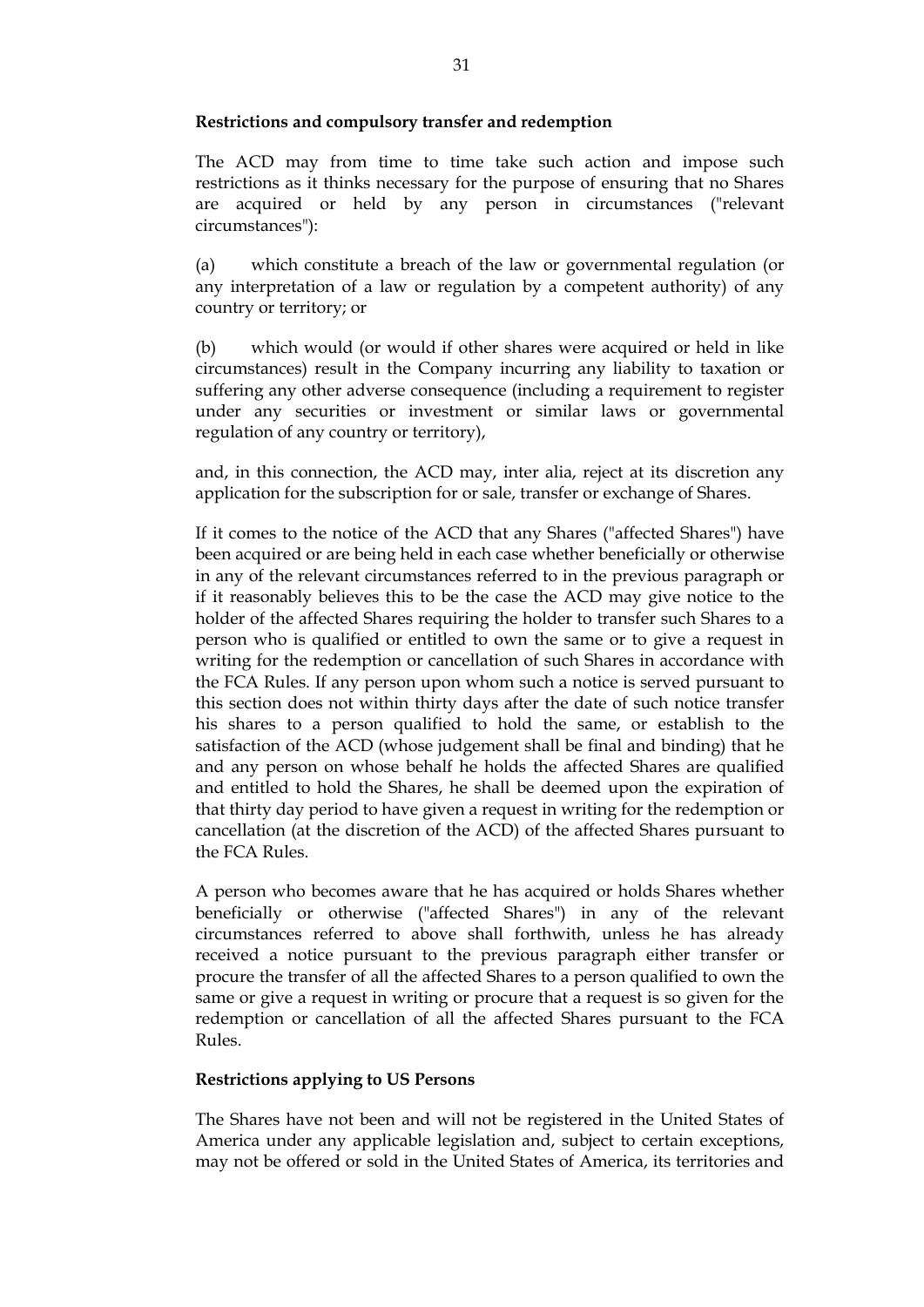possessions, any state of the United States of America and the District of Columbia or offered or sold to US persons.

The Company has not been and will not be registered in the United States of America under any applicable legislation.

#### **'In Specie' redemptions**

If a Shareholder requests the redemption or cancellation of Shares, the ACD may, where it considers the deal to be substantial in relation to the total size of the Company, arrange that in place of payment of the price of the Shares in cash, the Company cancels the Shares and transfers Scheme Property or, if required by the Shareholder, the net proceeds of sale of relevant Scheme Property, to the Shareholder.

Before the proceeds of the cancellation of Shares become payable, the ACD must give written notice to the Shareholder that the Scheme Property or the proceeds of sale of Scheme Property will be transferred to that Shareholder.

The ACD will select the Scheme Property to be transferred in consultation with the Depositary. They must ensure that the selection is made with a view to achieving no more advantage or disadvantage to the Shareholder requesting the cancellation or redemption than to the continuing Shareholders.

#### **Issue of shares in exchange for 'In Specie' assets**

The ACD may arrange for the Company to issue Shares in exchange for assets other than money, but will only do so where the Depositary is satisfied that the acquisition by the Company of those assets in exchange for the Shares concerned is not likely to result in any material prejudice to the interests of Shareholders or potential Shareholders.

The ACD will ensure that the beneficial interest in the assets is transferred to the Company with effect from the issue of the Shares.

The ACD will not issue any Shares in exchange for assets the holding of which would be inconsistent with the investment objective of the Company.

#### **Suspension of dealings in the Company**

The ACD may, with the agreement of the Depositary, or must if the Depositary so requires, in accordance with the provisions of COLL, suspend the issue, cancellation, sale and redemption of Shares if the ACD or the Depositary is of the opinion that due to exceptional circumstances there is good and sufficient reason to do so having regard to the interests of Shareholders or potential Shareholders. The ACD and the Depositary will ensure that any suspension is only allowed to continue for so long as it is justified having regard to the interests of the Shareholders.

The ACD (or the Depositary, if it has required the ACD to suspend dealings in the Shares) will immediately inform the FCA, stating the reason for the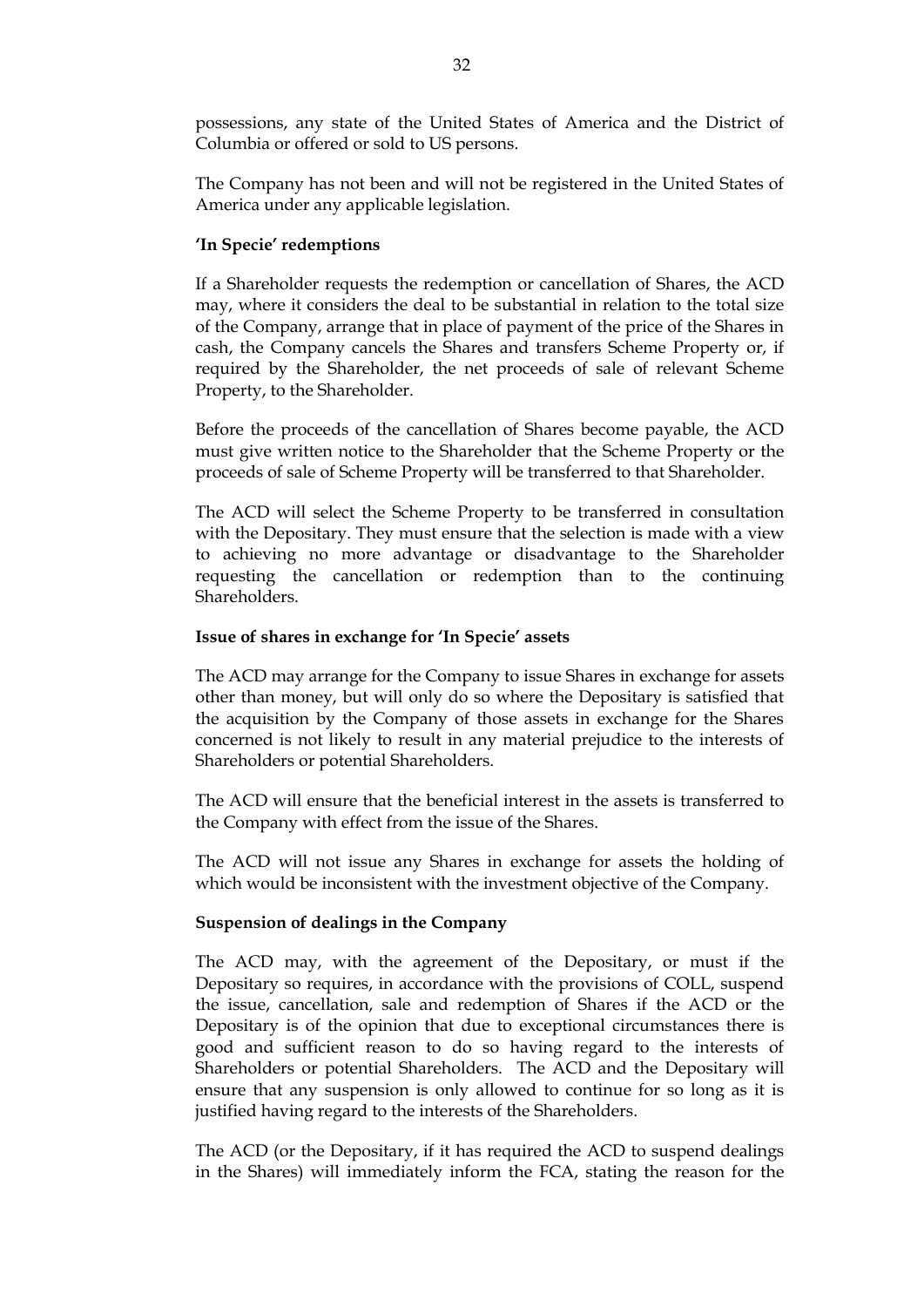suspension. Shareholders of the Fund(s) affected by the suspension will be notified of the suspension as soon as practicable after the suspension commences. Details of any suspension, including sufficient details to keep Shareholders appropriately informed about the suspension and (if known) its likely duration, will be published on the ACD's website (www.valu-trac.com) or by other general means.

The ACD and the Depositary will formally review the suspension at least every 28 days and will inform the FCA of the results of this review and of any proposed recommencement of dealings.

Re-calculation of the Share price for the purpose of sales and purchases will commence on the next relevant Valuation Point following the ending of the suspension.

#### **Deferred redemption of Shares**

If requested redemptions of Shares on a particular Dealing Day exceed 10% of a Fund's value, redemptions of Shares of that Fund may be deferred to the next Valuation Point. Any such deferral would only be undertaken in such manner as to ensure consistent treatment of all Shareholders who had sought to redeem Shares at the Valuation Point at which redemptions were deferred, and so that all deals relating to the earlier Valuation Point were completed before those relating to a later Valuation Point were considered. The intention of the deferred redemption power is to reduce the impact of dilution on the Scheme Property. In times of high levels of redemption, deferred redemption provisions would enable the ACD to protect the interests of continuing Shareholders by allowing it to match the sale of property of a Fund to the level of redemptions of Shares in that Fund.

#### **Governing law**

All deals in Shares are governed by Scots law. The Company itself is constituted under Scots law.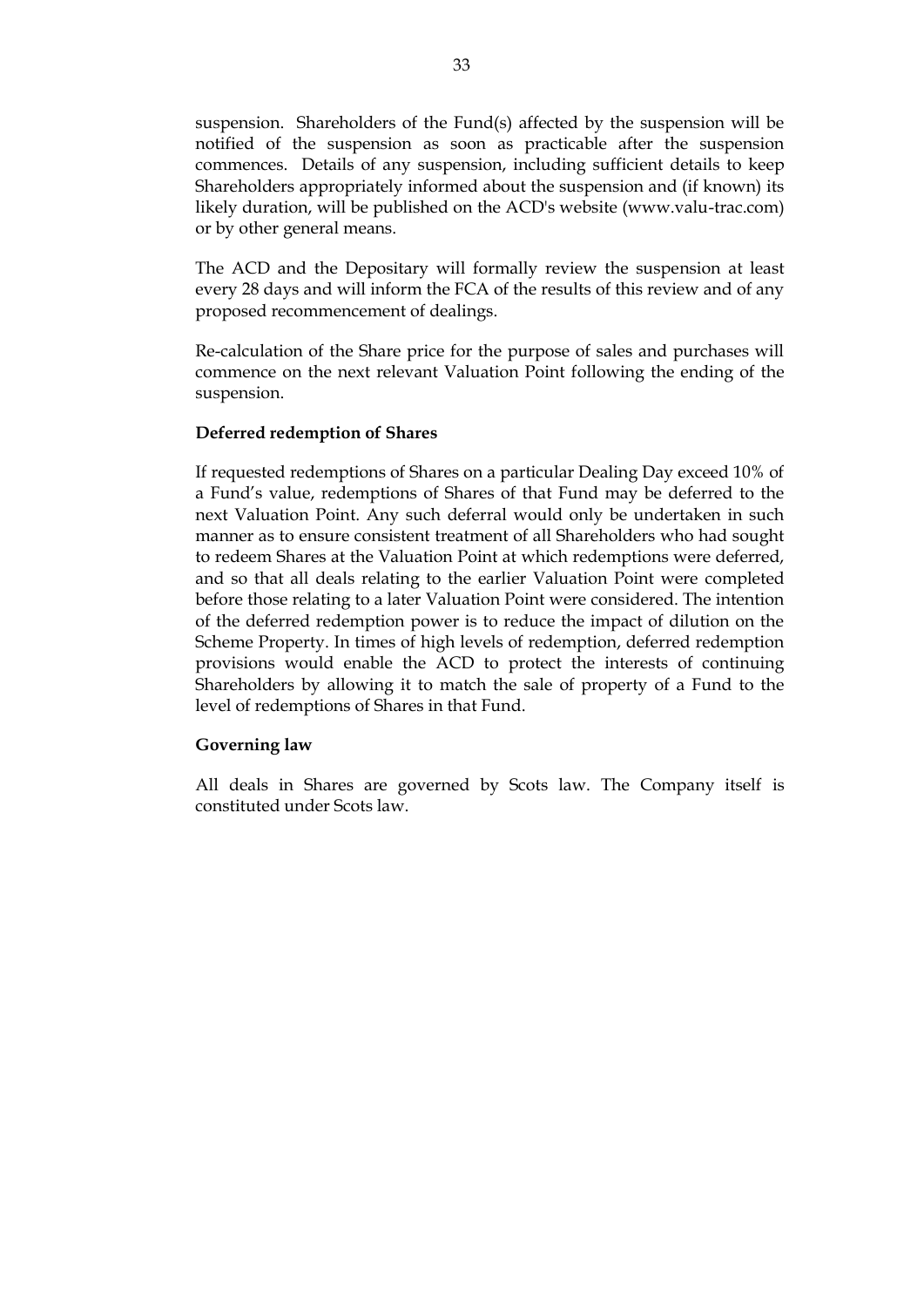#### **5. FEES, CHARGES AND EXPENSES**

### **5.1. General**

At the ACD's discretion the Company may pay out of the property of the Company any fees, charges and expenses incurred by the Company, which will include the following:

- (a) the fees, charges and expenses payable to the ACD (which will include the annual management charge) the Investment Managers and the Depositary;
- (b) the fees, charges and expenses payable to the Administrator (if any) and to the Depositary;
- (c) broker's commissions, fiscal charges and other disbursements which are necessarily incurred in effecting transactions for the Company (or sub-funds) and normally shown on contract notes, confirmation notes and difference accounts as appropriate;
- (d) interest on and other charges relating to permitted borrowings;
- (e) any costs incurred in acquiring and disposing of investments;
- (f) any costs incurred in amending the Instrument of Incorporation including the removal of obsolete provisions;
- (g) any costs incurred in respect of any meeting of Shareholders convened on a requisition by holders not including the ACD or an associate of the ACD;
- (h) any fees in relation to a unitisation, amalgamation or reconstruction where the property of a body corporate (such as an investment company) or of another collective investment scheme is transferred to the Company in consideration for the issue of shares in the Company to shareholders in that body corporate or to participation in that other scheme, any liability arising after the transfer which, had it arisen before the transfer, could properly have been paid out of that other property provided that the ACD is of the opinion that proper provision was made for meeting such liabilities as were known or could reasonably have been anticipated at the time of the transfer;
- (i) any audit fee and any proper expenses of the Auditor;
- (j) any fee and any proper expenses of any professional advisers retained by the Company or by the ACD or the Investment Manager in relation to the Company or any Fund;
- (k) expenses properly incurred by the ACD in the performance of its duties as ACD of the Company, including without limitation any costs incurred in preparing, translating, producing (including printing), distributing and modifying, any instrument of incorporation any prospectus or key information document (apart from the costs of distributing the key investor information document), or reports, accounts, statements, contract notes and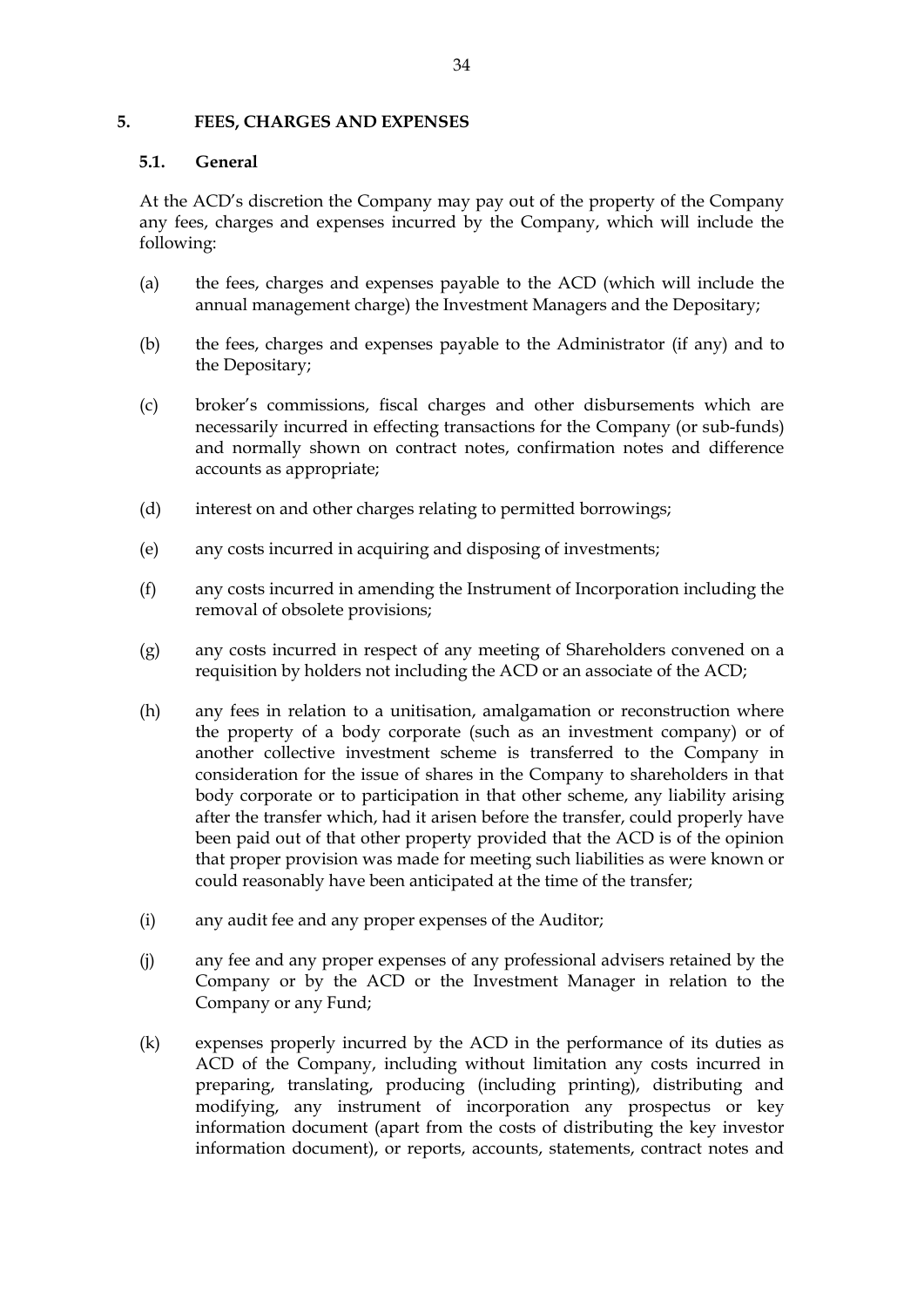other like documentation or any other relevant documentation required under the Regulations;

- (l) any costs of printing and distributing annual and half yearly reports and any prospectus, including the costs incurred as a result of periodic updates of any prospectus, and other reports provided for Shareholders;
- (m) any costs of listing the prices of Shares in publication and information services selected by the ACD;
- (n) any costs of establishing and authorising the Company and costs of authorising new Funds of the Company after its initial establishment;
- (o) any fees and expenses in respect of establishing and maintaining the Register of Shareholders and any sub-register of shareholders;
- (p) any costs incurred in producing and despatching any payment made by the Company;
- (q) any costs incurred in taking out and maintaining an insurance policy in relation to the Company;
- (r) the periodic fees of the FCA together with any corresponding periodic fees of any regulatory authority in a country or territory outside the United Kingdom in which the Shares in the Company are or may be marketed;
- (s) any expense incurred in relation to company secretarial duties including the cost of maintenance of minute books and other documentation required to be maintained by the Company;
- (t) any costs associated with the admission of Shares to listings on any stock exchange and with the maintenance of that listing (including, for the avoidance of doubt, the fees levied by the exchange in question as a condition of the admission to listing of the shares and the periodic renewal of that listing), any offer of Shares, including the preparation and printing of any prospectus and the creation, conversion and cancellation of shares associated with such prospectus;
- (u) any expense incurred with respect to the publication and circulation of details of the Net Asset Value of the Company;
- (v) any amount payable by the Company under any indemnity provisions provided for in the Instrument of Incorporation or any agreement to which the Company is party;
- (w) any costs associated with the authorisation of the Company or any Funds in other jurisdictions;
- (x) taxation and other duties payable by the Company;
- (y) costs and expenses incurred in respect of monitoring the use of derivatives by the Funds; and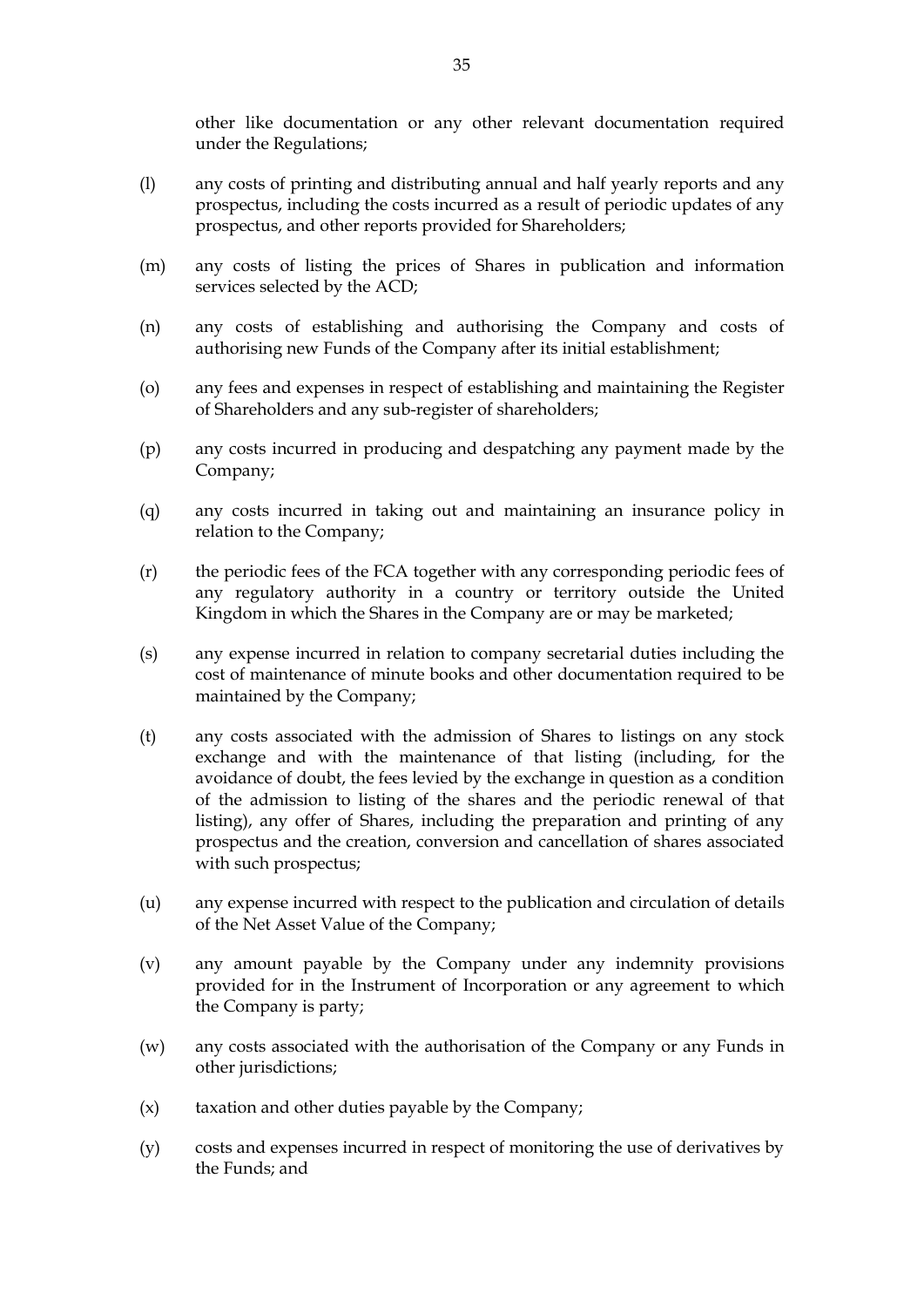(z) any other fees, charges or expenses that may be payable by the Company in accordance with COLL, including such other fees, charges and expenses as the ACD resolves are properly payable out of the property of the Company.

Value Added Tax on any fees, charges or expenses will be added to such fees, charges or expenses and will be payable by the Company.

Unless Appendix A stipulates otherwise in respect of a Fund, the liabilities, expenses, costs and charges of the Company attributable to such Fund (including any fee payable to the ACD) will be charged against the income of such Fund. Where charges are made to the income of a Fund, but insufficient income is available to meet those charges, the ACD and Depositary have agreed that all or part of the charges may be treated as a capital expense of the Fund. For VT Castlebay UK Equity Fund, Valu-Trac Equity Income Fund A and VT Protean Capital ELDeR Fund, 100% of the periodic charges will be taken from Capital. Any charge against the capital of a Fund may result in capital erosion or constrain capital growth.

It is not currently proposed to seek a listing for the Shares on any stock exchange but, if a listing is sought in the future, the fees connected with the listing will be payable by the Company.

#### **5.2. ACD's fees, charges and expenses**

In payment for carrying out its duties and responsibilities the ACD is entitled to be paid for its own account a periodic fee payable from the Scheme Property attributable to each Fund. The fee will accrue on a daily basis and is payable monthly in arrears within seven days of the last Business Day of each month. The fee is calculated by reference to the value of the Funds on the last business day of the preceding month except for the first accrual, which is calculated by reference to the first Valuation Point of the Funds. This fee is generally referred to as the annual management charge.

The current annual management charges for each Fund are set out in Appendix A. The fees payable to the Investment Managers are payable by the ACD out of its own fee income.

The ACD is also entitled to be reimbursed all reasonable out of pocket expenses incurred in the performance of its duties, including stamp duty and stamp duty reserve tax on transactions in Shares and any costs incurred in pursuing a class action litigation in respect of securities which are or were part of the Scheme Property.

The annual management charge for each Fund will be charged against the income of such Fund unless otherwise stated in Appendix A.

The ACD may make a preliminary charge on the sale or issue of Shares. The level of any such preliminary charge (if any) varies for different Classes and Funds, and is expressed as a percentage of the Net Asset Value of the Shares being acquired.

The ACD may also make a charge on the switching of Shares in a Class or a Fund for Shares in another Class within the same Fund or for Shares within a different Fund.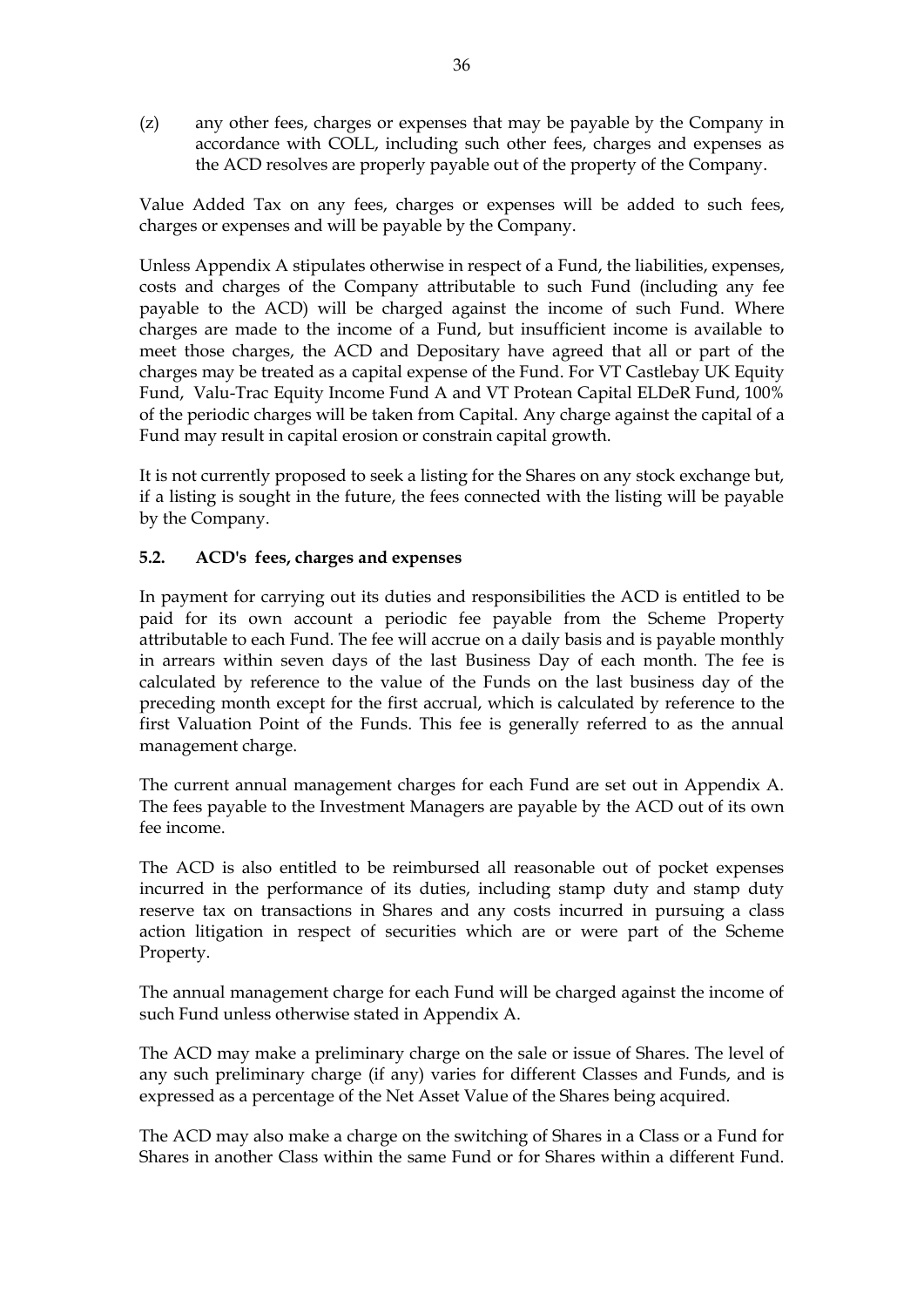Again, the level of this charge (if any) varies for different Classes and Funds, and is expressed as a percentage of the Net Asset Value of the Shares being acquired.

Details of the current preliminary charges for each Class and Funds are given in Appendix A. Unless otherwise stated in Appendix A in respect of a Fund, there is no charge currently payable in respect of any switch of Shares and no preliminary charge is payable in respect of the issue of New Shares as part of a switch.

The Instrument of Incorporation of the Company authorises the ACD to make a charge on the redemption of Shares. However, unless otherwise stated in Appendix A, no redemption charge is levied on Shares of any Class at present. Any redemption charge introduced will apply only to Shares of that Class sold since its introduction.

The ACD may introduce a new category of remuneration for its services or increase the current rate or amount of its remuneration payable out of the Scheme Property of the Fund or introduce or increase the amount of any dealing charge, in each case in accordance with COLL.

## **5.3. Performance Fee**

The ACD is not currently entitled to charge by way of further remuneration a performance fee in respect of any Fund or Share Class.

### **5.4. Depositary's fees, charges and expenses**

The Depositary receives for its own account a periodic fee which will accrue and is due monthly on the last business day in each calendar month in respect of that day and the period since the last business day in the preceding month and is payable within seven days after the last business day in each month. In respect of each calendar month, the Depositary fee is calculated by reference to the Net Asset Value of the Company on the last Business Day of such calendar month.

The rate of the periodic fee shall be as agreed between the ACD and the Depositary from time to time and is currently based on the value of each Fund:

- Up to £25million 4 bps per annum
- £25 million to £50 million 3.75 bps per annum
- £50 million to £100 million 3.5 bps per annum
- thereafter 3 bps per annum

(plus VAT) subject to a minimum of £15,000 (plus VAT) per annum per Fund.

In addition to the periodic fee referred to above, the Depositary shall also be entitled to be paid transaction and custody charges in relation to transaction handling and safekeeping of the Scheme Property as follows:

| <i>Item</i>         | Range    |  |
|---------------------|----------|--|
| Transaction charges | £0 - £40 |  |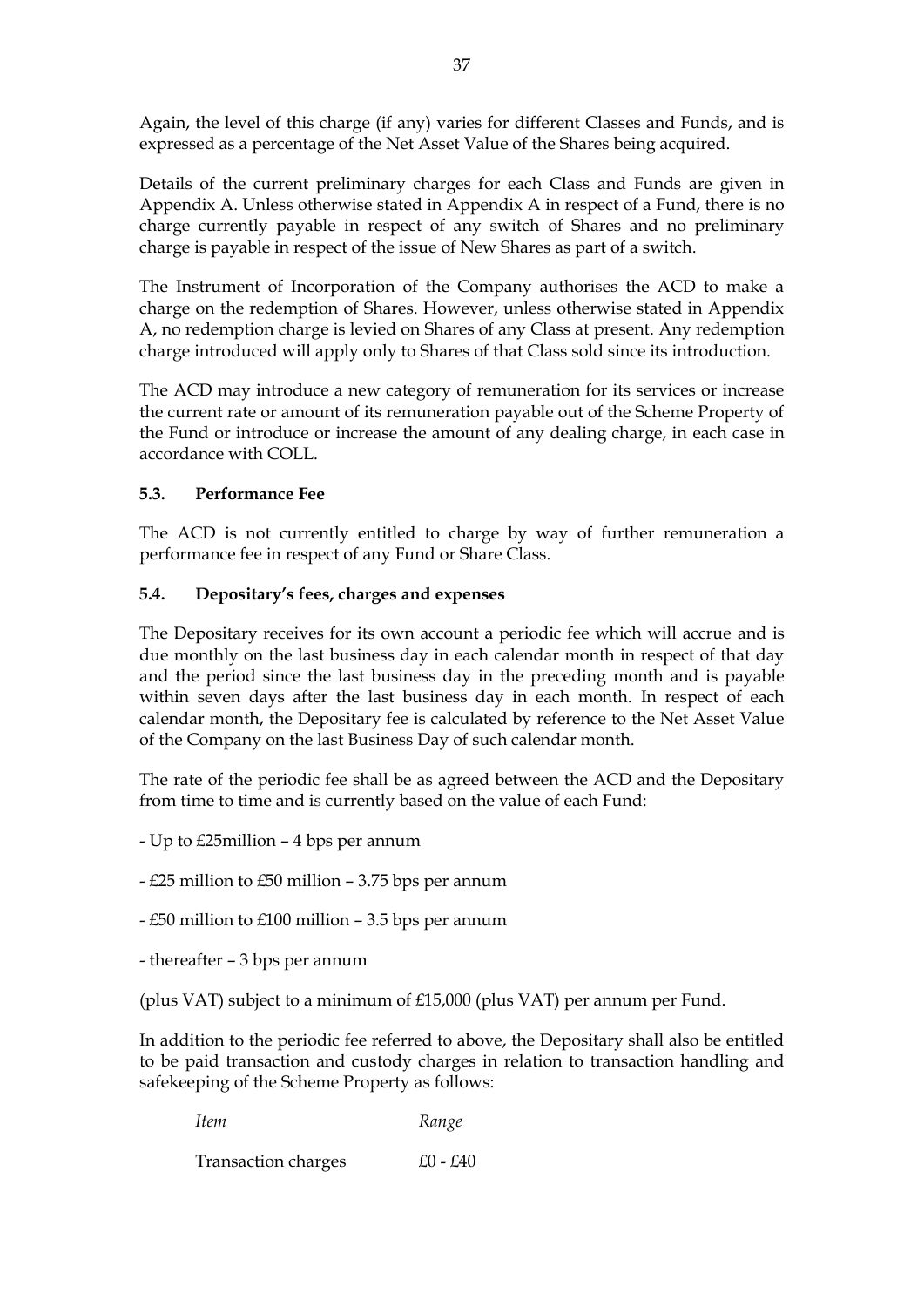Custody charges 0% to 0.12%

Transaction and custody charges vary from country to country depending on the markets and the type of transaction involved.

Transaction charges accrue at the time the transactions are effected and are payable as soon as is reasonably practicable, and in any event not later than the last business day of the month when such charges arose or as otherwise agreed between the Depositary and the ACD. Custody charges accrue and are payable as agreed from time to time by the ACD, the Depositary and the Custodian.

Where relevant, the Depositary may make a charge for (or otherwise benefit from) providing services in relation to: distributions, the provision of banking services, holding money on deposit, lending money or engaging in stock lending or derivative transactions in relation to the Company and may purchase or sell or deal in the purchase or sale of Scheme Property, provided always that the services concerned and any such dealing are in accordance with the provisions of the Regulations.

The Depositary will also be entitled to payment and reimbursement of all costs, liabilities and expenses properly incurred in the performance of, or arranging the performance of, functions conferred on it by the Instrument, the Regulations or the general law.

On a winding up, redemption or termination of the Company, the Depositary will be entitled to its pro rata fees, charges and expenses to the date of winding up, redemption or termination (as appropriate) and any additional expenses necessarily realised in settling or receiving any outstanding obligations.

Any value added tax on any fees, charges or expenses payable to the Depositary will be added to such fees, charges or expenses.

Any of the Depositary's fees, charges and expenses described above may be payable to any person (including the ACD or any associate or nominee of the Depositary or of the ACD) who has had the relevant duty delegated to it by the Depositary pursuant to the FCA Rules.

### **5.5. Investment Managers' Fee**

The Investment Managers' fees and expenses (plus VAT thereon) for providing investment management services will be paid by the ACD out of its remuneration under the ACD Agreement.

The Investment Manager is also entitled to be repaid out of the assets of each Fund, all reasonable, properly documented, out of pocket expenses incurred in the performance of its duties as provided in the investment management agreement it has with the ACD.

#### **5.6. Allocation of fees, charges and expenses between Funds**

All the fees, charges and expenses described in this Section 5 (other than those borne by the ACD) will be charged to the Fund in respect of which they were incurred but where any fee, charge or expense is not considered to be attributable to any one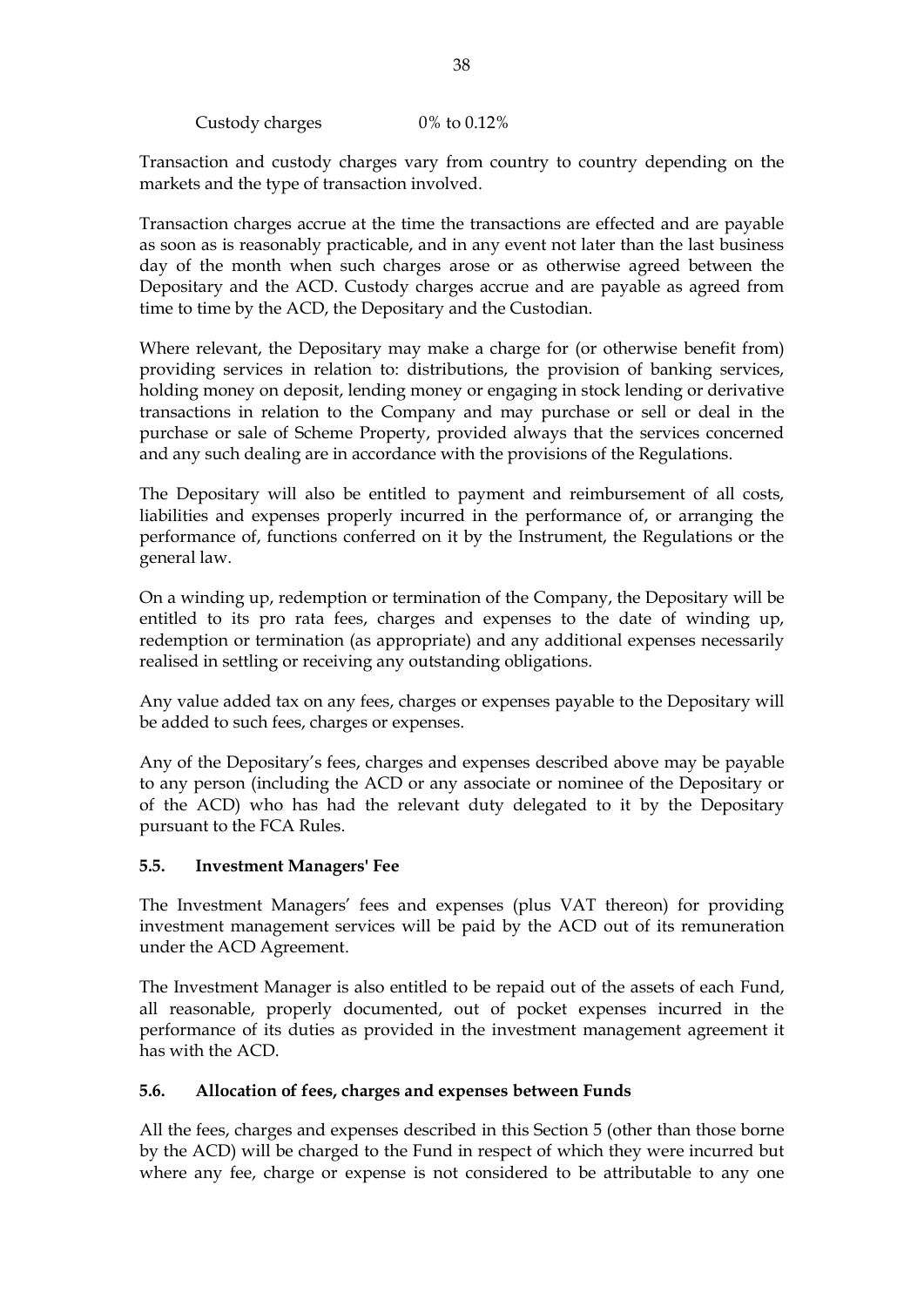Fund, it will normally be allocated to all Funds pro rata to the Net Asset Value of the Funds, although the ACD has discretion to allocate it in a manner which it considers fair to Shareholders generally.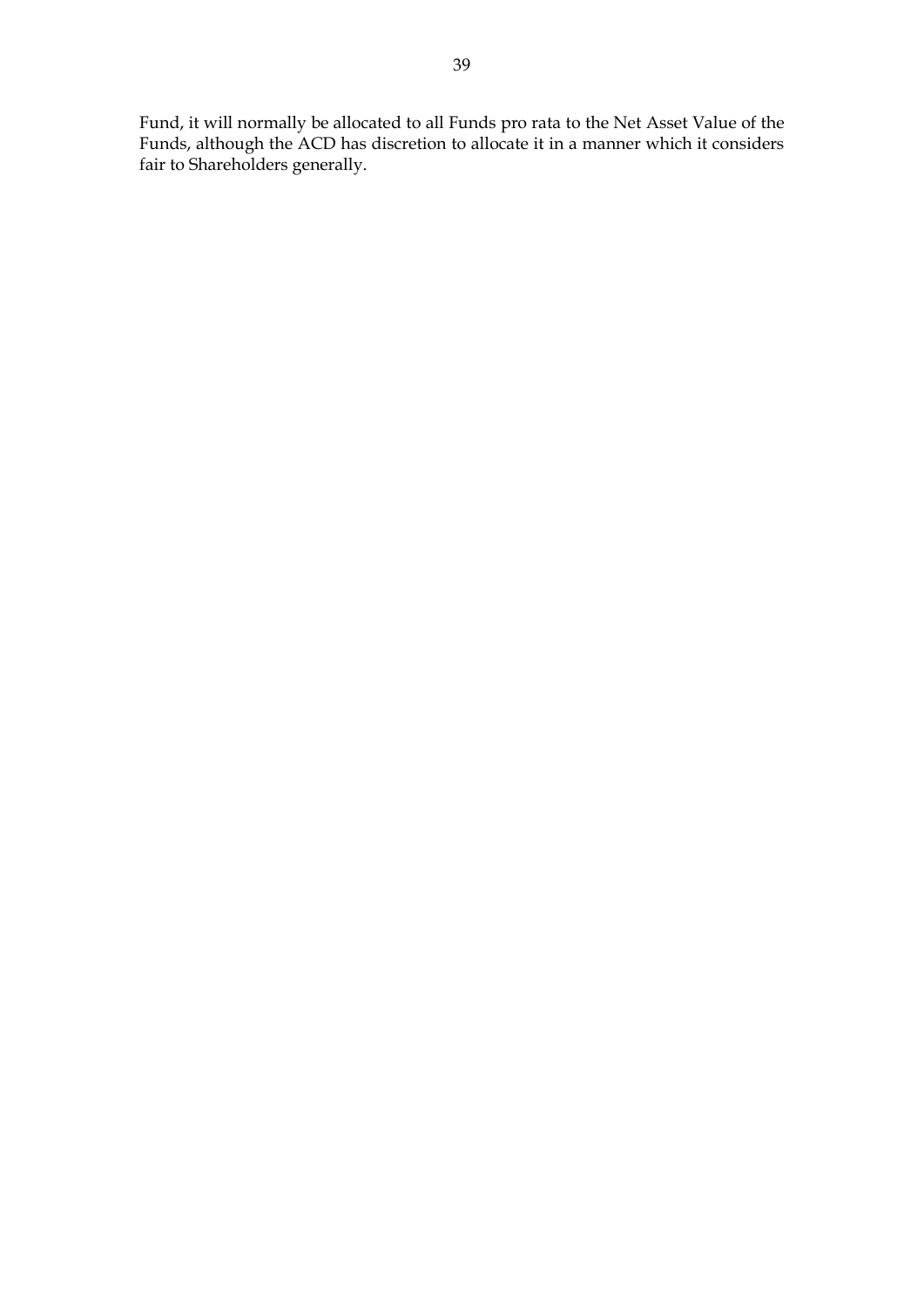#### **6. DETERMINATION AND DISTRIBUTION OF INCOME**

#### **6.1. Accounting periods**

The annual accounting period of the Company ends each year on 30 June (the accounting reference date). The interim accounting period ends each year on 31 December. A Fund may have further interim accounting periods as set out in Appendix A.

#### **6.2. Income allocations**

Allocations of income are made in respect of the income available for allocation in each accounting period. Unless otherwise stated in Appendix A in respect of a Fund, each Fund will have an annual income allocation date of 31 August and an interim income allocation date of 28 February. Distributions of income for all Funds are paid on or before that Fund's annual income allocation date and interim income allocation date(s) in each year.

Allocation of income to holders of any accumulation Shares that may be issued will be transferred to the capital property of the relevant Fund at the end of the income allocation period and be reflected in the value of the relevant Shares on the first Dealing Day following the end of that income allocation period.

The amount available for allocation in an accounting period is calculated by:

- (a) taking the aggregate of the income received or receivable for the account of the relevant Fund for that period;
- (b) deducting the fees, charges and expenses of the Fund paid or payable out of income for that accounting period; and
- (c) making such adjustments as the ACD considers appropriate (and after consulting the Auditor as appropriate) in relation to tax and certain other issues such as income equalisation, income unlikely to be received within 12 months following the relevant income allocation date, income which should not be accounted for on an accrual basis because of lack of information as to how it accrues, transfers between the income and capital account and amortisation.

Where a Fund has more than one Class of Shares in issue, allocations of income are made in accordance with the proportionate interests of the Classes within the Fund, subject to the making of such adjustments as may be required to reflect differences in the fees, charges and/or expenses of the Fund which are attributable to different Classes of Shares.

If a distribution remains unclaimed for a period of six years after it has become due, it will be forfeited and will revert to the Company.

Notwithstanding the above, income on debt securities, such as bonds and other fixed interest securities, is accounted for on an effective yield basis. The effective yield basis treats any projected capital gain or loss on a debt security (when compared to its maturity of par value) as income and this, together with any future expected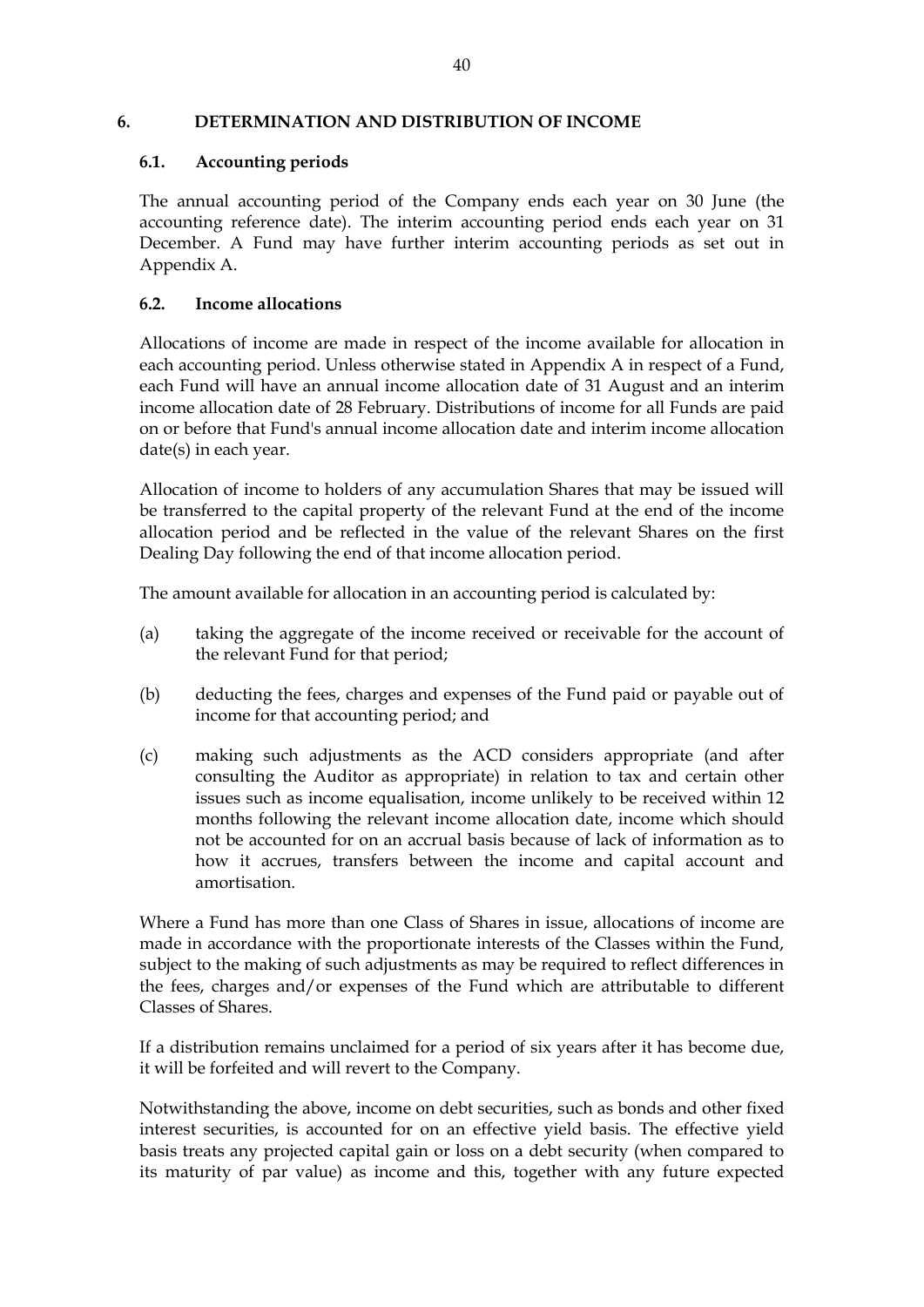income streams on the debt security, is written off over the life of that security and discounted back to its present value and included in the calculation of income for accounting purposes.

# **6.3. Income equalisation**

Equalisation will be applied to each of the Funds. An allocation of income (whether annual or interim) to be made in respect of each Share issued or sold by the ACD during an accounting period in respect of which that income allocation is made may include a capital sum ("**income equalisation**") representing the ACD's best estimate of the amount of income included in the price of that Share.

The amount of income equalisation in respect of any Share may be the actual amount of income included in the issue price of the Share in question or it may be an amount arrived at by taking the aggregate of the ACD's best estimate of the amounts of income included in the price of Shares in that Class issued or sold in the annual or interim period in question and dividing that aggregate by the number of those Shares and applying the resultant average to each of the Shares in question.

## **6.4. Annual and half-yearly reports**

The ACD will publish in respect of the Company an annual lreport within four months after the end of each annual accounting period and a half-yearly report within two months after the end of each interim accounting period. Copies of these reports may be inspected at the ACD's and the Depositary's office during normal office hours. Shareholders may also obtain copies of these reports free of charge from the ACD.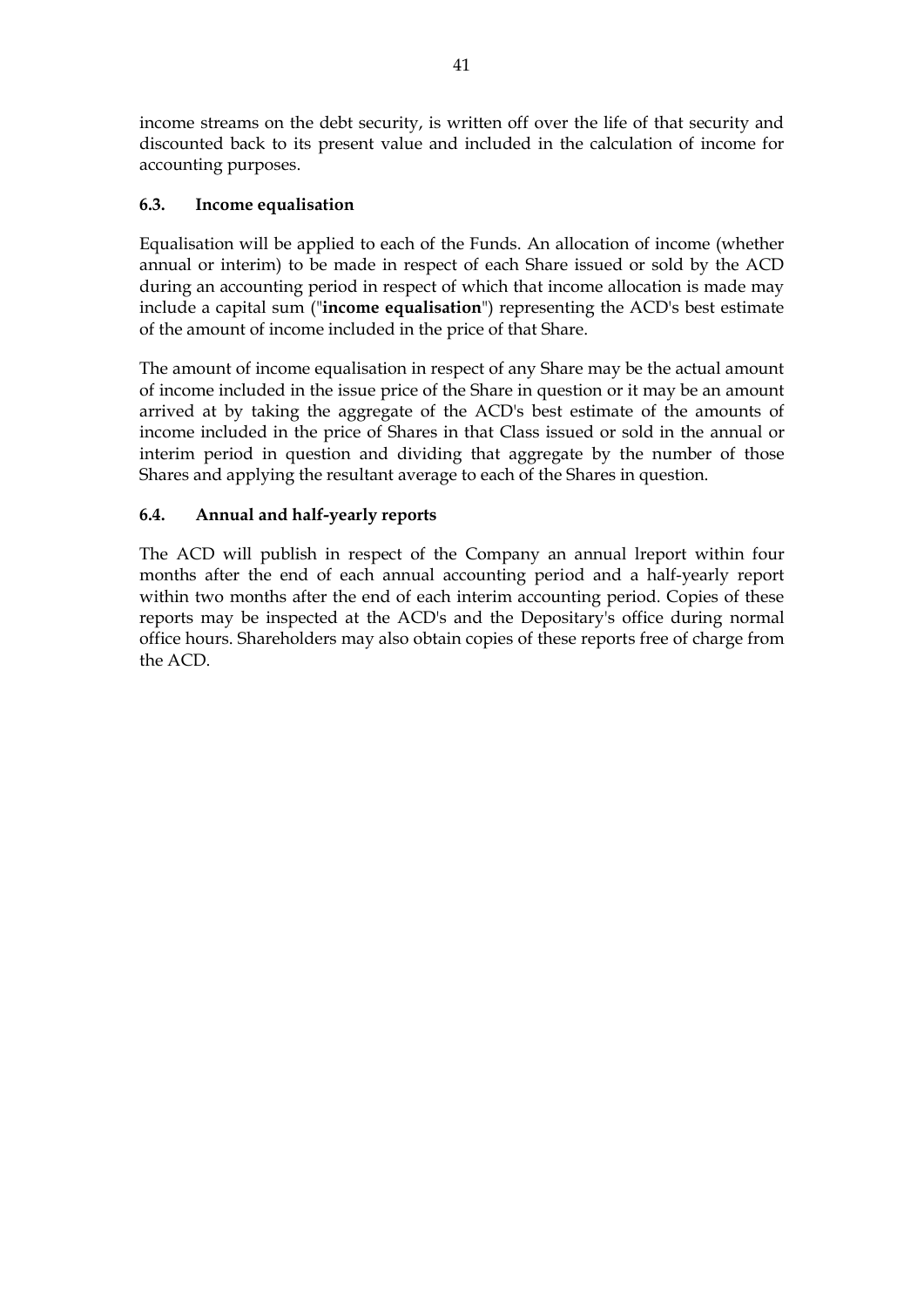### **7. SHAREHOLDERS' VOTING RIGHTS**

### **7.1. Calling of general meetings**

The ACD may convene a general meeting at any time.

Shareholders may also requisition a general meeting of the Company. A requisition by Shareholders must state the objects of the meeting, be dated, be signed by Shareholders who, at the date of the requisition, are registered as holding not less than one-tenth in value of all Shares of the Company then in issue and the requisition must be deposited at the head office of the Company. The ACD must convene a general meeting no later than eight weeks after receipt of such requisition.

## **7.2. Notice and quorum**

Shareholders will receive at least 14 days' notice of a Shareholders' meeting and are entitled to be counted in the quorum and vote at such meeting either in person or by proxy. The quorum for a meeting is two Shareholders, present in person or by proxy. If a quorum is not present after a reasonable time from the time of any adjourned meeting, the quorum for an adjourned meeting is one Shareholder present in person or by proxy. Notices of the meetings and adjourned meetings will be sent to the Shareholders at their registered address.

## **7.3. Voting rights**

At a meeting of Shareholders, on a show of hands every Shareholder who (being an individual) is present in person or (being a corporation) is present by its representative properly authorised in that regard, has one vote.

On a poll vote, a Shareholder may vote either in person or by proxy. The voting rights attaching to each Share are such proportion of the voting rights attached to all the Shares in issue that the price of the Share bears to the aggregate price(s) of all the Shares in issue at the date seven days before the notice of meeting was sent out.

A Shareholder entitled to more than one vote need not, if he votes, use all his votes or cast all the votes he uses in the same way.

Except where COLL or the Instrument of Incorporation require an extraordinary resolution (which needs 75% of the votes validly cast at the meeting to be in favour if the resolution is to be passed), any resolution required by COLL will be passed by a simple majority of the votes validly cast for and against the resolution.

The ACD may not be counted in the quorum for a meeting and neither the ACD nor any associate (as defined in COLL) of the ACD is entitled to vote at any meeting of the Company except in respect of Shares which the ACD or an associate holds on behalf of or jointly with a person who, if the registered Shareholder, would be entitled to vote and from whom the ACD or associate has received voting instructions.

"Shareholders" in this context means Shareholders on the date seven days before the notice of the relevant meeting was sent out but excludes holders who are known to the ACD not to be Shareholders at the time of the meeting.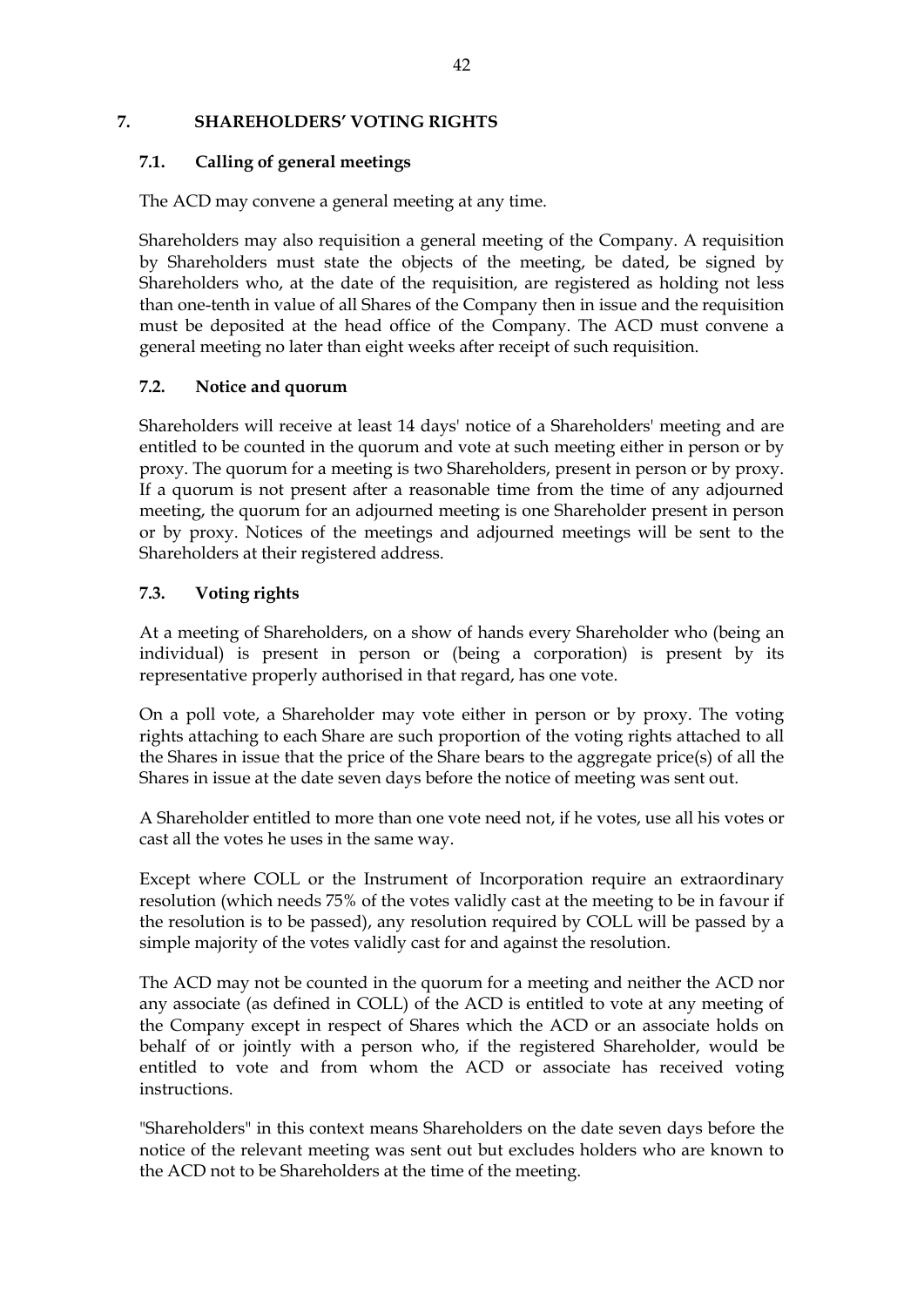## **7.4. Fund and Class meetings**

The above provisions, unless the context otherwise requires, apply to Fund meetings and Class meetings as they apply to general meetings of Shareholders but by reference to Shares of the Fund or Class concerned and the Shareholders and prices of such Shares.

## **7.5. Annual general meeting**

The Company has elected not to hold an annual general meeting in each year.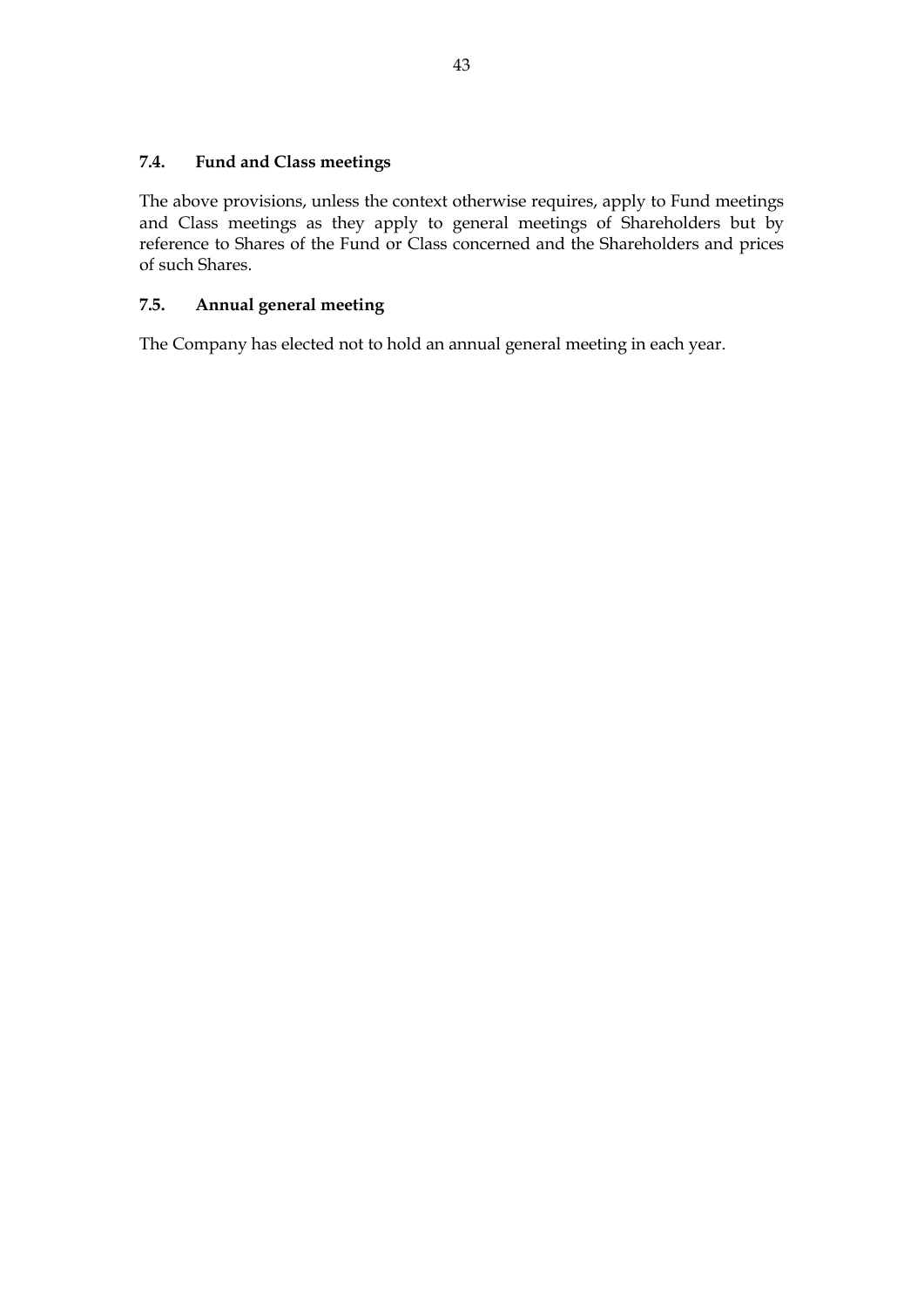#### **8. WINDING UP OF THE COMPANY OR A FUND**

The Company shall not be wound up except as an unregistered company under Part V of the Insolvency Act 1986 or under Chapter 7.3 of COLL. A Fund may only be terminated under COLL.

Where the Company is to be wound up or a Fund terminated under COLL, such winding up or termination may only be commenced following approval by the FCA. The FCA may only give such approval if the ACD provides a statement (following an investigation into the affairs of the Company or Fund) either that the Company or Fund will be able to meet its liabilities within 12 months of the date of the statement or that the Company will be unable to do so. The Company or Fund may not be wound up under COLL if there is a vacancy in the position of the ACD at the relevant time.

The Company may be wound up or a Fund terminated under COLL if:

- (a) an extraordinary resolution to that effect is passed by Shareholders; or
- (b) the period (if any) fixed for the duration of the Company or a particular Fund by the Instrument of Incorporation expires, or the event (if any) occurs on the occurrence of which the Instrument of Incorporation provides that the Company or a particular Fund is to be wound up (for example, if the share capital of the Company is below its prescribed minimum or (in relation to any Fund) the Net Asset Value of the Fund is less than £1,000,000 or if a change in the laws or regulations of any country means that, in the ACD's opinion, it is desirable to terminate the Fund); or
- (c) on the date of effect stated in any agreement by the FCA to a request by the ACD for the revocation of the authorisation order in respect of the Company or a request for the termination of the relevant Fund;
- (d) on the effective date of a duly approved scheme of arrangement which is to result in the Company or Fund ceasing to hold any Scheme Property; or
- (e) on the date on which all of the Funds of the Company fall within paragraph (d) above or have otherwise ceased to hold any Scheme Property, notwithstanding that the Company may have assets and liabilities that are not attributable to any particular Fund

A Fund may also be terminated in accordance with the terms of a scheme of amalgamation or reconstruction, in which case Shareholders in the Fund will become entitled to receive shares or units in another regulated collective investment scheme in exchange for their Shares in the Fund.

On the occurrence of any of the events in paragraphs (a) to (c) above:

(i) COLL 6.2 (Dealing), COLL 6.3 (Valuation and Pricing) and COLL 5 (Investment and Borrowing Powers) will cease to apply to the Company or the particular Fund;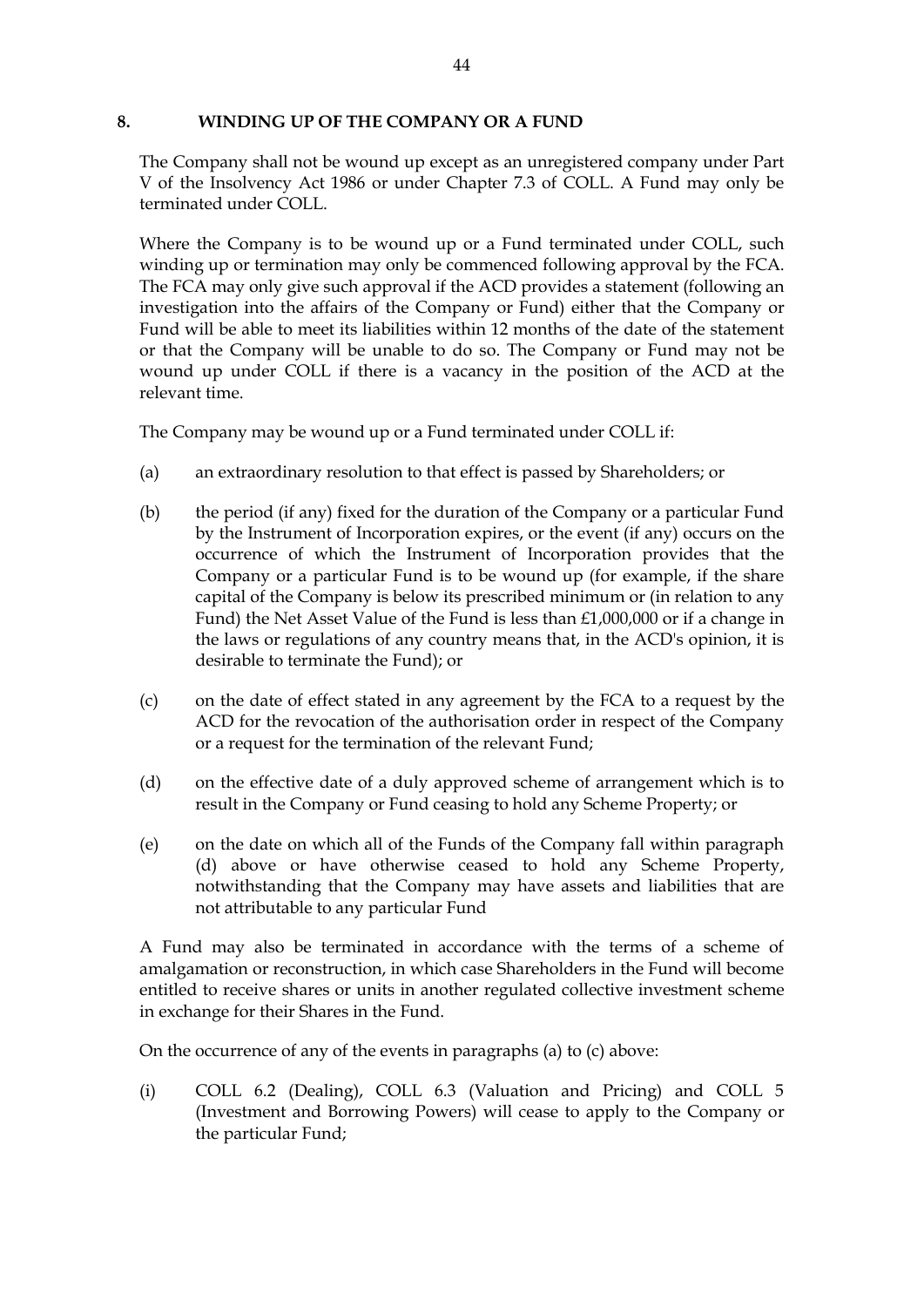- (ii) the Company will cease to issue and cancel Shares in the Company or the particular Fund and the ACD shall cease to sell or redeem Shares or to arrange for the Company to issue or cancel them for the Company or the particular Fund;
- (iii) no transfer of a Share shall be registered and no other change to the Register shall be made without the sanction of the ACD;
- (iv) where the Company is being wound up, the Company shall cease to carry on its business except in so far as it is beneficial for the winding up of the Company;
- (v) the corporate status and powers of the Company and, subject to the preceding provisions of (i) to (iv) above, the powers of the ACD shall remain until the Company is dissolved.

The ACD shall, as soon as practicable after the winding up or termination has commenced, realise the assets and meet the liabilities of the Company or Fund and, after paying out or retaining adequate provision for all liabilities properly payable and retaining provision for the costs of winding up, provided that there are sufficient liquid funds available, arrange for the Depositary to make one or more interim distributions out of the proceeds to Shareholders proportionately to their rights to participate in the Scheme Property of the Company or the Fund. In the case of the Company, the ACD shall also publish notice of the commencement of the winding up of the Company in the Edinburgh Gazette. If the ACD has not previously notified Shareholders of the proposal to wind up the Company or terminate the Fund, the ACD shall, as soon as practicable after the commencement of winding up of the Company or the termination of the Fund, give written notice of the commencement to Shareholders. When the ACD has caused all the Scheme Property to be realised and all the liabilities of the Company or the particular Fund to be realised, the ACD shall arrange for all Shares to be cancelled and for the Depositary to make a final distribution to Shareholders on or prior to the date on which the final account is sent to Shareholders of any balance remaining in proportion to their holdings in the Company or the particular Fund.

As soon as is reasonably practicable after the completion of the winding up of the Company or the particular Fund, the ACD shall notify the FCA that it has done so.

On completion of the winding up of the Company, the Company will be dissolved and the ACD shall arrange that any money (including unclaimed distributions) standing to the account of the Company, will be paid by the Depositary into court within one month of dissolution.

Following the completion of a winding up of either the Company or a Fund, the ACD must prepare a final account showing how the winding up took place and how the Scheme Property was distributed. The auditor of the Company shall make a report in respect of the final account stating their opinion as to whether the final account has been properly prepared. This final account and the auditors' report must be sent to the FCA and to each Shareholder within four months of the termination of the winding up.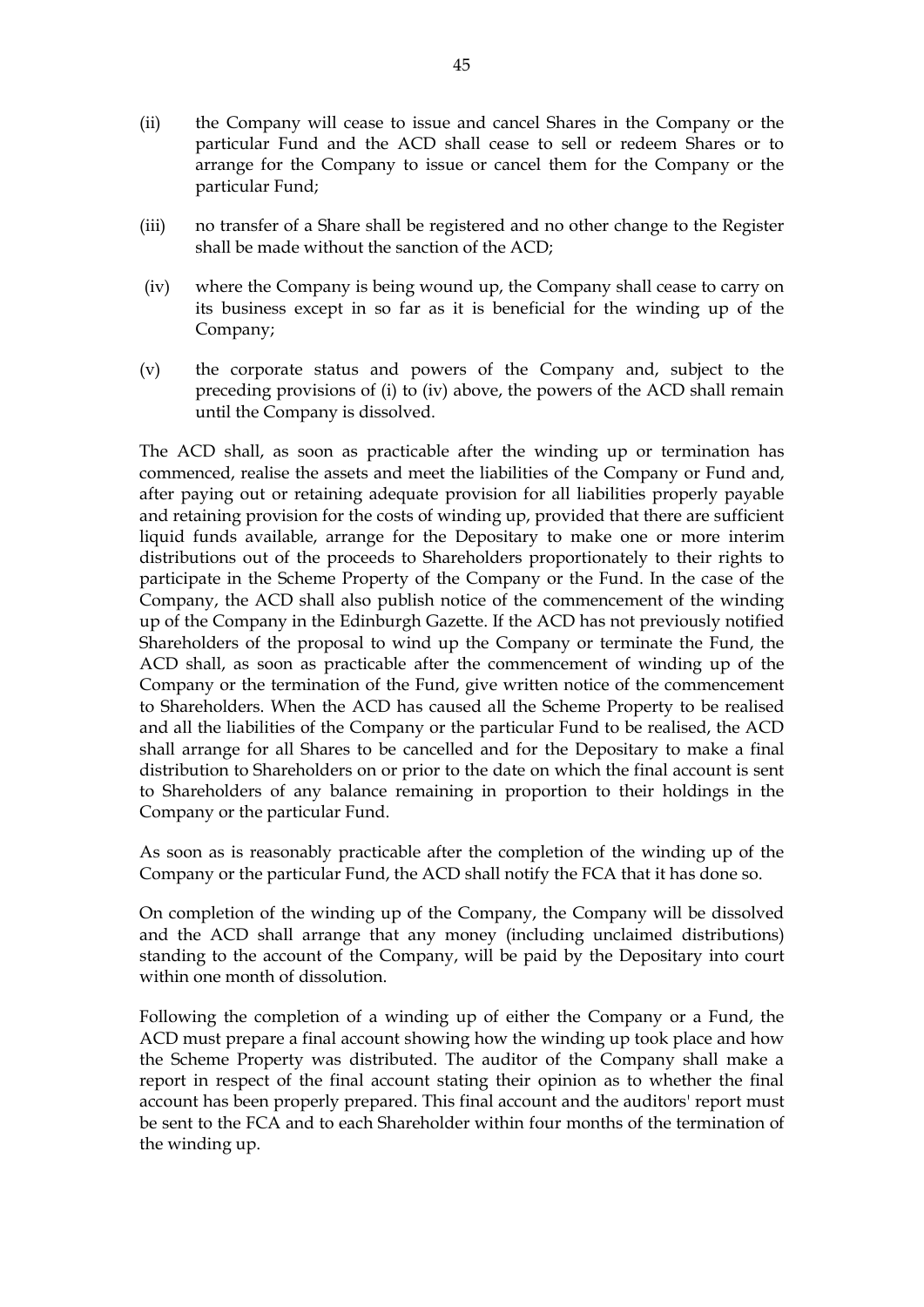#### **9. TAXATION**

The information below is a general guide based on current United Kingdom law and published HM Revenue & Customs practice, both of which are subject to change. It summarises the tax position of the Company and of investors who are United Kingdom resident and hold Shares as investments. Prospective investors who are in any doubt about their tax position, or who may be subject to tax in a jurisdiction other than the United Kingdom, are recommended to take professional advice.

#### **9.1. Taxation of the Company**

Each Fund will be treated as a separate entity for United Kingdom tax purposes.

The Company is generally exempt from United Kingdom tax on capital gains realised on the disposal of its investments. However, any gains realised on holdings in non-reporting offshore funds will incur a tax charge on disposal.

Any dividend distribution received by the Company will not normally be charged to corporation tax provided that it falls within one of the exempt classes set out in the relevant legislation. The Company will be subject to corporation tax on most other types of income but after deducting allowable management expenses and the gross amount of any interest distributions. Where the Company suffers foreign tax on income received, this will normally be an irrecoverable tax expense.

The Company will make dividend distributions except where more than a certain percentage of its property has been invested throughout the distribution period in interest-paying investments, in which case it will make interest distributions.

### **9.2. Taxation of the Shareholders**

#### *9.2.1. Income distributions*

Any income distribution made by the Company will be treated as if it were a dividend from a UK company.

Corporate Shareholders within the charge to UK corporation tax receive this income distribution as franked investment income to the extent that the distribution relates to underlying franked investment income (before deduction of expenses, but net of UK corporation tax) for the period in respect of which the distribution is made. Any part of the distribution which is not received as franked investment income is deemed to be an annual payment from which income tax at the rate of 20% has been deducted. Any repayment of the tax deemed to have been deducted is restricted by reference to the Shareholder's proportion of the Company's UK corporation tax liability for the period.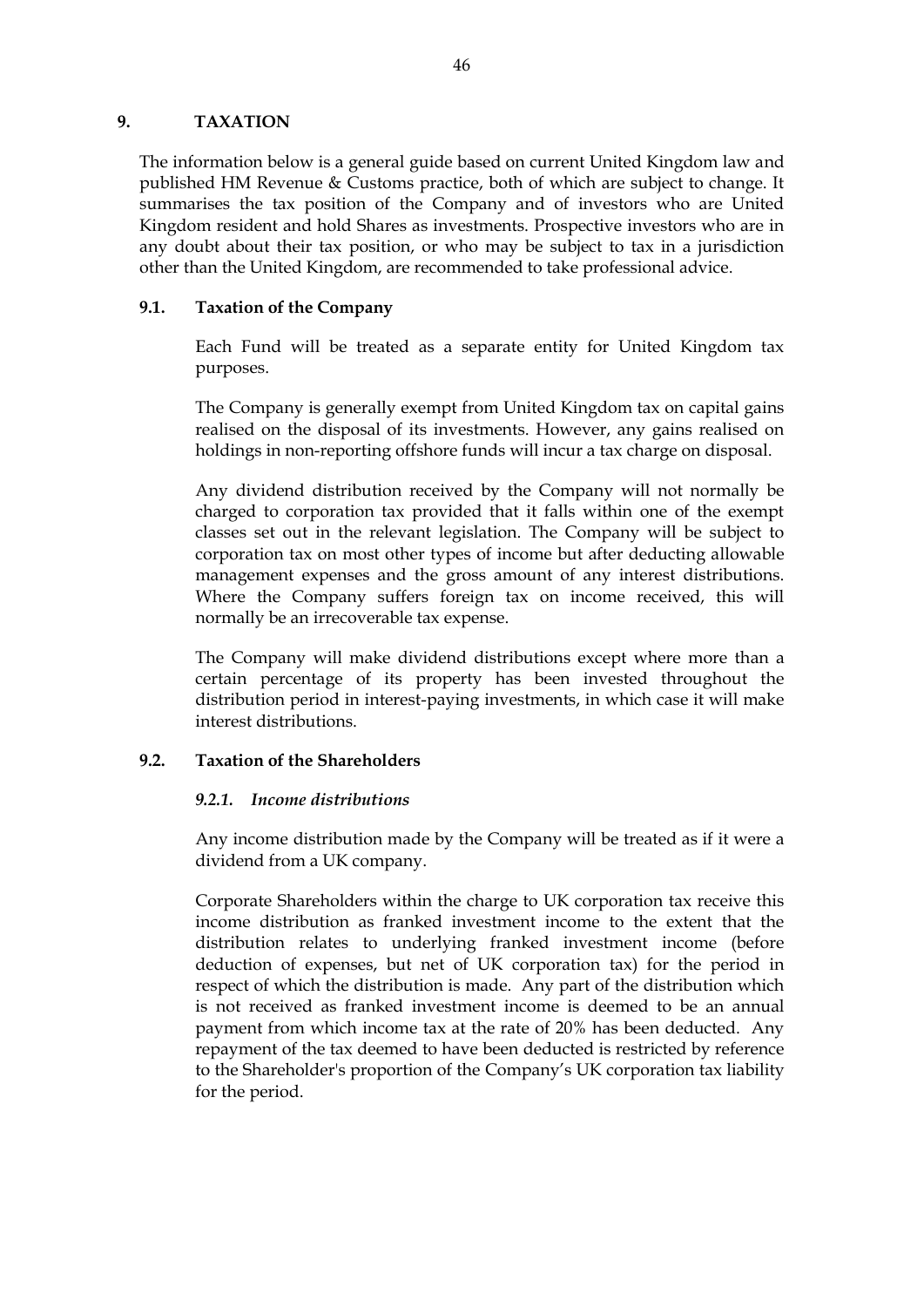#### *9.2.2. Capital gains*

Shareholders who are resident in the UK for tax purposes may be liable to capital gains tax or, where the Shareholder is a company, corporation tax in respect of gains arising from the sale, exchange or other disposal of Shares (including switches between Funds but not switches between Classes in respect of the same Fund).

Capital gains made by individual Shareholders on disposals from all chargeable sources of investment will be tax free if the net gain (after deduction of allowable losses) falls within an individual's annual capital gains exemption.

Shareholders chargeable to UK corporation tax must include all chargeable gains realised on the disposal of Shares in their taxable profits. The amount chargeable will be reduced by an indexation allowance.

Special provisions apply to a UK corporate Shareholder which invests in a bond fund (see above). Where this is the case, the corporate Shareholder's Shares in the Fund are treated for tax purposes as rights under a creditor loan relationship. This means that the increase or decrease in value of the Shares during each accounting period of the corporate Shareholder is treated as a loan relationship credit or debit, as appropriate and constitutes income (as opposed to a capital gain) for tax purposes and, as such, is taxed in the year that it arises.

The amount representing the income equalisation element of the Share price is a return of capital and is not taxable as income in the hands of Shareholders. This amount should be deducted from the cost of Shares in computing any capital gain realised on a subsequent disposal.

#### *9.2.3 Reporting of tax information*

The Company and the ACD are subject to obligations which require them to provide certain information to relevant tax authorities about the Company, investors and payments made to them.

The International Tax Compliance Regulations, SI 2015/878 (which give effect in the UK to amendments made to the EU Directive on Administrative Cooperation, Directive 2011/16/EU, which replace the reporting obligations under the Taxation of Savings Income Directive 2003/48/EC) may require the disclosure to HMRC of details of payments of interest and other income (which may include distributions on redemption payments by collective investment funds) to shareholders who are individuals or residual entities, and HMRC will pass such details to the EU member state where the shareholder resides.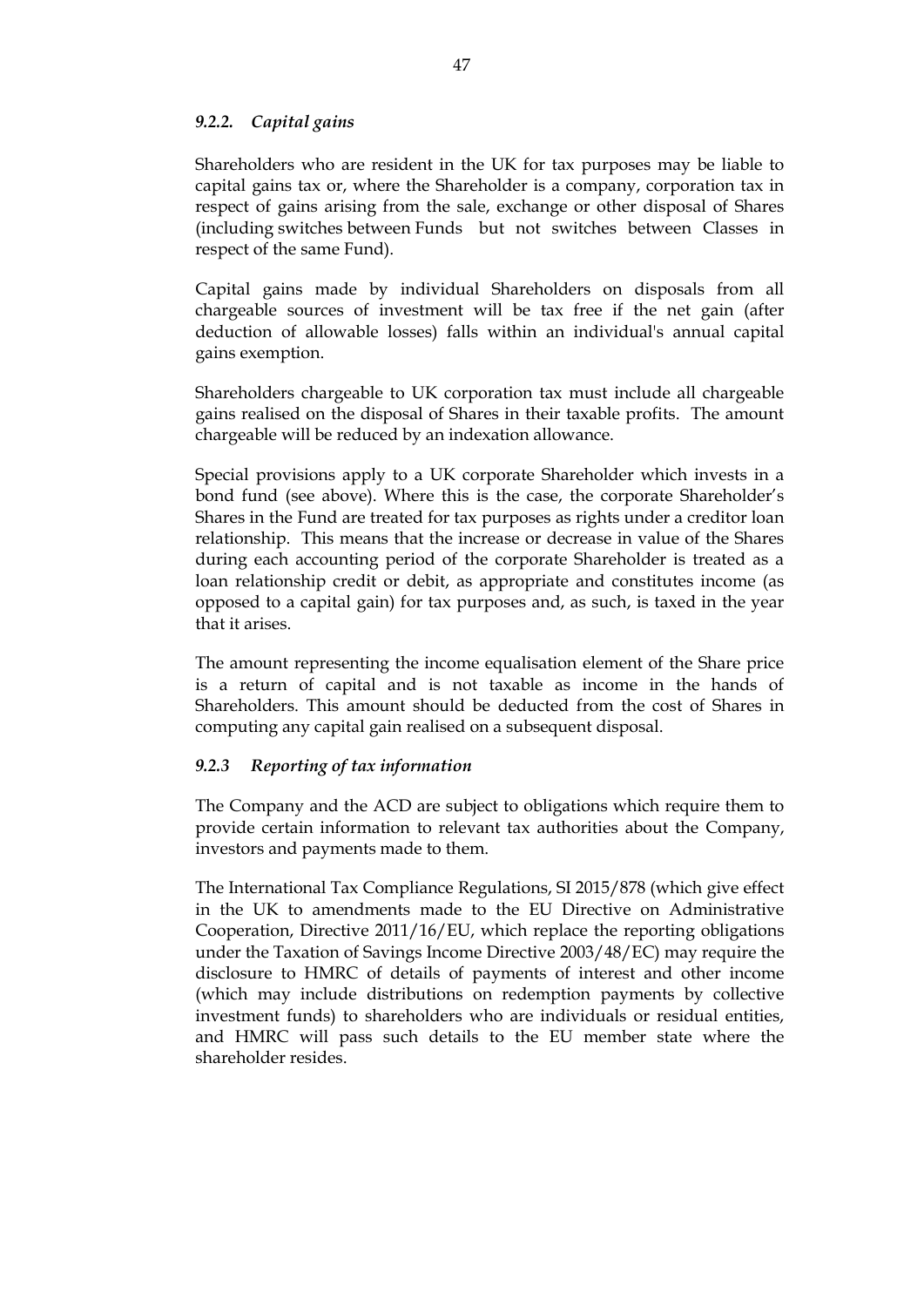The International Tax Compliance (Crown Dependencies and Gibraltar) Regulations 2014 imposed a separate reporting regime for investors from several of the UK's overseas territories: Jersey, Guernsey, Isle of Man and Gibraltar.

The International Tax Compliance Regulations 2015 give effect to reporting obligations under the OECD's Common Reporting Standard, which replaced the reporting regime for investors from the UK's overseas territories with effect from 1 January 2016 and extends it to investors from other jurisdictions.

The International Tax Compliance Regulations 2015 also give effect to an intergovernmental agreement between the US and the United Kingdom in relation to the US Foreign Account Tax Compliance Act ("FATCA"). FATCA is designed to help the Internal Revenue Service (the "IRS") combat US tax evasion. It requires financial institutions, such as the Fund, to report on US investors or US holdings, whether or not this is relevant. Failure to comply (or be deemed compliant) with these requirements will subject a Fund to US withholding taxes on certain USsourced income and gains.

Provided the Fund complies with its obligations under the International Tax Compliance Regulations 2015 to identify and report US taxpayer information directly to HMRC, it should be deemed compliant with FACTA. HMRC will share such information with the IRS.

Shareholders may be asked to provide additional information to the ACD to enable the Fund to satisfy these obligations. Failure to provide requested information may subject a Shareholder to liability for any resulting US withholding taxes, US tax information reporting and/or mandatory redemption, transfer or other termination of the Shareholder's interest in a Fund.

To the extent a Fund is subject to withholding tax as a result of:

- a Shareholder failing (or delaying) to provide relevant information to the ACD;
- a Shareholder failing (or delaying) to enter into a direct agreement with the IRS;
- the Fund becoming liable under FATCA or any legislation or regulation to account for tax in any jurisdiction in the event that a Shareholder or beneficial owner of a Share receives a distribution, payment or redemption, in respect of their Shares or disposes (or be deemed to have disposed) of part or all of their Shares in any way;

(each a "Chargeable Event"),

the ACD may take any action in relation to a Shareholder's or beneficial owner's holding to ensure that such withholding is economically borne by the relevant Shareholder or beneficial owner, and/or the ACD and/or its delegate or agent shall be entitled to deduct from the payment arising on a Chargeable Event an amount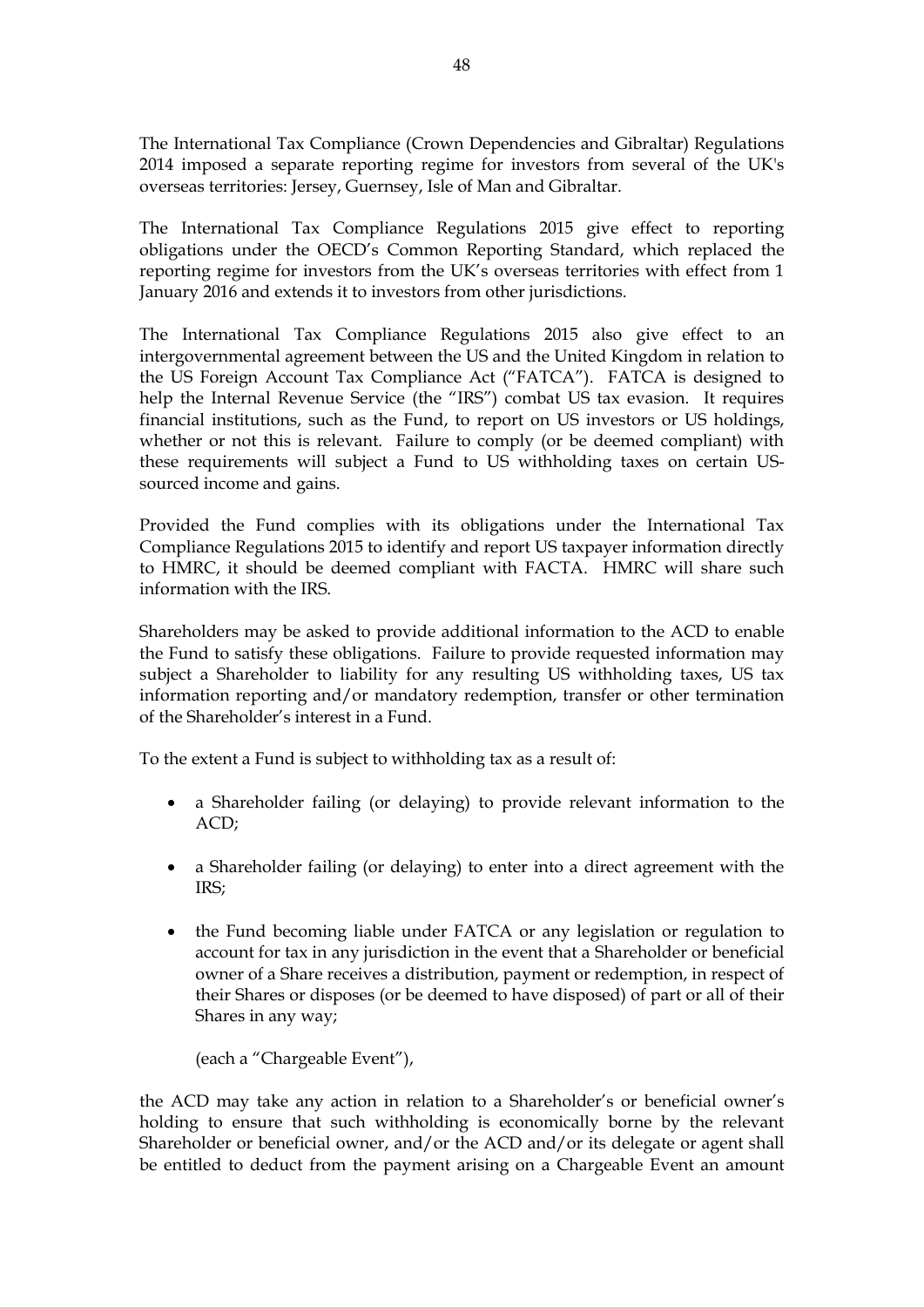equal to the appropriate tax. The action by the ACD may also include, but is not limited to, removal of a non-compliant Shareholder from the Fund or the ACD or its delegates or agents redeeming or cancelling such number of Shares held by the Shareholder or such beneficial owner as are required to meet the amount of tax. Neither the ACD nor its delegate or agent, will be obliged to make any additional payments to the Shareholder or beneficial owner in respect of such withholding or deduction.

Each investor agrees to indemnify the Company, each Fund and/or the ACD and its delegates/agents for any loss caused by such investor arising to the Company, a Fund and/or ACD and/or its delegates/agents by reason of them becoming liable to account for tax in any jurisdiction on the happening of a Chargeable Event.

**The foregoing statements are based on UK law and HMRC practice as known at the date of this Prospectus and are intended to provide general guidance only. Shareholders and applicants for Shares are recommended to consult their professional advisers if they are in any doubt about their tax position.**

## **9.3. Stamp Duty Reserve Tax (SDRT)**

The charging of SDRT (at a rate of 0.5%) on the redemption of shares has now been abolished except from in relation to non-pro rata in specie redemptions.

The current policy is that all SDRT costs (if applicable) will be paid out of the Company's Scheme Property and charged to capital and that SDRT will not be recovered from individual Shareholders. However, the ACD reserves the right to require individual Shareholders to pay SDRT whenever it considers that the circumstances have arisen which make such imposition fair to all Shareholders or potential Shareholders. Deductions of any such costs from capital may erode or constrain capital growth.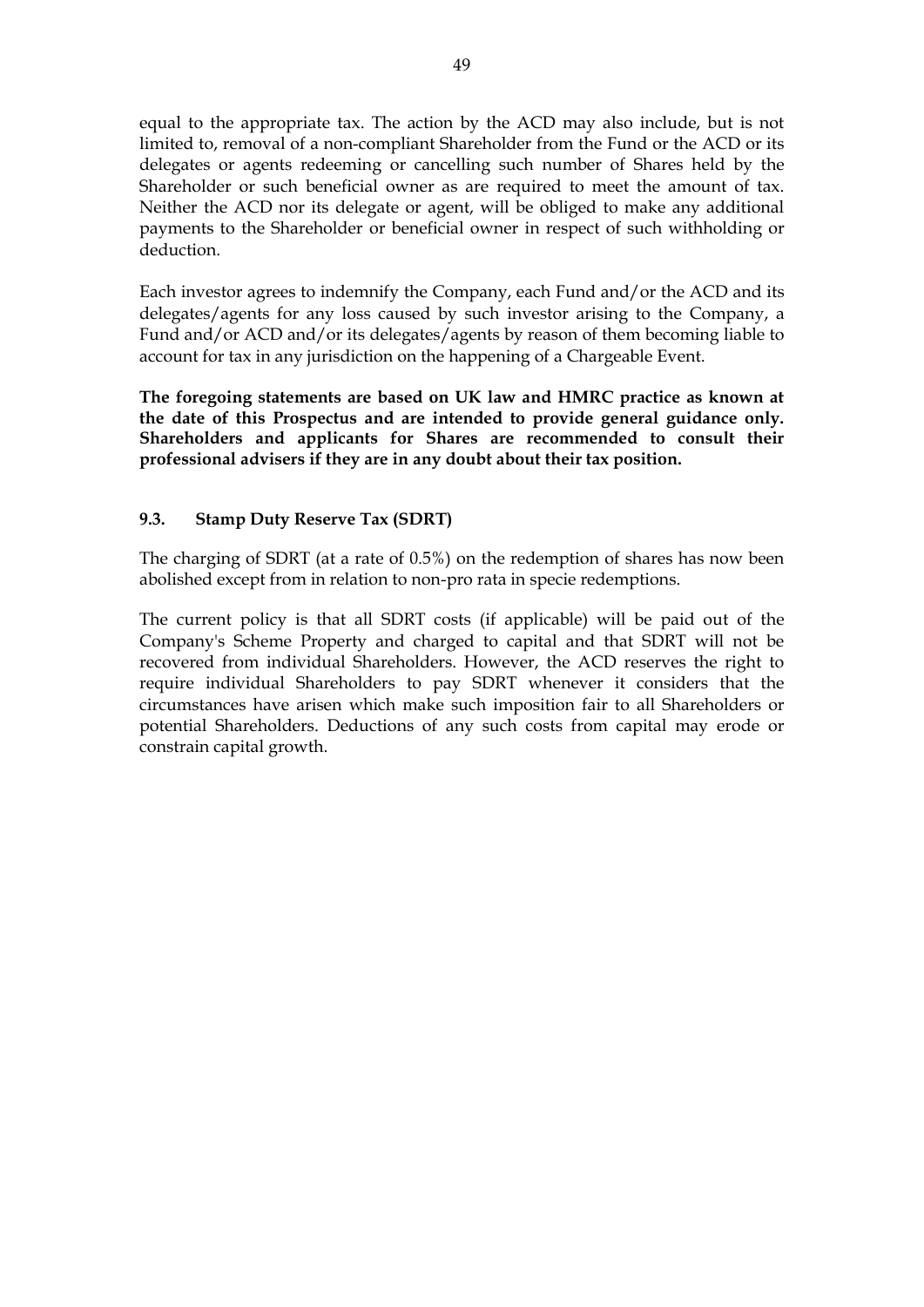#### **10. GENERAL INFORMATION**

#### **10.1. Documents of the Company**

Copies of this Prospectus, the Instrument of Incorporation and the annual and halfyearly reports and the material contracts referred to below are kept and may be inspected at and obtained from the offices of the ACD at Orton, Moray IV32 7QE during normal office hours.

All notices or documents required to be served on Shareholders shall be served by post to the address of such Shareholder as evidenced on the Register of Shareholder.

#### **10.2. Risk management**

Upon the request of a Shareholder, the ACD shall provide certain information supplementary to this Prospectus which relates to:

- (a) the quantitative limits which apply in the risk management of the Funds;
- (b) the methods used in relation to (a) above; and
- (c) any recent development of the risk and yields of the main categories of investment which apply to each Fund.

#### **10.3. Complaints**

Complaints concerning the operation or marketing of the Company or any of the Funds may be referred to the ACD at Orton, Moray IV32 7QE. If a complaint cannot be resolved satisfactorily with the ACD it may be referred to the Financial Ombudsman Service at Exchange Tower, London E14 9SR. More details about the Financial Ombudsman Service are available from the ACD.

### **10.4. Financial Services Compensation Scheme**

The ACD is covered by the Financial Services Compensation Scheme. Shareholders may be entitled to compensation from the scheme if the ACD cannot meet its obligations. This depends on the type of business and the circumstances of the claim. Most types of investment businesses are covered for 100% of investments up to £50,000. Further information is available from:

The Financial Services Compensation Scheme 10th Floor Beaufort House 15 St Boltoph Street London EC3A 7QU

Tel: 0800 678 1100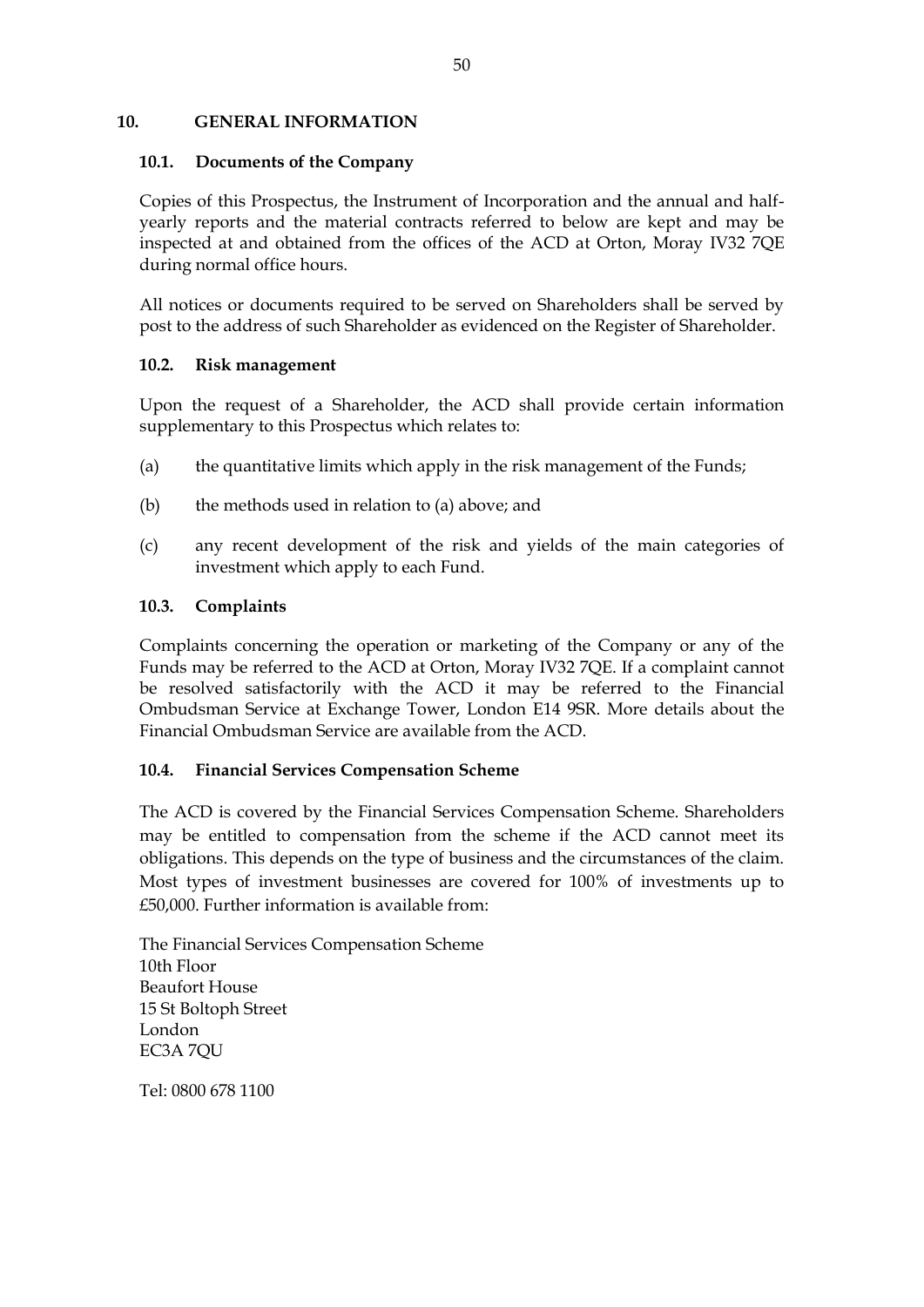Website: www.fscs.org.uk

#### **10.5. Material contracts**

The following contracts, not being contracts entered into in the ordinary course of business, have been entered into by the Company and are, or may be, material:

- (a) the ACD Agreement between the Company and the ACD;
- (b) the Depositary Agreement between the Company, the ACD and the Depositary; and
- (c) the Investment Management Agreements between the Company, the ACD and the Investment Managers.

Details of the above contracts are given under the heading "The Service Providers" in Section 2 of this Prospectus.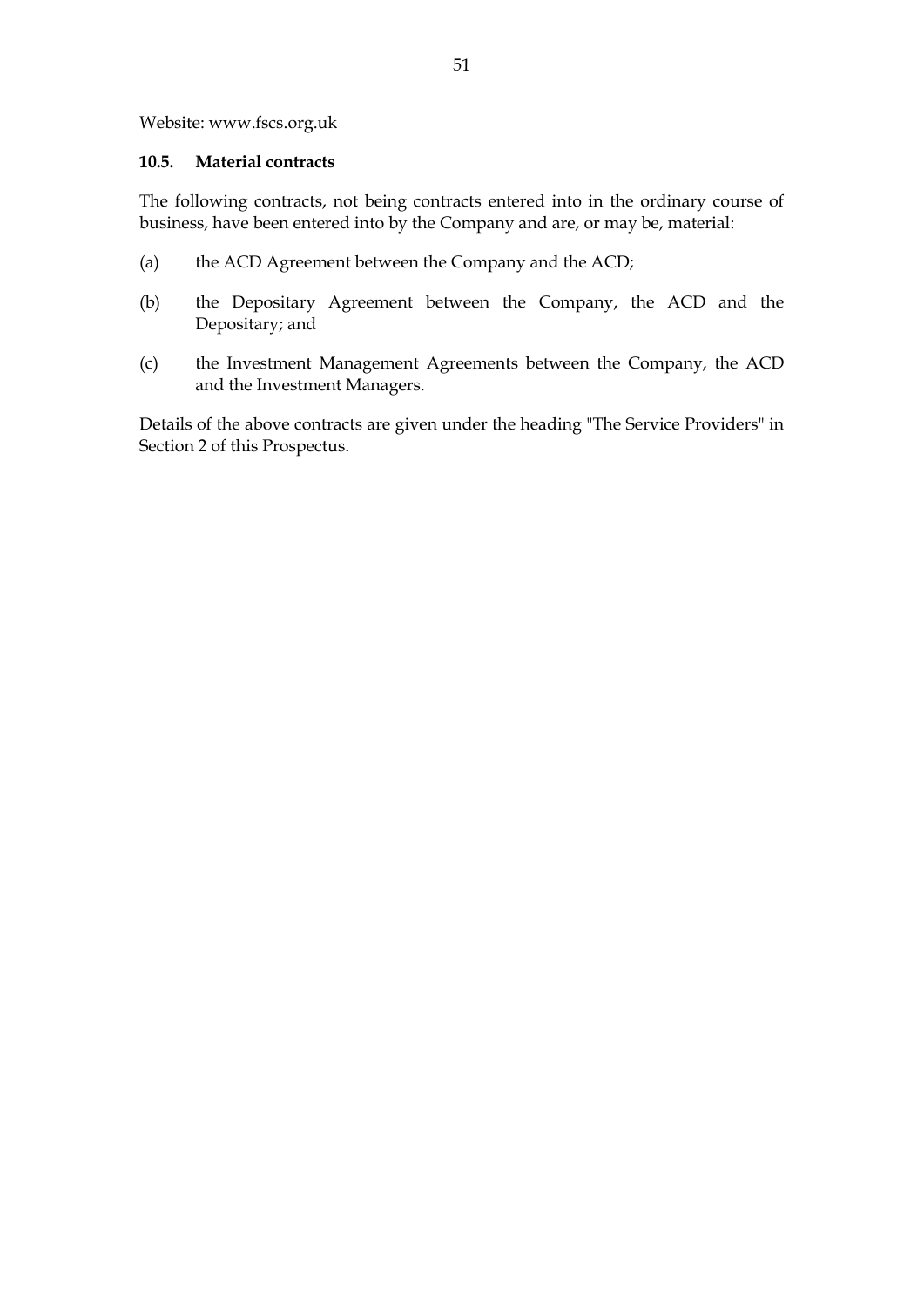#### **11. INSTRUMENT OF INCORPORATION**

### **11.1. Share Capital**

The Company may from time to time issue Shares of different Classes, and the ACD may by resolution from time to time create additional Classes in respect of a Fund (whether or not falling within one of the Classes in existence on incorporation).

The ACD may by resolution from time to time create additional Funds with such investment objectives and such restrictions as to geographic area, economic sector, monetary zone or category of transferable security and denominated in such currencies as the ACD from time to time determines.

The special rights attaching to a Class are not (unless otherwise expressly provided by the conditions of issue of such Shares) deemed to be varied by:

- (a) the creation, allotment or issue of further Shares of any Class ranking pari passu with them;
- (b) the switch of Shares of any Class into Shares of another Class;
- (c) the creation, allotment, issue or redemption of Shares of another Class within the same Fund, provided that the interests of that other Class in the Fund represent fairly the financial contributions and benefits of Shareholders of that Class;
- (d) the creation, allotment, issue or redemption of Shares of another Fund;
- (e) the exercise by the ACD of its powers to reallocate assets, liabilities, expenses, costs or charges not attributable to one Fund or to terminate a Fund; or
- (f) the passing of any resolution at a meeting of another Fund which does not relate to the Fund in which the Class is interested.

#### **11.2. Transfer of Shares**

A Shareholder is entitled (subject as mentioned below) to transfer its Shares by transfer in writing in any usual or common form or in any other form as may be approved by the ACD. The instrument of transfer, duly stamped if it is required to be stamped, must be lodged with the ACD for registration. The transferor remains the holder until the name of the transferee has been entered into the register.

No instrument of transfer may be given in respect of more than one Class.

In the case of a transfer to joint holders, the number of joint holders to whom a Share is to be transferred may not exceed four.

The ACD is not obliged to accept a transfer if it would result in the holder, or transferee, holding less than the minimum holding of Shares in the Class in question.

The Company or the ACD may require the payment of such reasonable fee as the ACD and the Company may agree for the registration of any grant of probate, letters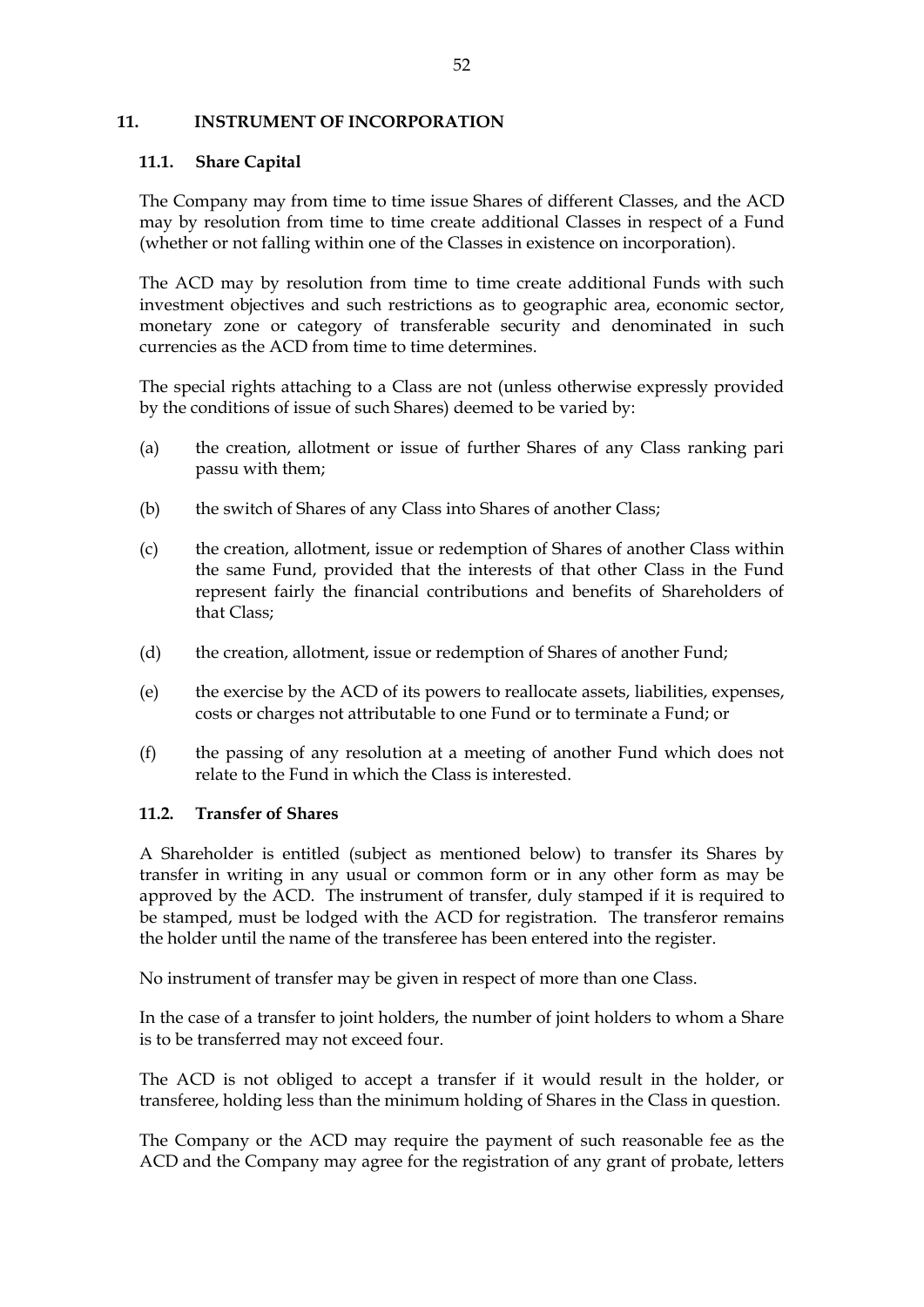of administration or any other documents relating to or affecting the title to any Share.

Please note that gross Shares are available only to certain categories of investors. In accordance with HM Revenue & Customs requirements, investors wishing to acquire gross Shares must complete a Declaration of Eligibility and Undertaking (which may be obtained from the Administrator) and return it to the ACD before the gross Shares can be transferred to them.

# **11.3. Removal of ACD**

The Company may by ordinary resolution remove the ACD before the expiration of its period of office, notwithstanding anything in the Instrument of Incorporation or in any agreement between the Company and the ACD, but the removal will not take effect until the FCA has approved it and a new ACD approved by the FCA has been appointed.

## **11.4. Proceedings at general meetings**

The Depositary shall nominate the chairman of a general meeting. If the nominated chairman is not present or declines to take the chair, the Shareholders may choose one of their number to be the chairman.

The chairman of any quorate meeting may with the consent of the meeting adjourn the meeting from time to time (or without date) and from place to place, and if he is directed by the meeting to adjourn he must do so. No business can be transacted at an adjourned meeting which might not lawfully have been transacted at the meeting from which the adjournment took place.

The Shareholders have rights under COLL to demand a poll. In addition to these, a poll may be demanded by the chairman of the meeting or by the ACD on any resolution put to the vote of a general meeting.

Unless a poll is required, a declaration by the chairman that a resolution has been carried, or carried unanimously, or by a particular majority, or lost, and an entry to that effect in the minute book or computer record of proceedings will be conclusive evidence of that fact. If a poll is required, it shall be taken in such manner as the chairman may direct.

The chairman may take any action he considers appropriate for, for example, the safety of people attending a general meeting, the proper and orderly conduct of the general meeting or in order to reflect the wishes of the majority.

### **11.5. Corporations Acting by Representatives**

Any corporation which is a Shareholder may by resolution of its Directors or any governing body and in respect of any Share or Shares of which it is the holder authorise such individual as it thinks fit to act as its representative at any general meeting of the Shareholders or of any Class meeting. The individual so authorised shall be entitled to exercise the same powers on behalf of such corporation as the corporation could exercise in respect of such Share or Shares if it were an individual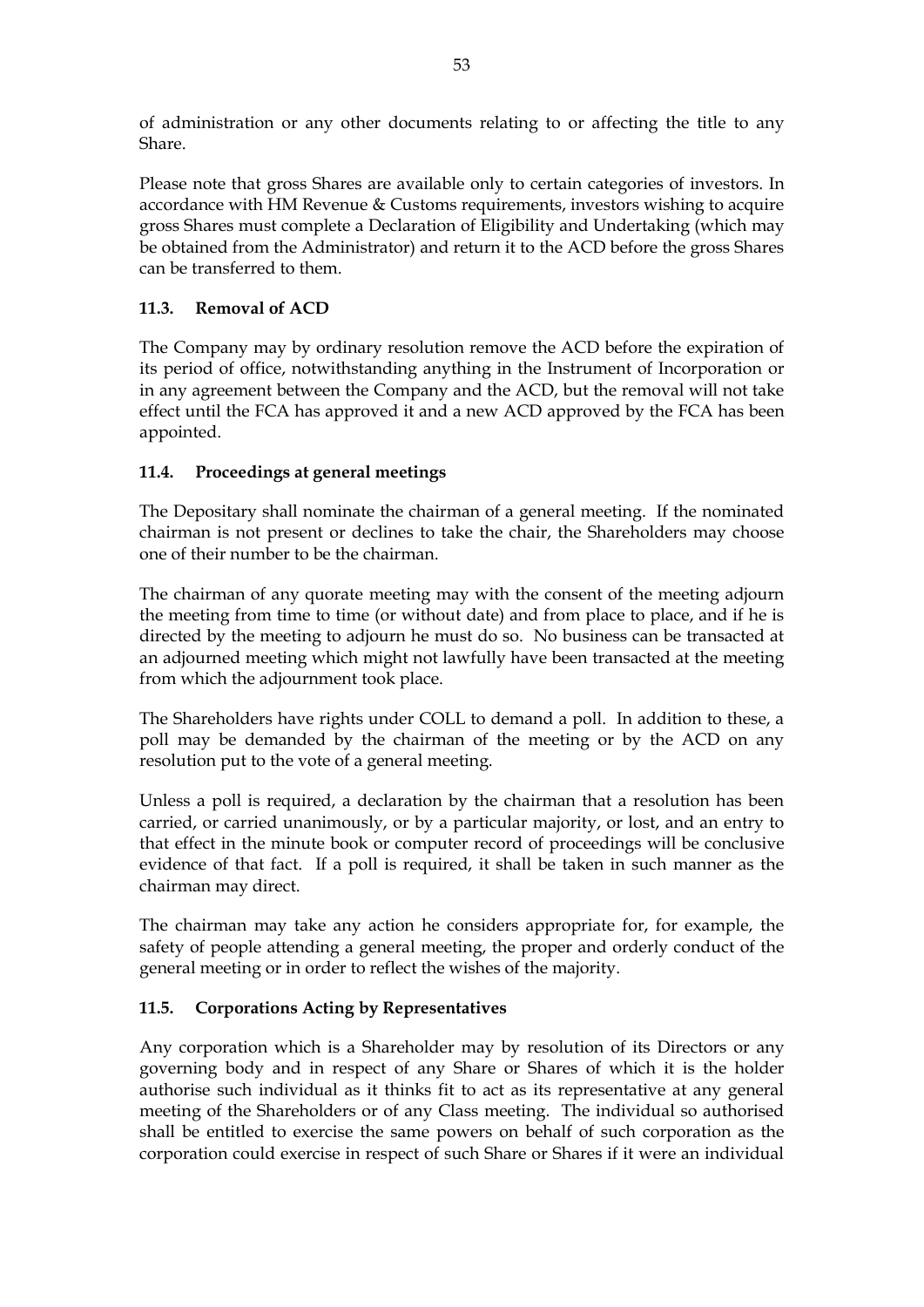Shareholder and such corporation shall be deemed to be present in person at any such meeting if an individual so authorised is so present.

## **11.6. Powers of a Shareholders' meeting**

The ACD must, by way of an extraordinary resolution (i.e. a resolution notified and proposed as such and passed by a majority of not less than three-quarters of the votes validly cast), obtain prior approval from the Shareholders (or, where applicable, class of Shareholders) for any proposed change to the Company or any of its Funds which, in accordance with COLL, is a fundamental change. Such a fundamental change is likely to include:

- (a) certain changes to the investment objectives and policy of the Funds;
- (b) the removal of the ACD;
- (c) any proposal for a scheme of arrangement.

Other provisions of the Company's Instrument of Incorporation and this Prospectus may be changed by the ACD without the sanction of a shareholders' meeting in accordance with COLL.

## **11.7. Indemnity**

The Instrument of Incorporation contains provisions indemnifying every Director, other officer and auditor against liability in certain circumstances and indemnifying the Depositary against liability in certain circumstances but not any liability in respect of failure by it to exercise due care and diligence or any liability which is recovered from another person.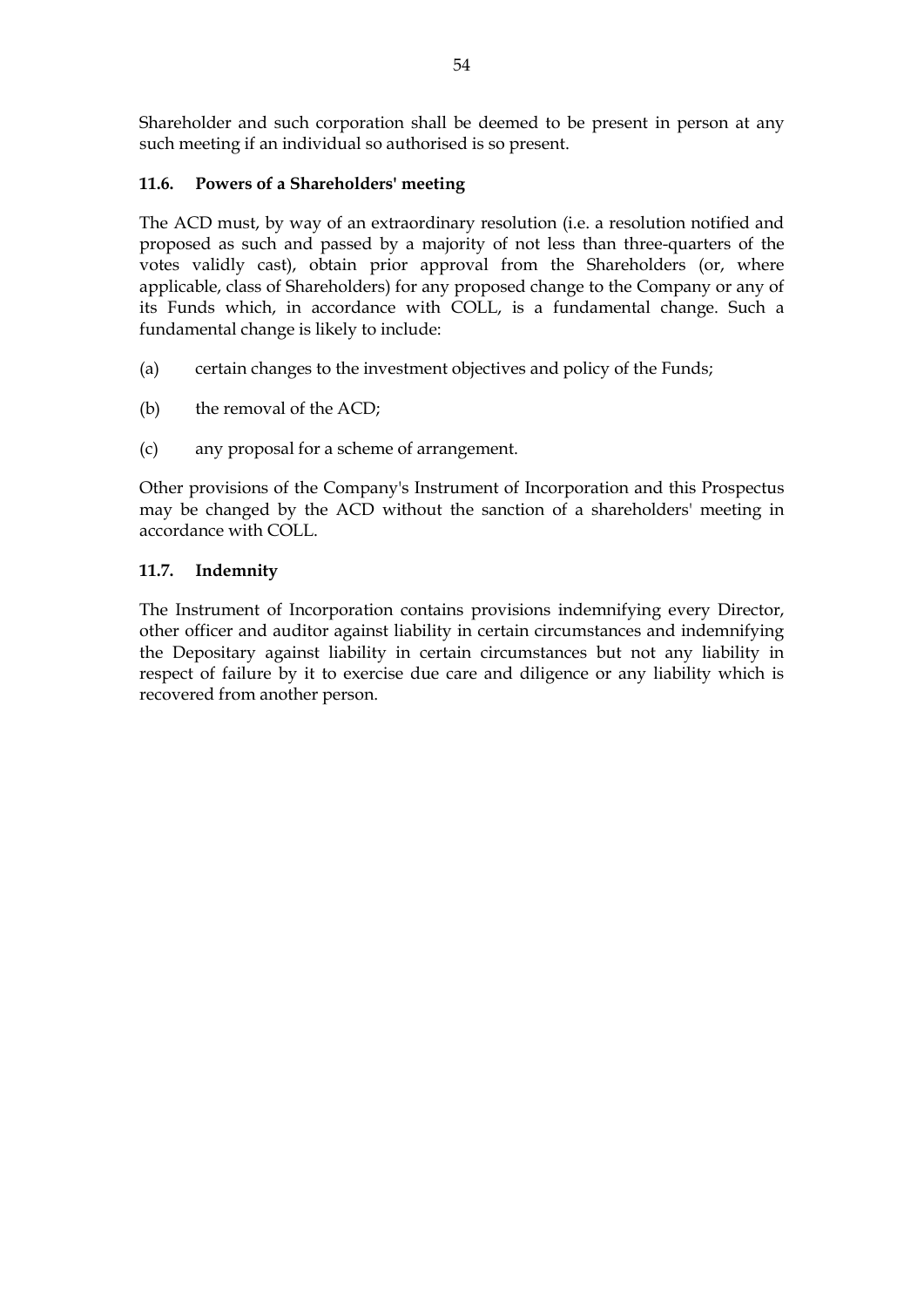## **12. RISK WARNINGS**

Potential investors should bear in mind that all investments carry risks and in particular should consider the following risk factors before investing in the Company.

## **12.1. General**

Past performance should not be seen as an indication of future performance. The investments of the Company are subject to normal market fluctuations and other risks inherent in investing in securities. Consequently, the value of Shares in all Funds and the income derived from them can go down as well as up and as a result an investor may not get back the amount originally invested. This can be as a result of market movements and also variations in the exchange rates between currencies.

There is no assurance that any appreciation in value of investments will occur and no assurance that the investment objective of any Fund will actually be achieved.

Inflation will affect the future buying power of any investment. If the returns on an investment in the Company have not beaten the rate of inflation, such investment will have less buying power in the future.

## **12.2. Taxation**

Tax regulations and concessions are not guaranteed and can change at any time. The levels of tax benefits and liabilities arising from an investment in the Company will depend upon individual circumstances and may change in the future. There is no guarantee that any Fund which is currently eligible for ISAs will remain so eligible in the future or that the tax advantages of ISAs will be maintained.

### **12.3. Effect of preliminary charge**

Where a preliminary charge is imposed, an investor who realises his Shares after a short period may not (even in the absence of a fall in the value of the relevant investments) realise the amount originally invested.

Therefore, the Shares should be viewed as a medium to long term investment.

### **12.4. Suspension of dealings in Shares**

Investors are reminded that in certain circumstances their right to redeem Shares may be suspended (see Section 4 of this Prospectus).

### **12.5. Currency risk**

Depending on an investor's currency of reference, currency fluctuations and currency management transactions may adversely affect the value of an investment. Exchange rate changes may also cause the value of underlying overseas investments of a Fund and any income from them to go down as well as up.

The Net Asset Value per Share of a Fund will be computed in the Base Currency of the relevant Fund, whereas the investments held for the account of that Fund may be acquired in other currencies. The Base Currency value of the investments of a Fund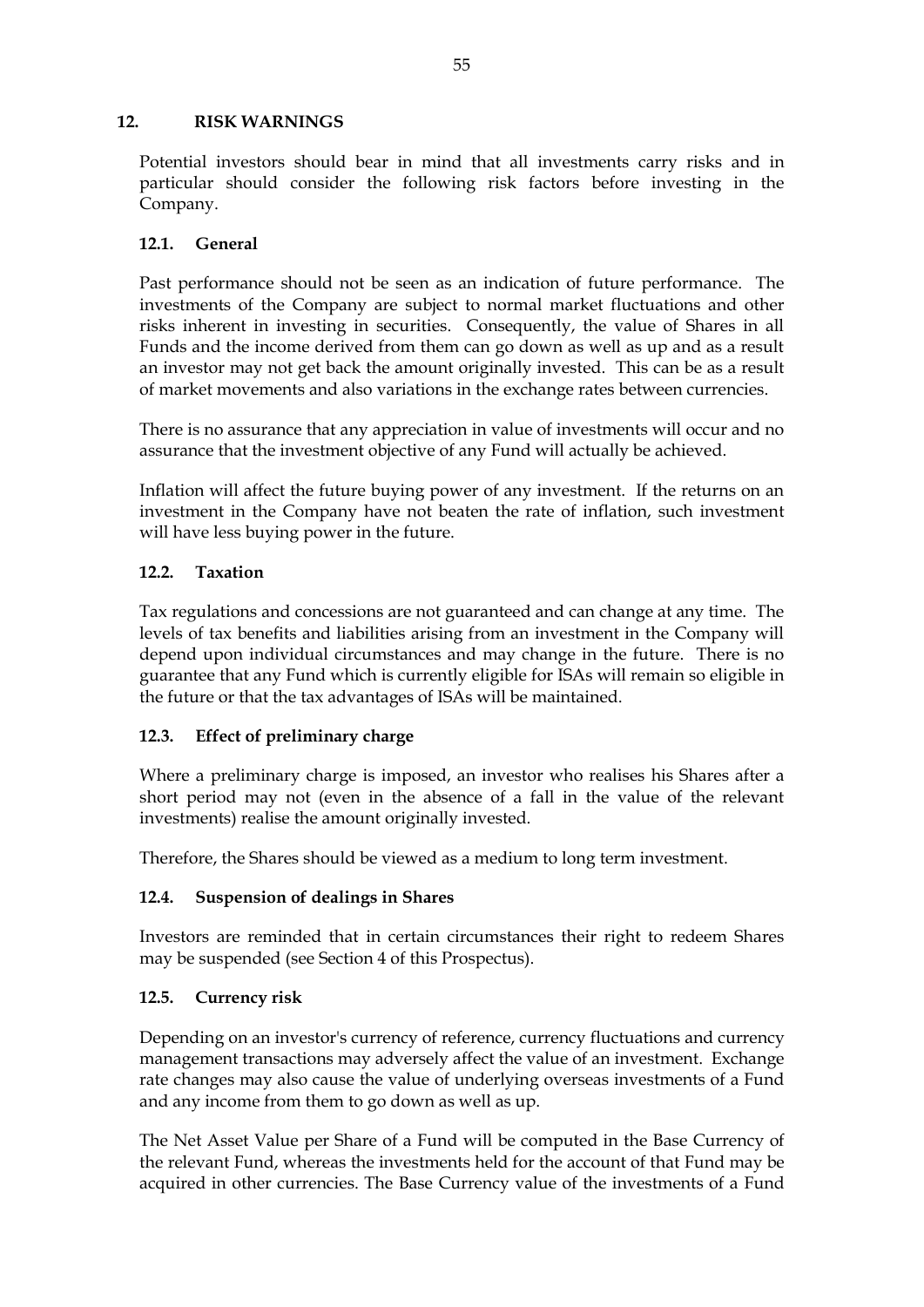designated in another currency may rise and fall due to exchange rate fluctuations in respect of the relevant currencies. Adverse movements in currency exchange rates can result in a decrease in return and a loss of capital. It may not be possible or practical to hedge against the consequent currency risk exposure and in certain instances the ACD may consider it desirable not to hedge against such risk. Accordingly, the investments of each Fund may or may not be fully hedged into its Base Currency. Currency management transactions, while potentially reducing the currency risks to which a Fund would otherwise be exposed, involve certain other risks, including the risk of a default by a counterparty.

Where a Fund engages in foreign exchange transactions which alter the currency exposure characteristics of its investments, the performance of such Fund may be strongly influenced by movements in exchange rates as currency positions held by the Fund may not fully correspond with the securities positions held.

### **12.6. Share currency designation risk**

Share Classes may be available in a Fund which are designated in a currency other than the Base Currency of the relevant Fund. In such circumstances, adverse exchange rate fluctuations between the Class Currency and the Base Currency of a Fund, or between the Class Currency and the underlying currency exposures resulting from the underlying investment decisions including the currency management transactions may result in a decrease in return and/or a loss of capital for Shareholders.

Any currency management transactions that are undertaken to control this risk may limit Shareholders of any Share Class from benefiting from opportunities if there was no currency management transactions and might expose investors to losses. Currency management transactions will expose investors to fluctuations in the Net Asset Value per Shares reflecting the gains/loss on and the costs of the relevant financial instruments.

Where currency management transactions provide exposure to currencies that are different from the Class Currency or the currency exposures arising from the underlying investments, the Fund will be exposed to the risk that changes in the value of the currencies to which the Fund is exposed may not correlate with changes in the value of the currency in which the underlying securities are denominated, which could result in loss on both the currency management transactions and the Fund securities.

# **12.7. Hedged Share Class risk**

Hedged Classes allow the ACD to use currency hedging transactions to reduce the effect of exchange rate fluctuations between the Class Currency of the Hedged Class and the Base Currency of the relevant Fund. It is intended to hedge between 98%- 102% against currency fluctuations. A 100% hedge may not be a perfect hedge and there can be no assurance that the currency hedging employed will fully eliminate the currency exposure to the Class Currency.

Where there is more than one Hedged Class in a Fund denominated in the same currency and it is intended to hedge the foreign currency exposure of such Classes against the Base Currency of the relevant Fund or against the currency or currencies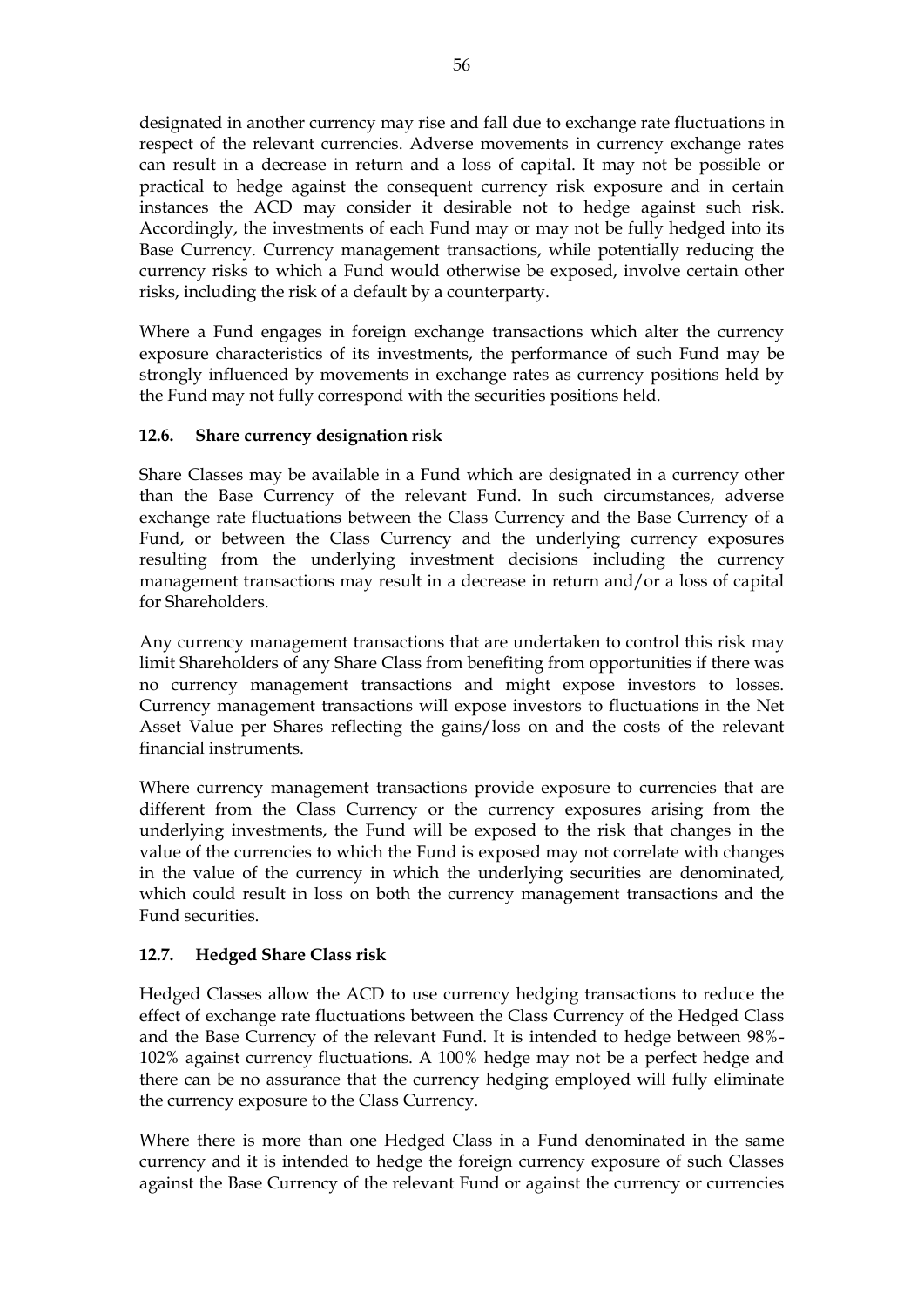in which the assets of the relevant Fund are, or are expected to be, denominated, the ACD may aggregate the foreign exchange transactions entered into on behalf of such Hedged Classes and apportion the gains/loss on and the costs of the relevant financial instruments pro rata to each such Hedged Class in the relevant Fund. This may have an adverse effect on other share classes in issue.

Although Currency Hedging may be implemented differently for different Share Classes within a Fund, the financial instruments used to implement such strategies shall be assets/liabilities of the Fund as a whole. However, the gains/losses on and the costs of the relevant financial instruments will accrue to the relevant Share Class. It is not intended that any currency exposure of a Share Class will be combined with or offset with that of any other Class of the Fund. However, the assets and liabilities attributable to a Share Class are not "ring-fenced" from the liabilities attributable to other Share Classes within the same Fund. Accordingly, in the event of the Company being unable to meet liabilities attributable to any Share Class out of the assets attributable to that Share Class, the excess liabilities would have to be met out of the assets attributable to the other Share Classes of the same Fund.

## **12.8. Concentration risk**

Funds which invest in a narrow range of stocks or in specialised sectors may be more volatile than more broadly diversified equity funds.

## **12.9. Market risk**

External factors can cause an entire asset class to decline in value. Prices and values of all shares or all bonds could decline at the same time. Some of the recognised exchanges on which each Fund may invest may prove to be illiquid or highly volatile from time to time and this may affect the price at which each Fund may liquidate positions to meet repurchase requests or other funding requirements.

### **12.10. Valuation risk**

Each Fund may invest in derivative instruments. There can be no assurance that the valuation of a derivative instrument (as determined in accordance with the valuation provisions set out in Section 3 of this Prospectus) will reflect the exact amount at which the instrument may be "closed out".

### **12.11. Smaller companies**

Smaller companies' securities may be less liquid than the securities of larger companies as a result of inadequate trading volume or restrictions on trading. Smaller companies may possess greater potential for growth, but can also involve greater risks, such as limited product lines and markets, and financial or managerial resources. Trading in such securities may be subject to more abrupt price movements and greater fluctuations in available liquidity than trading in the securities of larger companies.

### **12.12. Overseas and emerging markets**

Investment in overseas and in particular emerging markets may involve a higher than average risk due to the volatility of currency exchange rates, limited geographic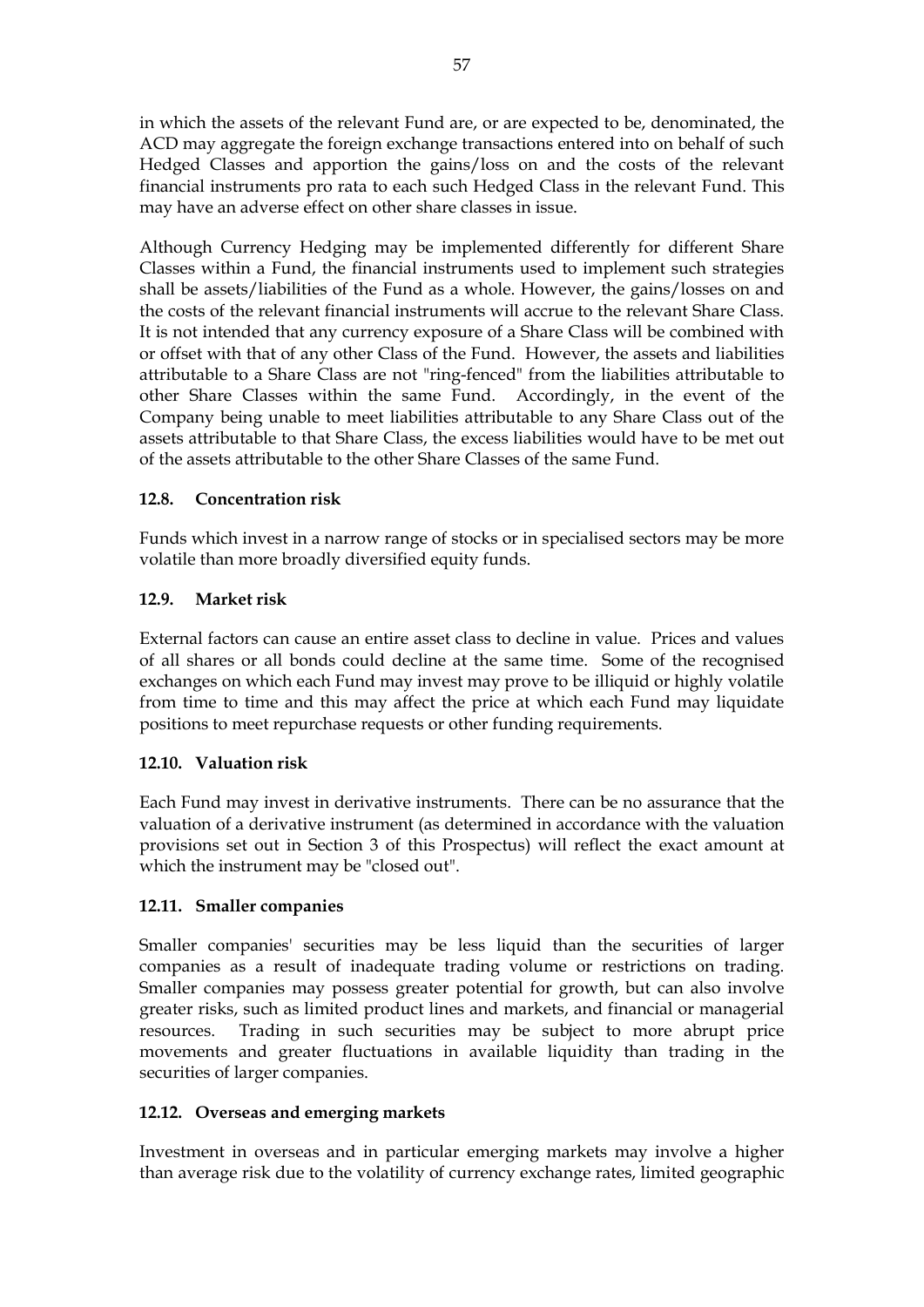focus, investment in a smaller number of issuers, differences in trading and settlement practices, political and economic instability and relative illiquid markets.

Restrictions on foreign investment in overseas or emerging markets may preclude investment in certain securities by certain Funds and, as a result, limit investment opportunities for the Funds. Substantial government involvement in, and influence on, the economy may affect the value of securities in certain overseas or emerging markets.

The reliability of trading and settlement systems in some overseas or emerging markets may not be equal to that available in more developed markets, which may increase settlement risk and/or result in delays in realising investments.

The lack of liquidity and efficiency in certain of the stock markets or foreign exchange markets in certain overseas or emerging markets may mean that from time to time the ACD may experience more difficulty in purchasing or selling holdings of securities than it would in a more developed market.

In addition, a Fund will be exposed to credit risk in respect of parties with whom it trades and will bear the risk of settlement default. The Depositary may be instructed by the ACD to settle transactions on a delivery free of payment basis where the ACD believes and the Depositary agrees that this form of settlement is common market practice. Shareholders should be aware, however, that this may result in a loss to the relevant Fund if a transaction fails to settle and the Depositary will not be liable to the relevant Fund or to the Shareholders for such a loss.

Companies traded in overseas or emerging markets may not be subject:

- (a) to accounting, auditing and financial reporting standards, practices or disclosure requirements comparable to those applicable to companies in major markets. In particular, greater reliance may be placed by the auditors on representations from the management of a company and there may be less independent verification of information than would apply in many developed countries; or
- (b) to the same level of government supervision and regulation of stock exchanges as countries with more advanced securities markets. Accordingly, certain overseas or emerging markets may not afford the same level of investor protection as would apply in more developed jurisdictions.

There may be less publicly available information on the issuers than is published by or about issuers in more developed countries. Consequently, some of the publicly available information may be incomplete and/or inaccurate. The valuation of assets, depreciation, exchange differences, deferred taxation, contingent liabilities and consolidation may also be treated differently from international accounting standards.

The performance of a Fund may be affected by changes in economic and market conditions, uncertainties such as political developments, changes in government policies, the imposition of restrictions on the transfer of capital and in legal, regulatory and tax requirements. A Fund may also be exposed to risks of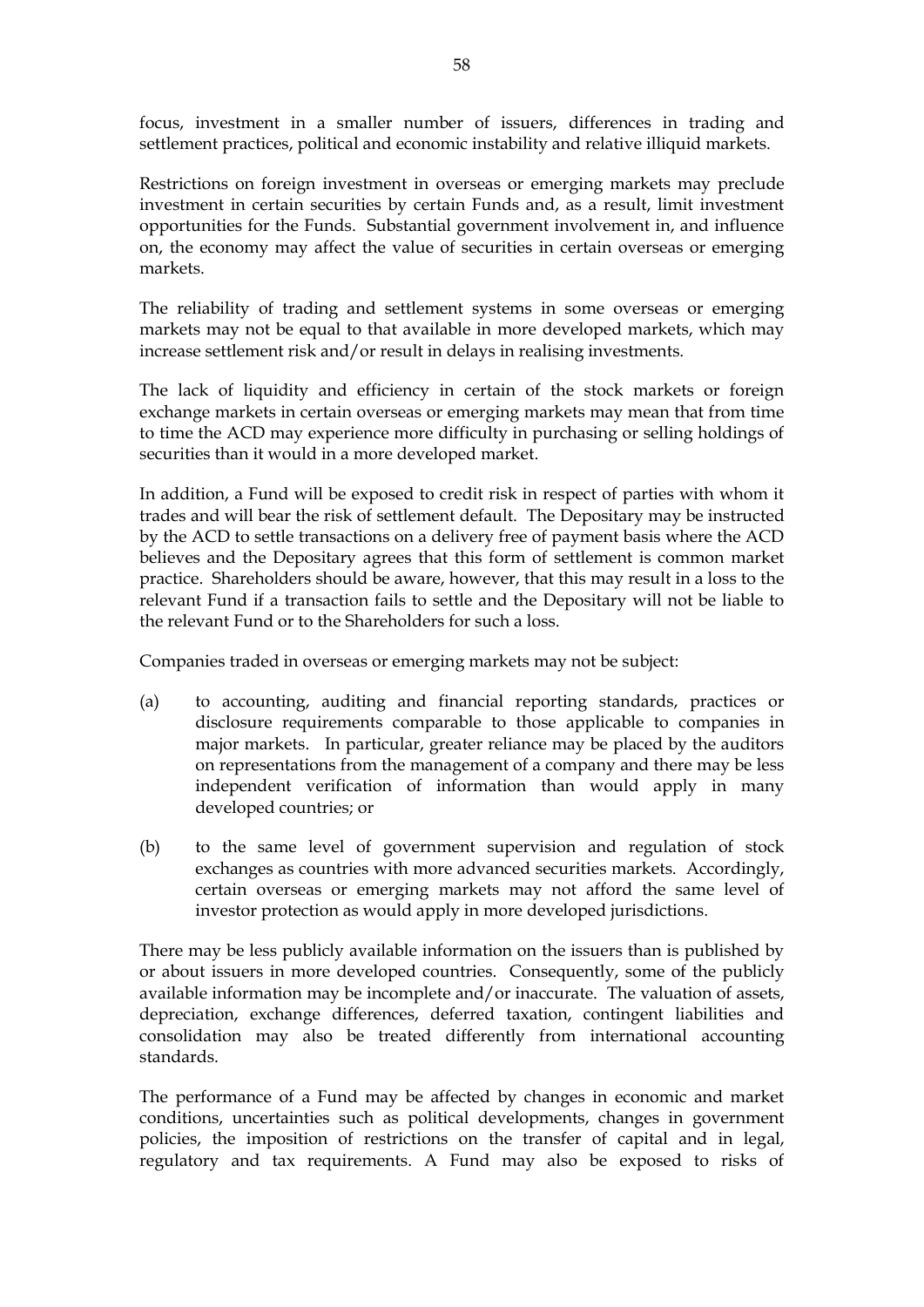expropriation, nationalisation and confiscation of assets and changes in legislation relating to the level of foreign ownership.

Local custody services remain underdeveloped in many emerging market countries and there is a transaction and custody risk involved in dealing in such markets. In certain circumstances, a Fund may not be able to recover or may encounter delays in the recovery of some of its assets. Such circumstances may include uncertainty relating to, or the retroactive application of, legislation, the imposition of exchange controls or improper registration of title. In some emerging market countries, evidence of title to shares is maintained in "book entry" form by an independent registrar who may not be subject to effective government supervision, which increases the risk of the registration of a Fund's holdings of shares in such markets being lost through fraud, negligence or mere oversight on the part of such independent registrars. The costs borne by a Fund in investing and holding investments in such markets will generally be higher than in organised securities markets.

### **12.13. Investment managers**

The Investment Manager has complete discretion over the investment decisions within the relevant Fund. The performance of the Fund is therefore directly linked to the ability of the Investment Manager. Shareholders should be aware that, whilst no change in the Investment Manager for any Fund is anticipated at present, a change, for whatever reason, may adversely affect the performance of the Fund.

### **12.14. Investment in derivatives**

Because of the low margin deposits normally required in trading derivative instruments, a high degree of leverage is typical for trading in such instruments. As a result, the values of these investments may fluctuate significantly and this may lead to greater volatility in the price of a Fund. By holding these types of investments there is a risk of capital depreciation in relation to certain Fund assets but also the potential for capital appreciation of such assets. Investment in derivative transactions may result in losses in excess of the amount invested.

Due to the nature of futures, cash to meet margin monies will be held by a broker with whom the relevant Fund has an open position. In the event of the insolvency or bankruptcy of the broker, there can be no guarantee that such monies will be returned to the Fund.

Where the Funds enter into swap arrangements (including total return swaps) and derivative techniques, they will be exposed to the risk that the counterparty may default on its obligations to perform under the relevant contract. In the event of a bankruptcy or insolvency of a counterparty, the Funds could experience delays in liquidating the position and may incur significant losses. There is also a possibility that ongoing derivative transactions will be terminated unexpectedly as a result of events outside the control of the ACD, for instance, bankruptcy, supervening illegality or a change in the tax or accounting laws relative to those transactions at the time the agreement was originated. In accordance with standard industry practice, it is the ACD's policy to net exposures of each Fund against its counterparties.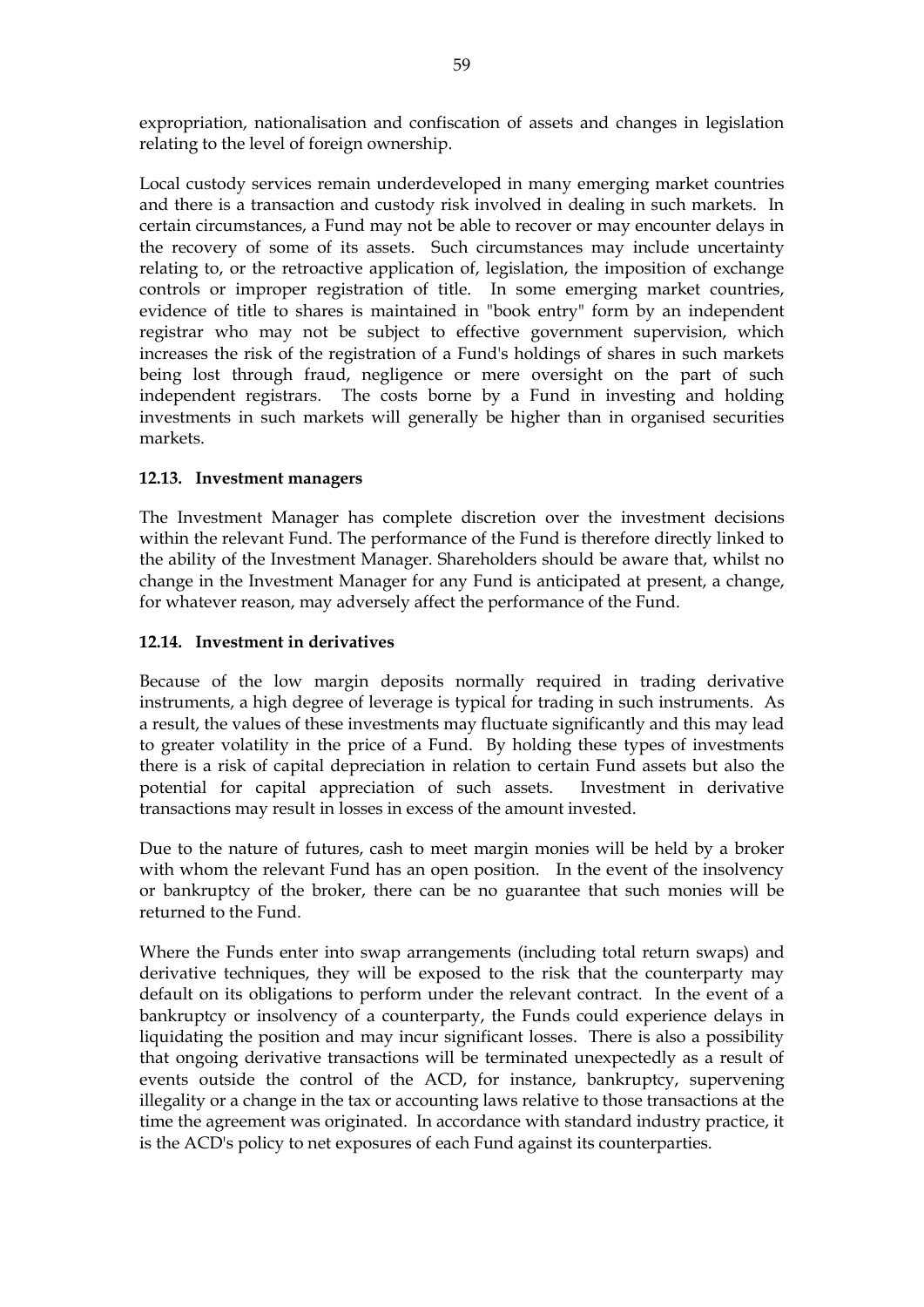Since many derivatives have a leverage component, adverse changes in the value or level of the underlying asset, rate or index can result in a loss substantially greater than the amount invested in the derivative itself. Certain derivatives have the potential for unlimited loss regardless of the size of the initial investment. If there is a default by the other party to any such transaction, there will be contractual remedies; however, exercising such contractual rights may involve delays or costs which could result in the value of the total assets of the related portfolio being less than if the transaction had not been entered into. The swap market has grown substantially in recent years with a large number of banks and investment banking firms acting both as principals and as agents utilising standardised swap documentation. As a result, the swap market has become liquid but there can be no assurance that a liquid secondary market will exist at any specified time for any particular swap. Derivatives do not always perfectly or even highly correlate or track the value of the securities, rates or indices they are designed to track. Consequently, the ACD's use of derivative techniques may not always be an effective means of achieving and sometimes could be counter productive to, the Fund's investment objective. An adverse price movement in a derivative position may require cash payments of variation margin by the ACD that might in turn require, if there is insufficient cash available in the portfolio, the sale of the relevant Fund's investments under disadvantageous conditions.

### **12.15. Particular risks of exchange traded derivative transactions**

The Company is subject to the risk of the failure of any of the exchanges on which it trades or of their clearing houses and in certain cases the counterparties with whom the trades are carried out. In addition, each securities exchange or derivatives market typically has the right to suspend or limit trading in all securities or derivatives which it lists. Such a suspension would render it impossible for a Fund to liquidate positions and, accordingly, expose a Fund to losses and delays in its ability to redeem Shares.

### **12.16. Particular risks of OTC Derivative Transactions**

### *Absence of regulation; counterparty default*

In general, there is less governmental regulation and supervision of transactions in the OTC markets (in which currencies, forward, spot and option contracts, swaps and certain options on currencies are generally traded) than of transactions entered into on organised exchanges. In addition, many of the protections afforded to participants on some organised exchanges, such as the performance guarantee of an exchange clearing house, may not be available in connection with OTC transactions.

The Company may use one or more separate counterparties to undertake derivative transactions on behalf of a Fund and may be required to pledge collateral, paid from within the assets of the Fund, to secure such contracts. As noted in Section 12.15 above, there may be a risk that a counterparty will wholly or partially fail to honour their contractual obligations under the arrangement. The ACD assesses the creditworthiness of counterparties as part of the risk management process and will ordinarily hold collateral to mitigate this.

As noted in section 26 of Appendix B of this Prospectus, the ACD uses a risk management process as reviewed by the Depositary and filed with the FCA, enabling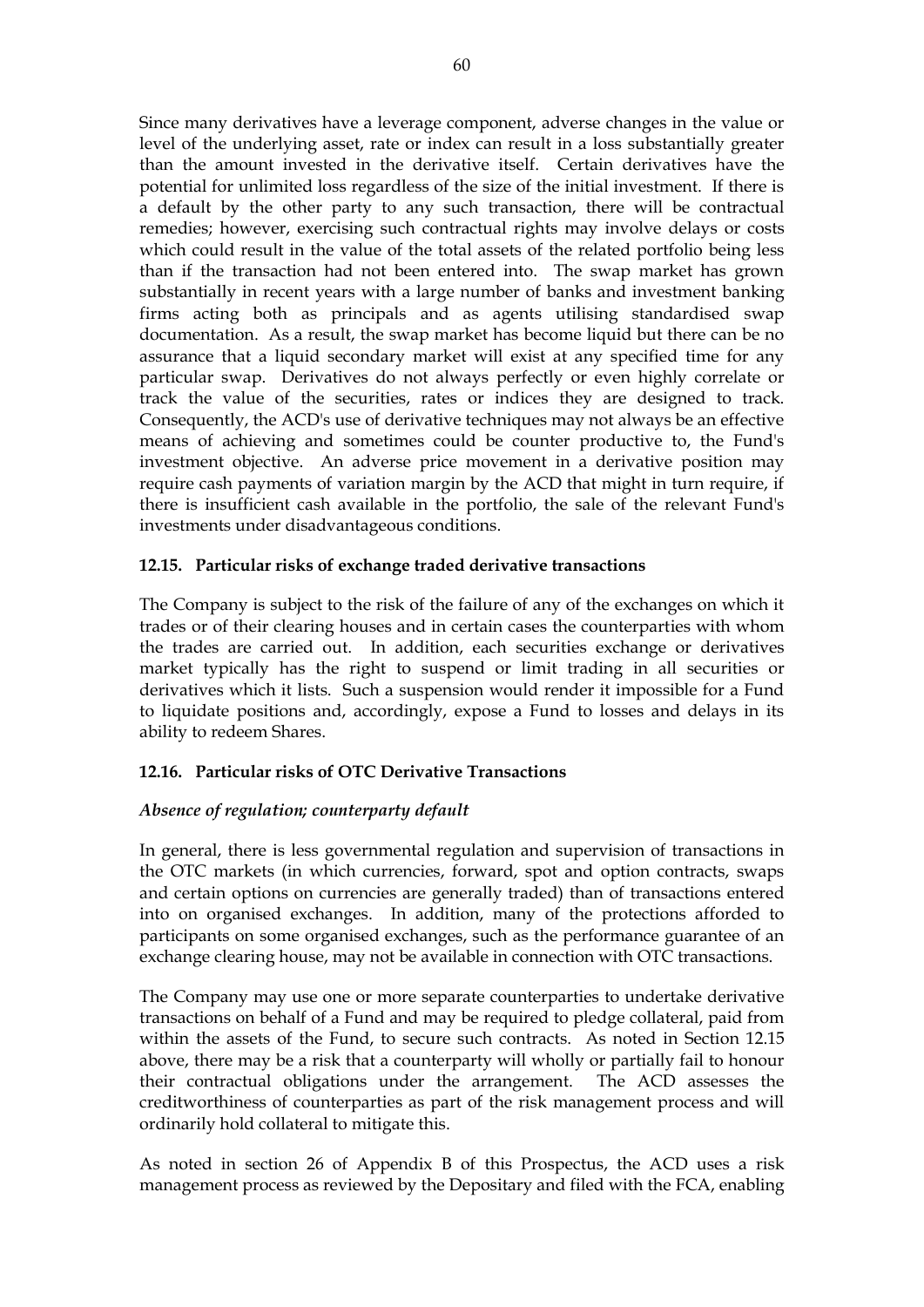it to monitor and measure as frequently as appropriate the risk of a Fund's positions and their contribution to the overall risk profile of the Fund. Before using this process in connection with derivatives and forwards positions, the ACD will notify the FCA of the relevant details of the risk management process.

## *Liquidity; requirement to perform*

Regardless of the measures a Fund may seek to implement to reduce counterparty credit risk, there can be no assurance that a counterparty will not default or that a Fund will not sustain losses as a result. From time to time, the counterparties with which a Fund effects transactions might cease making markets or quoting prices in certain of the instruments. In such instances, the Fund might be unable to enter into a desired transaction in currencies or swaps or to enter into an offsetting transaction with respect to an open position, which might adversely affect its performance.

### **12.17. Over-the-Counter market risks**

Where any Fund acquires securities on over-the-counter markets, there is no guarantee that the Fund will be able to realise the fair value of such securities due to their tendency to have limited liquidity and comparatively high price volatility.

## **12.18. Interest risk**

Some of a Fund's financial instruments may be interest bearing. As such, such Fund will be exposed to interest rate risk due to fluctuations in the prevailing market rates.

### **12.19. Corporate bonds**

Corporate bonds are subject to credit, liquidity, duration and interest rate risks. Adverse changes in the financial position of an issuer of corporate bonds or in general economic conditions may impair the ability of the issuer to make payments of principal and interest or may cause the liquidation or insolvency of an issuer. There can be no assurance as to the levels of default and/or recoveries that may be experienced with respect to corporate bonds.

Debt instruments held by the Company will be affected by general changes in interest rates that will, in turn, result in increases and decreases in the market value of those instruments. When interest rates decline, the value of the Company's investments in fixed interest debt obligations can be expected to rise and, when interest rates rise or are expected to rise, the value of those investments can be expected to decline.

### **12.20. Convertibles**

As convertibles are fixed interest or fixed dividend securities, they share in large part the same characteristics as normal debt securities and, accordingly, the risk factors set out above in the section entitled "Corporate Bonds" apply equally in relation to convertibles. However, in addition, as convertibles may be converted into equities at a future date, convertibles will be sensitive to the market value of the equities to which they relate (the market value of which may go down as well as up).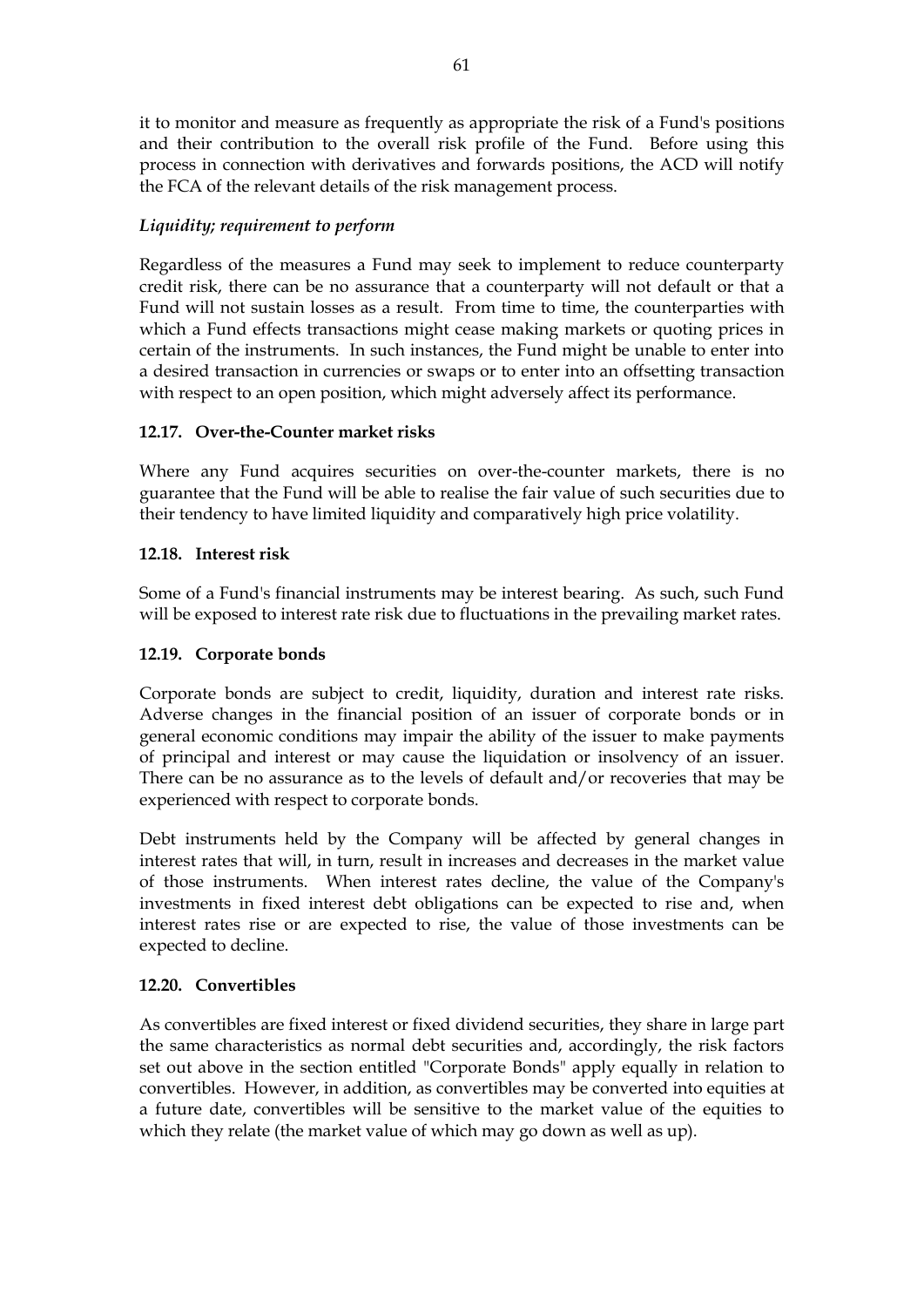### **12.21. Sub investment grade securities**

When a Fund invests in sub-investment grade securities, Shareholders should be aware that the value of their investments will fall should an issuer default or receive a reduced credit rating.

#### **12.22. Risks associated with investment in other collective investment schemes**

A Fund may invest in one or more collective investment schemes including schemes managed by the ACD or its affiliates. As a shareholder of another collective scheme, a Fund would bear, along with other shareholders, its pro rata portion of the expenses of the other collective investment scheme, including management and/or other fees. These fees would be in addition to the management fees and other expenses which a Fund bears directly in connection with its own operations.

### **12.23. Legal and regulatory risks**

Legal and regulatory (including taxation) changes could adversely affect the Company. Regulation (including taxation) of investment vehicles such as the Company is subject to change. The effect of any future legal or regulatory (including taxation) change on the Company is impossible to predict, but could be substantial and have adverse consequences on the rights and returns of Shareholders.

### **12.24. Cyber Security Risk**

As the use of technology has become more prevalent in the course of business, funds have become more susceptible to operational and financial risks associated with cyber security, including: theft, loss, misuse, improper release, corruption and destruction of, or unauthorised access to, confidential or highly restricted data relating to the company and the Shareholders and compromises or failures to systems, networks, devices and applications relating to the operations of the Company and its service providers. Cyber security risks may result in financial losses to the Company and the Shareholders; the inability of the Company to transact business with the Shareholders; delays or mistakes in the calculation of the Net Asset Value or other materials provided to Shareholders; the inability to process transactions with Shareholders or the parties; violations of privacy and other laws; regulatory fines, penalties and reputational damage; and compliance and remediation costs, legal fees and other expenses. The Company's service providers (including but not limited to the ACD and the Depositary and their agents), financial intermediaries, companies in which the Company invests and parties with which the Company engages in portfolio or other transactions also may be adversely impacted by cyber security risks in their own business, which could result in losses to a Fund or the Shareholders. While measures have been developed which are designed to reduce the risks associated with cyber security, there is no guarantee that those measures will be effective, particularly since the Company does not directly control the cyber security defences or plans of its service providers, financial intermediaries and companies in which it invests or with which it does business.

### **12.25. Lack of operating history**

Each new Fund is a sub-fund of the Company which is a newly incorporated entity and has no operating history. The past investment performance of the ACD, the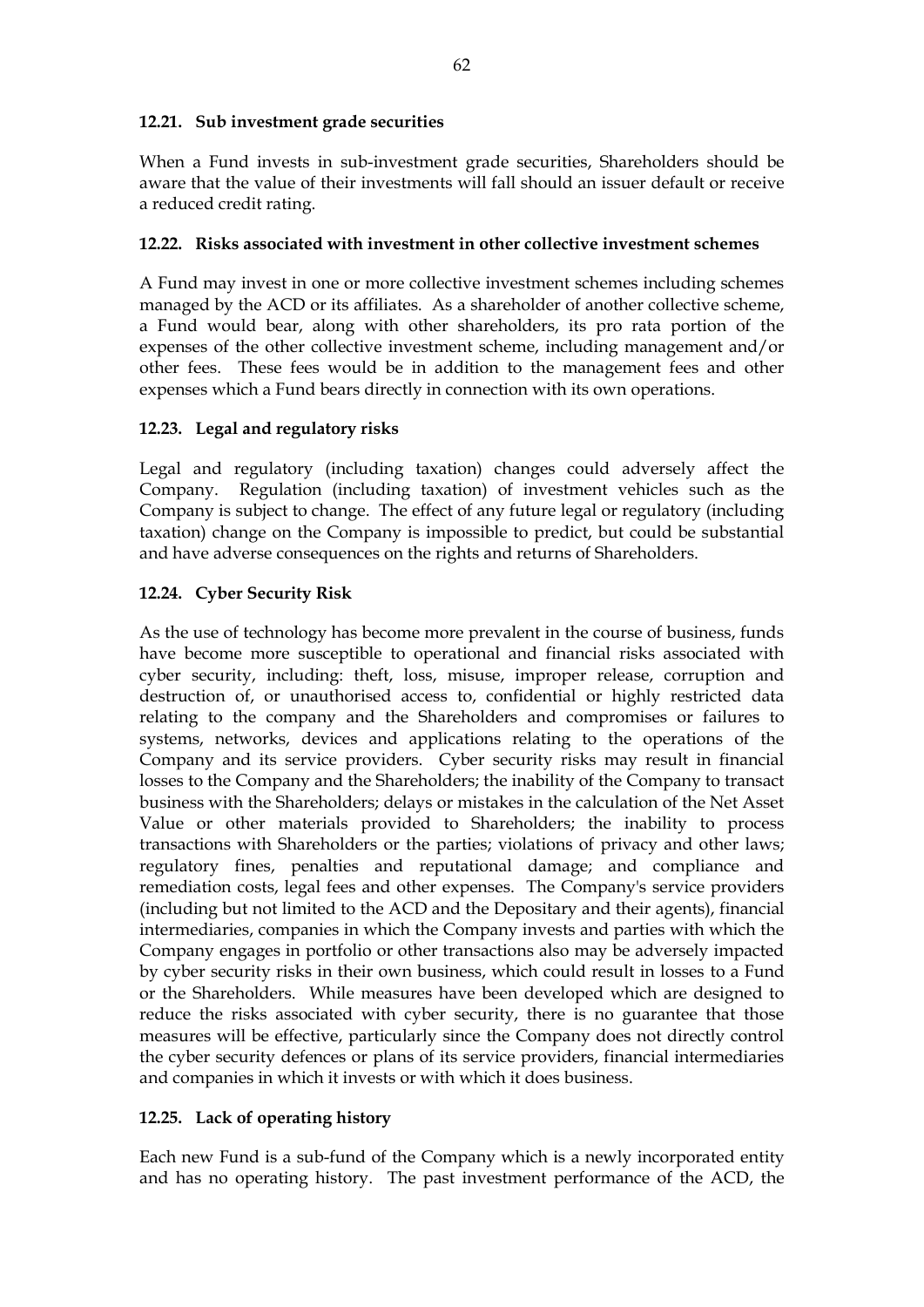Investment Managers or their affiliates may not be construed as an indicator of the future results of an investment in any Fund.

### **12.26. Risks associated with the UK leaving the European Union ("Brexit")**

In a referendum held on 23 June 2016, the UK voted to leave the European union (informally known as "Brexit"). The formal process of implementing this decision exists in Article 50 of the Lisbon Treaty.

The political, economic and legal consequences of the referendum vote are not yet known. It is possible investments in the UK may be more difficult to value, to assess for suitability or risk, harder to buy or sell or subject to greater or more frequent rises and falls in value.

In the longer term, there is likely to be a period of uncertainty as the UK seeks to negotiate its exit from the European Union. The UK's laws and regulations concerning funds may in future diverge from those of the European Union. This may lead to changes in the operation of the Company or the rights of investors or the territories in which the Shares of the Company may be promoted and sold.

#### **12.27. Volatility risk**

The NAV of the Valu-Trac Equity Income Fund A is likely to have high volatility owing to the portfolio composition and/or the portfolio management techniques that may be used.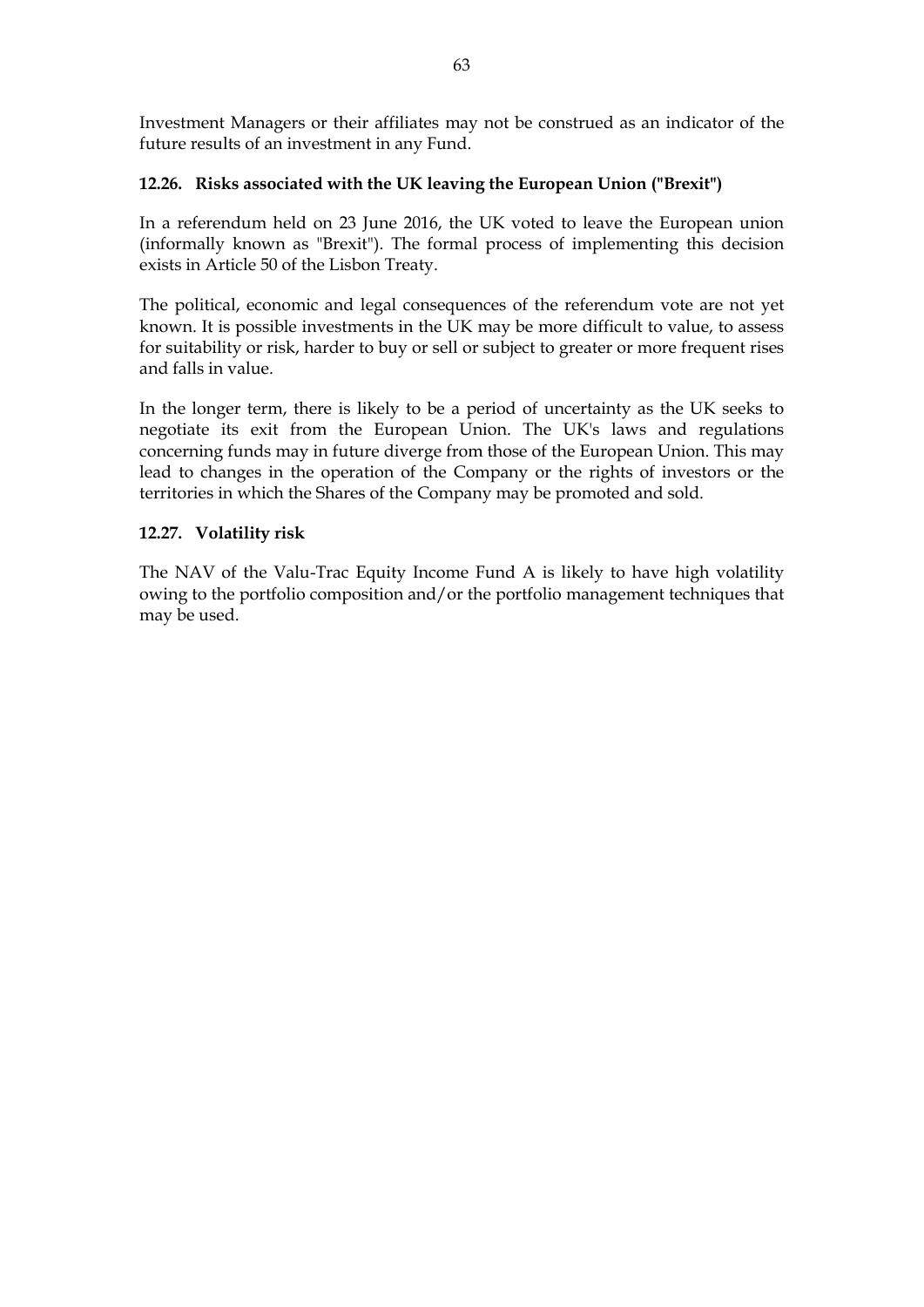# **APPENDIX A: DETAILS OF THE FUNDS**

| <b>NAME</b>                             | VT CASTLEBAY UK EQUITY FUND                                                                                                                                                                                                                                                                                                                                                    |  |
|-----------------------------------------|--------------------------------------------------------------------------------------------------------------------------------------------------------------------------------------------------------------------------------------------------------------------------------------------------------------------------------------------------------------------------------|--|
| PRN:                                    | 668667                                                                                                                                                                                                                                                                                                                                                                         |  |
| Investment objective and<br>policy      | The objective of the Fund is to preserve capital and<br>generate income and capital growth over the long term.                                                                                                                                                                                                                                                                 |  |
|                                         | The Fund will aim to meet its investment objective by<br>investing primarily in a portfolio of UK companies<br>listed on recognised stock exchanges. The Fund may<br>also invest in overseas equities, transferable securities,<br>money market instruments, deposits and cash and near<br>cash. There will be no particular emphasis on any<br>industrial or economic sector. |  |
| <b>Benchmark</b>                        | The Fund does not have a specific benchmark.<br>However, the performance of the Fund can be assessed<br>by considering whether the objective is achieved (i.e.<br>whether there has been capital growth and income<br>over the long term (5+ years))                                                                                                                           |  |
| <b>Active</b><br>Currency<br>Management | Not envisaged                                                                                                                                                                                                                                                                                                                                                                  |  |
| <b>Performance Benchmark</b>            | None.                                                                                                                                                                                                                                                                                                                                                                          |  |
| <b>Derivatives</b>                      | It is not proposed that derivatives be used by the<br>Fund.                                                                                                                                                                                                                                                                                                                    |  |
| <b>Investment Manager</b>               | <b>Castlebay Investment Partners LLP</b>                                                                                                                                                                                                                                                                                                                                       |  |
| <b>Launch Date</b>                      | 28 January 2015                                                                                                                                                                                                                                                                                                                                                                |  |
| <b>Accounting Dates</b>                 | 30 June, 30 September, 31 December and 31 March                                                                                                                                                                                                                                                                                                                                |  |
| <b>Income Allocation Dates</b>          | 31 August (final)                                                                                                                                                                                                                                                                                                                                                              |  |
|                                         | 30 November (interim)                                                                                                                                                                                                                                                                                                                                                          |  |
|                                         | 28 February (interim)                                                                                                                                                                                                                                                                                                                                                          |  |
|                                         | 31 May (interim)                                                                                                                                                                                                                                                                                                                                                               |  |
| <b>Distribution Type</b>                | Dividend                                                                                                                                                                                                                                                                                                                                                                       |  |
| <b>Valuation Point</b>                  | 12 noon on each Dealing Day                                                                                                                                                                                                                                                                                                                                                    |  |
| <b>Base Currency</b>                    | Sterling                                                                                                                                                                                                                                                                                                                                                                       |  |
| <b>ISA Status</b>                       | Qualifying investment for stocks and shares ISA                                                                                                                                                                                                                                                                                                                                |  |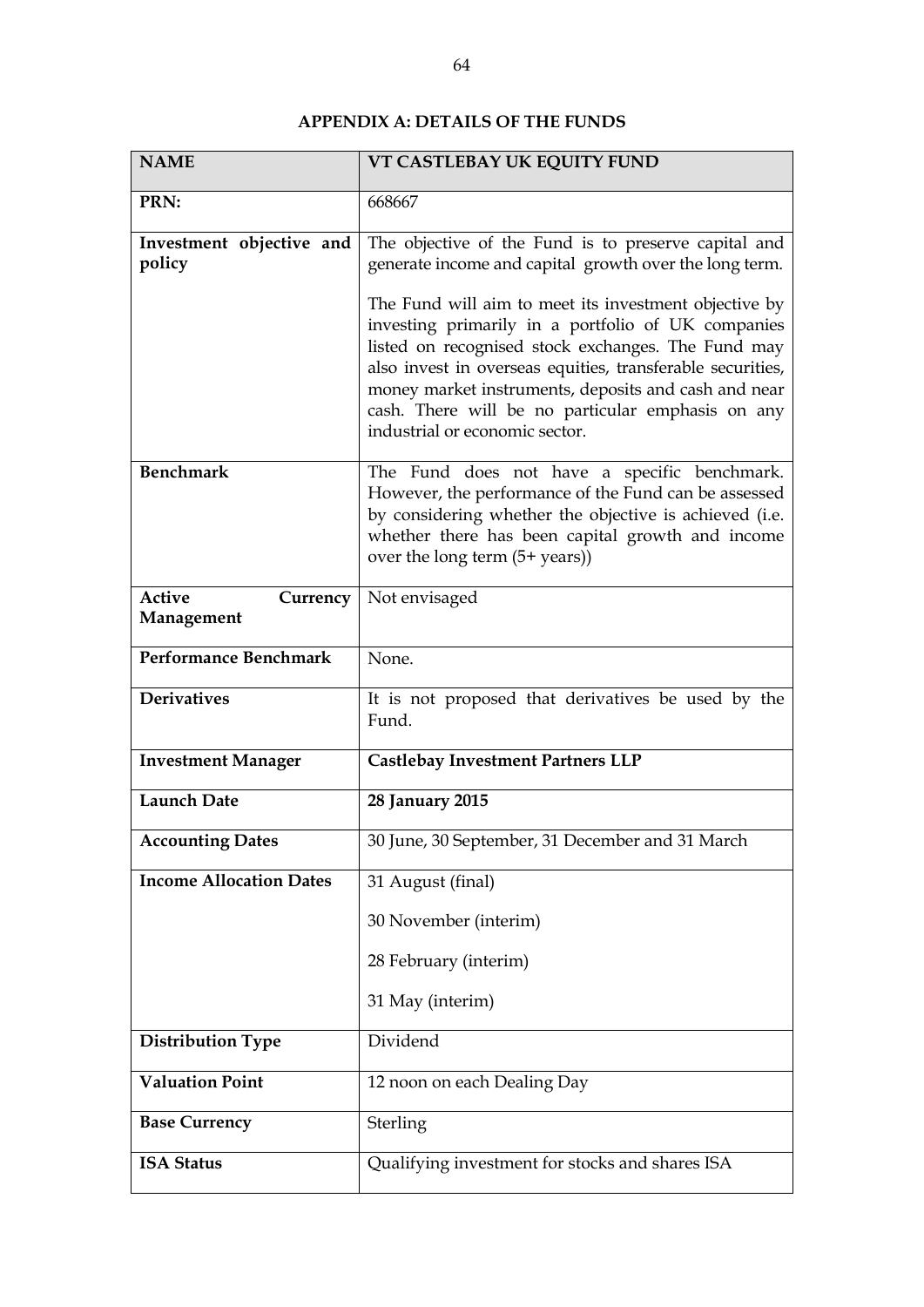| <b>NAME</b>                                         | VT CASTLEBAY UK EQUITY FUND                                                                                                                   |            |             |  |
|-----------------------------------------------------|-----------------------------------------------------------------------------------------------------------------------------------------------|------------|-------------|--|
| <b>Share Classes</b>                                | Class A                                                                                                                                       |            |             |  |
|                                                     | Class B                                                                                                                                       |            |             |  |
|                                                     | Class C                                                                                                                                       |            |             |  |
| <b>Type of Shares</b>                               | Net income and net accumulation                                                                                                               |            |             |  |
| <b>Preliminary Charge</b>                           | None                                                                                                                                          |            |             |  |
| <b>Redemption Charge</b>                            | None                                                                                                                                          |            |             |  |
| <b>Switching Charge</b>                             | "Free" switching (i.e. no switching charge applies for<br>any switch of Shares)                                                               |            |             |  |
| Annual<br>Management<br>Charge                      | $£20,000$ per annum plus                                                                                                                      |            |             |  |
|                                                     | Class A: $1.0\%$ (per annum)                                                                                                                  |            |             |  |
|                                                     | Class B: $0.80\%$ (per annum)                                                                                                                 |            |             |  |
|                                                     | Class C: $0.60\%$ (per annum)                                                                                                                 |            |             |  |
|                                                     | the above percentages being percentages of the Net<br>Asset Value of the Fund attributable to the relevant<br>Class (plus VAT if applicable). |            |             |  |
|                                                     | Note: See section 'Ongoing Charges Ratio' below for details<br>regarding a commitment of the Investment Manager in<br>respect of fees.        |            |             |  |
| <b>Performance Fee</b>                              | None                                                                                                                                          |            |             |  |
| Depositary and Custodian<br><b>Fees and Charges</b> | The Depositary is currently entitled to receive from the<br>Fund the fees and charges set out in Section 5.4 of the<br>Prospectus.            |            |             |  |
| <b>Other Expenses</b>                               | All fees, charges and expenses incurred by the<br>Company which are allocated to this Fund will be<br>charged to Capital.                     |            |             |  |
| <b>Investment Minima*</b>                           | Class A                                                                                                                                       | Class B    | Class C     |  |
| Initial Lump Sum                                    | £10,000                                                                                                                                       | £2,000,000 | £20,000,000 |  |
| Holding                                             | £10,000                                                                                                                                       | £2,000,000 | £20,000,000 |  |
| Top-up                                              | £1,000                                                                                                                                        | £100,000   | £1,000,000  |  |
| Redemption                                          | £1,000                                                                                                                                        | £100,000   | £1,000,000  |  |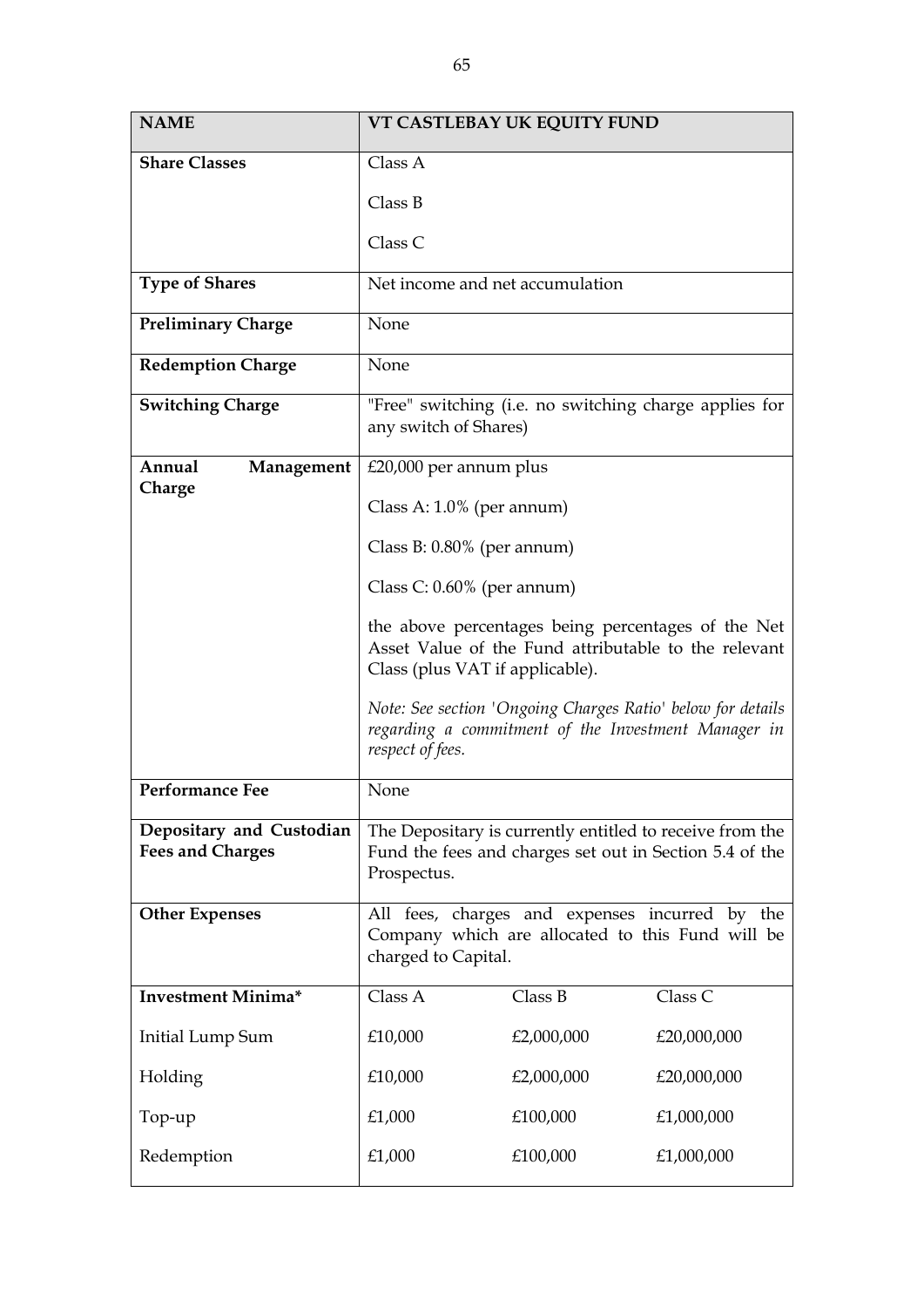| <b>NAME</b> | VT CASTLEBAY UK EQUITY FUND      |                                                                                                 |                                        |  |
|-------------|----------------------------------|-------------------------------------------------------------------------------------------------|----------------------------------------|--|
| Switching   | minimum<br>holding<br>maintained | $N/A$ – provided $N/A$ – provided $N/A$ – provided<br>minimum<br>is holding<br>is<br>maintained | minimum<br>holding<br>1S<br>maintained |  |

*\* The ACD may waive the minimum levels at its discretion.*

#### **ONGOING CHARGES RATIO**

The Fund aims to maintain a low ongoing charges ratio (OCR) relative to the industry average.

In order to achieve such objective, the Investment Manager has, with the agreement of the ACD, undertaken that if the total OCR of the Fund in respect of any annual accounting period of the Fund exceeds 1% in the case of Class A shares, 0.8% in the case of Class B shares and 0.6% in the case of Class C shares, the Investment Manager shall reimburse the Fund for an amount which, when deducted from the operating costs incurred by the Fund during the relevant accounting period, would result in the Fund having a total OCR equal to exceeds 1% in the case of Class A shares, 0.8% in the case of Class B shares and 0.6% in the case of Class C shares in the relevant accounting period.

Any amount to be reimbursed as stated above may be reimbursed by the Investment Manager in any one, or a combination of any or all, of the following methods as the Investment Manager may elect in its absolute discretion:

- (a) by repaying to the ACD or the Fund any fees, charges or other remuneration that the Investment Manager has received in respect of the relevant accounting period or previous accounting periods in consideration for its services as the Investment Manager of the Fund;
- (b) by making a cash payment to the ACD or the Fund as a reimbursement for operating costs incurred by the Fund during the relevant accounting period;
- (c) by waiving any fees, charges or other remuneration that the Investment Manager has accrued in respect of the relevant accounting period or previous accounting periods in consideration for its services as the Investment Manager of the Fund but in respect of which payment has not been received;
- (d) by waiving any fees, charges or other remuneration that the Investment Manager reasonably expects to accrue in respect of future periods in consideration for its services as the Investment Manager of the Fund.

The ACD has undertaken to procure that the Fund receives promptly the full benefit of any such reimbursement, payment or waiver.

Any extraordinary cost, one-time expense, nonrecurring charge or any other cost, expense, charge or liability suffered or incurred by the Fund in respect of a reasonably unpredictable event or which is unlikely to occur again will not be included in total operating costs for the purpose of calculating the OCR of the Fund for the purposes of the above provisions

#### **Historical Performance Data**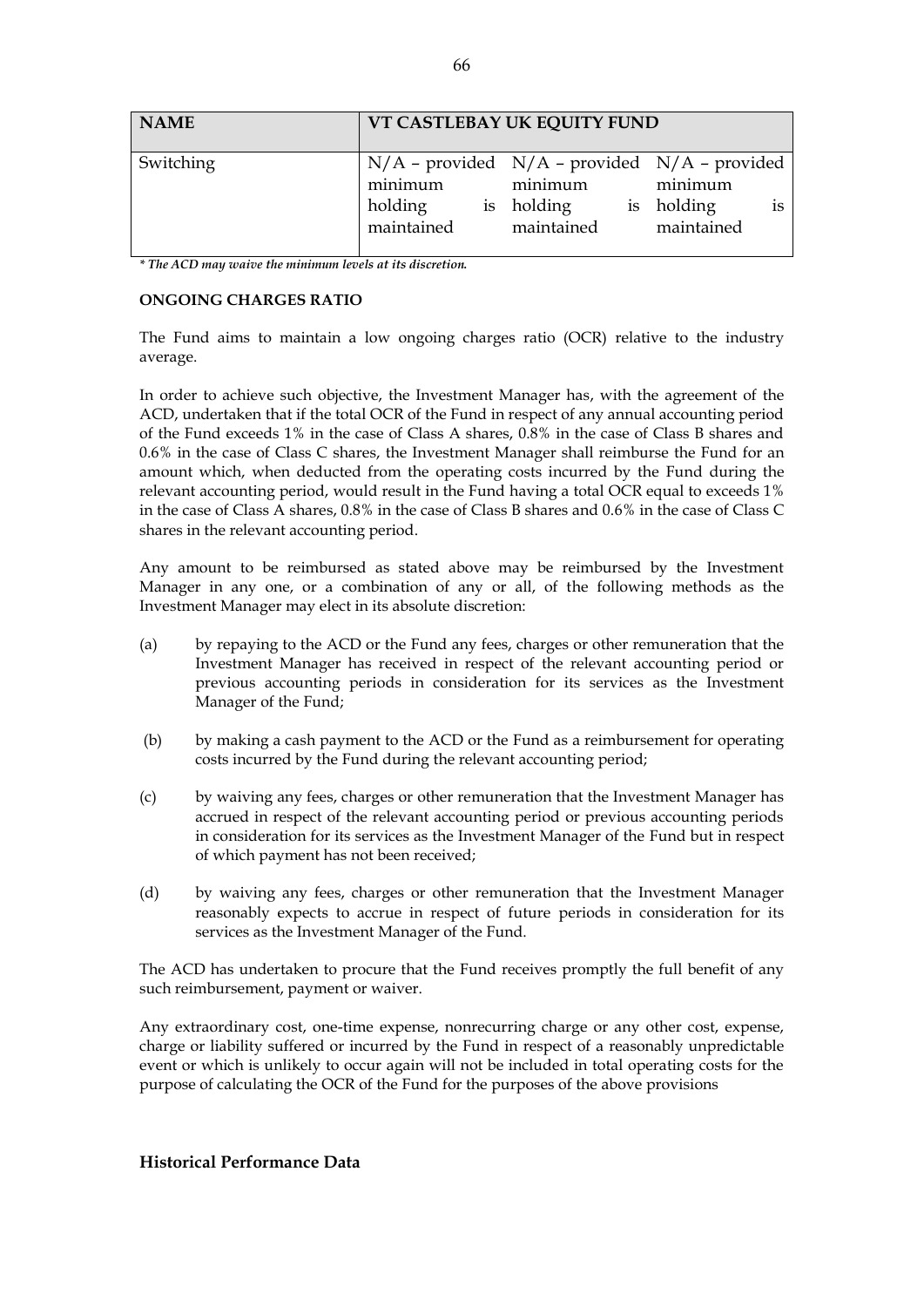This performance information is for Class A Net Accumulation Shares and is net of tax and charges (subscription and redemption fees) but does not include the effect of any preliminary charge that may be paid on the purchase of an investment. Please note that all performance information is at 31 December 2017. For more up-to-date performance information, please contact the ACD.

Past performance is no indication of future performance.

|                             | 2015     | 2016  | 2017  |  |
|-----------------------------|----------|-------|-------|--|
| VT Castlebay UK Equity Fund | $-1.26%$ | 17.7% | 10.1% |  |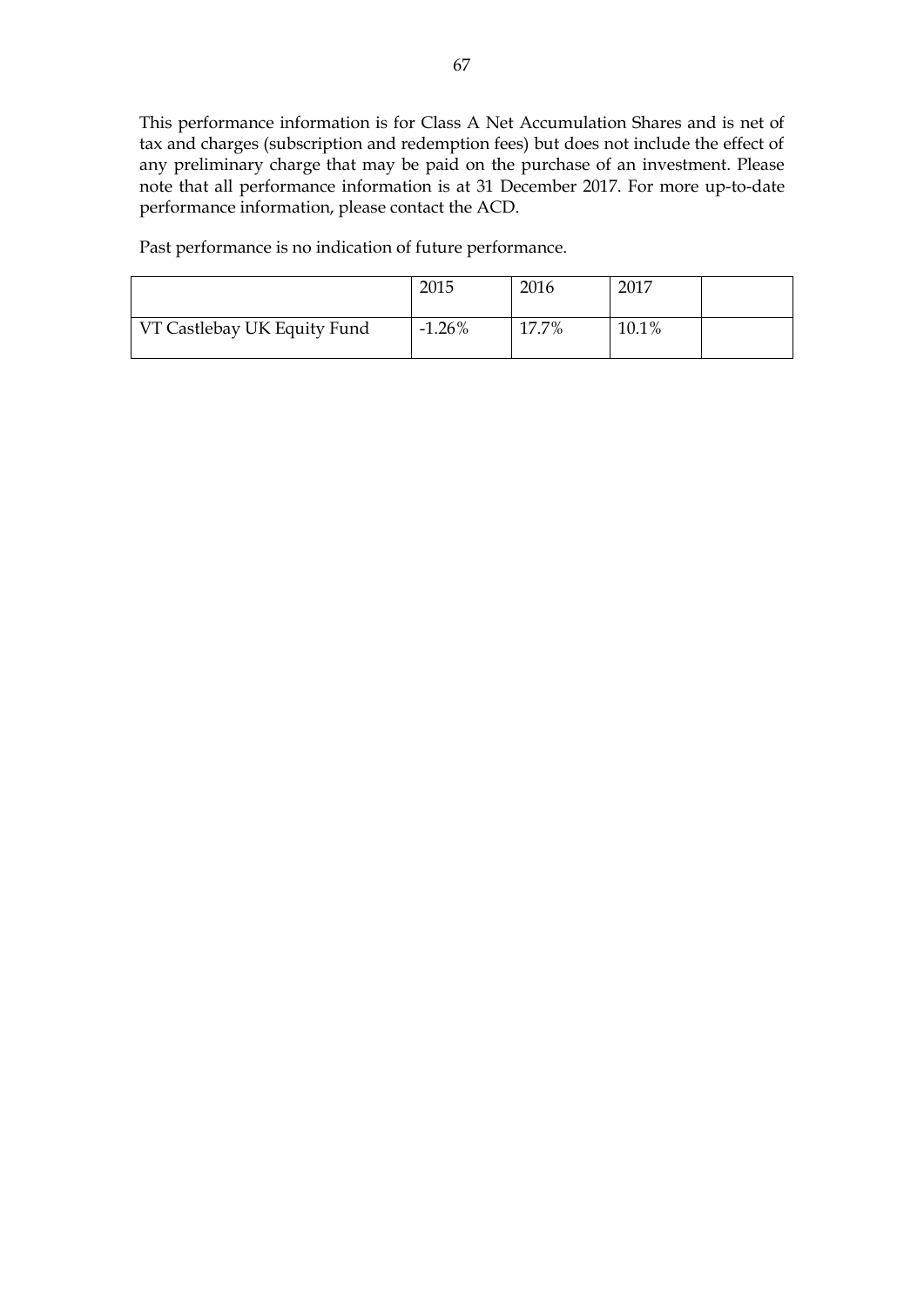| 784989                                                                                                                                                                                                                                                                                                                                                                                                                                                                                                                                                                                 |
|----------------------------------------------------------------------------------------------------------------------------------------------------------------------------------------------------------------------------------------------------------------------------------------------------------------------------------------------------------------------------------------------------------------------------------------------------------------------------------------------------------------------------------------------------------------------------------------|
| The objective of the Fund is to generate income, with<br>the potential for capital growth over the long term.<br>The Fund will aim to meet its investment objective by<br>investing primarily in a mixture of transferable<br>securities (which may include debt instruments and<br>structured notes issued by major global financial<br>institutions), financial derivative instruments and<br>government bonds.<br>The Fund may also invest in collective investment<br>schemes, money market instruments, debentures, fixed                                                         |
| interest securities, deposits and cash and near cash.<br>Derivatives (that is sophisticated investment<br>instruments linked to the rise and fall of the price of<br>other assets) may be used for purposes of meeting the<br>Fund's investment objectives and efficient portfolio<br>management purposes and are expected to form a<br>significant part of the Fund's portfolio.<br>There will be no particular emphasis on any geographic<br>or industrial sector but there will be significant credit<br>exposure to particular financial institutions through the<br>use of swaps. |
| The Fund does not have a specific benchmark.<br>However, the performance of the Fund can be assessed<br>by considering whether the objective is achieved (i.e.<br>whether there has been income generated (as well as<br>some capital growth) over the long term (5+ years))                                                                                                                                                                                                                                                                                                           |
| Not envisaged                                                                                                                                                                                                                                                                                                                                                                                                                                                                                                                                                                          |
| <b>Protean Capital LLP</b>                                                                                                                                                                                                                                                                                                                                                                                                                                                                                                                                                             |
| 30 August 2017                                                                                                                                                                                                                                                                                                                                                                                                                                                                                                                                                                         |
| 30 June, 30 September, 31 December and 31 March                                                                                                                                                                                                                                                                                                                                                                                                                                                                                                                                        |
| 31 August (final)<br>30 November (interim)                                                                                                                                                                                                                                                                                                                                                                                                                                                                                                                                             |
|                                                                                                                                                                                                                                                                                                                                                                                                                                                                                                                                                                                        |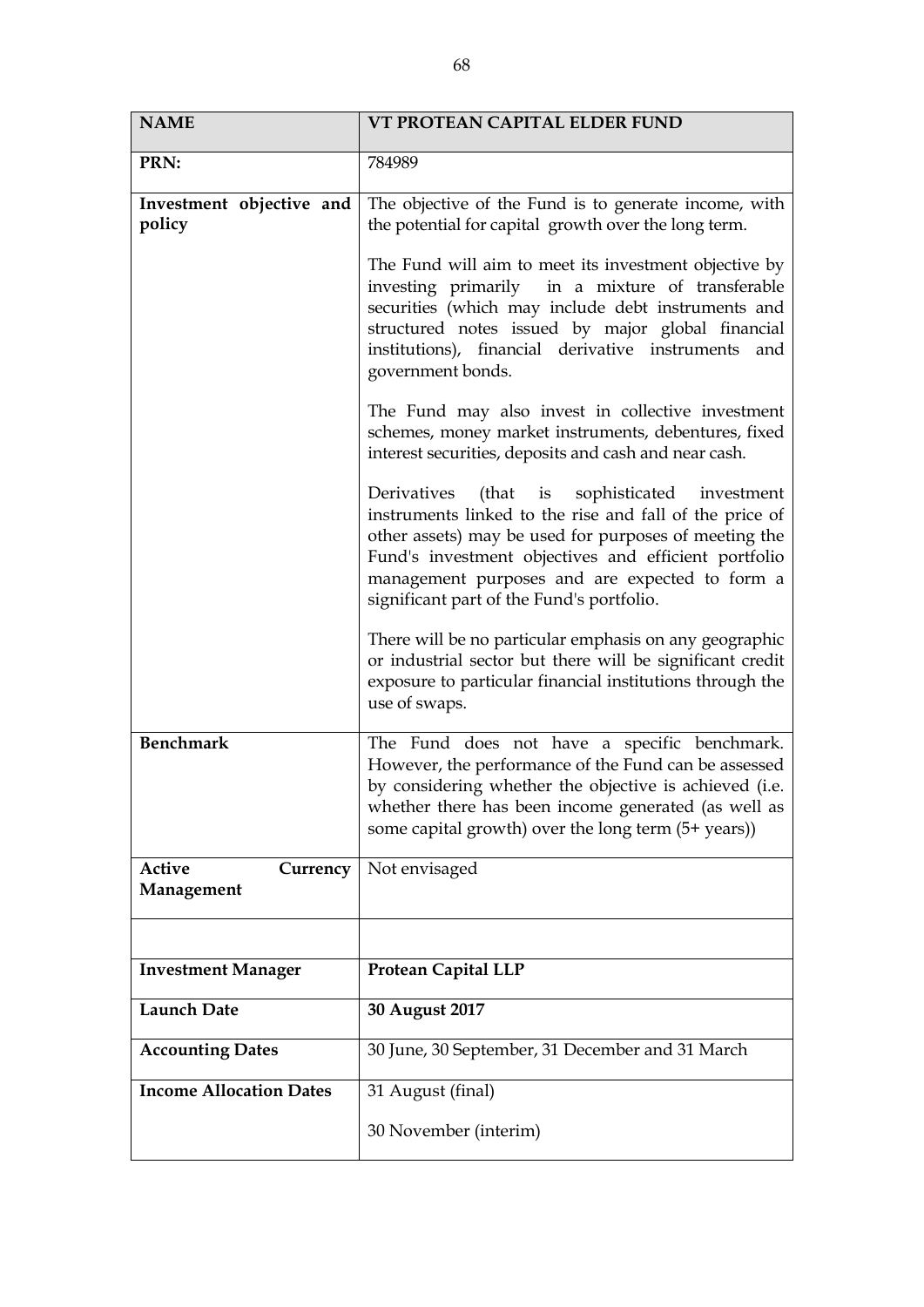| <b>NAME</b>                                         | VT PROTEAN CAPITAL ELDER FUND                                                                                                                 |
|-----------------------------------------------------|-----------------------------------------------------------------------------------------------------------------------------------------------|
|                                                     | 28 February (interim)                                                                                                                         |
|                                                     | 31 May (interim)                                                                                                                              |
| <b>Distribution Type</b>                            | Dividend                                                                                                                                      |
| Valuation Point                                     | 12 noon on each Dealing Day                                                                                                                   |
| <b>Base Currency</b>                                | Sterling                                                                                                                                      |
| <b>Share Classes</b>                                | Class A (Income, Accumulation)                                                                                                                |
|                                                     | Class I (Income, Accumulation) <sup>1</sup>                                                                                                   |
| <b>Preliminary Charge</b>                           | None                                                                                                                                          |
| <b>Redemption Charge</b>                            | None                                                                                                                                          |
| <b>Switching Charge</b>                             | "Free" switching (i.e. no switching charge applies for<br>any switch of Shares)                                                               |
| Annual<br>Management                                | $£30,000*$ per annum plus                                                                                                                     |
| Charge                                              | Class A: $0.5\%$ (per annum)                                                                                                                  |
|                                                     | Class I: $0.8\%$ (per annum)                                                                                                                  |
|                                                     | the above percentage being a percentage of the Net<br>Asset Value of the Fund attributable to the relevant<br>Class (plus VAT if applicable). |
| <b>Performance Fee</b>                              | None                                                                                                                                          |
| Depositary and Custodian<br><b>Fees and Charges</b> | The Depositary is currently entitled to receive from the<br>Fund the fees and charges set out in Section 5.4 of the<br>Prospectus.            |
| <b>Other Expenses</b>                               | All fees, charges and expenses incurred by the<br>Company which are allocated to this Fund will be<br>charged to Capital.                     |
|                                                     | Note: Deducting charges from capital may erode or<br>constrain capital growth.                                                                |
|                                                     |                                                                                                                                               |

<sup>1</sup> Class I shares are intended for clients of investment advisors who have a connection with Investec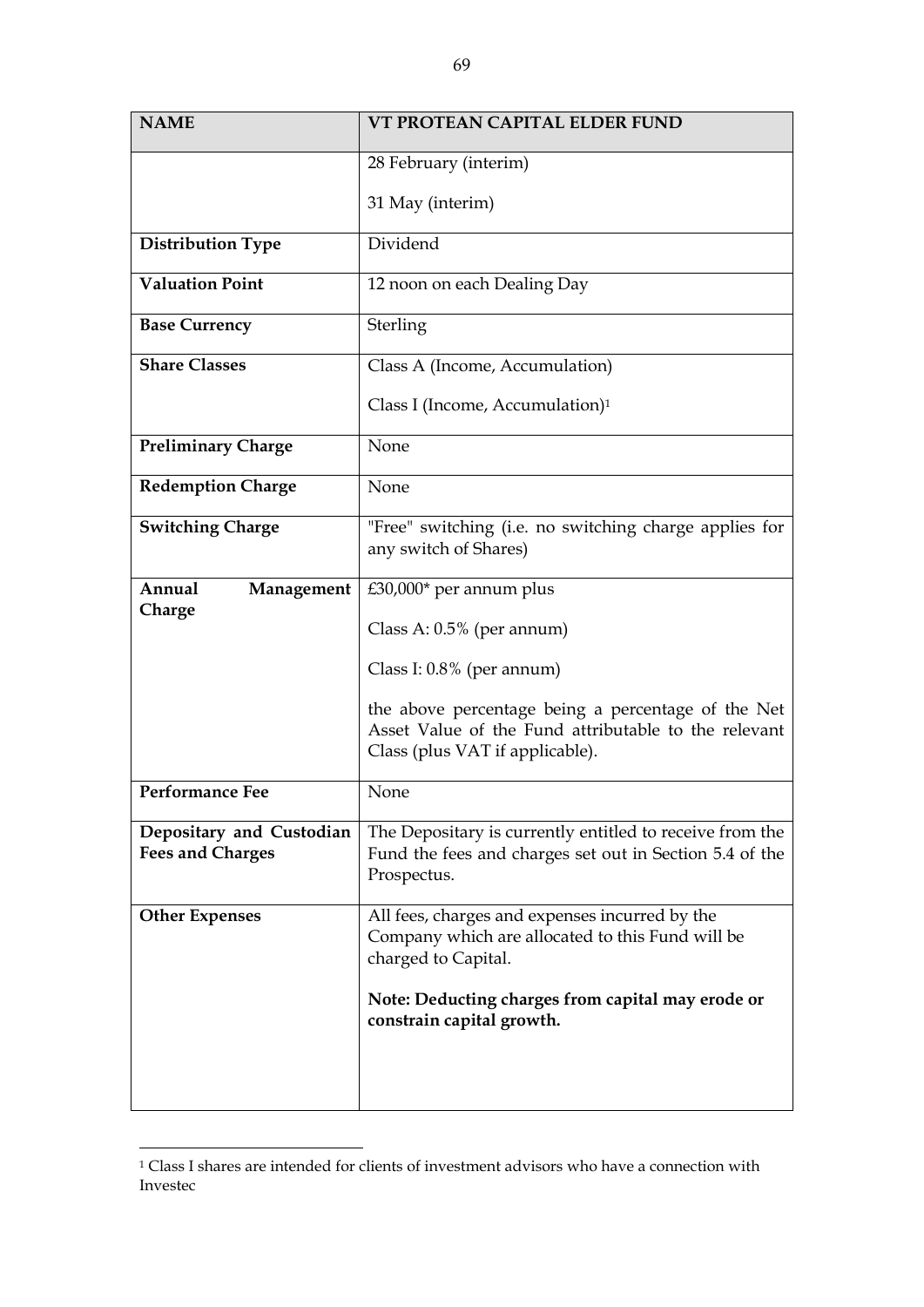| <b>NAME</b>                | VT PROTEAN CAPITAL ELDER FUND                                  |                                                                   |
|----------------------------|----------------------------------------------------------------|-------------------------------------------------------------------|
| <b>Investment Minima**</b> | Class A                                                        | Class I                                                           |
| Initial Lump Sum           | £2,000,000                                                     | £100                                                              |
| Holding                    | £2,000,000                                                     | £100                                                              |
| Top-up                     | £100,000                                                       | £10                                                               |
| Redemption                 | minimum<br>holding is holding<br>maintained)                   | $N/A$ – provided $N/A$ – provided<br>minimum<br>is<br>maintained) |
| Switching                  | minimum minimum<br>holding is holding<br>maintained maintained | $N/A$ - provided $N/A$ - provided<br>is                           |

*\* The fixed element of the fee shall rise annually in line with the rate of inflation (calculated in accordance with the Consumer Prices Index) on 1 July each year (from 1 July 2018). In the event of negative inflation, the fixed element of the fee will remain unchanged*

*\*\* The ACD may waive the minimum levels at its discretion.*

#### **Historical Performance Data**

As this Fund was only recently launched, no historical data is currently available.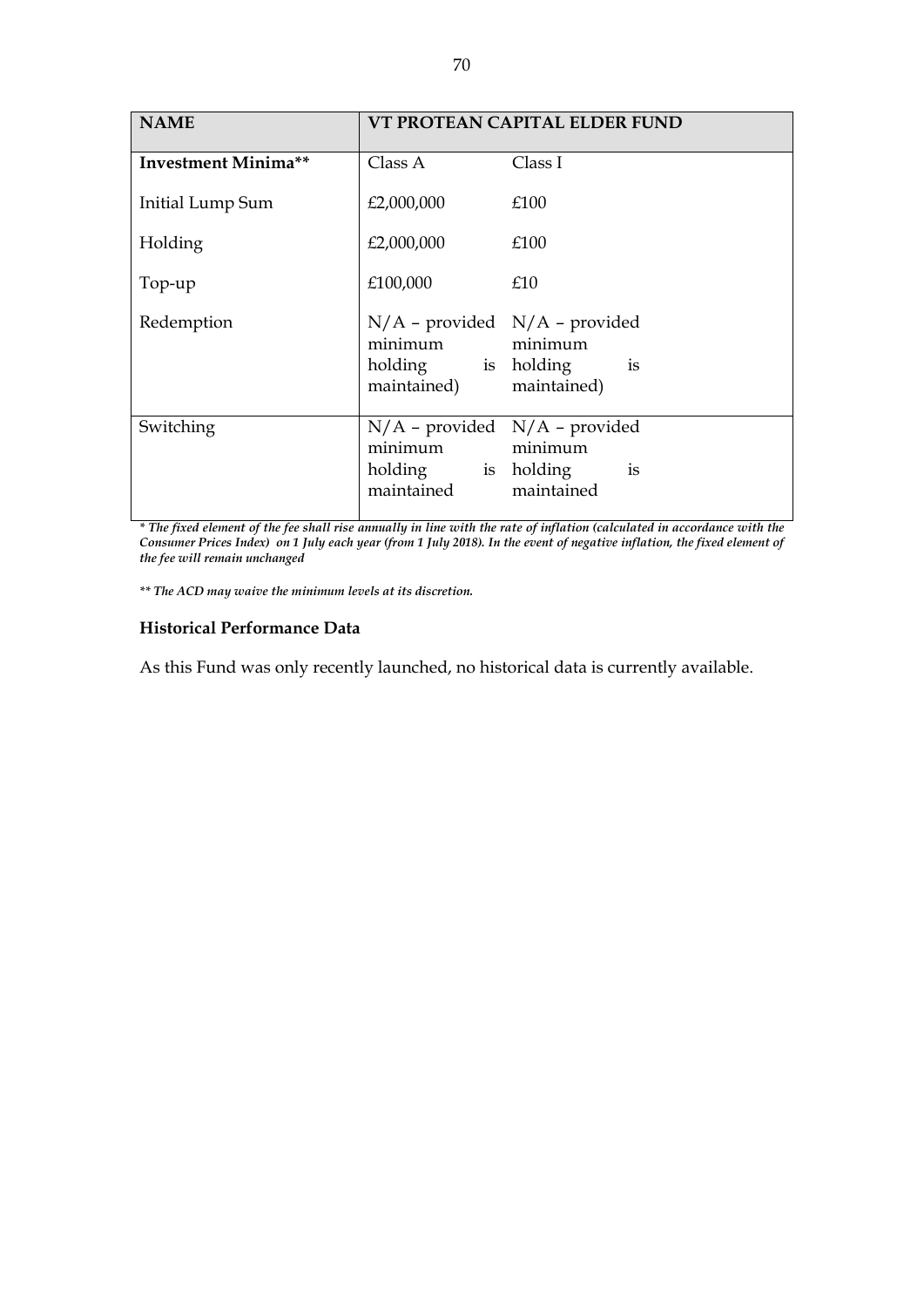| <b>NAME</b>                             | VT PROTEAN CAPITAL PROCSI CORE FUND                                                                                                                                                                                                                                                                                                                                                                                                                                                                                                                                                                                          |
|-----------------------------------------|------------------------------------------------------------------------------------------------------------------------------------------------------------------------------------------------------------------------------------------------------------------------------------------------------------------------------------------------------------------------------------------------------------------------------------------------------------------------------------------------------------------------------------------------------------------------------------------------------------------------------|
| PRN:                                    | 806008                                                                                                                                                                                                                                                                                                                                                                                                                                                                                                                                                                                                                       |
| Investment objective and<br>policy      | The objective of the Fund is to generate capital growth<br>over the medium to long term (5 to 7 years).                                                                                                                                                                                                                                                                                                                                                                                                                                                                                                                      |
|                                         | The Fund will aim to meet its investment objective<br>primarily through entering into one or more swaps each<br>of which will provide exposure to a financial index. The<br>financial indices to which the swaps are linked will<br>provide exposure to multiple asset classes such as<br>global equities, global fixed income and commodities.<br>The swaps will be supported by the Fund's other direct<br>investments in a diversified portfolio which is expected<br>to consist of transferable securities (including ETFs and<br>potentially equities), other financial derivative<br>instruments and government bonds. |
|                                         | The Fund may also invest in collective investment<br>schemes, money market instruments, debentures, fixed<br>interest securities, deposits and cash and near cash.                                                                                                                                                                                                                                                                                                                                                                                                                                                           |
|                                         | Derivatives (that is sophisticated investment<br>instruments linked to the rise and fall of the price of<br>other assets) may be used for purposes of meeting the<br>Fund's investment objectives and efficient portfolio<br>management purposes and are expected to form a<br>significant part of the Fund's portfolio.                                                                                                                                                                                                                                                                                                     |
|                                         | There will be no particular emphasis on any geographic<br>or industrial sector.                                                                                                                                                                                                                                                                                                                                                                                                                                                                                                                                              |
| <b>Benchmark</b>                        | The Fund does not have a specific benchmark.<br>However, the performance of the Fund can be assessed<br>by considering whether the objective is achieved (i.e.<br>whether there has been capital growth over the long<br>$term (5-7 years)$                                                                                                                                                                                                                                                                                                                                                                                  |
| <b>Active</b><br>Currency<br>Management | Not envisaged                                                                                                                                                                                                                                                                                                                                                                                                                                                                                                                                                                                                                |
| <b>Investment Manager</b>               | <b>Protean Capital LLP</b>                                                                                                                                                                                                                                                                                                                                                                                                                                                                                                                                                                                                   |
| <b>Launch Date</b>                      | Expected April 2018                                                                                                                                                                                                                                                                                                                                                                                                                                                                                                                                                                                                          |
| <b>Accounting Dates</b>                 | 30 June                                                                                                                                                                                                                                                                                                                                                                                                                                                                                                                                                                                                                      |
| <b>Income Allocation Dates</b>          | 31 August                                                                                                                                                                                                                                                                                                                                                                                                                                                                                                                                                                                                                    |
| <b>Distribution Type</b>                | Dividend                                                                                                                                                                                                                                                                                                                                                                                                                                                                                                                                                                                                                     |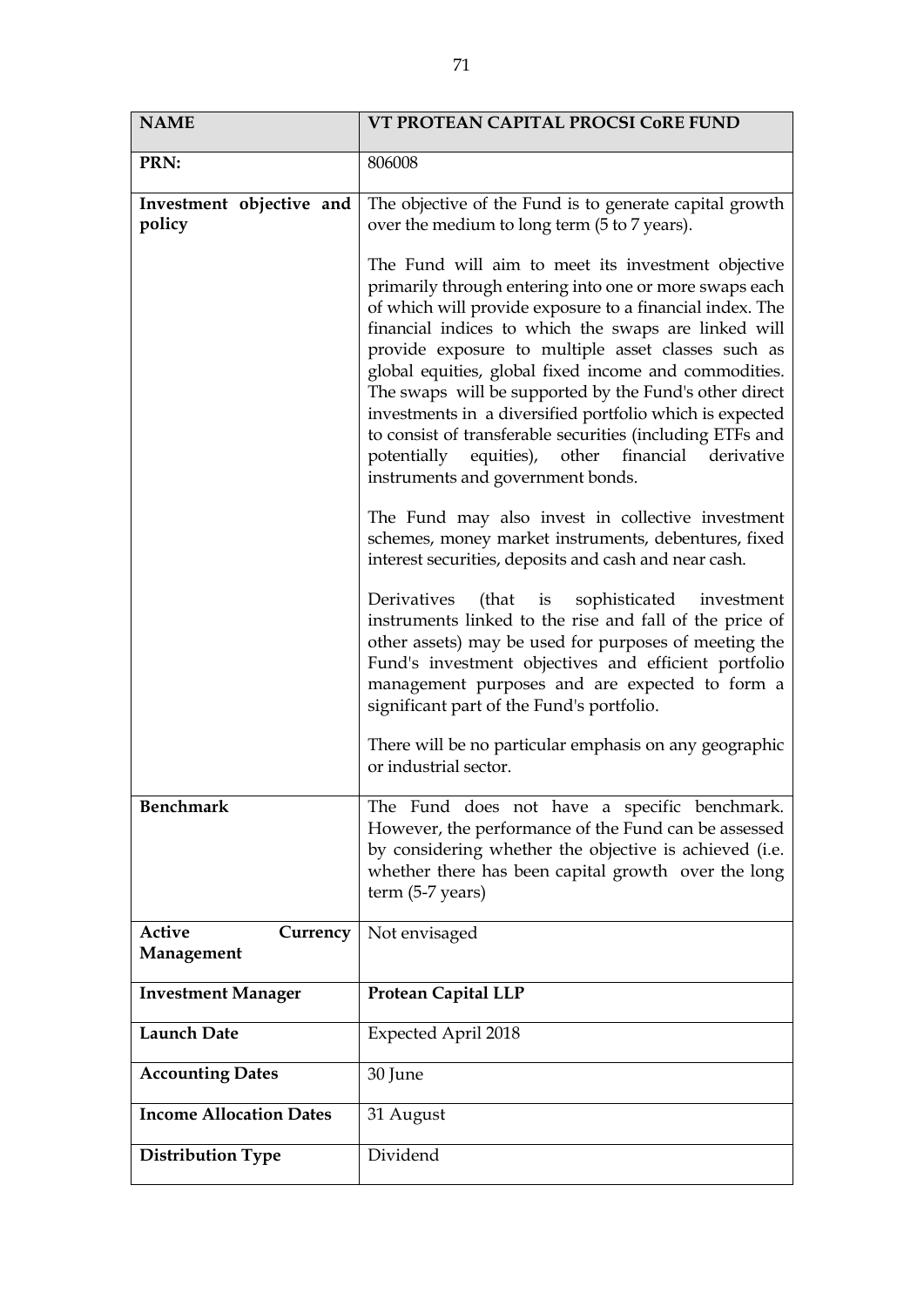| <b>NAME</b>                                         | VT PROTEAN CAPITAL PROCSI CoRE FUND                                                                                                           |
|-----------------------------------------------------|-----------------------------------------------------------------------------------------------------------------------------------------------|
| <b>Valuation Point</b>                              | 12 noon on each Dealing Day                                                                                                                   |
| <b>Base Currency</b>                                | Sterling                                                                                                                                      |
| <b>Share Classes</b>                                | Class A                                                                                                                                       |
| <b>Type of Shares</b>                               | Accumulation                                                                                                                                  |
| <b>Preliminary Charge</b>                           | None                                                                                                                                          |
| <b>Redemption Charge</b>                            | None                                                                                                                                          |
| <b>Switching Charge</b>                             | "Free" switching (i.e. no switching charge applies for<br>any switch of Shares)                                                               |
| Annual<br>Management<br>Charge                      | $£30,000*$ per annum plus                                                                                                                     |
|                                                     | Class A: $0.5\%$ (per annum)                                                                                                                  |
|                                                     | the above percentage being a percentage of the Net<br>Asset Value of the Fund attributable to the relevant<br>Class (plus VAT if applicable). |
| <b>Performance Fee</b>                              | None                                                                                                                                          |
| Depositary and Custodian<br><b>Fees and Charges</b> | The Depositary is currently entitled to receive from the<br>Fund the fees and charges set out in Section 5.4 of the<br>Prospectus.            |
| <b>Other Expenses</b>                               | All fees, charges and expenses incurred by the<br>Company which are allocated to this Fund will be<br>charged to income.                      |
| <b>Investment Minima**</b>                          | Class A                                                                                                                                       |
| <b>Initial Lump Sum</b>                             | £2,000,000                                                                                                                                    |
| Holding                                             | £2,000,000                                                                                                                                    |
| Top-up                                              | £100,000                                                                                                                                      |
| Redemption                                          | $N/A$ – provided<br>minimum<br>holding<br>is<br>maintained)                                                                                   |
| Switching                                           | N/A - provided minimum holding is maintained                                                                                                  |

*\* The fixed element of the fee shall rise annually in line with the rate of inflation (calculated in accordance with the Consumer Prices Index) on 1 January each year (from 1 January 2019). In the event of negative inflation, the fixed element of the fee will remain unchanged*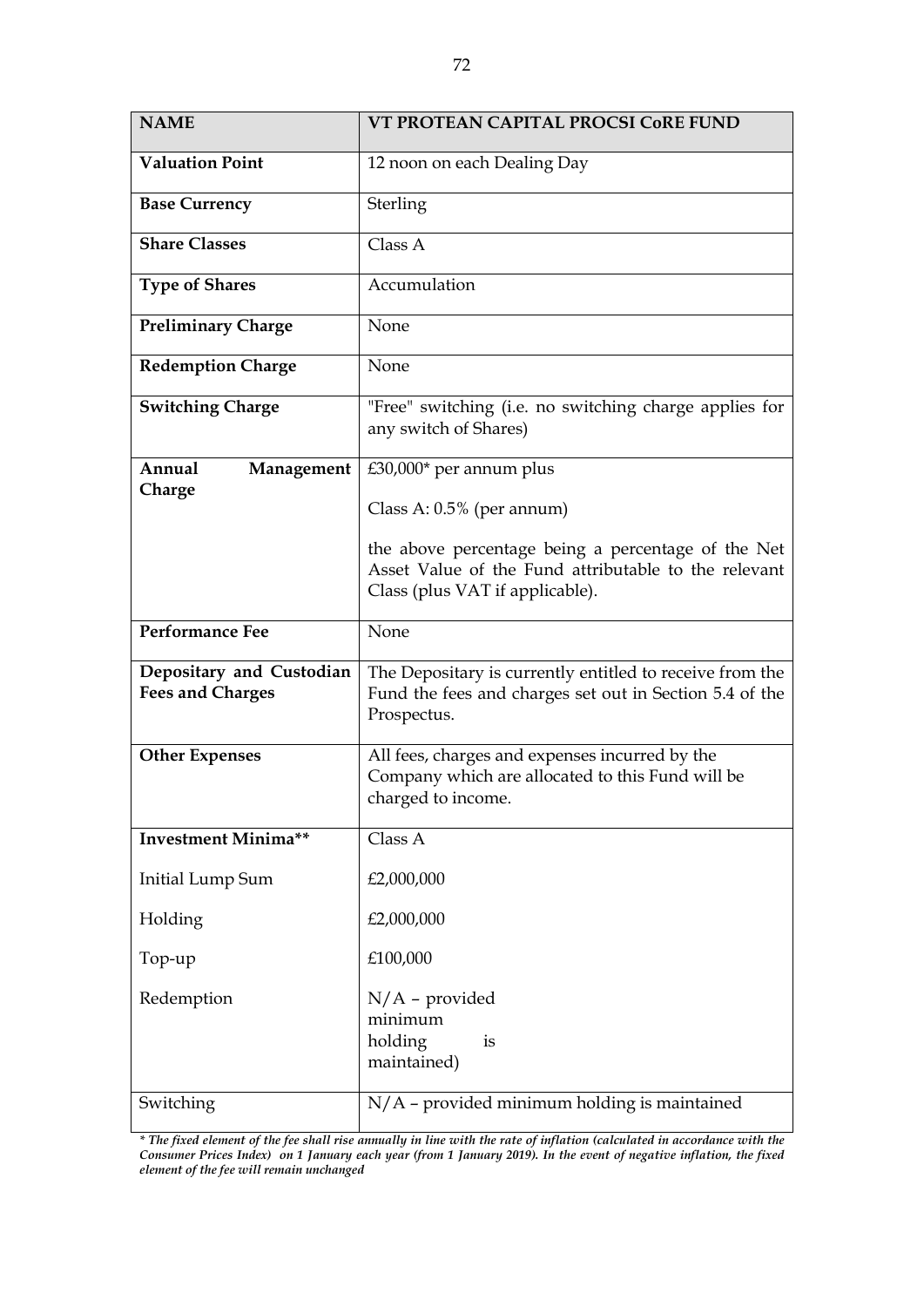*\*\* The ACD may waive the minimum levels at its discretion.*

# **Historical Performance Data**

As this Fund was only to launch in 2018, no historical data is currently available.

| <b>NAME</b>                        | <b>VALU-TRAC EQUITY INCOME FUND A</b>                                                                                                                                                                                                                                                                                           |
|------------------------------------|---------------------------------------------------------------------------------------------------------------------------------------------------------------------------------------------------------------------------------------------------------------------------------------------------------------------------------|
| PRN:                               | 640729                                                                                                                                                                                                                                                                                                                          |
| Investment objective and<br>policy | The objective of the Fund is to obtain a yield higher<br>than that generally available from investment in global<br>equities* whilst, over the longer term, achieving growth<br>in both capital and income.                                                                                                                     |
|                                    | The Fund aims to achieve its objective by gaining<br>exposure, directly or indirectly, to equities and equity<br>related instruments (primarily comprising individual<br>equities, convertibles, equity index futures and<br>exchange traded funds) of issuers worldwide,<br>irrespective of the sector or geographical area in |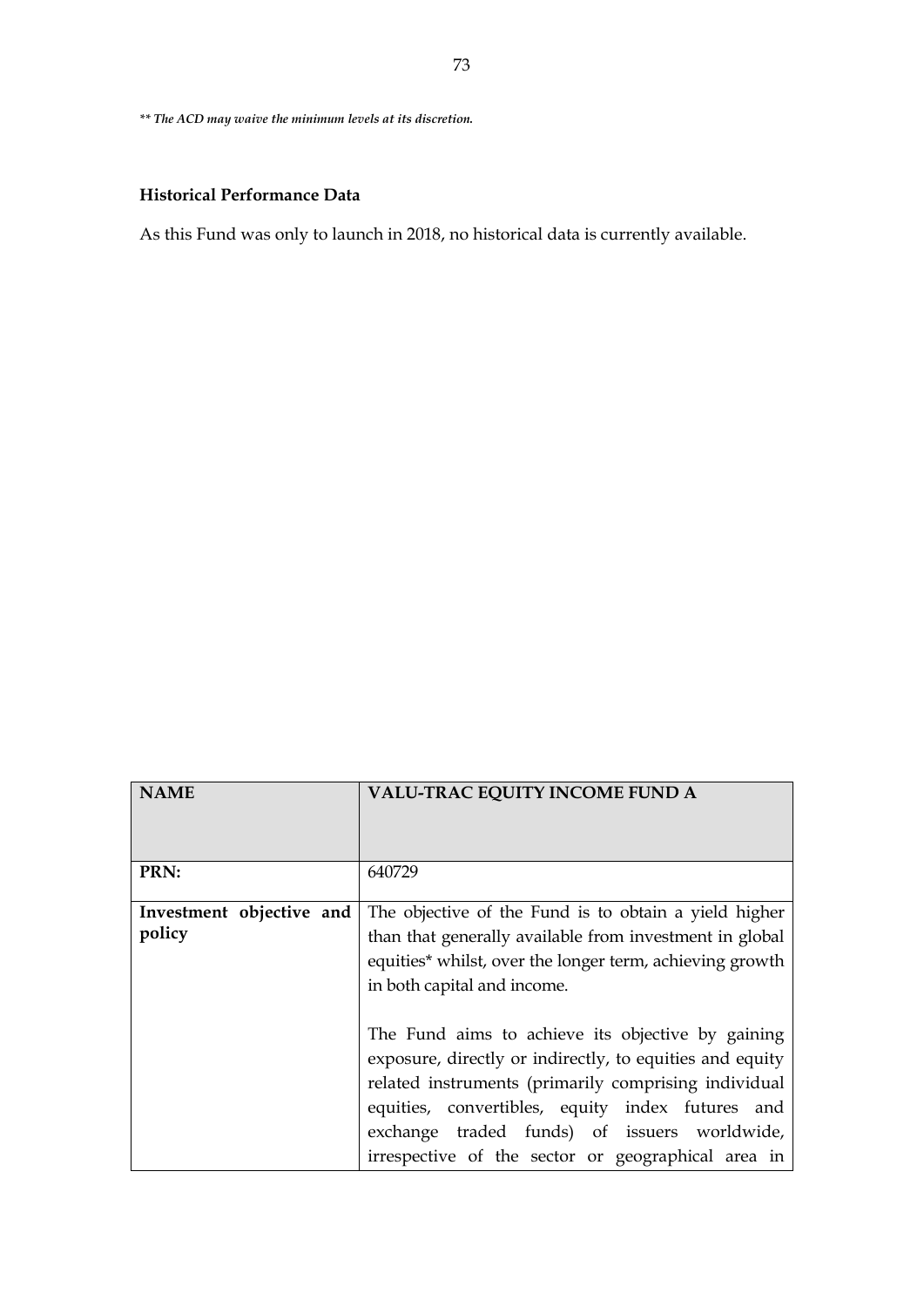| <b>NAME</b>      | VALU-TRAC EQUITY INCOME FUND A                                                                                                                                                                                                                                                                                                                                                                                                                                                                                                                                                                                                                                                                                                                                                                                                                                                                                                    |
|------------------|-----------------------------------------------------------------------------------------------------------------------------------------------------------------------------------------------------------------------------------------------------------------------------------------------------------------------------------------------------------------------------------------------------------------------------------------------------------------------------------------------------------------------------------------------------------------------------------------------------------------------------------------------------------------------------------------------------------------------------------------------------------------------------------------------------------------------------------------------------------------------------------------------------------------------------------|
|                  |                                                                                                                                                                                                                                                                                                                                                                                                                                                                                                                                                                                                                                                                                                                                                                                                                                                                                                                                   |
|                  |                                                                                                                                                                                                                                                                                                                                                                                                                                                                                                                                                                                                                                                                                                                                                                                                                                                                                                                                   |
|                  | application of the ACD's proprietary "Intrinsic Value"                                                                                                                                                                                                                                                                                                                                                                                                                                                                                                                                                                                                                                                                                                                                                                                                                                                                            |
|                  | approach.**                                                                                                                                                                                                                                                                                                                                                                                                                                                                                                                                                                                                                                                                                                                                                                                                                                                                                                                       |
|                  | The ACD will actively manage the currency exposure<br>of the Fund by implementing currency management<br>transactions mainly using currency futures and<br>currency forward contracts, implemented at the Fund<br>level.***                                                                                                                                                                                                                                                                                                                                                                                                                                                                                                                                                                                                                                                                                                       |
|                  | The Fund will generally seek to be fully invested but<br>may, on an ancillary basis, hold cash and near cash in<br>the pursuit of the Fund's investment objective.                                                                                                                                                                                                                                                                                                                                                                                                                                                                                                                                                                                                                                                                                                                                                                |
|                  | Currently it is intended that the Fund will enter into<br>derivative and forward transactions only for the<br>of efficient portfolio<br>purposes<br>management<br>(including hedging) ("EPM"). The specific aims of<br>EPM are the reduction of risk, the reduction of cost or<br>the generation of additional capital or income with a<br>risk profile which is consistent with the risk profile of<br>the Fund and the risk diversification rules laid down<br>in COLL. The Fund may, however, at the discretion<br>of the ACD, decide in future to enter into derivative<br>and forward transactions also for the purpose of<br>meeting its investment objectives. The ACD shall<br>give the Shareholders no less than 60 days' notice of<br>any such decision. The use of derivative and forward<br>transactions for the purpose of meeting the Fund's<br>investment objectives may increase the risk profile<br>of the Fund. |
|                  | * The ACD will gauge the performance of the Fund against its<br>yield objective by reference to the Fund's performance benchmark.                                                                                                                                                                                                                                                                                                                                                                                                                                                                                                                                                                                                                                                                                                                                                                                                 |
|                  | ** The ACD's proprietary "Intrinsic Value" approach is explained<br>at Section 1.5 of this Prospectus.                                                                                                                                                                                                                                                                                                                                                                                                                                                                                                                                                                                                                                                                                                                                                                                                                            |
|                  | *** Currency management is explained further at Section 1.7 of<br>this Prospectus.                                                                                                                                                                                                                                                                                                                                                                                                                                                                                                                                                                                                                                                                                                                                                                                                                                                |
| <b>Benchmark</b> | MSCI World Index (Net Dividends Reinvested) as<br>measured in the relevant Class Currency-<br>The<br>performance of the Fund can be compared against that<br>of the benchmark. This benchmark has been selected<br>as it is considered that this index most closely reflects                                                                                                                                                                                                                                                                                                                                                                                                                                                                                                                                                                                                                                                      |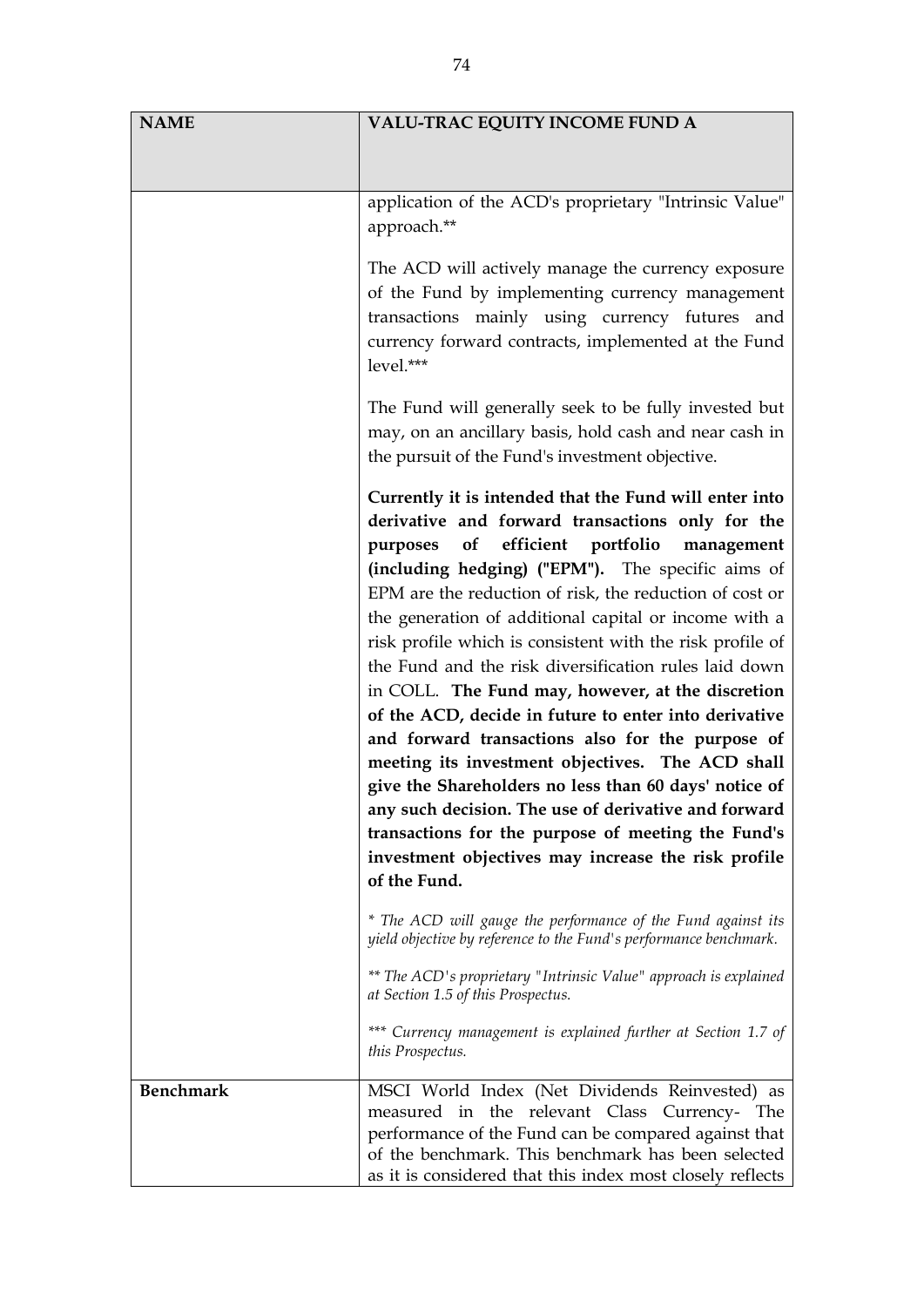| <b>NAME</b>                    | <b>VALU-TRAC EQUITY INCOME FUND A</b>                                                                                                                                                                                                                                    |
|--------------------------------|--------------------------------------------------------------------------------------------------------------------------------------------------------------------------------------------------------------------------------------------------------------------------|
|                                |                                                                                                                                                                                                                                                                          |
|                                |                                                                                                                                                                                                                                                                          |
|                                | the investments which the Fund will make (and its<br>risk/return objectives). For the avoidance of doubt, the<br>Investment Manager is not bound or influenced by the<br>index when making its decisions and can make<br>investments that are not included in the index. |
| Active<br>Currency             | Not envisaged                                                                                                                                                                                                                                                            |
| Management                     |                                                                                                                                                                                                                                                                          |
| <b>Investment Manager</b>      | Valu-Trac Investment Management Limited                                                                                                                                                                                                                                  |
| <b>Launch Date</b>             | 16 February 2015                                                                                                                                                                                                                                                         |
| <b>Accounting Dates</b>        | 30 June and 31 December                                                                                                                                                                                                                                                  |
| <b>Income Allocation Dates</b> | 31 August (final) and 28 February (interim)                                                                                                                                                                                                                              |
| <b>Distribution Type</b>       | Dividend                                                                                                                                                                                                                                                                 |
| <b>Valuation Point</b>         | 12 noon on each Dealing Day                                                                                                                                                                                                                                              |
| <b>Base Currency</b>           | Sterling                                                                                                                                                                                                                                                                 |
| <b>ISA Status</b>              | Qualifying investment for stocks and shares ISA                                                                                                                                                                                                                          |
| <b>Share Classes</b>           | <b>Sterling Class</b>                                                                                                                                                                                                                                                    |
|                                | Euro Class                                                                                                                                                                                                                                                               |
|                                | <b>USD Class</b>                                                                                                                                                                                                                                                         |
|                                | Yen Class                                                                                                                                                                                                                                                                |
|                                | Only the Sterling Class is currently available to investors but the<br>other Classes noted above may be available in the future. Please<br>contact the ACD for further information.                                                                                      |
| <b>Type of Shares</b>          | Net income and net accumulation                                                                                                                                                                                                                                          |
|                                | Gross income and gross accumulation                                                                                                                                                                                                                                      |
| <b>Preliminary Charge</b>      | None                                                                                                                                                                                                                                                                     |
| <b>Redemption Charge</b>       | None                                                                                                                                                                                                                                                                     |
| <b>Switching Charge</b>        | "Free" switching (i.e. no switching charge applies for<br>any switch of Shares)                                                                                                                                                                                          |
| Annual<br>Management           | £25,000 per annum plus $0.5%$ (per annum) of the Net                                                                                                                                                                                                                     |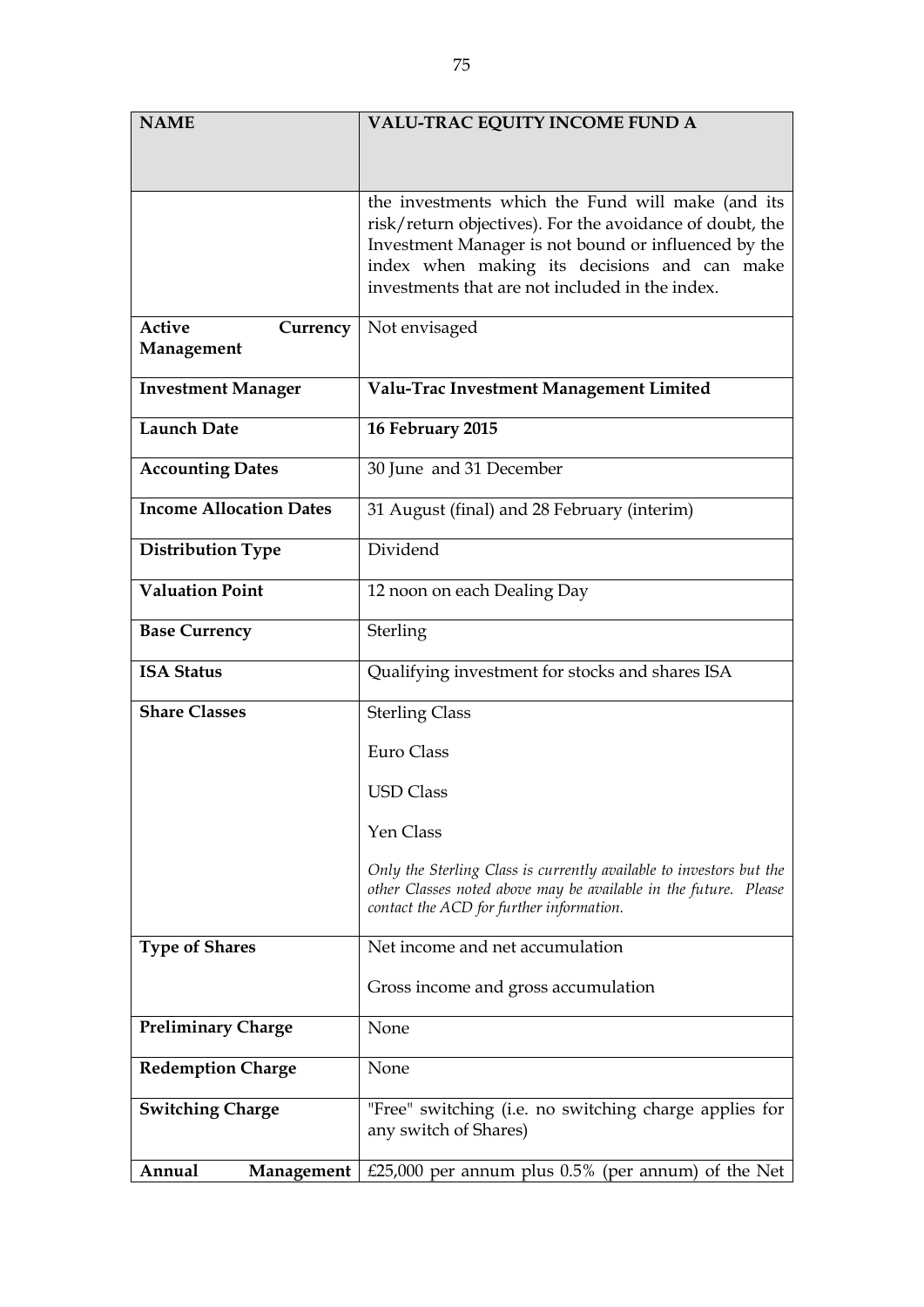| <b>NAME</b>              | <b>VALU-TRAC EQUITY INCOME FUND A</b>                                                                                                  |                                                                                                    |                           |
|--------------------------|----------------------------------------------------------------------------------------------------------------------------------------|----------------------------------------------------------------------------------------------------|---------------------------|
| Charge                   |                                                                                                                                        | Asset Value of the Fund (plus VAT if applicable).                                                  |                           |
|                          | Note: See section 'Ongoing Charges Ratio' below for details<br>regarding a commitment of the Investment Manager in<br>respect of fees. |                                                                                                    |                           |
| <b>Performance Fee</b>   | None                                                                                                                                   |                                                                                                    |                           |
| Depositary and Custodian | The Depositary is currently entitled to receive from the                                                                               |                                                                                                    |                           |
| <b>Fees and Charges</b>  | Prospectus.                                                                                                                            | Fund the fees and charges set out in Section 5.4 of the                                            |                           |
| <b>Other Expenses</b>    | charged to capital.                                                                                                                    | All fees, charges and expenses incurred by the<br>Company which are allocated to this Fund will be |                           |
| <b>Investment Minima</b> |                                                                                                                                        | Net/Gross<br>Income                                                                                | Net/Gross<br>Accumulation |
|                          | Initial<br>Lump<br>Sum                                                                                                                 | £10,000                                                                                            | £10,000                   |
|                          | Holding                                                                                                                                | £10,000                                                                                            | £10,000                   |
|                          | Top-up                                                                                                                                 | £1,000                                                                                             | £1,000                    |
|                          | Switching                                                                                                                              | £1,000                                                                                             | £1,000                    |
|                          | Redemptions                                                                                                                            | £1,000                                                                                             | £1,000                    |

## **Ongoing Charges**

A core objective of this Fund is to ensure that ongoing charges are maintained at a low level relative to the industry average for actively managed collective investment schemes.

In order to achieve such objective, the ACD has undertaken that if the total OCR of the Fund (as calculated at the end of the relevant accounting period) exceeds 100bps, the ACD shall reimburse the Fund for an amount which, when deducted from the operating costs incurred by that Fund during the relevant accounting period, would result in the ongoing charges for that Fund being equal to 100bps in the relevant accounting period.

Any amount to be reimbursed as stated above may be reimbursed by the ACD in any one, or a combination of any or all, of the following methods as the ACD may elect in its absolute discretion: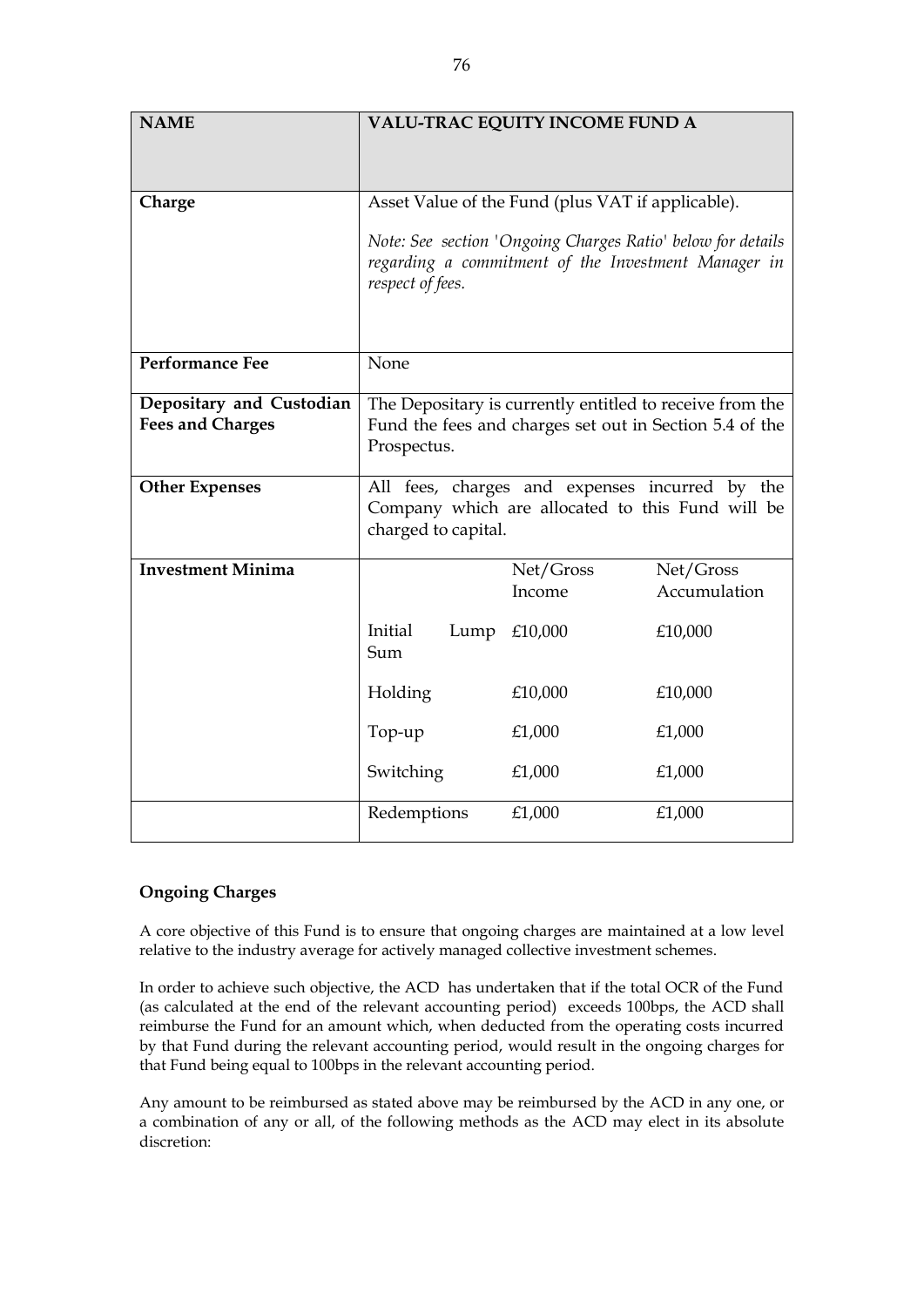- (a) by repaying to the Fund any fees, charges or other remuneration that the ACD has received in respect of the relevant accounting period or previous accounting periods in consideration for its services as the ACD of the Fund;
- (b) by making a cash payment to the ACD or the Fund as a reimbursement for operating costs incurred by the Fund during the relevant accounting period;
- (c) by waiving any fees, charges or other remuneration that the ACD has accrued in respect of the relevant accounting period or previous accounting periods in consideration for its services as the ACD of the Fund but in respect of which payment has not been received;
- (d) by waiving any fees, charges or other remuneration that the ACD reasonably expects to accrue in respect of future periods in consideration for its services as the ACD of the Fund.

The ACD has undertaken to procure that the Fund receives promptly the full benefit of any such reimbursement, payment or waiver.

Any extraordinary cost, one-time expense, nonrecurring charge or any other cost, expense, charge or liability suffered or incurred by the Fund in respect of a reasonably unpredictable event or which is unlikely to occur again will not be included in total operating costs for the purpose of calculating the OCR of the Fund for the purposes of the above provisions.

#### **Historical Performance Data**

This performance information is for Net Accumulation Shares and is net of tax and charges (subscription and redemption fees) but does not include the effect of any preliminary charge that may be paid on the purchase of an investment. Please note that all performance information is at 31 December 2015. For more up-to-date performance information, please contact the ACD.

|                                | 2015      | 2016  | 2017 |  |
|--------------------------------|-----------|-------|------|--|
| Valu-Trac Equity Income Fund A | $-3.51\%$ | 25.6% | 6.8% |  |

Past performance is no indication of future performance.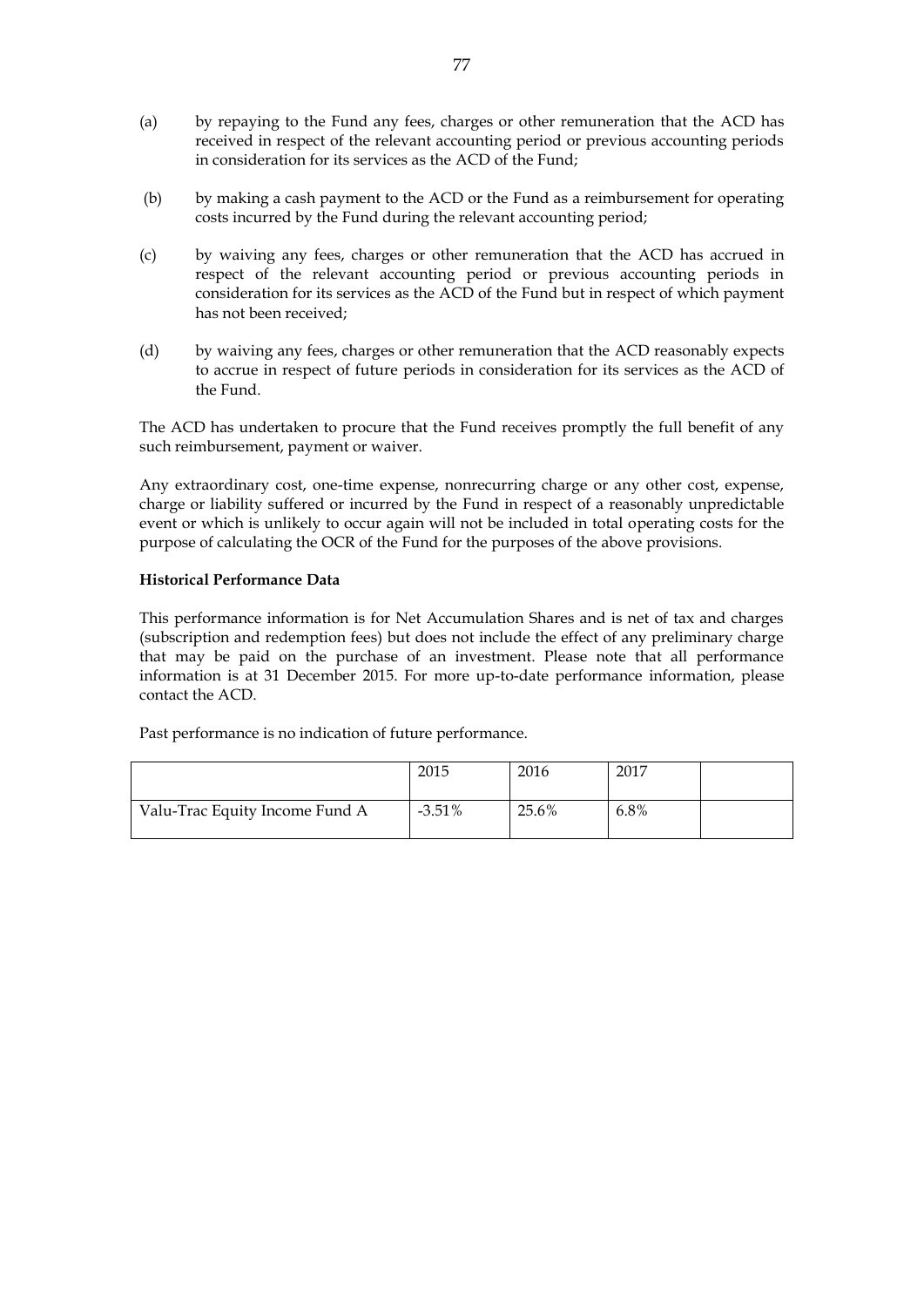## **Target Market Information for all Sub-funds**

**Type of clients:** retail, professional clients and eligible counterparties (subject to the applicable legal and regulatory requirements in the relevant jurisdiction).

**Clients' knowledge and experience:** investors with at least basic knowledge and experience of funds which are to be managed in accordance with a specific investment objective and policy.

**Clients' financial situation with a focus on ability to bear losses:** Investors must be prepared to accept fluctuations in the value of capital including capital loss and accept the risks of investing in equity markets, including having the ability to bear 100% capital loss.

**Clients' risk tolerance and compatibility of risk/reward profile of the product with the target market:** due to the volatility of markets and specific risks of investing in shares in a relevant sub-fund (including those set out in the risk warnings in this Prospectus), investors should have a high risk tolerance. They should be willing to accept price fluctuations in exchange for the opportunity of higher returns.

**Clients' objectives and needs:** investors should be seeking to invest for the medium to long term and should wish to gain access to a portfolio managed in accordance with the specific investment objective and policy of the relevant sub-fund.

**Clients' who should not invest:** shares in the Company are deemed incompatible for investors which:

- are looking for full capital protection or full repayment of the amount invested and clients who want a guaranteed return (whether income or capital)
- are fully risk averse/have no risk tolerance
- need a fully guaranteed income of fully predictable return profile

**Distribution channel:** these products are eligible for all distribution channels (e.g. investment advice, portfolio management and non-advised sales).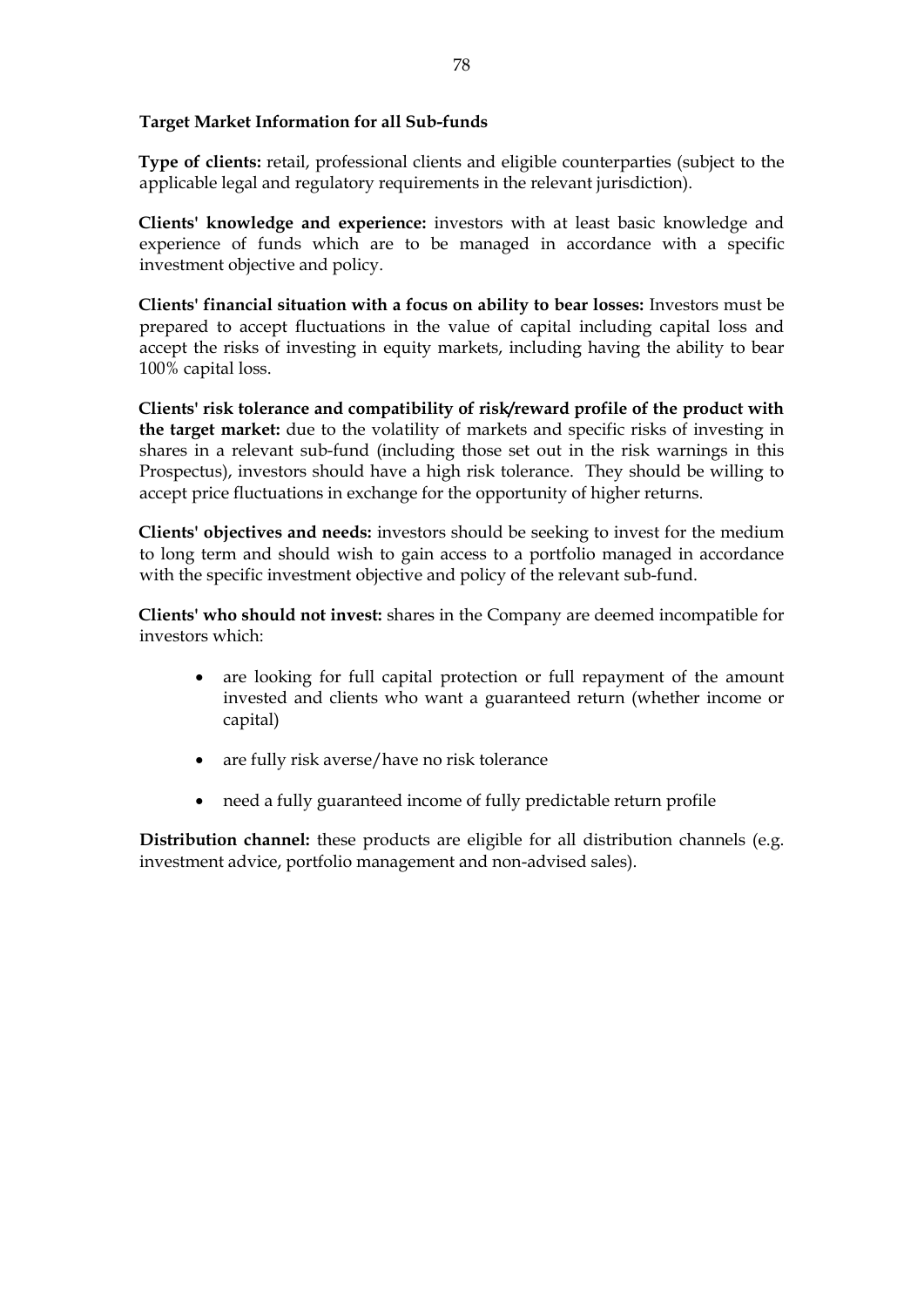# **APPENDIX B: The Company's Investment and Borrowing Powers**

## **1. General rules of investment**

The Scheme Property of each Fund will be invested with the aim of achieving the investment objectives of that Fund but subject to the limits set out in Chapter 5 of COLL ("**COLL 5**") which apply to UCITS Schemes and this Prospectus. These limits apply to each Fund as summarised below. In the event of any conflict arising between the rules set out in COLL 5 and this Appendix B, the rules set out in COLL 5 shall prevail and this Appendix B shall be construed and shall take effect accordingly.

## **2. UCITS Schemes – General**

The property of a Fund must, except where otherwise provided in COLL 5, consist solely of any or all of:

- (a) transferable securities;
- (b) approved money-market instruments;
- (c) units in collective investment schemes.
- (d) derivatives and forward transactions;
- (e) deposits; and
- (f) movable and immovable property that is necessary for the direct pursuit of the Company's business.

## **3. Prudent spread of risk**

The ACD must ensure that, taking into account the investment objectives and policy of each Fund, the Scheme Property of each Fund aims to provide a prudent spread of risk.

The requirements on spread of investments do not apply until the expiry of a period of six months after the date of effect of the authorisation order in respect of the Fund (or on which the initial offer commenced if later) provided that the requirement to maintain prudent spread of risk in this section 3 is complied with.

## **4. Cover**

Where COLL allows a transaction to be entered into or an investment to be retained only (for example, investment in nil and partly paid securities and the general power to accept or underwrite) if possible obligations arising out of the investment transactions or out of the retention would not cause any breach of any limits in COLL 5, it must be assumed that the maximum possible liability of the Fund under any other of those rules has also to be provided for.

Where a rule in COLL permits an investment transaction to be entered into or an investment to be retained only if that investment transaction, or the retention, or other similar transactions, are covered: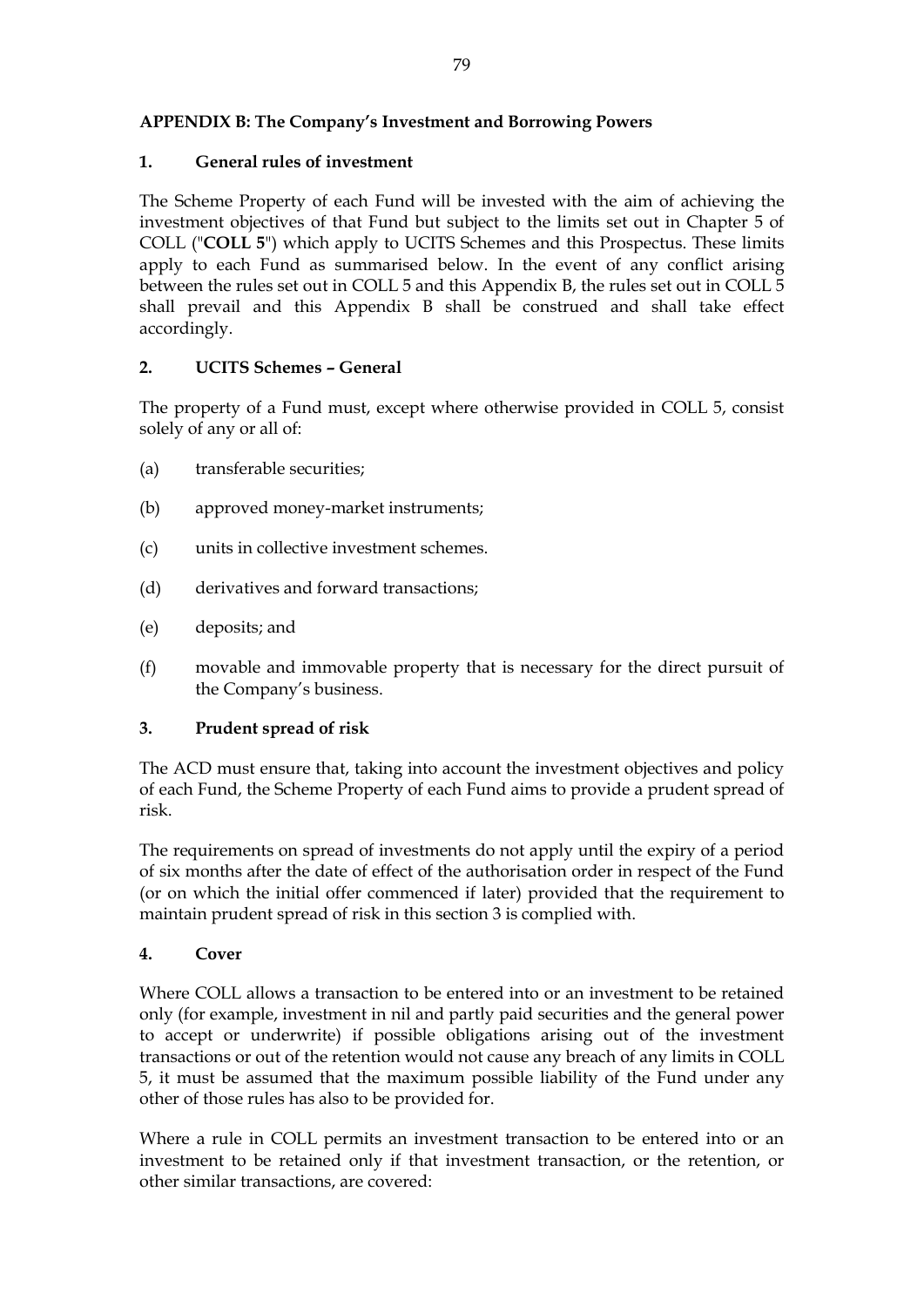- (a) it must be assumed that in applying any of those rules, the Fund must also simultaneously satisfy any other obligation relating to cover; and
- (b) no element of cover must be used more than once.

## **5. Transferable securities**

A transferable security is an investment which is any of the following:

- (a) a share;
- (b) a debenture;
- (c) a government and public security;
- (d) a warrant; or
- (e) a certificate representing certain securities.

An investment is not a transferable security if the title to it cannot be transferred, or can be transferred only with the consent of a third party. In applying this rule to an investment which is issued by a body corporate, and which is a share or a debenture, the need for any consent on the part of the body corporate or any members or debenture holders of it may be ignored.

An investment is not a transferable security unless the liability of the holder of it to contribute to the debts of the issuer is limited to any amount for the time being unpaid by the holder of it in respect of the investment.

## **6. Investment in transferable securities**

A Fund may invest in a transferable security only to the extent that the transferable security fulfils the following criteria:

- (a) the potential loss which the Fund may incur with respect to holding the transferable security is limited to the amount paid for it;
- (b) its liquidity does not compromise the ability of the ACD to comply with its obligation to redeem the Shares at the request of any qualifying shareholder;
- (c) reliable valuation is available for it as follows:
	- (i) in the case of a transferable security admitted to or dealt in on an eligible market, where there are accurate, reliable and regular prices which are either market prices or prices made available by valuation systems independent from issuers;
	- (ii) in the case of a transferable security not admitted to or dealt in on an eligible market, where there is a valuation on a periodic basis which is derived from information from the issuer of the transferable security or from competent investment research;
- (d) appropriate information is available for it as follows: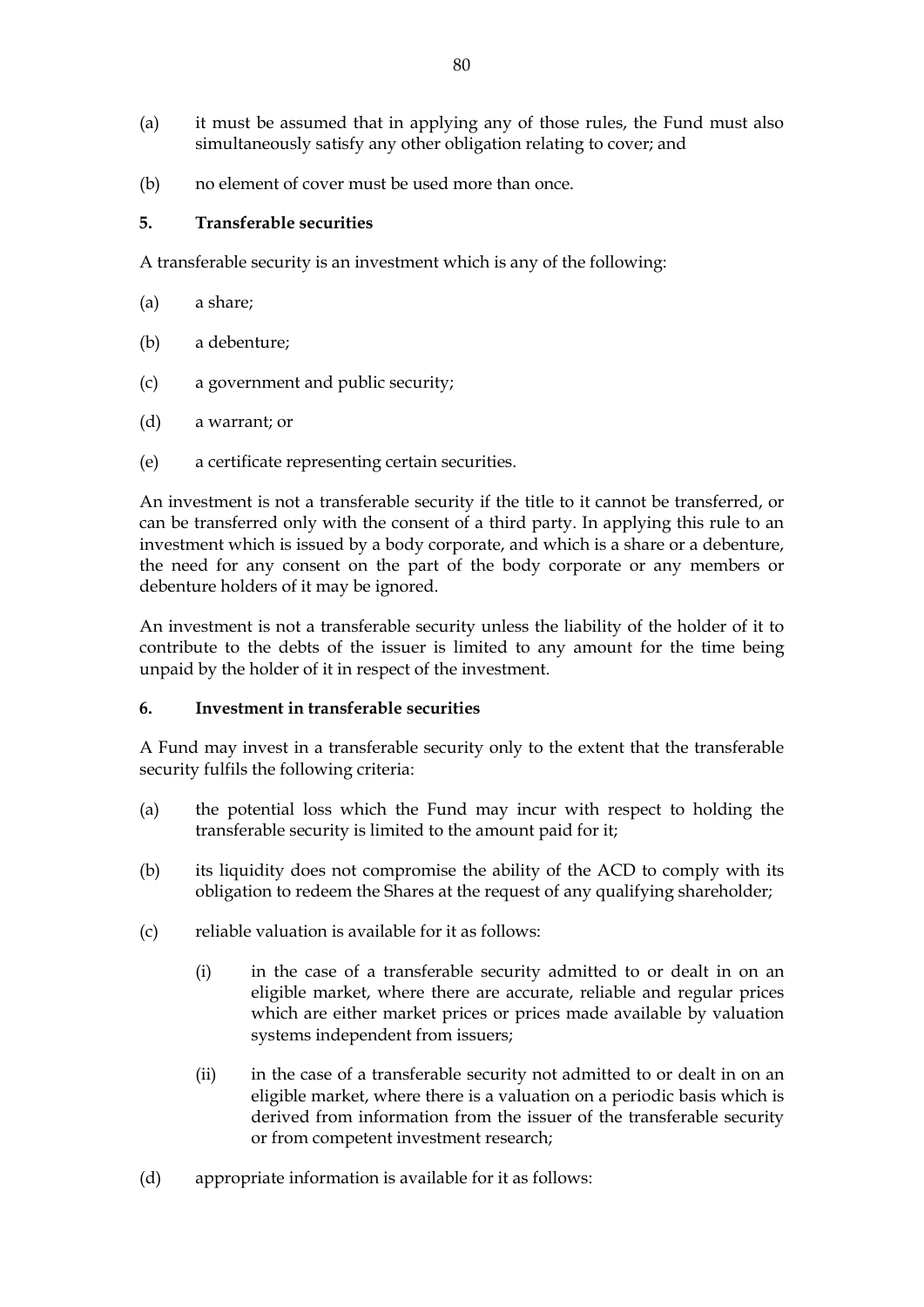- (i) in the case of a transferable security admitted to or dealt in on an eligible market, where there is regular, accurate and comprehensive information available to the market on the transferable security or, where relevant, on the portfolio of the transferable security;
- (ii) in the case of a transferable security not admitted to or dealt in on an eligible market, where there is regular and accurate information available to the ACD on the transferable security or, where relevant, on the portfolio of the transferable security;
- (e) it is negotiable; and
- (f) its risks are adequately captured by the risk management process of the ACD.

Unless there is information available to the ACD that would lead to a different determination, a transferable security which is admitted to or dealt in on an eligible market shall be presumed:

- (a) not to compromise the ability of the ACD to comply with its obligation to redeem units at the request of any qualifying shareholder; and
- (b) to be negotiable.

## **7. Closed end funds constituting transferable securities**

A unit in a closed end fund shall be taken to be a transferable security for the purposes of investment by a Fund, provided it fulfils the criteria for transferable securities as set out in section 6 of this Appendix B above and either:

- (1) where the closed end fund is constituted as an investment company or a unit trust:
	- (a) it is subject to corporate governance mechanisms applied to companies; and
	- (b) where another person carries out asset management activity on its behalf, that person is subject to national regulation for the purpose of investor protection; or
- (2) where the closed end fund is constituted under the law of contract:
	- (a) it is subject to corporate governance mechanisms equivalent to those applied to companies; and
	- (b) it is managed by a person who is subject to national regulation for the purpose of investor protection.

## **8. Transferable securities linked to other assets**

A Fund may invest in any other investment which shall be taken to be a transferable security for the purposes of investment by a UCITS scheme provided the investment: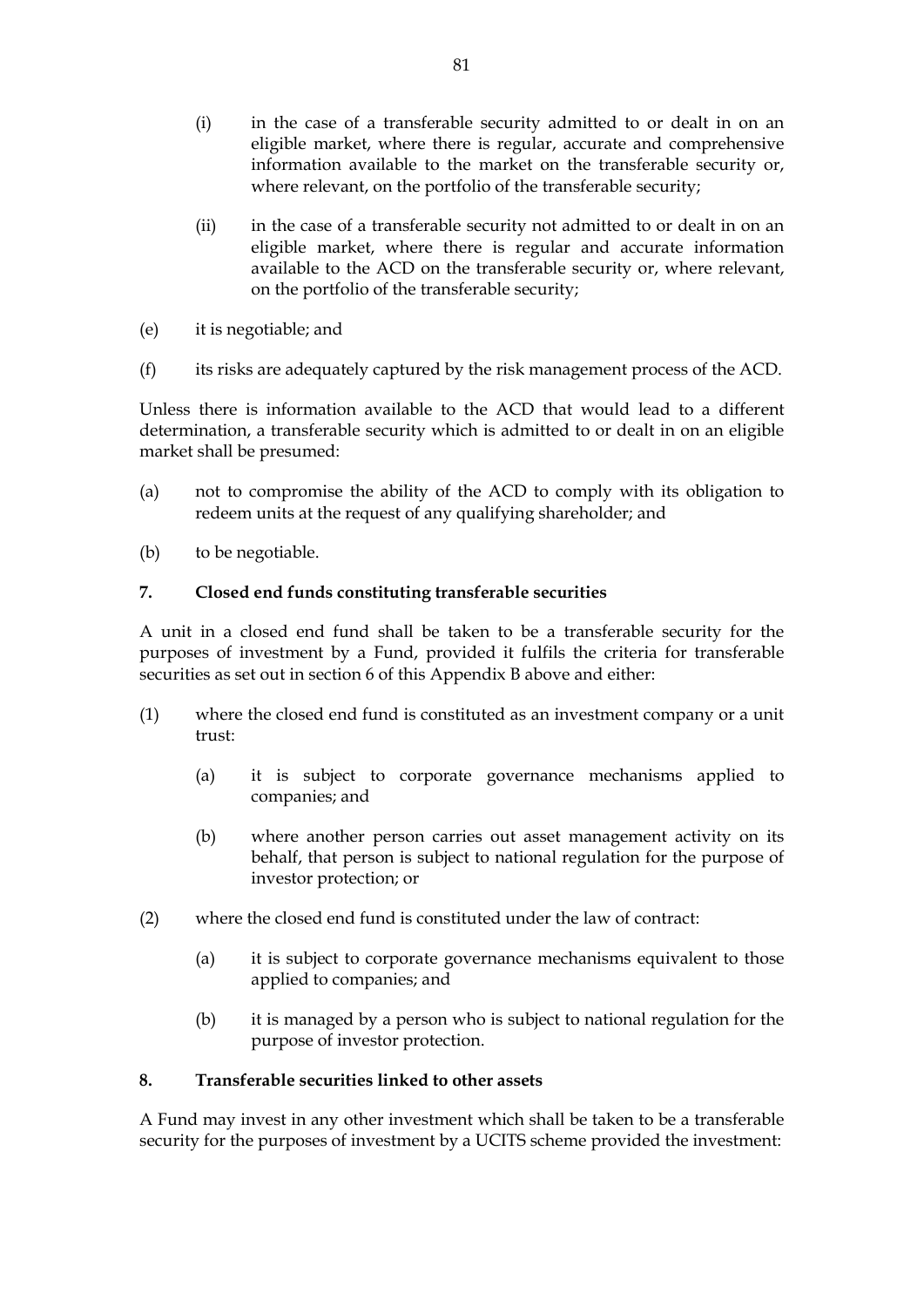- (a) fulfils the criteria for transferable securities set out in section 6 of this Appendix B above; and
- (b) is backed by or linked to the performance of other assets, which may differ from those in which a UCITS scheme can invest.

Where any such investment contains an embedded derivative component, the requirements of COLL 5 with respect to derivatives and forwards will apply to that component.

## **9. Approved money-market instruments**

An approved money-market instrument is a money-market instrument which is normally dealt in on the money market, is liquid and has a value which can be accurately determined at any time.

A money-market instrument shall be regarded as normally dealt in on the money market if it:

- (1) has a maturity at issuance of up to and including 397 days;
- (2) has a residual maturity of up to and including 397 days;
- (3) undergoes regular yield adjustments in line with money market conditions at least every 397 days; or
- (4) has a risk profile, including credit and interest rate risks, corresponding to that of an instrument which has a maturity as set out in (1) or (2) or is subject to yield adjustments as set out in (3).

A money-market instrument shall be regarded as liquid if it can be sold at limited cost in an adequately short time frame, taking into account the obligation of the ACD to redeem units at the request of any qualifying shareholder.

A money-market instrument shall be regarded as having a value which can be accurately determined at any time if accurate and reliable valuations systems, which fulfil the following criteria, are available:

- (a) enabling the ACD to calculate a net asset value in accordance with the value at which the instrument held in the portfolio could be exchanged between knowledgeable willing parties in an arm's length transaction; and
- (b) based either on market data or on valuation models including systems based on amortised costs.

A money-market instrument that is normally dealt in on the money market and is admitted to or dealt in on an eligible market shall be presumed to be liquid and have a value which can be accurately determined at any time unless there is information available to the ACD that would lead to a different determination.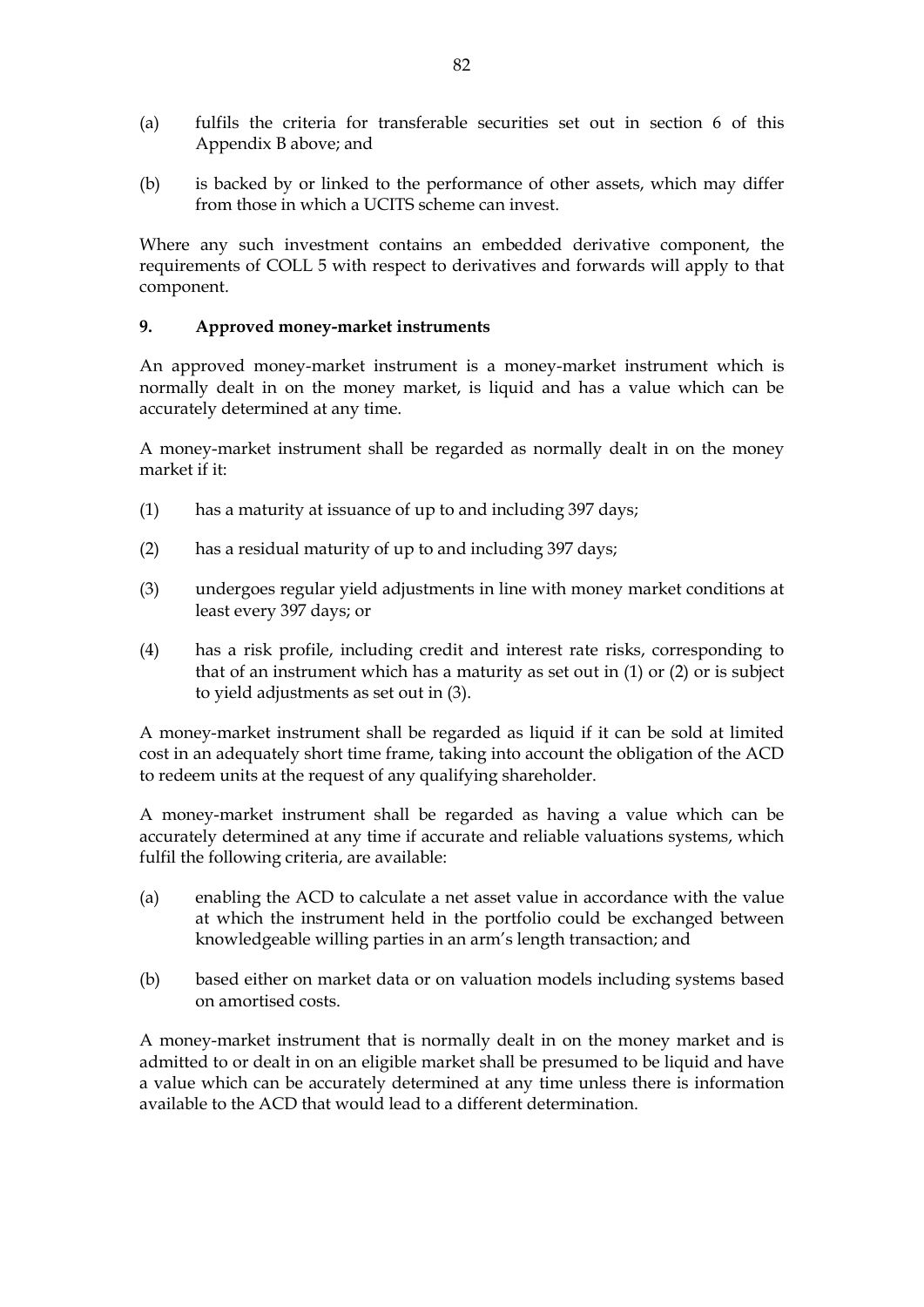## **10. Transferable securities and money-market instruments generally to be admitted to or dealt in on an eligible market**

Transferable securities and approved money-market instruments held within a Fund must be:

- (a) admitted to or dealt in on an eligible market within COLL 5.2.10 R  $(1)(a)$ (Eligible markets: requirements); or
- (b) dealt in on an eligible market within COLL 5.2.10 R  $(1)(b)$ ; or
- (c) admitted to or dealt in on an eligible market within COLL 5.2.10 R (2); or
- (d) for an approved money-market instrument not admitted to or dealt in on an eligible market, within COLL 5.2.10AR (1); or
- (e) recently issued transferable securities, provided that:
	- (i) the terms of issue include an undertaking that application will be made to be admitted to an eligible market; and
	- (ii) such admission is secured within a year of issue.

However, a Fund may invest no more than 10% of its Scheme Property in transferable securities and approved money-market instruments other than those referred to above.

## **11. Eligible markets regime: purpose and requirements**

To protect investors the markets on which investments of a Fund are dealt in or traded on should be of an adequate quality ("**eligible**") at the time of acquisition of the investment and until it is sold.

Where a market ceases to be eligible, investments on that market cease to be approved securities. The 10% restriction on investing in non approved securities applies and exceeding this limit because a market ceases to be eligible will generally be regarded as a breach beyond the control of the ACD.

A market is eligible for the purposes of the rules if it is:

- (a) a regulated market; or
- (b) a market in an EEA State which is regulated, operates regularly and is open to the public.

A market not falling within paragraphs (a) or (b) is eligible for the purposes of COLL 5 if:

- (c) the ACD, after consultation with and notification to the Depositary, decides that market is appropriate for investment of, or dealing in, the Scheme Property;
- (d) the market is included in a list in the Prospectus; and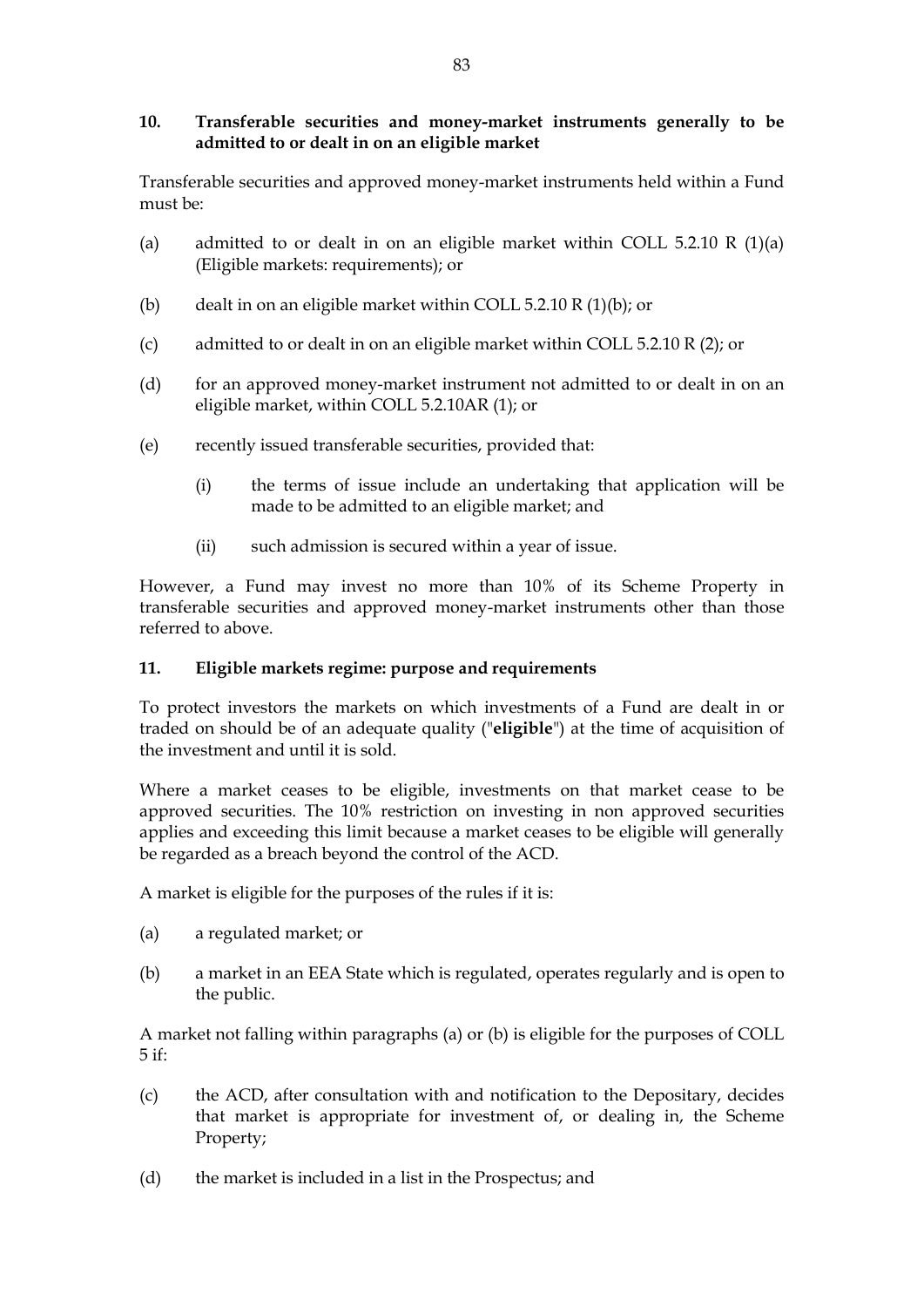- (e) the Depositary has taken reasonable care to determine that:
	- (i) adequate custody arrangements can be provided for the investment dealt in on that market; and
	- (ii) all reasonable steps have been taken by the ACD in deciding whether that market is eligible.

In paragraph (c), a market must not be considered appropriate unless it is regulated, operates regularly, is recognised as a market or exchange or as a self-regulating organisation by an overseas regulator, is open to the public, is adequately liquid and has adequate arrangements for unimpeded transmission of income and capital to or for the order of investors.

## **12. Money-market instruments with a regulated issuer**

In addition to instruments admitted to or dealt in on an eligible market, a Fund may invest in an approved money-market instrument provided it fulfils the following requirements:

- (a) the issue or the issuer is regulated for the purpose of protecting investors and savings; and
- (b) the instrument is issued or guaranteed in accordance with COLL 5.2.10B R.

The issue or the issuer of a money-market instrument, other than one dealt in on an eligible market, shall be regarded as regulated for the purpose of protecting investors and savings if:

- (a) the instrument is an approved money-market instrument;
- (b) appropriate information is available for the instrument (including information which allows an appropriate assessment of the credit risks related to investment in it), in accordance with COLL 5.2.10C; and
- (c) the instrument is freely transferable.

COLL 5.2.10B provides that a UCITS Scheme may invest in an approved moneymarket instrument if it is:

- (a) issued or guaranteed by any one of the following: a central authority of an EEA State or, if the EEA State is a federal state, one of the members making up the federation; a regional or local authority of an EEA State; the European Central Bank or a central bank of an EEA State; the European Union or the European Investment Bank; a non-EEA State or, in the case of a federal state, one of the members making up the federation; a public international body to which one or more EEA States belong; or
- (b) issued by a body, any securities of which are dealt in on an eligible market; or
- (c) issued or guaranteed by an establishment which is subject to prudential supervision in accordance with criteria defined by Community law or subject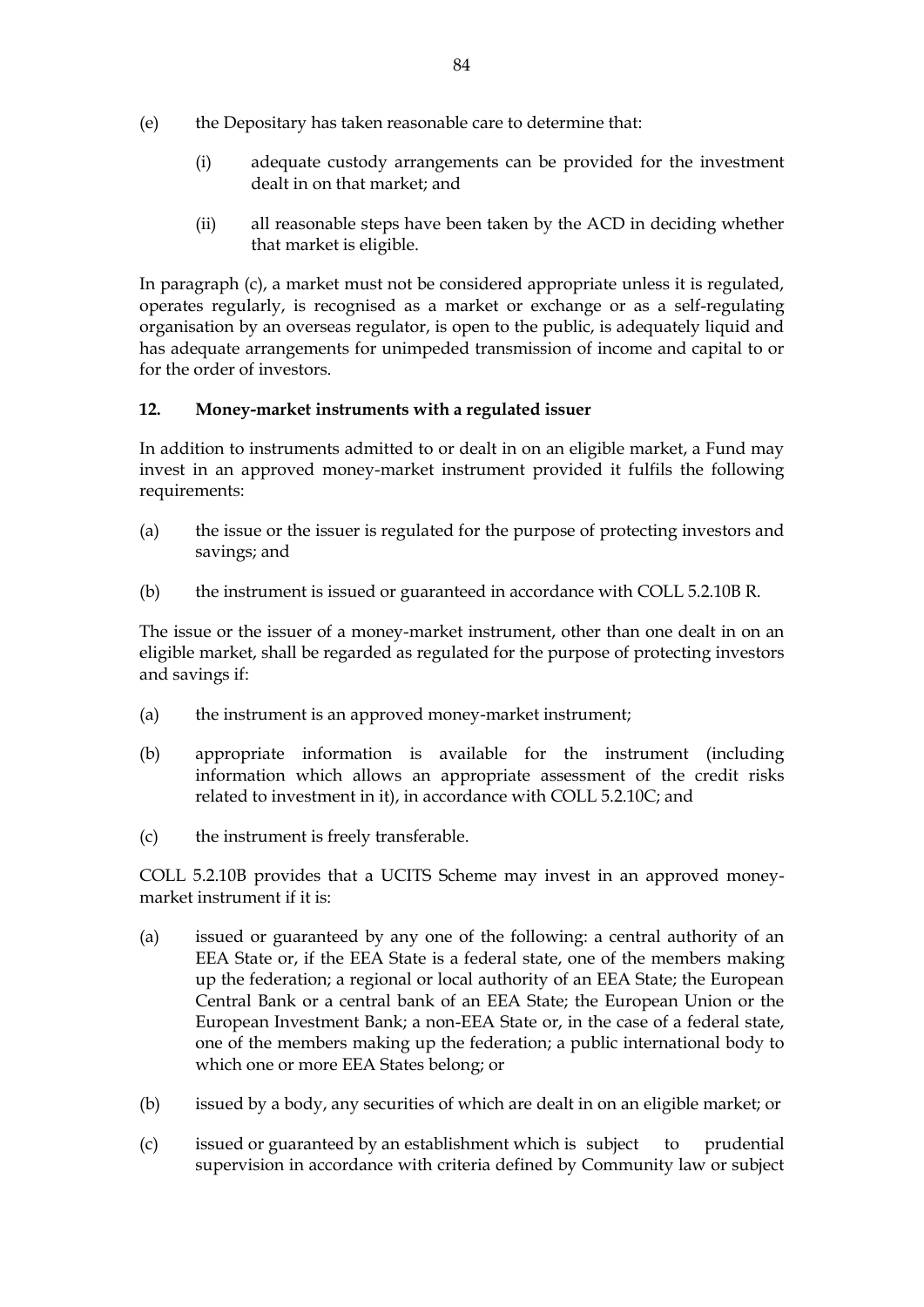to and complies with prudential rules considered by the FCA to be at least as stringent as those laid down by Community law.

## **13. Other money-market instruments with a regulated issuer**

In addition to instruments admitted to or dealt in on an eligible market, a Fund may also with the express consent of the FCA invest in an approved money-market instrument provided:

- (a) the issue or issuer is itself regulated for the purpose of protecting investors and savings in accordance with COLL 5.2.10AR (2);
- (b) investment in that instrument is subject to investor protection equivalent to that provided by instruments which satisfy the requirements of COLL 5.2.10BR (1)(a), (b) or COLL 5.2.10BR (1)(c); and
- (c) the issuer is a company whose capital and reserves amount to at least EUR 10 million and which presents and publishes its annual accounts in accordance with Directive 78/660/EEC, is an entity which, within a group of companies which includes one or several listed companies, is dedicated to the financing of the group or is an entity which is dedicated to the financing of securitisation vehicles which benefit from a banking liquidity line.

A securitisation vehicle is a structure, whether in corporate, trust or contractual form, set up for the purpose of securitisation operations.

A banking liquidity line is a banking facility secured by a financial institution which is an establishment subject to prudential supervision in accordance with criteria defined by Community law or an establishment which is subject to and complies with prudential rules considered by the FCA to be at least as stringent as those laid down by Community law.

## **14. Spread: general**

The limits on spread set out in this section 14 do not apply to government and public securities.

For the purposes of this requirement companies included in the same group for the purposes of consolidated accounts as defined in accordance with Directive 83/349/EEC or in the same group in accordance with international accounting standards are regarded as a single body.

The following is a summary of the investment limits under the FCA Rules in relation to spread which currently apply to each Fund:

- (a) Not more than 20% in the value of the property of a Fund is to consist of deposits with a single body.
- (b) Not more than 5% in value of the property of a Fund is to consist of transferable securities or approved money-market instruments issued by any single body, except that the limit of 5%: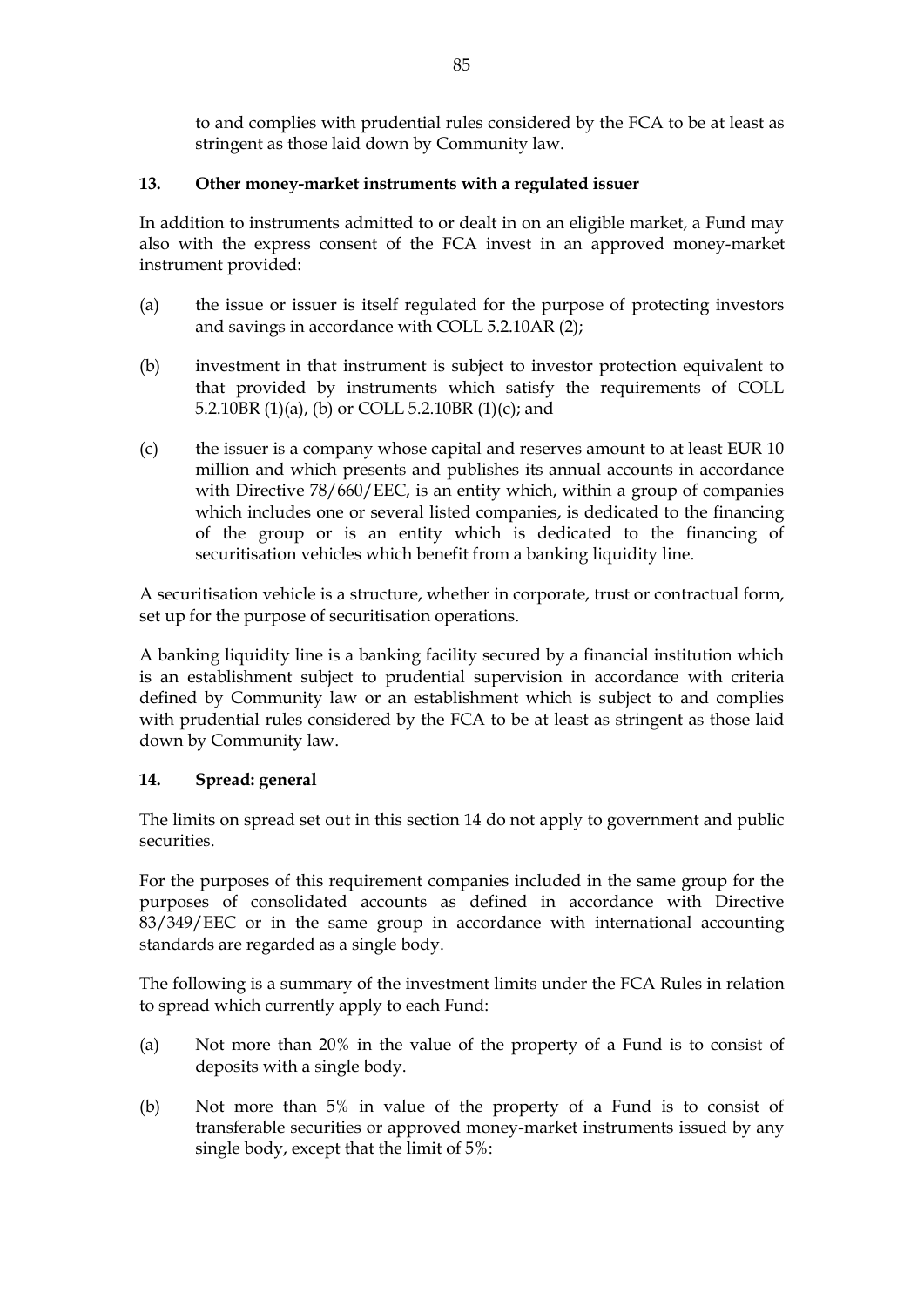- (i) is raised to 10% in respect of up to 40% in value of the property of a Fund (covered bonds need not be taken into account for the purpose of applying the limit of 40%);
- (ii) is raised to 25% in value of the Scheme Property in respect of covered bonds, provided that when a Fund invests more than 5% in covered bonds issued by a single body, the total value of covered bonds held must not exceed 80% in value of its Scheme Property.

For the purpose of (b) above, certificates representing certain securities are treated as equivalent to the underlying security.

- (c) The exposure to any one counterparty in an OTC derivative transaction must not exceed 5% in value of the property of a Fund; this limit being raised to 10% where the counterparty is an approved bank. Further details regarding OTC derivatives are set out in section 23.
- (d) Not more than 20% in value of the property of a Fund is to consist of transferable securities and approved money-market instruments issued by the same group.
- (e) Not more than 20% in value of the property of a Fund is to consist of the units of any one collective investment scheme.
- (f) In applying the above limits, not more than 20% in value of the property of a Fund is to consist of any combination of two or more of the following:
	- (i) transferable securities (including covered bonds) or approved moneymarket instruments issued by; or
	- (ii) deposits made with; or
	- (iii) exposures from OTC derivative transactions made with;

a single body.

## **15. Spread: government and public securities**

The following section applies in respect of a transferable security or an approved money-market instrument ("such securities") that is issued by:

- an EEA state;
- a local authority of an EEA state;
- a non-EEA state; or
- a public international body to which one or more EEA states belong.

Where no more than 35% in value of the property of a Fund is invested in such securities issued by any one body, there is no limit on the amount which may be invested in such securities or in any one issue.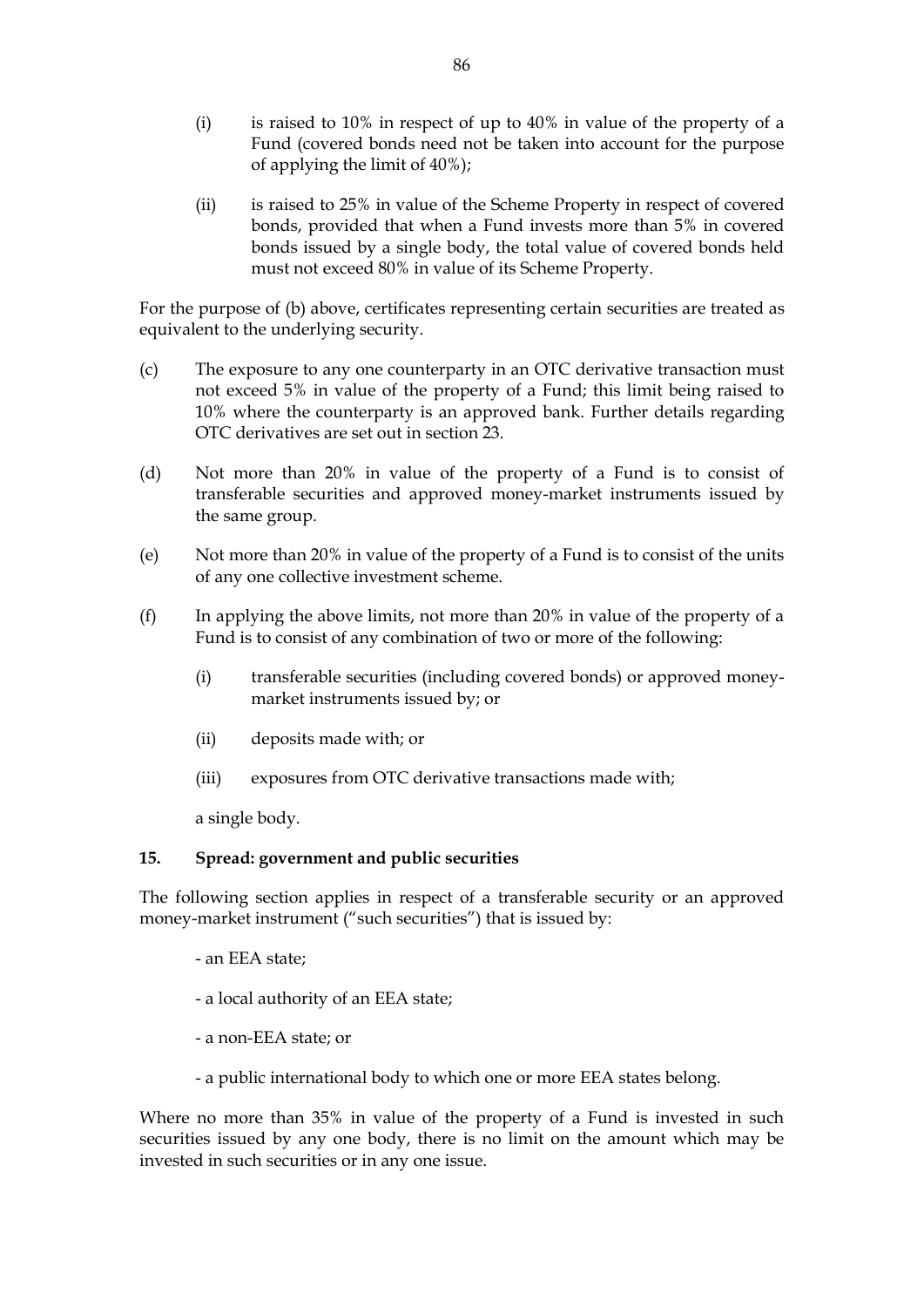Subject to its investment objectives and policy, a Fund may invest more than 35% of its value in such securities issued by any one body provided that:

- (a) the ACD has before any such investment is made consulted with the Depositary and as a result considers that the issuer of such securities is one which is appropriate in accordance with the investment objectives of the Fund;
- (b) no more than 30% in value of the property of the Fund consists of such securities of any one issue;
- (c) the property of the Fund includes such securities issued by that or another issuer, of at least six different issues; and
- (d) the disclosures required by the FCA have been made.

Subject to this restriction and to any restrictions in the investment objective and policy of a Fund, there are no limits on the amounts of any Fund's property which may be invested in government and public securities or such securities issued by any one issuer or of any issue.

In relation to such securities:

- (i) "issue", "issued" and "issuer" include guarantee, guaranteed and guarantor; and
- (ii) an issue differs from another if there is a difference as to repayment date, rate of interest, guarantor or other material terms of the issue.

A list of such securities is set out in Appendix E.

#### **16. Investment in collective investment schemes**

Not more than 10% in value of the property of any Fund will be invested in collective investment schemes (the "**Second Scheme**").

The Second Scheme must:

- (a) satisfy the conditions necessary for it to enjoy the rights conferred by the UCITS Directive; or
- (b) be recognised under the provisions of s.272 of the Financial Services and Markets Act 2000 (individually recognised overseas schemes) that is authorised by the supervisory authorities of Guernsey, Jersey or the Isle of Man (provided the requirements of article 50(1)(e) of the UCITS Directive are met); or
- (c) be authorised as a non-UCITS retail scheme (provided the requirements of Article 19(1)(e) of the UCITS Directive are met); or
- (d) be authorised in another EEA State provided the requirements of Article 19(1)(e) of the UCITS Directive are met.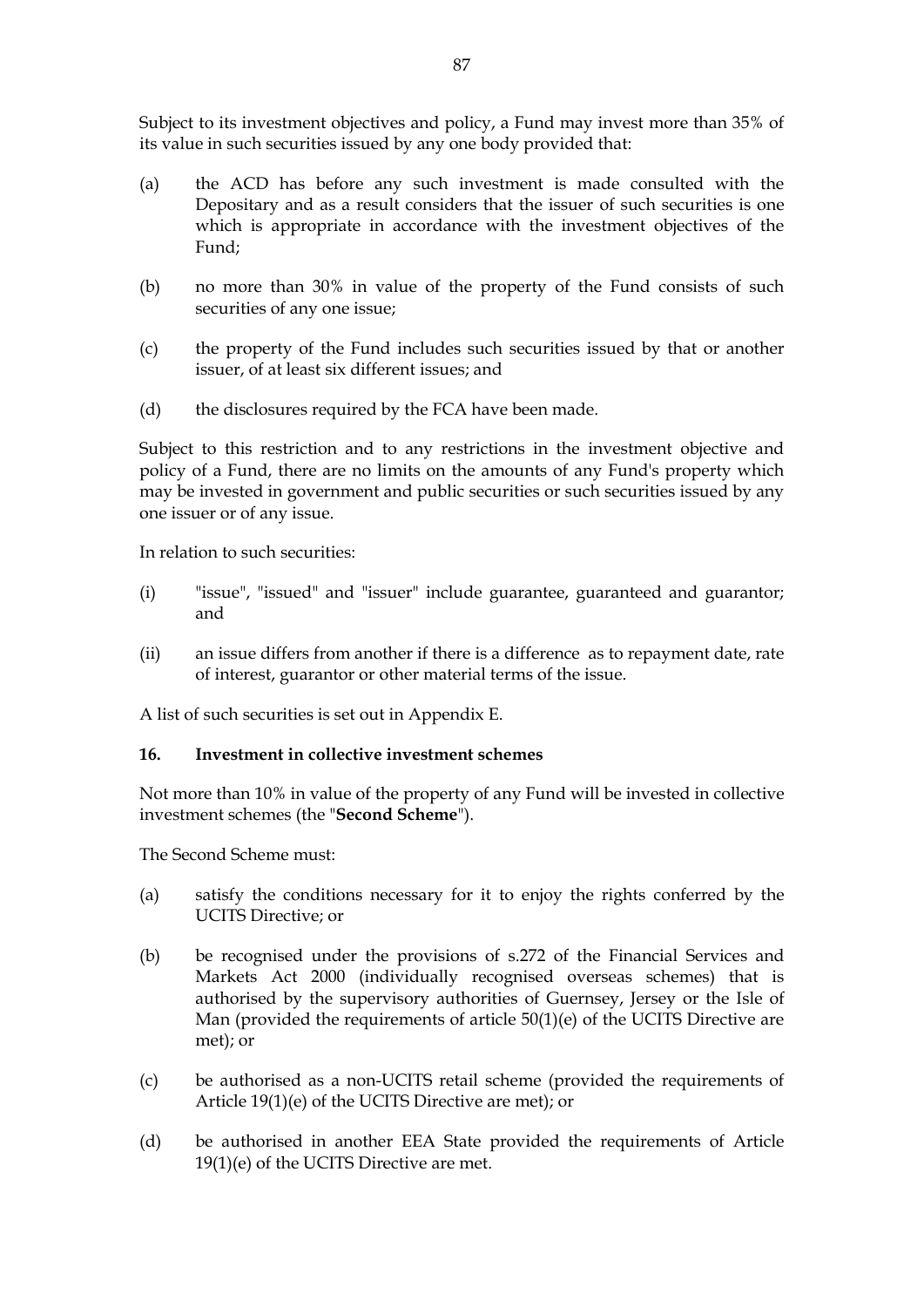The Second Scheme must also have terms which prohibit more than 10% in value of the scheme property consisting of units in collective investment schemes.

Investment may only be made in other collective investment schemes managed by the ACD or an associate of the ACD if the Fund's Prospectus clearly states that it may enter into such investments and the rules on double charging contained in COLL are complied with. The Company may invest in collective investment schemes managed or operated by or whose ACD is Valu-Trac Investment Management Limited or an associate of Valu-Trac Investment Management Limited.

## **17. Investment in nil and partly paid securities**

A transferable security or an approved money-market instrument on which any sum is unpaid falls within a power of investment only if it is reasonably foreseeable that the amount of any existing and potential call for any sum unpaid could be paid by the Fund, at the time when payment is required, without contravening the rules in COLL<sub>5</sub>.

## **18. Derivatives: general**

**Unless otherwise stated in Appendix A in respect of a Fund, a Fund may enter into derivative and forward transactions for the purpose of meeting its investment objectives and for efficient portfolio management purposes (i.e. the reduction of risks or costs to the Fund or the generation of additional capital or income for the Fund). The use of derivative and forward transactions may increase the risk profile of that Fund.**

**A derivative is a financial instrument that is derived from the underlying value of particular assets, such as equities, bonds, interest rates, indices etc. Derivatives may be exchange traded or Over the Counter (OTC) derivatives. Typically, UK authorised collective investment schemes invest on a 'long only' basis. A Fund, by employing certain derivative techniques, may establish both 'long' and 'short' positions in individual stocks and markets. Investing on a 'long' basis means that the value of the derivative will rise or fall in the same direction as the underlying market value of the asset from which it is derived. If investments are made on a 'short' basis, the value of the derivative will rise and fall in the opposite direction to the underlying market value of the asset from which it is derived. In addition, a Fund may also invest in derivative instruments whose price is related to other market events.**

**The Company may use one or more separate counterparties to undertake derivative transactions on behalf of a Fund and may be required to pledge collateral, paid from within the assets of the Fund, to secure such contracts. There may be a risk that a counterparty will wholly or partially fail to honour their contractual obligations under the arrangement. The ACD assesses the creditworthiness of counterparties as part of the risk management process and will ordinarily hold collateral to mitigate this**

**As noted in section 26 of this Appendix B, the ACD uses a risk management process, as reviewed by the Depositary and filed with the FCA, enabling it to monitor and measure as frequently as appropriate the risk of a Fund's positions and their contribution to the overall risk profile of the Fund. Before using this**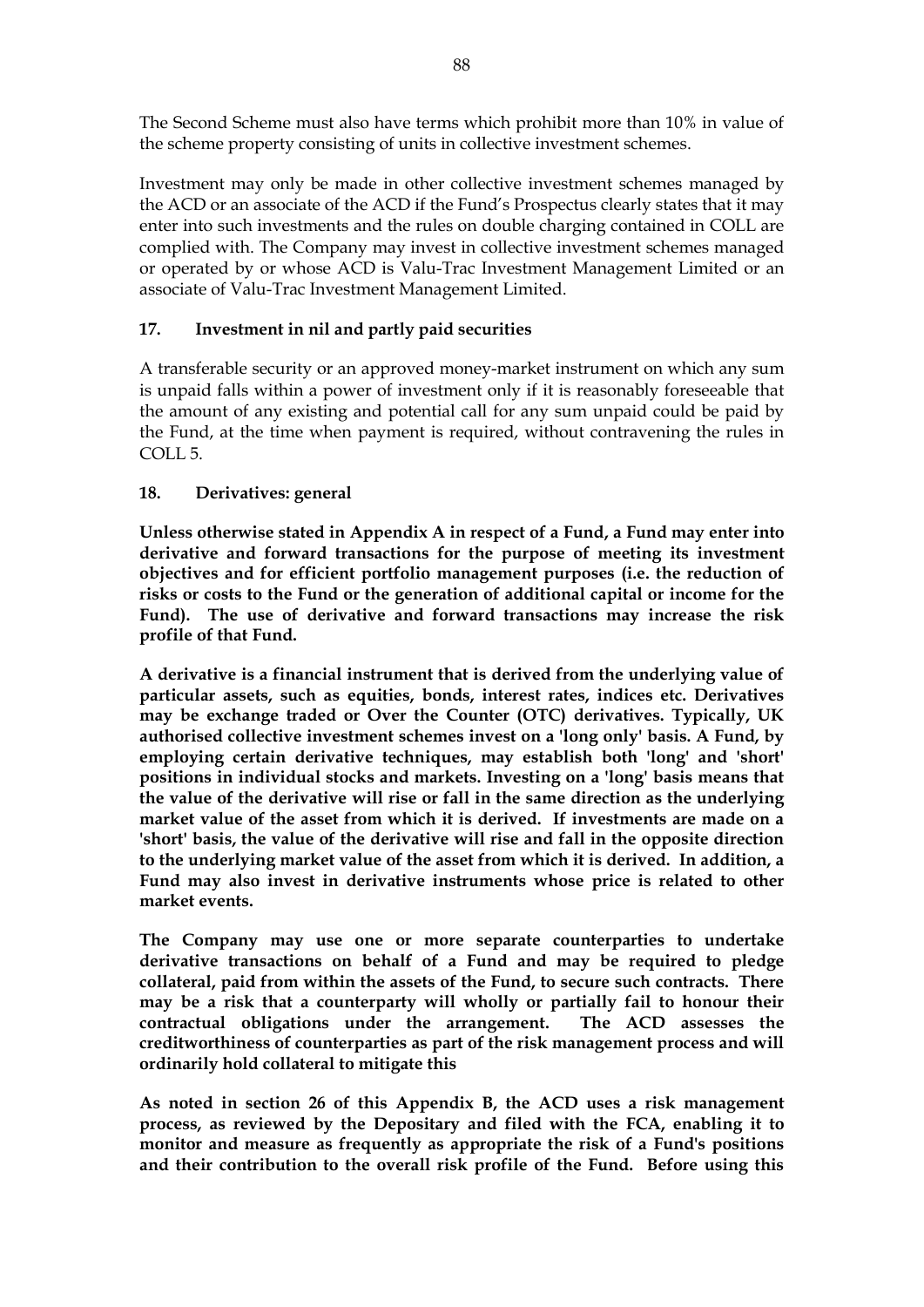## **process in connection with derivatives and forwards positions, the ACD will notify the FCA of the relevant details of the risk management process.**

A transaction in derivatives or a forward transaction must not be effected for a Fund unless the transaction is of a kind specified in section 19 of this Appendix B (Permitted transactions (derivatives and forwards)) and the transaction is covered, as set out in section 25 of this Appendix B (Cover for transactions in derivatives and forward transactions).

Where a Fund invests in derivatives, the exposure to the underlying assets must not exceed the limits set out in COLL in relation to spread (see section 14 of this Appendix B above) and government and public securities (see section 15 of this Appendix B above) except for index based derivatives where the rules below apply.

Where a transferable security or approved money-market instrument embeds a derivative, this must be taken into account for the purposes of complying with this section.

Where a Fund invests in an index based derivative, provided the relevant index falls within COLL 5.2.33R (Relevant indices) the underlying constituents of the index do not have to be taken into account for the purposes of the rules on spread in COLL (referred to above). The relaxation is subject to the ACD continuing to ensure that the property provides a prudent spread of risk. See section 30 of this Appendix B below.

## **19. Permitted transactions (derivatives and forwards)**

A transaction in a derivative must be in a derivative which is traded or dealt in on one of the eligible derivatives market listed in Appendix C (an "**Approved Derivative**") or be one which complies with paragraph 23 below (OTC Transactions in Derivatives).

The underlying of a transaction in a derivative must consist of any or all of the following to which the Fund is dedicated:

- (a) transferable securities permitted under COLL 5.2.8 R (3)(a) to (c) and COLL 5.2.8 R  $(3)(e)$ ;
- (b) approved money-market instruments permitted under COLL 5.2.8 R (3)(a) to COLL 5.2.8 R (3)(d) ;
- (c) deposits permitted under COLL 5.2.26 R (Investment in deposits);
- (d) derivatives permitted under COLL 5.2.20 (Permitted transactions (derivatives and forwards);
- (e) collective investment scheme units permitted under COLL 5.2.13 R (Investment in collective investment schemes);
- (f) financial indices which satisfy the criteria set out in COLL 5.2.20A R;
- (g) interest rates;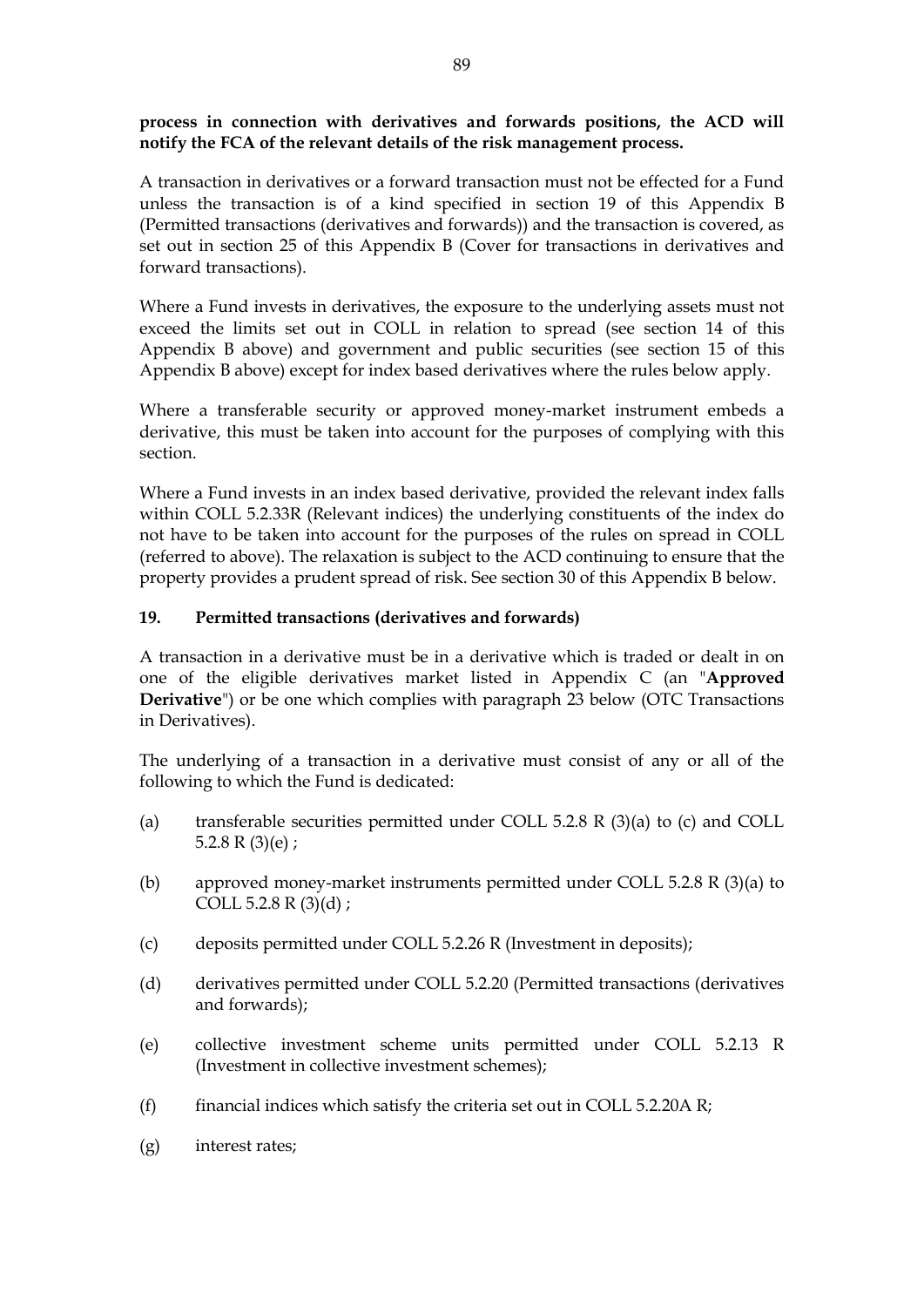- (h) foreign exchange rates; and
- (i) currencies.

A transaction in an Approved Derivative must be effected on or under the rules of an eligible derivatives market listed in Appendix C (an "**Eligible Derivatives Market**").

A transaction in a derivative must not cause the Fund to diverge from its investment objectives as stated in the Instrument of Incorporation and the most recently published version of this Prospectus.

A transaction in a derivative must not be entered into if the intended effect is to create the potential for an uncovered sale of one or more transferable securities, approved money-market instruments, units in collective investment schemes or derivatives provided that a sale is not to be considered as uncovered if the conditions in COLL 5.2.22R (3) (Requirement to cover sales) are satisfied.

Any forward transaction must be with an eligible institution or an approved bank.

A derivative includes an instrument which fulfils the following criteria:

- (a) it allows the transfer of the credit risk of the underlying independently from the other risks associated with that underlying;
- (b) it does not result in the delivery or the transfer of assets other than those referred to in COLL 5.2.6A R (UCITS schemes: permitted types of scheme property) including cash;
- (c) in the case of an OTC derivative, it complies with the requirements in COLL 5.2.23 R (OTC transactions in derivatives);
- (d) its risks are adequately captured by the risk management process of the ACD, and by its internal control mechanisms in the case of risks of asymmetry of information between the ACD and the counterparty to the derivative, resulting from potential access of the counterparty to non-public information on persons whose assets are used as the underlying by that derivative.

A Fund may not undertake transactions in derivatives on commodities.

#### **20. Financial indices underlying derivatives**

The financial indices referred to in section 19 of this Appendix B above are those which satisfy the following criteria:

- (a) the index is sufficiently diversified;
- (b) the index represents an adequate benchmark for the market to which it refers; and
- (c) the index is published in an appropriate manner;

in each case as required by the rules in COLL 5.2.20A.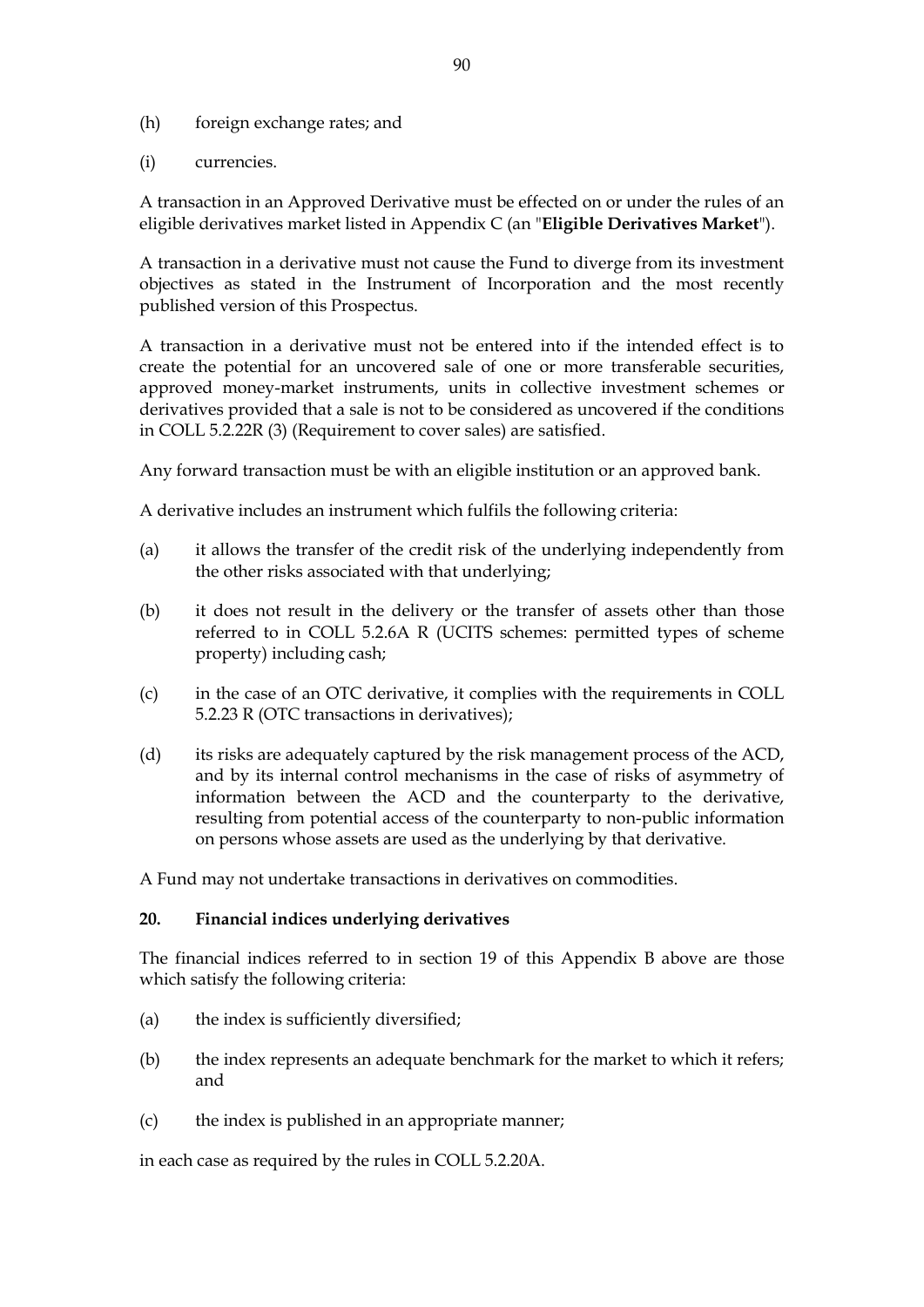Where the composition of underlyings of a transaction in a derivative does not satisfy the requirements for a financial index, the underlyings for that transaction shall where they satisfy the requirements with respect to other underlyings pursuant to COLL 5.2.20R (2), be regarded as a combination of those underlyings.

# **21. Transactions for the purchase of property**

A derivative or forward transaction which will or could lead to the delivery of property for the account of the Company may be entered into only if that property can be held for the account of the Company, and the ACD, having taken reasonable care, determines that delivery of the property under the transaction will not occur or will not lead to a breach of the rules in COLL.

# **22. Requirement to cover sales**

No agreement by or on behalf of the Company to dispose of property or rights may be made unless the obligation to make the disposal and any other similar obligation could immediately be honoured by the Company by delivery of property or the assignment of rights, and such property and rights are owned by the Company at the time of the agreement.

The above requirement does not apply to a deposit and where:

- (a) the risks of the underlying financial instrument of a derivative can be appropriately represented by another financial instrument and the underlying financial instrument is highly liquid; or
- (b) the ACD or the Depositary has the right to settle the derivative in cash and cover exists within the Scheme Property which falls within one of the following asset classes:
	- (i) cash;
	- (ii) liquid debt instruments (e.g. government bonds of first credit rating) with appropriate safeguards (in particular, haircuts); or
	- (iii) other highly liquid assets having regard to their correlation with the underlying of the financial derivative instruments, subject to appropriate safeguards (e.g. haircuts where relevant).

In the asset classes referred to in (b) above, an asset may be considered as liquid where the instrument can be converted into cash in no more than seven business days at a price closely corresponding to the current valuation of the financial instrument on its own market.

# **23. OTC transactions in derivatives**

23.1 Any transaction in an OTC derivative under paragraph 19 must be:

(a) with an approved counterparty; a counterparty to a transaction in derivatives is approved only if the counterparty is an eligible institution or an approved bank; or a person whose permission (including any requirements or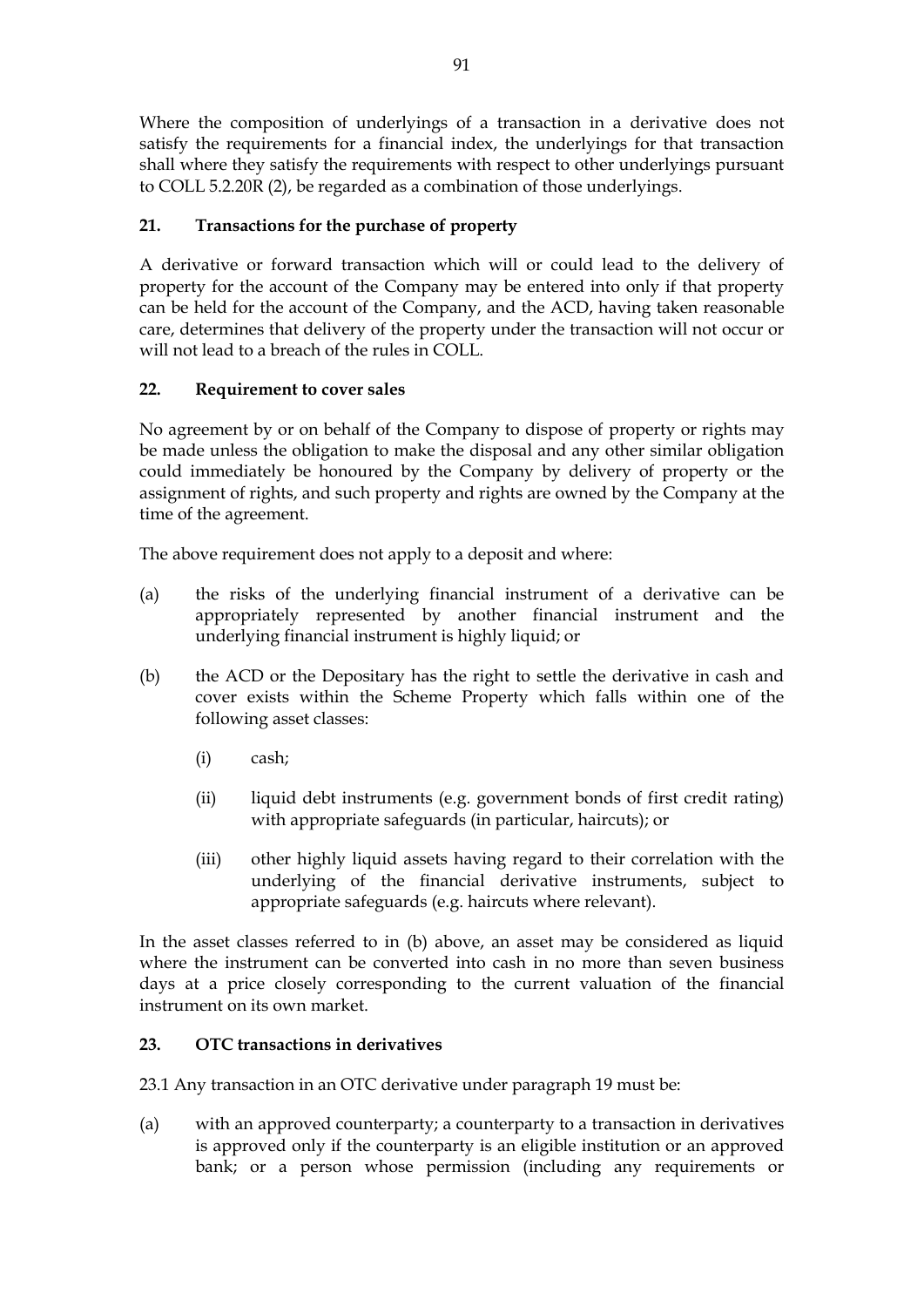limitations), as published in the FCA Register or whose Home State authorisation, permits it to enter into the transaction as principal offexchange;

- (b) on approved terms pursuant to COLL 5.2.23R (2);
- (c) capable of reliable valuation pursuant to COLL 5.2.23R (3); and
- (d) subject to verifiable valuation pursuant to COLL 5.2.23R (4).

23.2. When a Fund invests in a total return swap or other financial derivative instrument with similar characteristics, the underlying assets and investment strategies to which exposure will be gained are described in the relevant Fund's investment objective and policy. The counterparty does not have discretion over the composition or management of a Fund's portfolio or over the underlying of financial derivative instruments used by a Fund. Counterparty approval is not required in relation to any investment decision made by a Fund.

23.3. The maximum proportion of the assets under management of a Fund which can be subject to total return swaps is 110% although the expected proportion of the assets under management of a Fund that, in practice, could be subject to total return swaps is 100%.

23.4. Collateral received from a counterparty must meet a range of standards listed in ESMA Guidelines 2012/832 including those for liquidity, valuation, issue, credit quality, correlation and diversification.

23.5. Non-cash collateral received is not sold, reinvested or pledged. Cash collateral received in the context of OTC transactions in derivatives may be:

- 23.5.1. placed on deposit with entities prescribed in Article 50 (f) of the UCITS Directive;
- 23.5.2. invested in high-quality government bonds;
- 23.5.3. used for the purpose of reverse repurchase transactions provided the transactions are with credit institutions subject to prudential supervision and the UCITS is able to recall at any time the full amount of cash on an accrued basis; and
- 23.5.4. invested in short-term money market funds as defined in the Guidelines on a Common Definition of European Money Market Funds

23.6. To the extent required by the COLL Sourcebook, reinvestments of such cash collateral must be taken into account for the calculation of a Fund's global exposure.

23.7. Collateral received from the counterparty to an OTC derivative transaction may be offset against gross counterparty exposure provided it meets a range of standards listed in ESMA Guidelines 2012/832, including those for liquidity, valuation, issuer credit quality, correlation and diversification. In offsetting collateral, its value is reduced by a percentage (a "haircut") which provides, inter alia, for short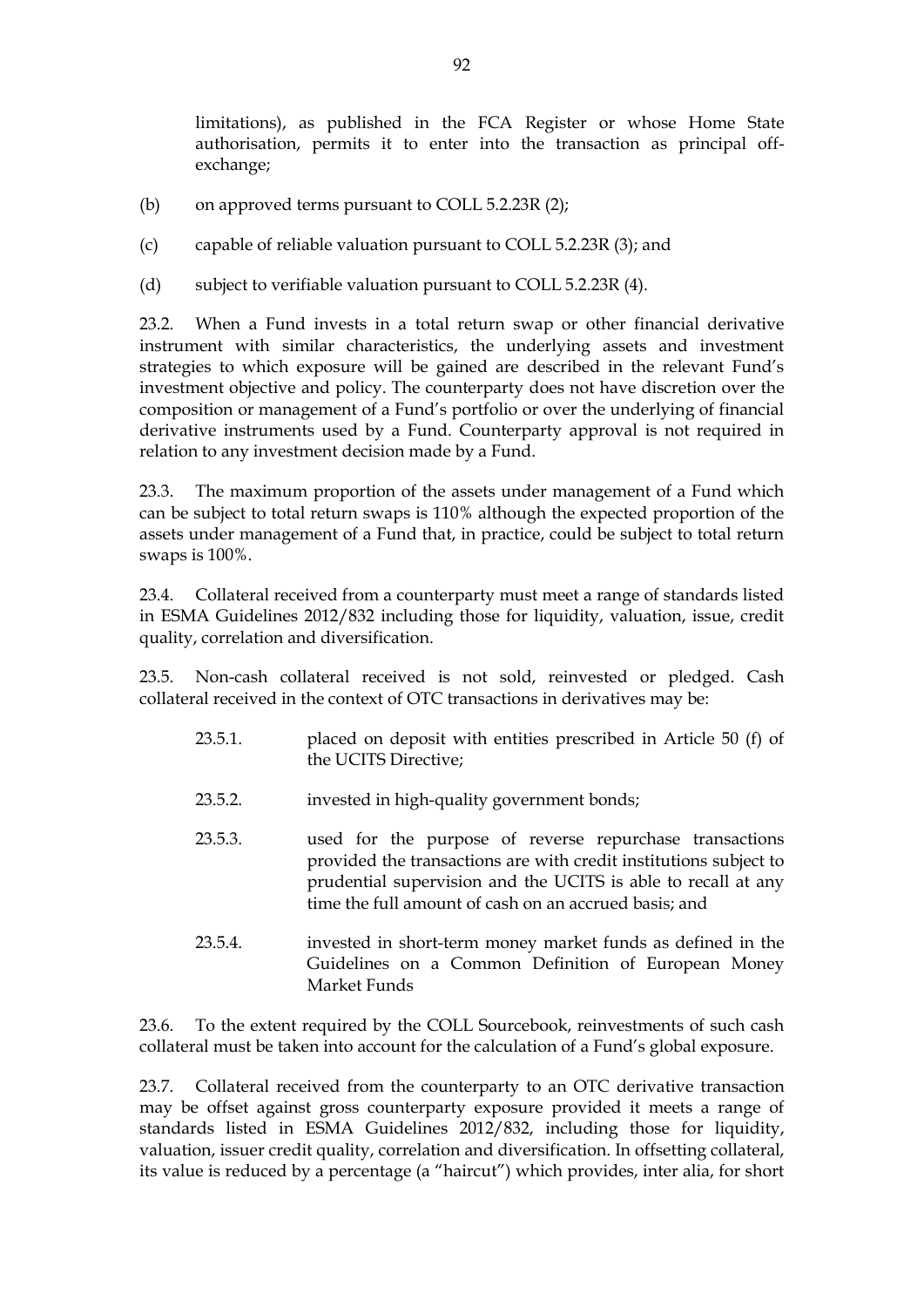term fluctuations in the value of the exposure and of the collateral. Collateral levels are maintained to ensure that net counterparty exposure does not exceed the limits per counterparty as set out in COLL Sourcebook.

23.8. The reinvestment of cash collateral received is restricted to high quality government bonds, deposits, Reverse Repurchase Transactions and short term money market funds, in order to mitigate the risk of losses on reinvestment. For Funds which receive collateral for at least 30% of their assets, the associated liquidity risk is assessed.

23.9. At as the date of this Prospectus, the Funds do not reinvest cash collateral received in respect of the OTC derivatives in any reverse repurchase transactions. Should this be the case, the Prospectus will be amended accordingly.

23.10. Where there is a title transfer, collateral received will be held by the Depositary (or sub-custodian on the behalf of the Depositary) on behalf of the relevant Fund in accordance with the Depositary's safekeeping duties under the Depositary Agreement. The Depositary will verify the ownership of the Fund of the OTC derivatives and the Depositary will maintain an updated inventory of such OTC derivatives. For other types of collateral arrangement, the collateral can be held by a third party custodian which is subject to prudential supervision and which should be unrelated to the provider of the collateral.

23.11. Collateral will be valued on a daily basis, using available market prices and taking into account appropriate discounts determined for each asset class based on the haircut policy. The collateral will be marked to market daily and may be subject to daily variation margin requirements.

23.12. All revenues, after the deduction of appropriate fees, arising from total return swaps will be returned to the relevant Funds, and the ACD will not take any fees or costs out of those revenues additional to its charge on the Scheme Property of the relevant Funds as set out in this Prospectus.

## **24. Derivative exposure**

A Fund may invest in derivatives and forward transactions as long as the exposure to which the Fund is committed by that transaction itself is suitably covered from within its property. Exposure will include any initial outlay in respect of that transaction.

Cover ensures that a Fund is not exposed to the risk of loss of property, including money, to an extent greater than the net value of the property. Therefore, a Fund must hold property sufficient in value or amount to match the exposure arising from a derivative obligation to which the Fund is committed. Section 25 of this Appendix B (Cover for Transactions in Derivatives and Forward Transactions) sets out detailed requirements for cover of a Fund.

Cover used in respect of one transaction in derivatives or forward transaction must not be used for cover in respect of another transaction in derivatives or a forward transaction.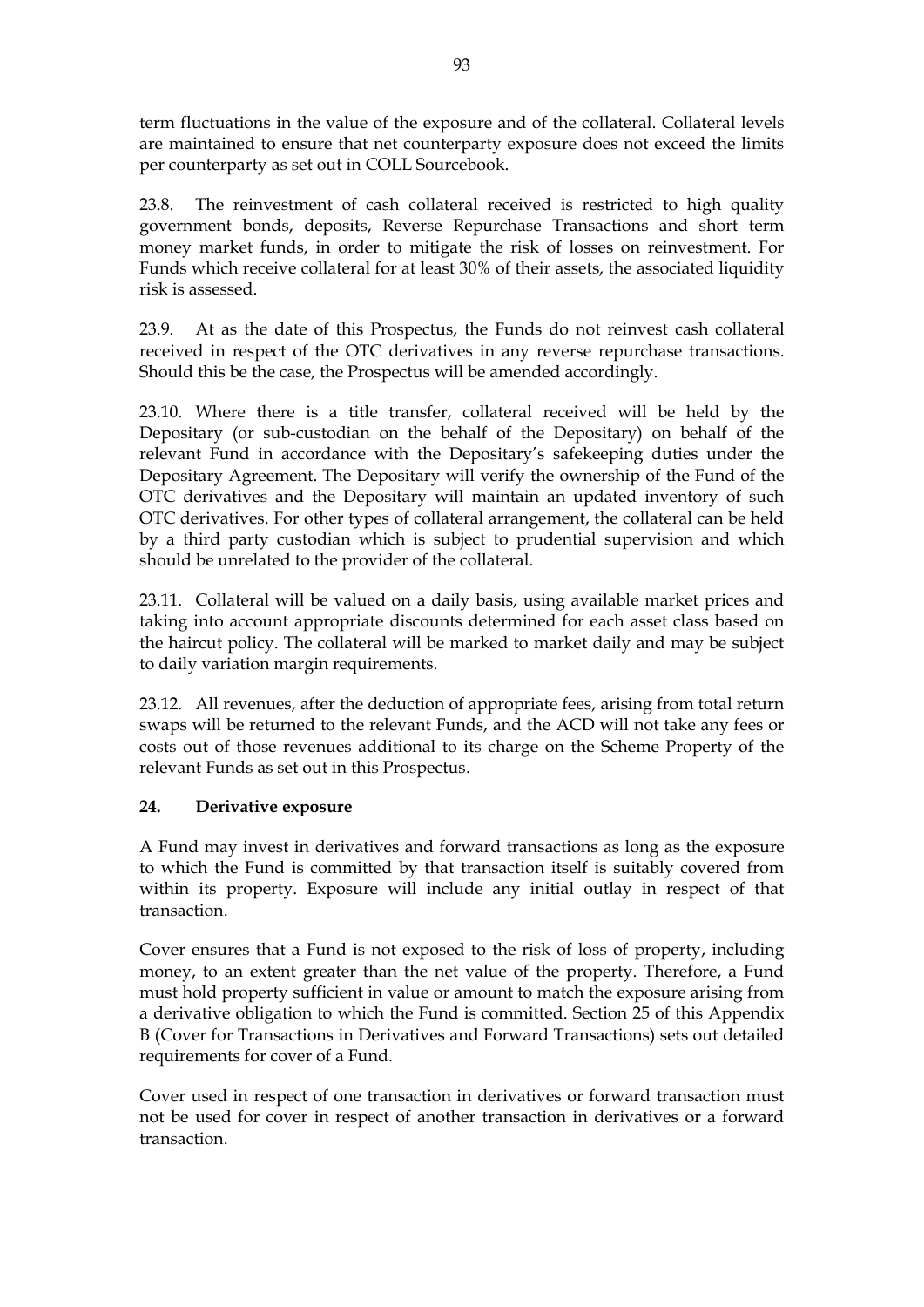## **25. Cover for transactions in derivatives and forward transactions**

A transaction in derivatives or forward transactions is to be entered into only if the maximum exposure, in terms of the principal or notional principal created by the transaction to which the Fund is or may be committed by another person is covered globally.

Exposure is covered globally if adequate cover from within the property is available to meet the Fund's total exposure, taking into account the value of the underlying assets, any reasonably foreseeable market movement, counterparty risk, and the time available to liquidate any positions.

Cash not yet received into the property but due to be received within one month is available as cover.

Property the subject of a stock lending transaction is only available for cover if the ACD has taken reasonable care to determine that it is obtainable (by return or reacquisition) in time to meet the obligation for which cover is required.

The total exposure relating to derivatives held in the Fund may not exceed the net value of the property.

## **26. Risk management**

The ACD uses a risk management process, as reviewed by the Depositary and filed with the FCA, enabling it to monitor and measure as frequently as appropriate the risk of a Fund's positions and their contribution to the overall risk profile of the Fund. Prior to any amendments being made to the risk management process, the ACD will notify the FCA of the details of such changes.

## **27. Investment in deposits**

A Fund may invest in deposits only with an Approved Bank and which are repayable on demand or have the right to be withdrawn, and maturing in no more than 12 months.

## **28. Significant influence**

The Company must not acquire transferable securities issued by a body corporate and carrying rights to vote (whether or not on substantially all matters) at a general meeting of that body corporate if:

- (a) immediately before the acquisition, the aggregate of any such securities held by the Company gives the Company power to significantly influence the conduct of business of that body corporate; or
- (b) the acquisition gives the Company that power.

For the purposes of paragraphs (a) and (b) above, the Company is to be taken to have power significantly to influence the conduct of business of a body corporate if it can, because of the transferable securities held by it, exercise or control the exercise of 20% or more of the voting rights in that body corporate (disregarding for this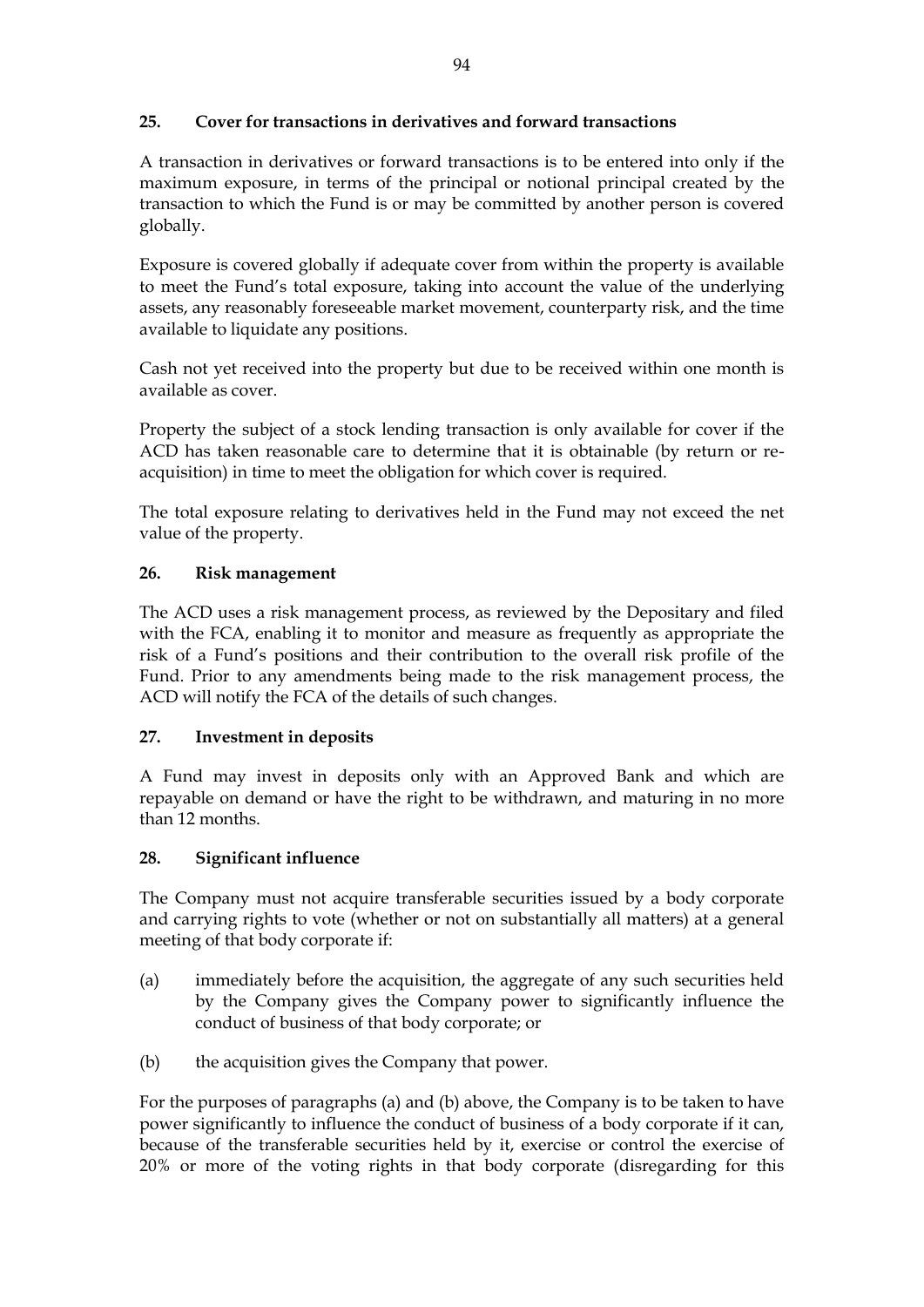purpose any temporary suspension of voting rights in respect of the transferable securities of that body corporate).

#### **29. Concentration**

A UCITS Scheme:

- (a) must not acquire transferable securities other than debt securities which (i) do not carry a right to vote on any matter at a general meeting of the body corporate that issued them; and (ii) represent more than 10% of these securities issued by that body corporate;
- (b) must not acquire more than 10% of the debt securities issued by any single body;
- (c) must not acquire more than 25% of the units in a collective investment scheme;
- (d) must not acquire more than 10% of the approved money market instruments issued by any single body;
- (e) need not comply with the limits in (b), (c) and (d) if, at the time of the acquisition, the net amount in issue of the relevant investment cannot be calculated.

#### **30. Schemes replicating an index**

Notwithstanding COLL 5.2.11R (Spread: general), a Fund may invest up to 20% in value of the Scheme Property in shares and debentures which are issued by the same body where the stated investment policy is to replicate the composition of a relevant index as defined below.

Replication of the composition of a relevant index shall be understood to be a reference to replication of the composition of the underlying assets of that index, including the use of techniques and instruments permitted for the purpose of efficient portfolio management.

The 20% limit can be raised for a particular Fund up to 35% in value of the Scheme Property, but only in respect of one body and where justified by exceptional market conditions.

In the case of a Fund replicating an index the Scheme Property need not consist of the exact composition and weighting of the underlying in the relevant index in cases where the scheme's investment objective is to achieve a result consistent with the replication of an index rather than an exact replication.

The indices referred to above are those which satisfy the following criteria:

- (a) the composition is sufficiently diversified; and
- (b) the index represents an adequate benchmark for the market to which it refers; and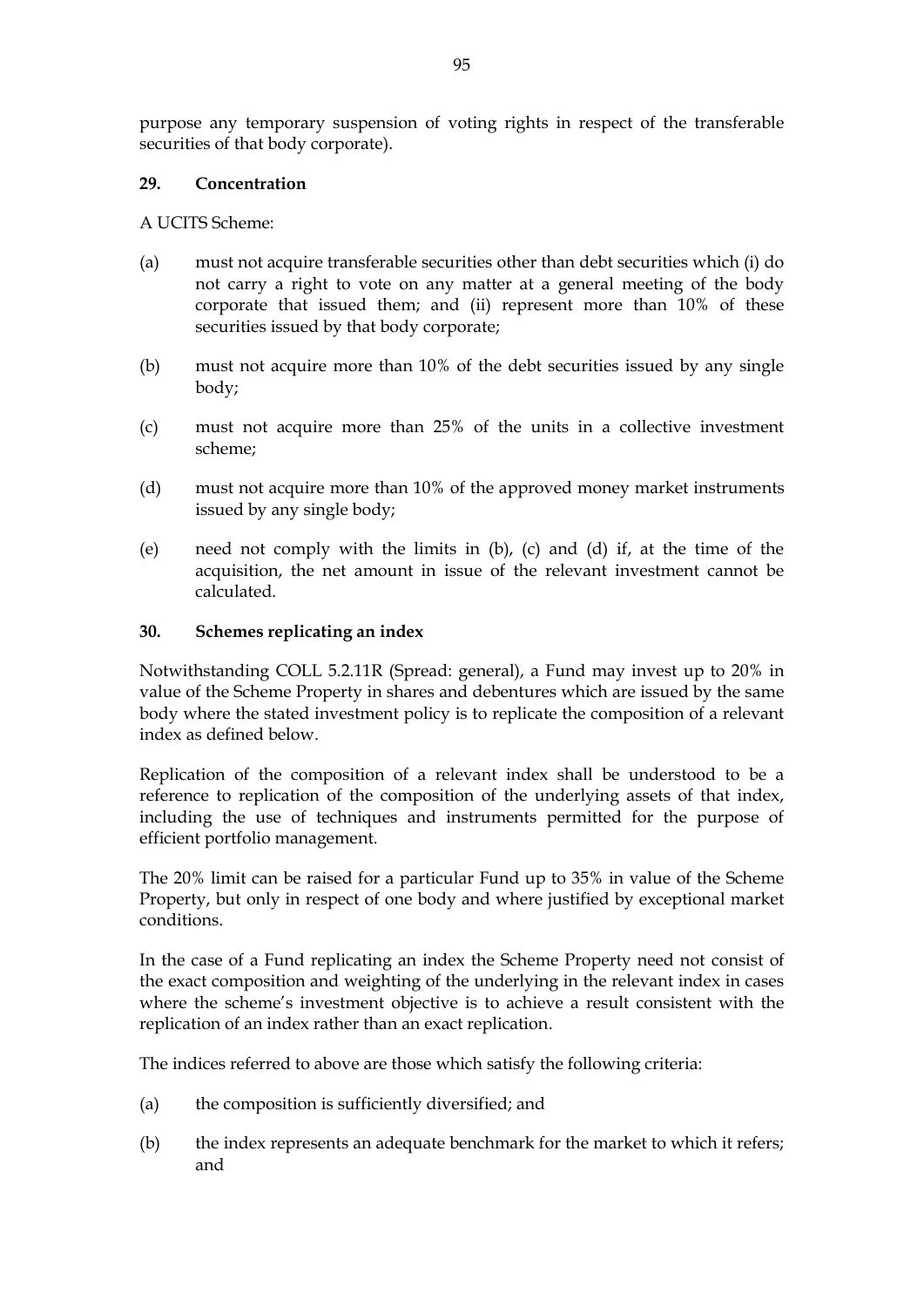(c) the index is published in an appropriate manner,

in each case as required by the rules in COLL 5.2.33.

## **31. Stock lending**

The Company will not enter into stock lending transactions for the account of any Fund.

## **32. Cash and near cash**

Cash and near cash must not be retained in the Scheme Property except to the extent that, where this may reasonably be regarded as necessary in order to enable:

- (a) the pursuit of a Fund's investment objectives; or
- (b) redemption of units; or
- (c) efficient management of the Fund in accordance with its investment objectives; or
- (d) other purposes which may reasonably be regarded as ancillary to the investment objectives of the Fund.

During the period of the initial offer the Property of the Fund may consist of cash and near cash without limitation.

## **33. General**

It is not intended that any Fund will have an interest in any immovable property or tangible movable property.

No Fund may invest in the Shares of another Fund within the Company.

Where the Company invests in or disposes of units or shares in another collective investment scheme which is managed or operated by the ACD or an associate of the ACD, the ACD must pay to the Company by the close of business on the fourth business day the amount of any preliminary charge in respect of a purchase, and in the case of a sale, any charge made for the disposal.

A potential breach of any of these limits does not prevent the exercise of rights conferred by investments held by the Fund if the consent of the Depositary is obtained in writing but, in the event of a consequent breach, the ACD must then take such steps as are necessary to restore compliance with the investment limits as soon as practicable having regard to the interests of Shareholders.

## **34. Underwriting**

Underwriting and sub underwriting contracts and placings may also, subject to certain conditions set out in COLL, be entered into for the account of the Company.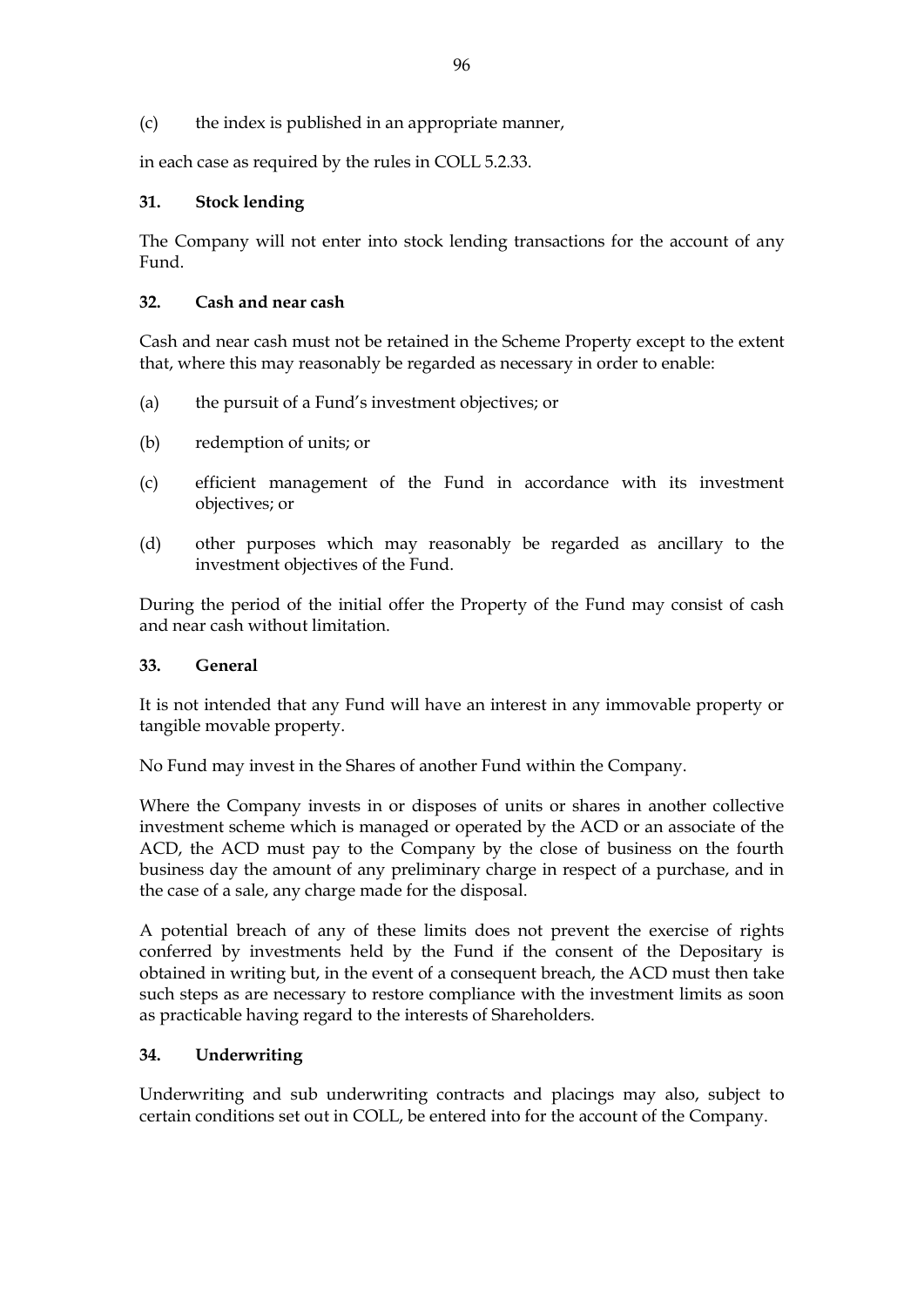#### **35. Borrowing powers**

The Company may, on the instructions of the ACD and subject to COLL, borrow money from an eligible institution or an approved bank for the use of the Company on terms that the borrowing is to be repayable out of the Scheme Property.

Borrowing must be on a temporary basis, must not be persistent and in any event must not exceed three months without the prior consent of the Depositary, which may be given only on such conditions as appear appropriate to the Depositary to ensure that the borrowing does not cease to be on a temporary basis.

The ACD must ensure that a Fund's borrowing does not, on any day, exceed 10% of the value of its Scheme Property.

These borrowing restrictions do not apply to "back to back" borrowing for currency hedging purposes (i.e. borrowing permitted in order to reduce or eliminate risk arising by reason of fluctuations in exchange rates).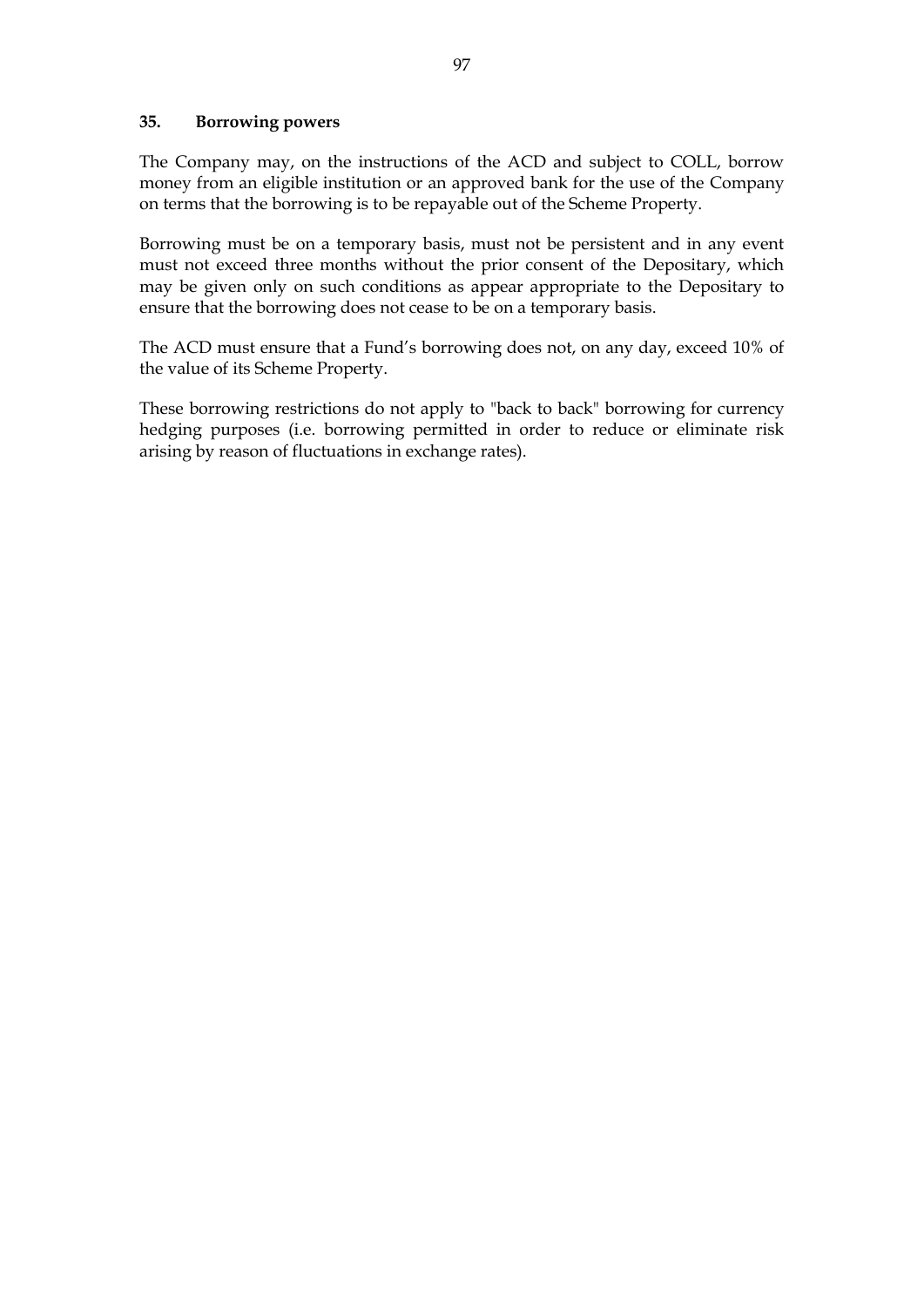#### **APPENDIX C:**

## **PART I - Eligible Securities and Derivatives Markets**

All the Funds may deal through securities and derivatives markets which are regulated markets (as defined in the glossary to the FCA Handbook) or markets established in an EEA State which are regulated, operate regularly and open to the public.

Each Fund may also deal through the securities and derivatives markets indicated below.

| Australia                                        |
|--------------------------------------------------|
| - Australian Securities Exchange Ltd             |
| Canada                                           |
| -Montreal Exchange                               |
| -Toronto Stock Exchange                          |
| Hong Kong                                        |
| - Hong Kong Stock Exchange                       |
| - Hong Kong Futures Exchange                     |
| Japan                                            |
| -Tokyo Stock Exchange                            |
| - Tokyo International Financial Futures Exchange |
| - Osaka Securities Exchange                      |
| Korea                                            |
| - Korea Exchange                                 |
| Mexico                                           |
| - Bolsa Mexicana de Valores                      |
| New Zealand                                      |
| - New Zealand Stock Exchange                     |
| Singapore                                        |
| - Singapore Exchange (SGX)                       |
| South Africa                                     |
| - Johannesburg Stock Exchange                    |
| - South Africa Futures Exchange                  |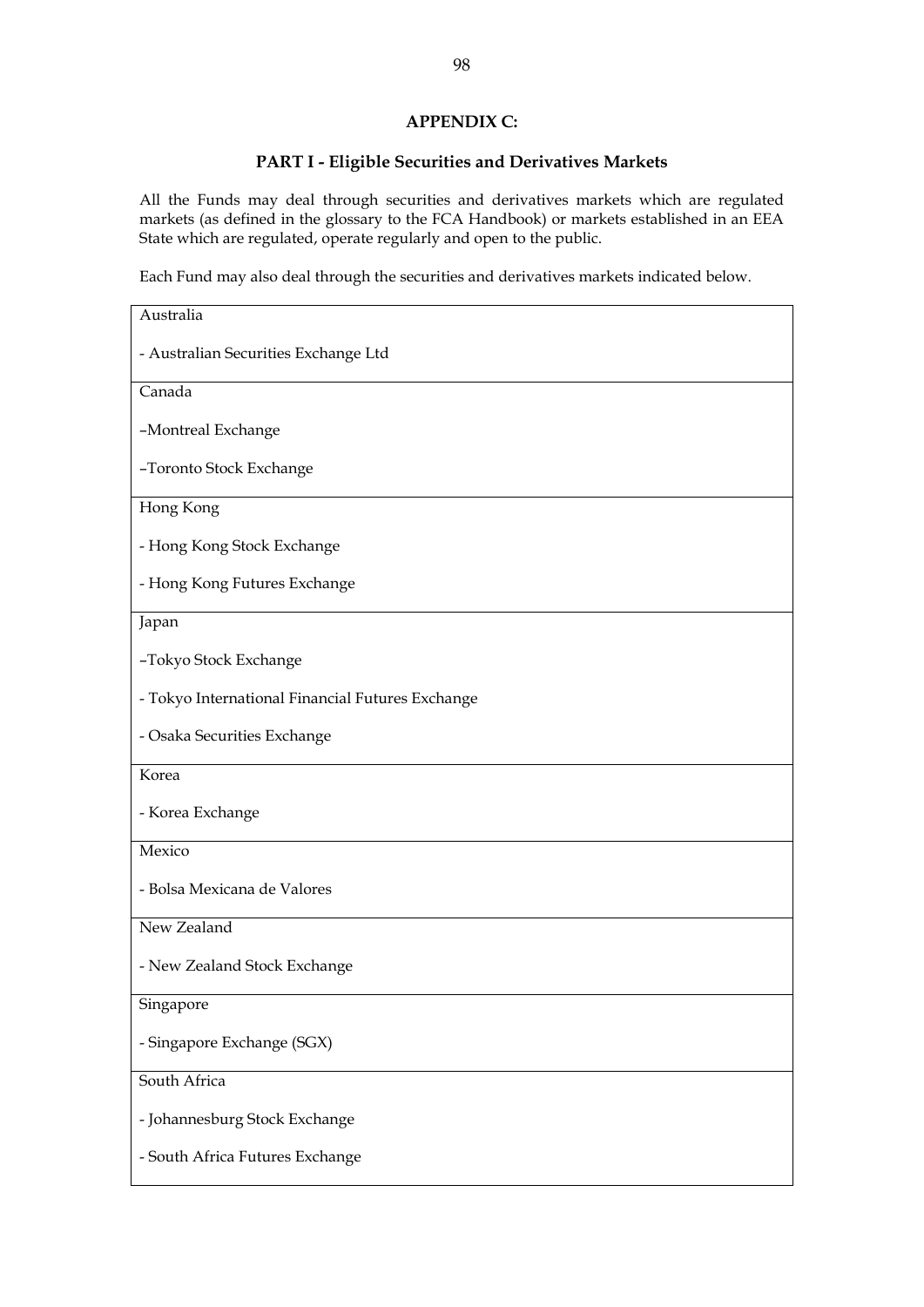| Switzerland                          |
|--------------------------------------|
| - SIX Swiss Exchange AG              |
| <b>USA</b>                           |
| - NASDAQ                             |
| - New York Stock Exchange            |
| - NYSE Amex                          |
| - NASDAQ OMX PHLX                    |
| - Chicago Stock Exchange             |
| - CME (including COMEX, NYMEX, CBOT) |

PART II – List of Sub-custodians (as at the date of this Prospectus)

Argentina Citibank N.A. Bangladesh Standard Chartered Bank Belgium BNPParibas Belgium Bermuda HSBC Securities Services Bulgaria UniCredit Bulbank AD Canada Royal Bank of Canada China B Shares(Shanghai) China B Shares(Shenzhen) China A Shares Colombia Cititrust Colombia S.A. Cyprus HSBC Bank plc Denmark Danske Bank A/S Egypt Citibank N.A. Egypt

Estonia Swedbank

#### **MARKET SUBCUSTODIAN**

Australia HSBC Bank Australia Limited Austria UniCredit Bank Austria AG Bahrain HSBC Bank Middle East Limited Bosnia & Herzegovina Hub through UniCredit Bank Austria Botswana **Standard Chartered Bank Botswana Ltd** Brazil BNP Paribas Securities Services Chile Banco de Chile (Citibank N.A.) HSBC Bank (China) Company Limited HSBC Bank (China) Company Limited HSBC Bank (China) Company Limited Croatia UniCredit Bank Austria AG Czech Republic UniCredit Bank Czech Republic and Slovakia, a.s Finland Nordea Bank AB (publ) France Deutsche Bank A.G. Germany Deutsche Bank A.G. Ghana **Standard Chartered Bank Ghana Ltd.** Standard Chartered Bank Ghana Ltd. Greece HSBC Bank Plc Greece Hong Kong Standard Chartered Bank (Hong Kong)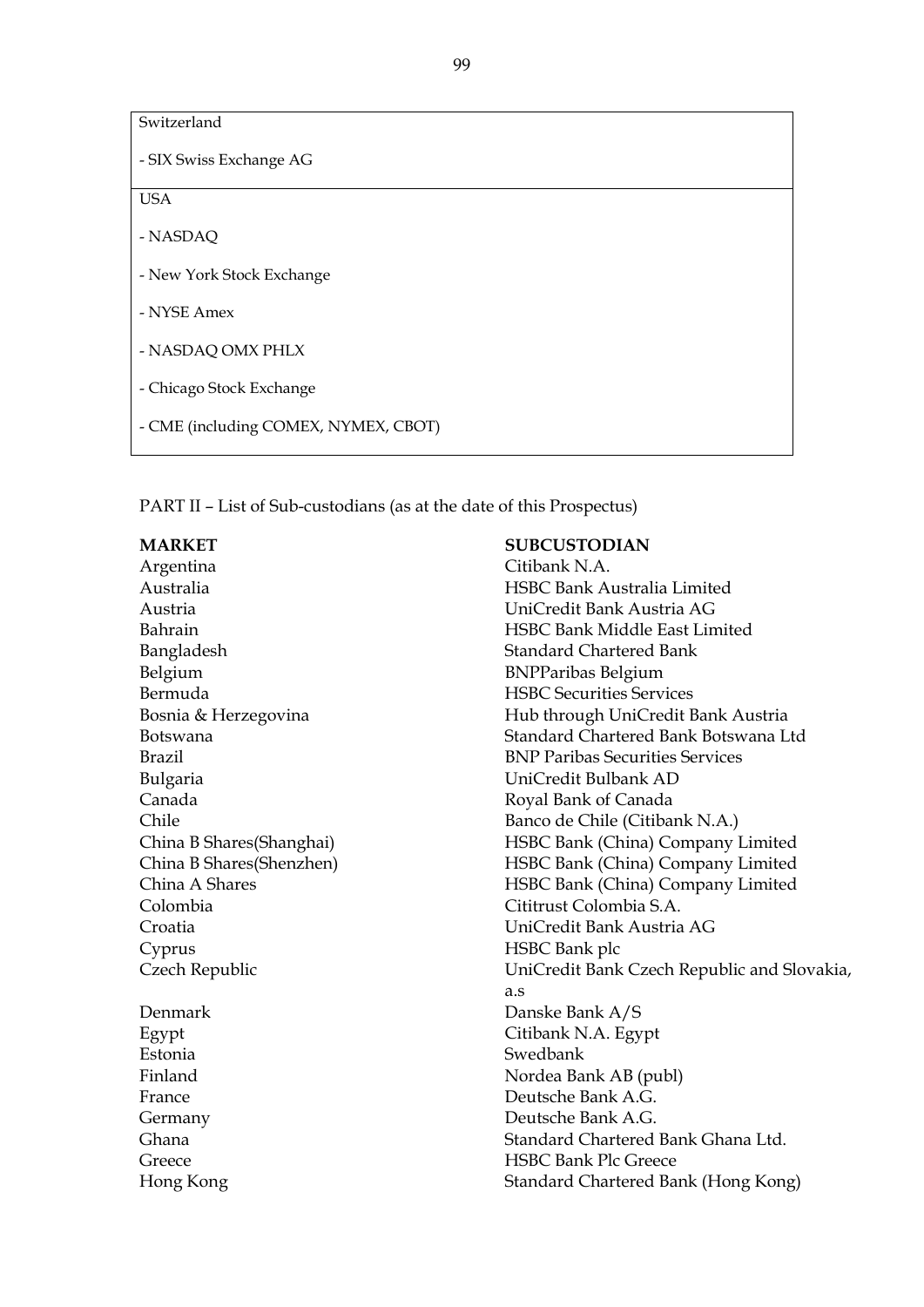Iceland(suspended market) Islandsbanki hf ICSD Euroclear Kazakhstan JSC Citibank Kazakhstan Latvia Swedbank AS Lithuania Swedbank AS Luxembourg Euroclear Bank Mexico Citibanamex Norway DNB Bank ASA Pakistan Deutsche Bank A.G. Peru Citibank del Perú S.A. Saudi Arabia HSBC Saudi Arabia Singapore DBS Bank Ltd South Africa Société Générale

Limited Hong Kong Connect: Citibank, N.A., Hong Kong Branch Hungary UniCredit Bank Hungary Zrt. India The Hongkong and Shanghai Banking Corporation Limited Indonesia Standard Chartered Bank Ireland RBC Investor Services Trust Israel Citibank N.A. Tel Aviv Branch Italy BNP Paribas Securities Services Japan Citibank N.A., Tokyo Branch Jordan Standard Chartered Bank, Jordan Branch Kenya Standard Chartered Bank Kenya Kuwait HSBC Bank Middle East Limited Malaysia Standard Chartered Bank Malaysia Berhad Mauritius The Hongkong and Shanghai Banking Corporation Limited Morocco Société Générale Marocaine de Banques Namibia Standard Bank of South Africa Nasdaq Dubai Ltd HSBC Bank Middle East Limited Netherlands BNP Paribas Securities Services New Zealand The Hongkong and Shanghai Banking Corporation Limited Nigeria Citibank Nigeria Limited Oman HSBC Bank Oman S.A.O.G. Philippines Standard Chartered Bank Poland Bank Polska Kasa Opieki S.A. Portugal BNP Paribas Securities Services Qatar HSBC Bank Middle East Limited Romania BRD -Groupe Societe Generale Russia Societe Generale, Rosbank Serbia Hub through UniCredit Bank Austria AG Slovak Republic UniCredit Bank Czech Republic and Slovakia, a.s. Slovenia Hub through UniCredit Bank Austria AG South Korea The Hong Kong and Shanghai Banking Corporation Limited Spain Banco Inversis S.A.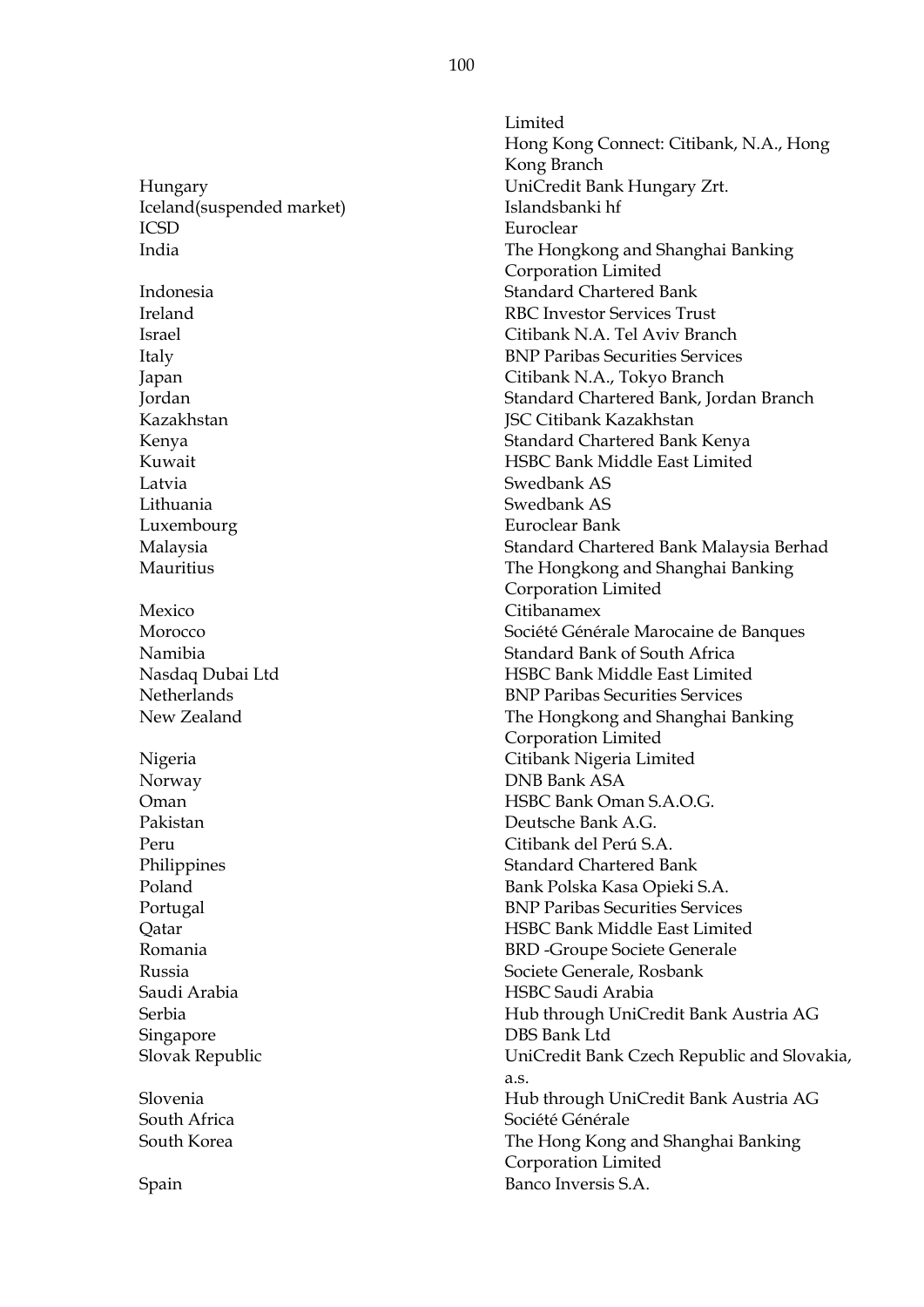Turkey Citibank A.S. Ukraine PJSC Citibank

Sri Lanka The Hongkong and Shanghai Banking Corporation Limited Sweden Skandinaviska Enskilda Banken AB (publ) Switzerland Credit Suisse AG Taiwan HSBC Bank (Taiwan) Limited Thailand Standard Chartered Bank (Thai) Pcl Tunisia Societe Generale Securities Service UIB Tunisia UAE -Abu Dhabi HSBC Bank Middle East Limited HSBC Bank Middle East Limited UK RBC Investor Services Trust Uruguay Banco Itaύ Uruguay S.A. USA The Bank of New York Mellon Vietnam HSBC Bank (Vietnam) Ltd Zambia Standard Chartered Bank Zambia PLC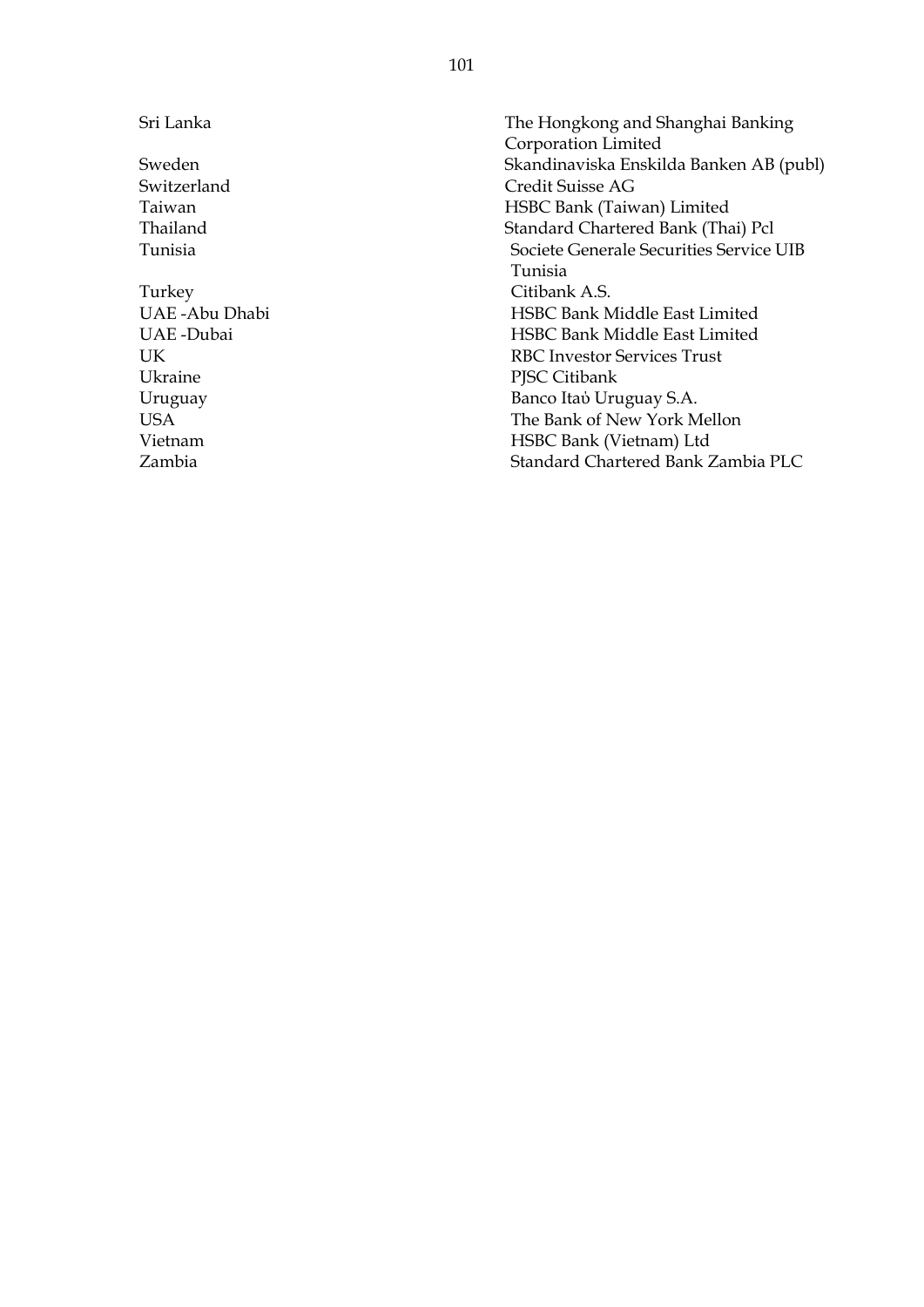## **APPENDIX D: Investment Managers; Directors of the ACD; and details of other Funds of which the ACD is authorised corporate director or investment manager**

| Fund                                         | <b>Investment Manager</b>                  | Registered<br>Office/Principal place of<br>business of Investment<br><b>Manager</b> |
|----------------------------------------------|--------------------------------------------|-------------------------------------------------------------------------------------|
| VT Castlebay UK Equity<br>Fund               | Castlebay Investment<br>Partners LLP       | 204 West George<br>Street,<br>Glasgow, G2 2PQ                                       |
| VT Protean Capital ELDeR<br>Fund             | Protean Capital LLP                        | Hazelwood House, 53 New<br>Oxford Street, London,<br>WC1A 1BL                       |
| VT<br>Capital<br>Protean<br>PROCSI CoRE Fund | Protean Capital LLP                        | Hazelwood House, 53 New<br>Oxford Street, London,<br>WC1A 1BL                       |
| Valu-Trac Equity Income<br>Fund A            | Valu-Trac Investment<br>Management Limited | Orton, Moray, IV32 7QE                                                              |

| Directors of the ACD and their significant business activities not connected with the<br>business of the Company |      |  |  |
|------------------------------------------------------------------------------------------------------------------|------|--|--|
| Anne Laing                                                                                                       | None |  |  |
| Martin Henderson                                                                                                 | None |  |  |
| Douglas Halley                                                                                                   | None |  |  |
| Michael Barron                                                                                                   | None |  |  |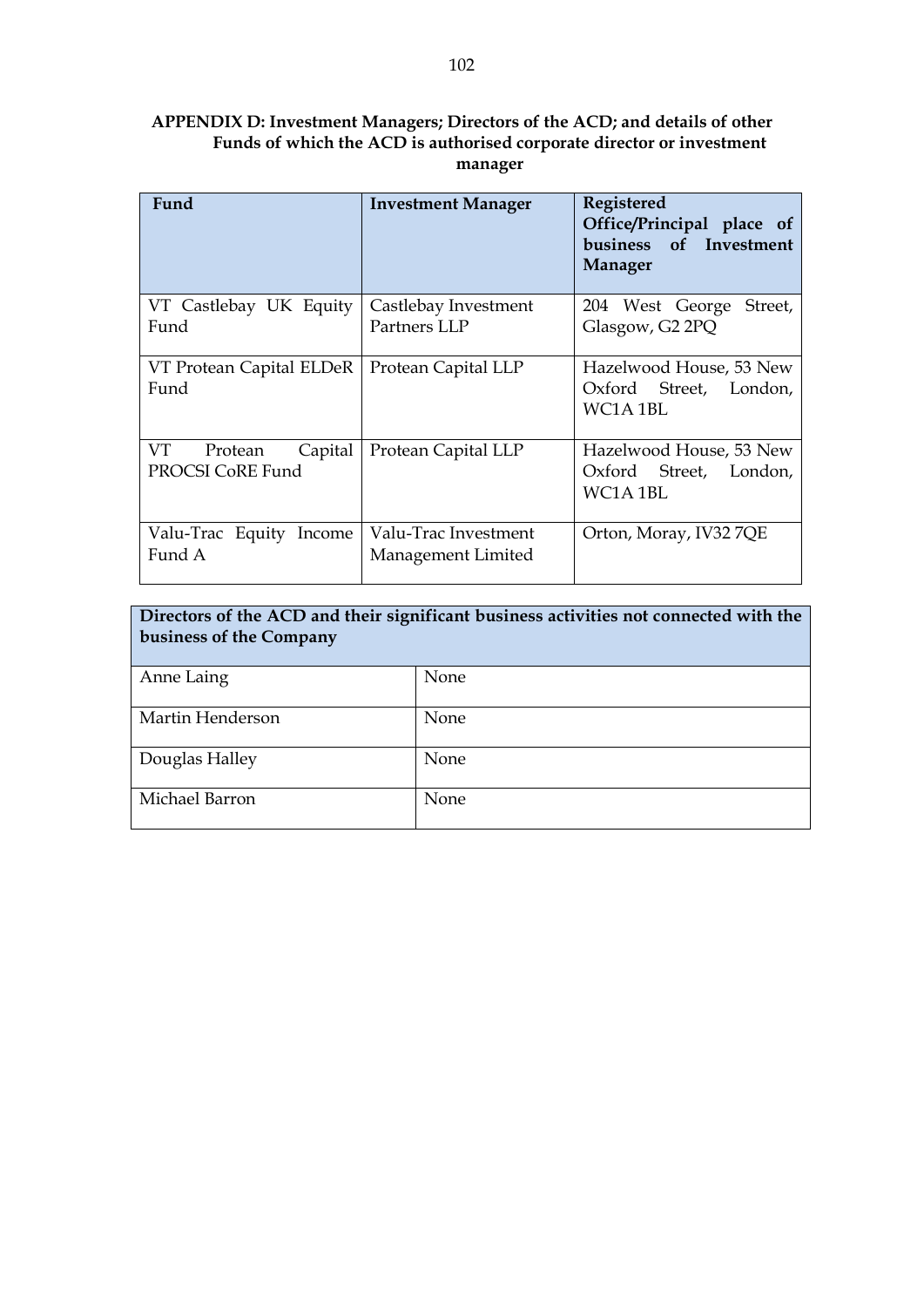| Authorised collective investment schemes of which the ACD is the authorised corporate<br>director |                          |                        |                          |  |
|---------------------------------------------------------------------------------------------------|--------------------------|------------------------|--------------------------|--|
| Name                                                                                              | Place of<br>registration | Registration<br>number | <b>Product Reference</b> |  |
| Alligator Fund ICVC                                                                               | England and<br>Wales     | IC000203               | 407790                   |  |
| Moray Place Investment<br>Company*                                                                | Scotland                 | IC000934               | 573760                   |  |
| The Beagle Fund*                                                                                  | England and<br>Wales     | IC000789               | 505177                   |  |
| The Discovery Fund                                                                                | England and<br>Wales     | IC000365               | 413970                   |  |
| The Mulben Investment Funds                                                                       | England and<br>Wales     | IC000816               | 516628                   |  |
| The Prestney Fund                                                                                 | England and<br>Wales     | IC000175               | 407766                   |  |
| The Teal Fund                                                                                     | England and<br>Wales     | IC000257               | 227831                   |  |
| The VT Cindabbella Fund                                                                           | England and<br>Wales     | IC001049               | 714901                   |  |
| The VT Oxeye Funds**                                                                              | England and<br>Wales     | IC001063               | 743815                   |  |
| Valu-Trac Investment Funds<br><b>ICVC</b>                                                         | Scotland                 | IC000953               | 581955                   |  |
| Valu-Trac Proprietary Funds<br>ICVC*                                                              | Scotland                 | IC000986               | 605631                   |  |
| VT AI-FUNDS ICVC                                                                                  | England and<br>Wales     | IC016426               | 913889                   |  |
| VT AJ Bell ICVC                                                                                   | England and<br>Wales     | IC001082               | 769363                   |  |
| VT Cantab Funds ICVC                                                                              | England and<br>Wales     | IC001114               | 808050                   |  |
| VT Cape Wrath Focus Fund*                                                                         | England and<br>Wales     | IC001061               | 741524                   |  |
| VT Chelsea Managed ICVC                                                                           | England and<br>Wales     | IC001085               | 773989                   |  |

Г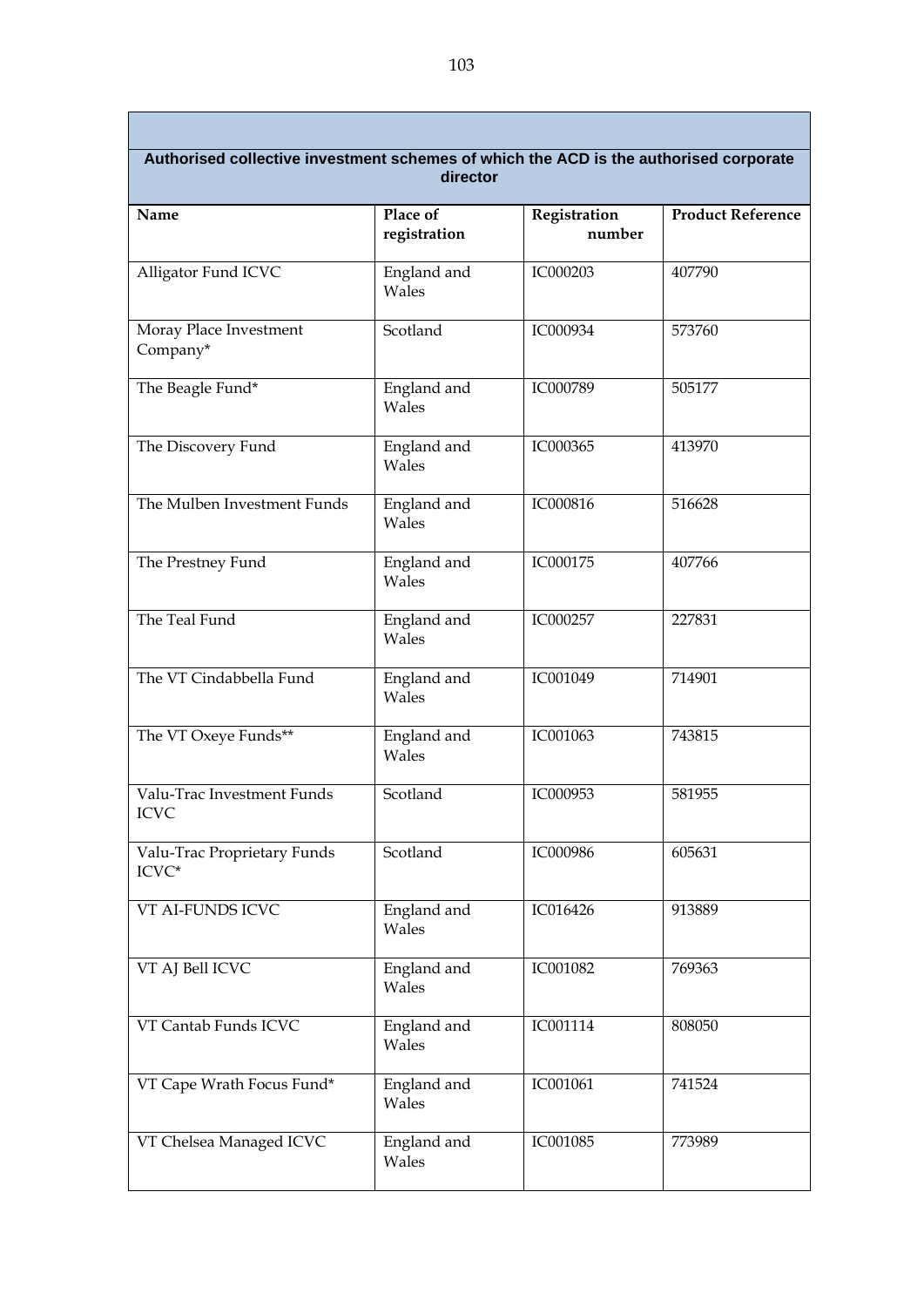| VT Clear Peak Capital ICVC                  | England and<br>Wales | IC011866        | 841768 |
|---------------------------------------------|----------------------|-----------------|--------|
| VT Contra Capital Funds ICVC                | England and<br>Wales | IC021606        | 918272 |
| VT Dominium Holdings ICVC*                  | England and<br>Wales | IC001093        | 778841 |
| VT Esprit FS ICVC                           | England and<br>Wales | IC001105        | 794635 |
| VT Garraway Investment Funds<br><b>ICVC</b> | England and<br>Wales | IC000935        | 573884 |
| VT Garraway Investment Fund<br>Series II    | England and<br>Wales | IC000025        | 188718 |
| VT Garraway Investment Fund<br>Series III   | England and<br>Wales | IC000584        | 472521 |
| VT Garraway Investment Fund<br>Series IV    | England and<br>Wales | IC000534        | 465988 |
| VT Gravis Feeder Fund                       | England and<br>Wales | Unit Trust      | 913629 |
| VT Gravis Funds ICVC                        | England and<br>Wales | IC001055        | 724240 |
| VT Gravis Real Assets Fund                  | England and<br>Wales | IC016070        | 913626 |
| VT Greystone ICVC                           | England and<br>Wales | IC000403        | 434235 |
| VT Greystone Cautious<br>Managed ICVC*      | England and<br>Wales | IC000407        | 435265 |
| VT Greystone Conservative<br>Managed ICVC*  | England and<br>Wales | IC000533        | 465365 |
| VT Grosvenor Funds ICVC                     | England and<br>Wales | IC001077        | 762880 |
| VT Halo Funds ICVC                          | England and<br>Wales | IC001018        | 629070 |
| VT iFunds OEIC                              | England and<br>Wales | <b>IC000868</b> | 536578 |
| VT KMGIM Strategies ICVC                    | England and<br>Wales | IC016648        | 914127 |
| VT Munro Smart-Beta Fund                    | England and          | IC000551        | 467964 |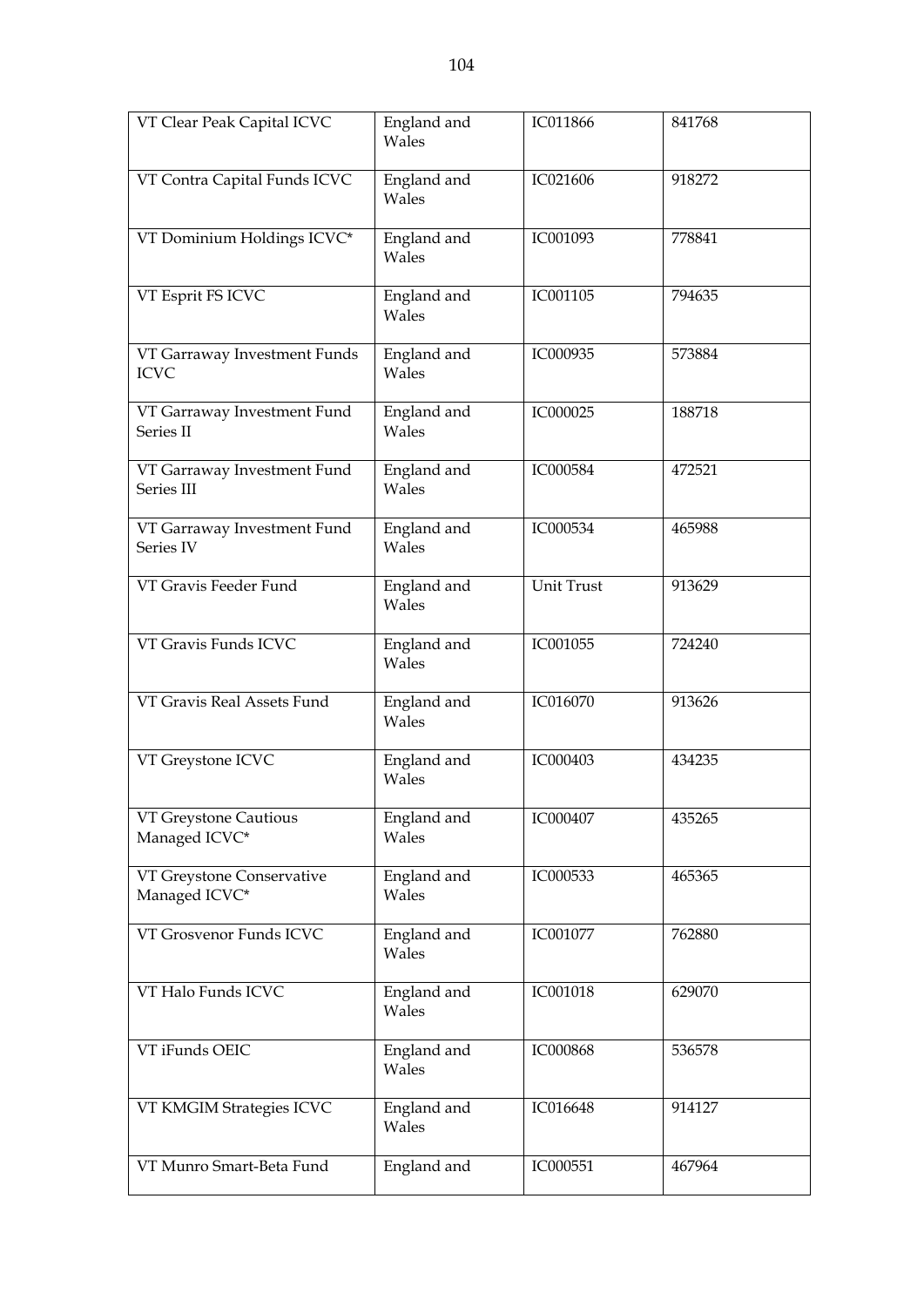|                                                      | Wales                |          |        |
|------------------------------------------------------|----------------------|----------|--------|
| VT Plain English Finance Funds<br><b>ICVC</b>        | England and<br>Wales | IC001096 | 782737 |
| VT Price Value Partners Funds<br><b>ICVC</b>         | England and<br>Wales | IC001033 | 671132 |
| VT Redlands Fund                                     | England and<br>Wales | IC001043 | 694999 |
| VT Redlands NURS ICVC*                               | England and<br>Wales | IC001089 | 776548 |
| VT Reyker Funds                                      | England and<br>Wales | IC001121 | 812559 |
| VT RM Funds ICVC                                     | England and<br>Wales | IC001108 | 800855 |
| VT Rossie House Investment<br>Management Funds ICVC* | England and<br>Wales | IC000991 | 607962 |
| VT Seneca Investment Funds                           | England and<br>Wales | IC000342 | 407990 |
| VT SG Defined Return Assets<br><b>ICVC</b>           | England and<br>Wales | IC001097 | 784172 |
| VT Smartfund ICVC                                    | England and<br>Wales | IC001012 | 621247 |
| VT Sorbus Vector Funds ICVC                          | England and<br>Wales | IC001059 | 731963 |
| VT Tatton Oak ICVC                                   | England and<br>Wales | IC000737 | 494501 |
| VT Teviot Funds ICVC                                 | England and<br>Wales | IC001094 | 780433 |
| VT Thistledown ICVC                                  | England and<br>Wales | IC001011 | 621244 |
| VT Tyndall Funds ICVC                                | England and<br>Wales | IC001050 | 715282 |
| VT Ursus Arctos Funds ICVC                           | Scotland             | IC001004 | 613236 |
| VT Vanneck Equity Fund                               | England and<br>Wales | IC001003 | 613235 |
| VT Vanneck Funds ICVC                                | England and<br>Wales | IC001112 | 806954 |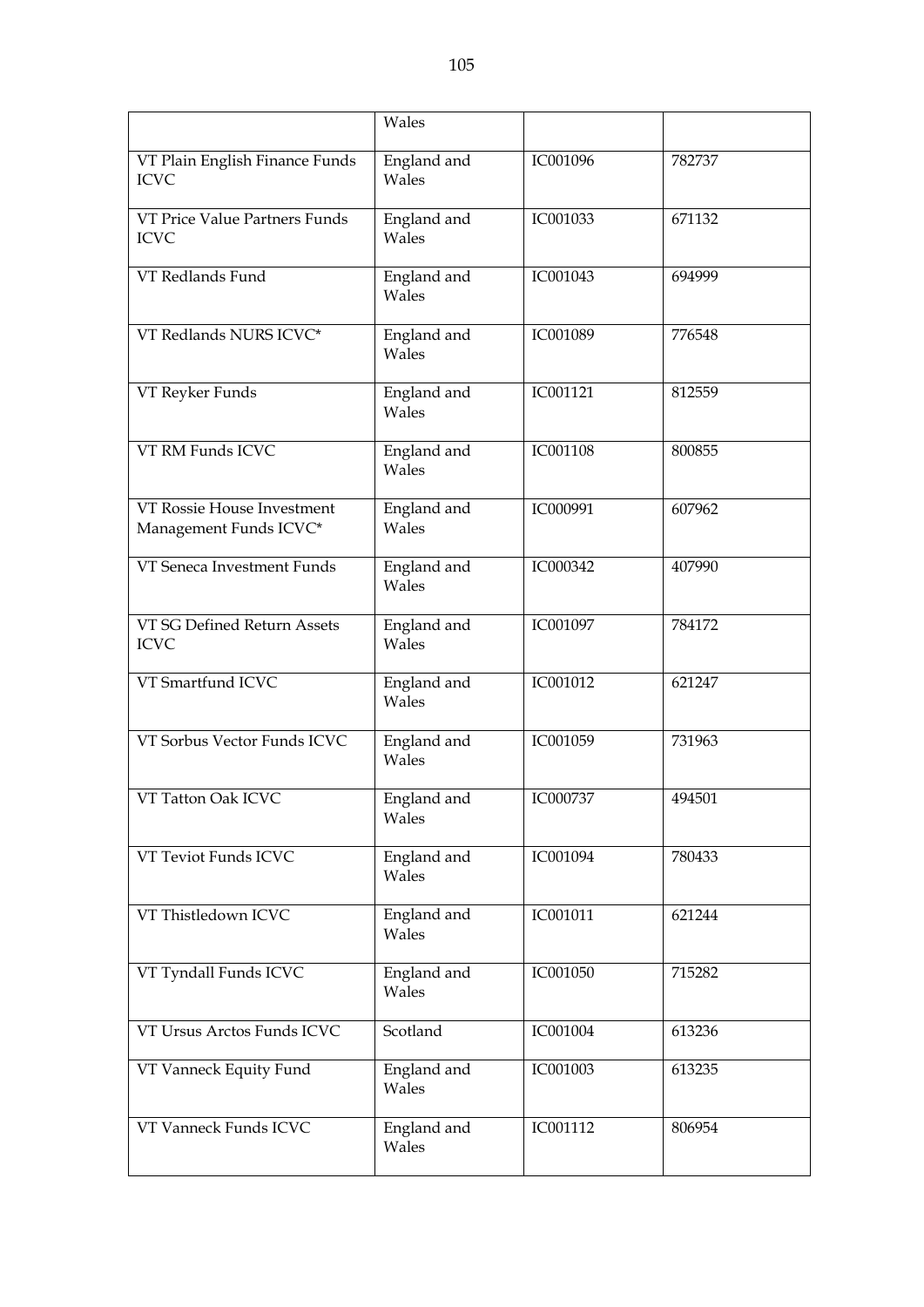| VT Woodhill Investment Funds<br><b>ICVC</b> | England and<br>Wales | IC001009 | 618204 |
|---------------------------------------------|----------------------|----------|--------|
|---------------------------------------------|----------------------|----------|--------|

*\* denotes a Non-UCITS Retail Scheme*

*\*\* denotes a Qualified Investor Scheme*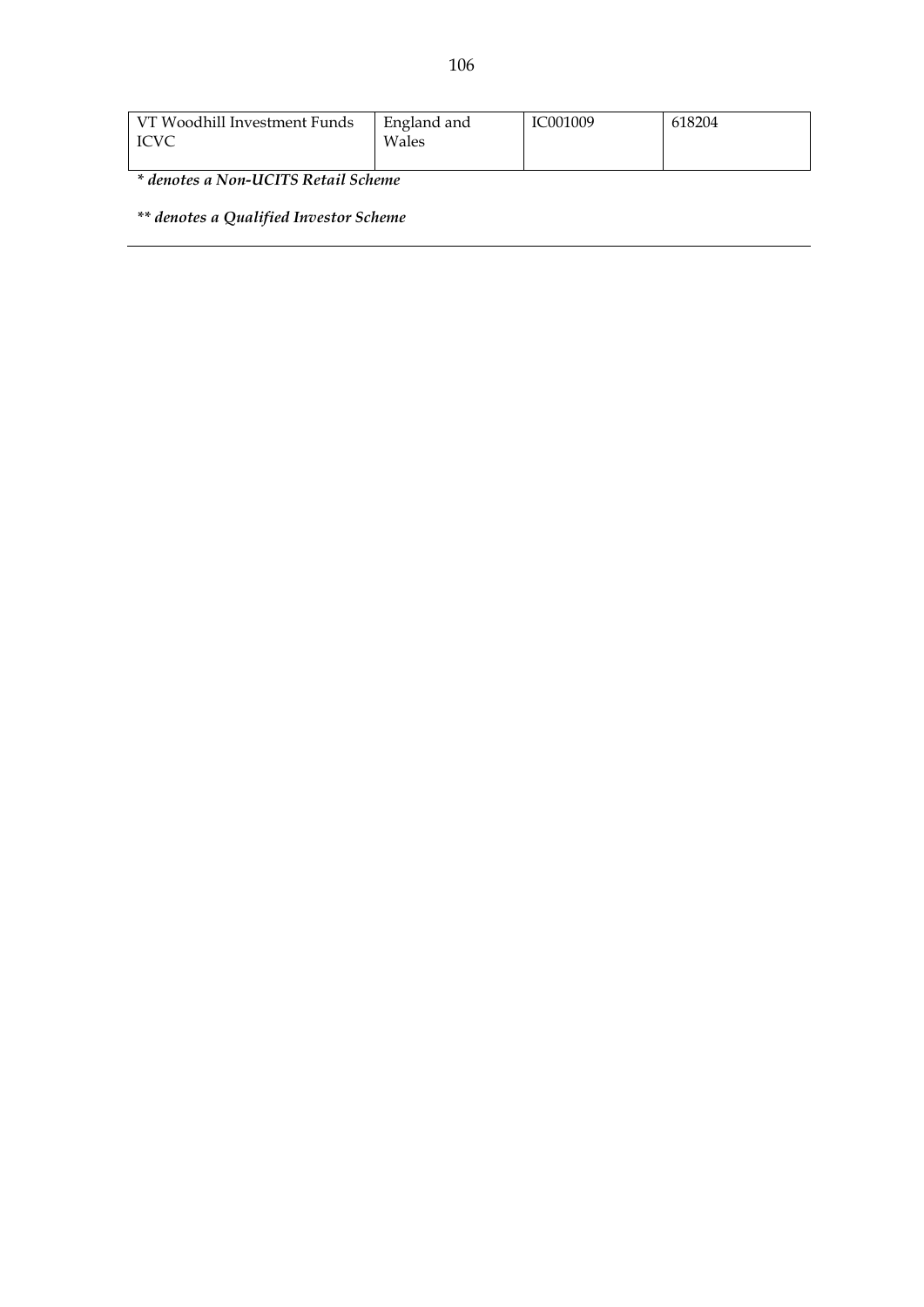# **APPENDIX E: List of Issuers of Government and Public Securities in which the Company May Invest up to 100% of the Scheme Property of Each Fund**

These are the only public bodies in which the Company may invest more than 35% of the assets of each Fund.

Government and public securities issued by or on behalf of the government of the following states and international organisations:

| <b>States</b> |                      |
|---------------|----------------------|
| Australia     | Japan                |
| Austria       | Liechtenstein        |
| Belgium       | Luxembourg           |
| Canada        | Netherlands          |
| Denmark       | New Zealand          |
| Finland       | Norway               |
| France        | Portugal             |
| Germany       | Spain                |
| Greece        | Sweden               |
| Iceland       | Switzerland          |
| Ireland       | United Kingdom       |
| Italy         | <b>United States</b> |

## **International Organisations**

Asian Development Bank (ADB) Council of Europe Development Bank Deutsche Ausgleichsbank (DTA) Eurofima European Bank for Reconstruction and Development (EBRD) International Finance Corporation (IFC) Kreditanstalt Für Wiederaufbau (KFW) Nordic Investment Bank (NIB)